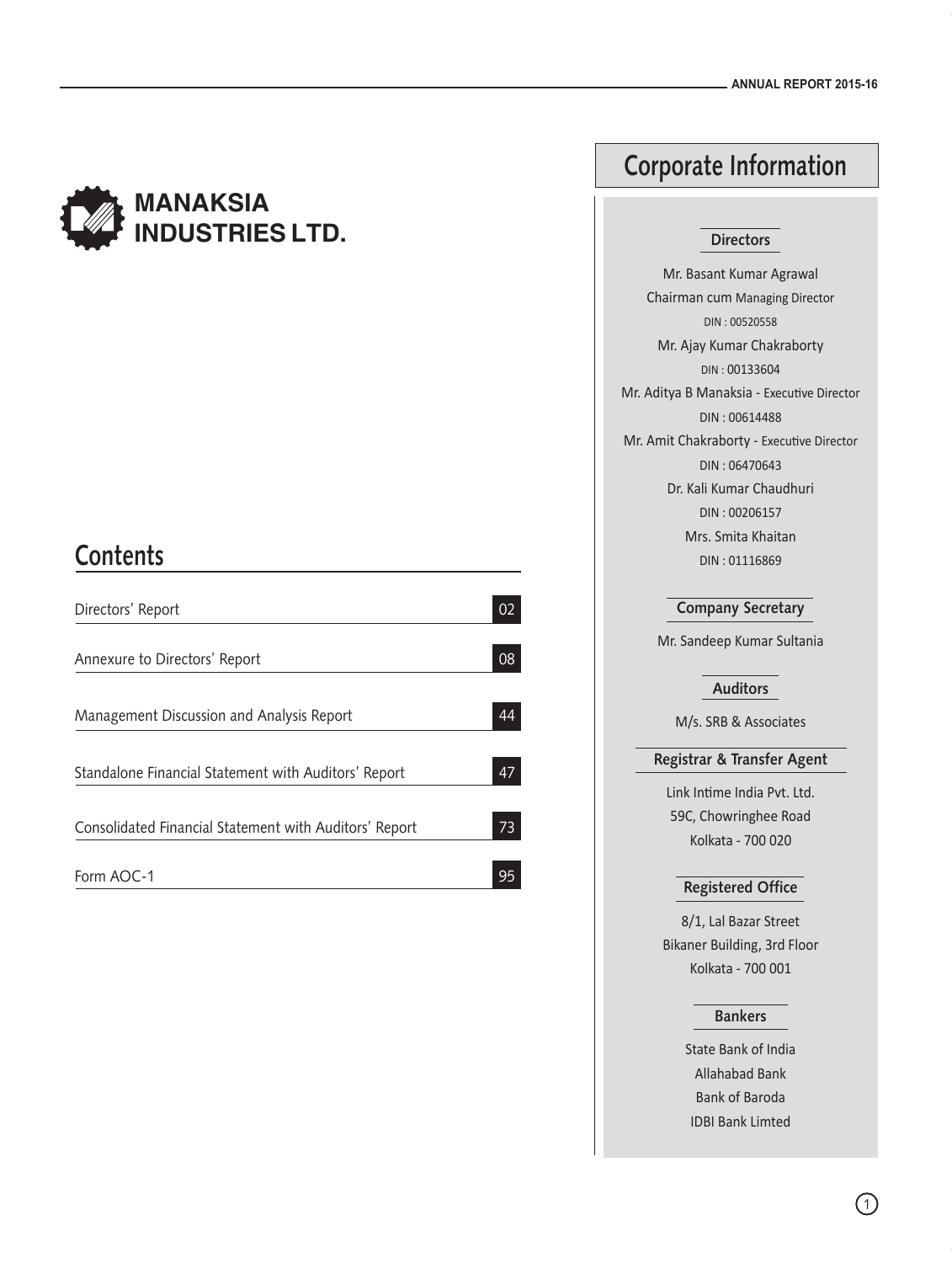

# **DIRECTORS' REPORT FOR THE FINANCIAL YEAR 2015-16**

#### **Dear Shareholders,**

Your Directors are pleased to present the Fifth Annual Report on the business and operations of the Company together with the Audited Financial Statements for the year ended 31st March, 2016.

#### **FINANCIAL RESULTS** (` in lacs)

|           |          | <b>CONSOLIDATION</b> |          |  |  |
|-----------|----------|----------------------|----------|--|--|
| 2015-16   | 2014-15  | 2015-16              | 2014-15  |  |  |
| 10588.76  | 15481.84 | 18054.50             | 24842.97 |  |  |
| (407.09)  | (989.96) | 1853.45              | 312.76   |  |  |
| (59.00)   | (215.45) | (59.00)              | (215.45) |  |  |
| (348.10)  | (774.51) | 1913.47              | 527.68   |  |  |
| (759.23)  | 15.28    | 684.64               | 156.96   |  |  |
| (1107.32) | (759.23) | 2598.10              | 684.64   |  |  |
|           |          | <b>STANDALONE</b>    |          |  |  |

# **STATE OF COMPANY'S AFFAIRS AND FUTURE OUTLOOK**

Kindly refer to Management Discussion and Analysis Report' which forms part of the Annual Report.

#### **CHANGES IN THE NATURE OF BUSINESS, IF ANY**

There has been no change in the nature of business of the Company during the financial year 2015-16.

#### **DIVIDEND**

Since your Company has incurred loss, the Board of Directors of your Company have not recommended any dividend for the financial year 2015-16.

#### **TRANSFER TO RESERVES**

During the year under review your Company has not transferred any amount to the General Reserve Account.

#### **CHANGES IN SHARE CAPITAL**

The paid-up Equity Share Capital of the Company as at 31st March, 2016 stood at  $\bar{\tau}$  655.34 lacs. During the year under review, the Company has not issued any further shares.

#### **DETAILS PERTAINING TO SHARES IN SUSPENSE ACCOUNT**

Details of shares held in the demat suspense account as required under Regulation 39(4) read with Schedule VI of the SEBI (Listing Obligations and Disclosure Requirements) Regulations, 2015 (hereinafter referred to as "Listing Regulations") forms part of the Corporate Governance Report.

#### **OPERATIONS AND BUSINESS PERFORMANCE**

Kindly refer to Management Discussion and Analysis Report, which forms part of the Directors' Report.

#### **MANAGEMENT DISCUSSION AND ANALYSIS REPORT**

Management Discussion and Analysis Report for the year under review, as stipulated under Regulation 34(2) read with Para B of Schedule V of the Listing Regulations forms part of this Annual Report.

#### **DETAILS RELATING TO MATERIAL VARIATIONS**

Since no prospectus or letter of offer has been issued during last 5 (Five) years, there is no question of material variation.

#### **MATERIAL CHANGES AND COMMITMENTS, IF ANY, AFFECTING THE FINANCIAL POSITION OF THE COMPANY WHICH HAVE OCCURRED BETWEEN THE END OF THE FINANCIAL YEAR OF THE COMPANY TO WHICH THE FINANCIAL STATEMENTS RELATE AND THE DATE OF THE REPORT**

There are no material changes and commitments affecting the financial position of the company during the year under review.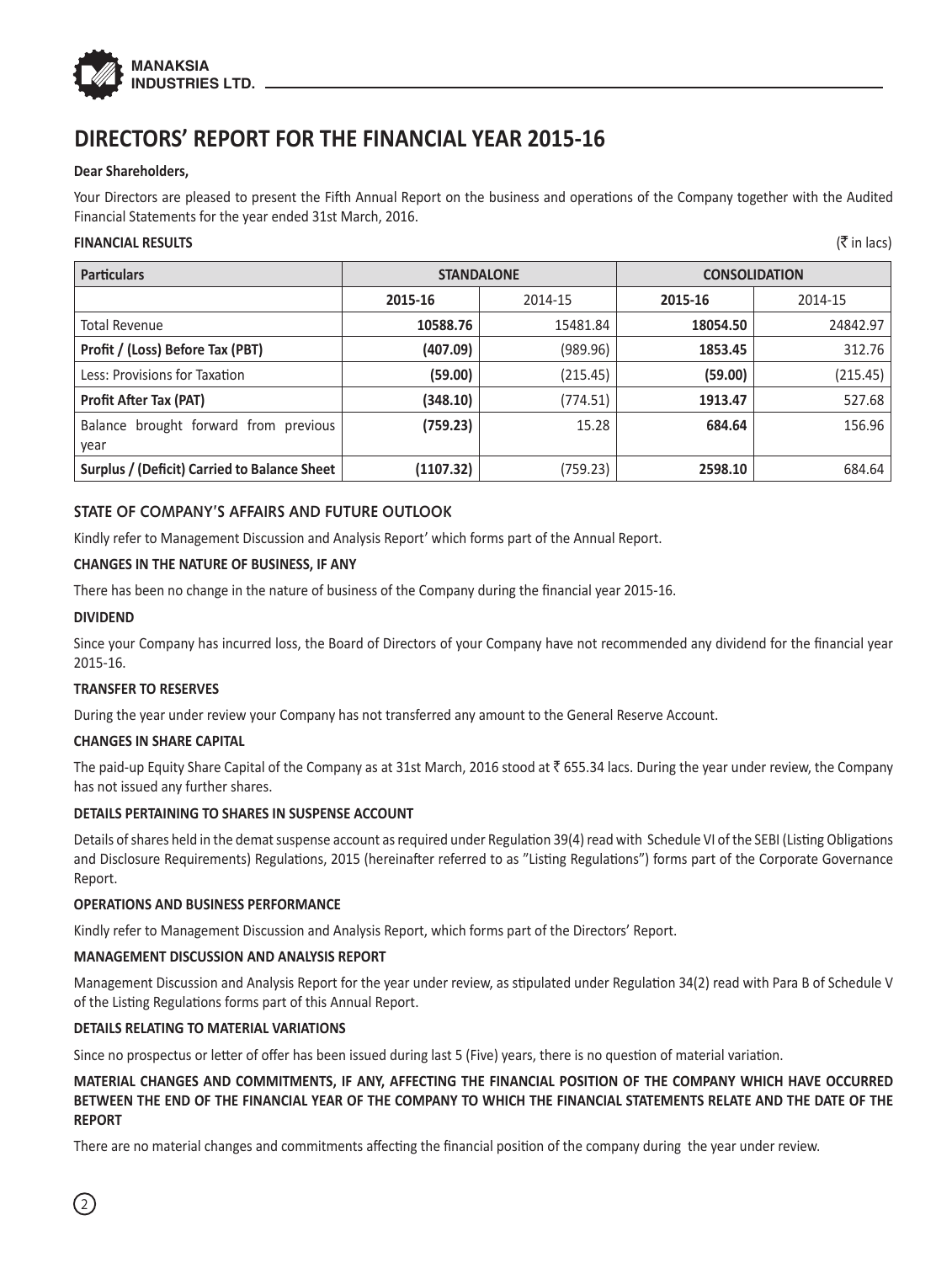#### **EXTRACT OF ANNUAL RETRUN**

The extract of Annual Return as on 31st March, 2016 in the prescribed Form MGT-9, pursuant to Section 92(3) of the Companies Act, 2013 read with Rule 12(1) of the Companies (Management and Administration) Rules, 2014 forms part of this Directors' Report and marked as **Annexure- "A"**.

#### **CORPORATE GOVERNANCE REPORT**

Pursuant to Regulation 34 read with Para C of Schedule V of the Listing Regulations, Report on the Corporate Governance along with a certificate from the Auditors of the Company confirming compliance with the conditions of the Corporate Governance is annexed as **Annexure-"B"**.

#### **NUMBER OF MEETINGS OF THE BOARD OF DIRECTORS**

The details of numbers of meeting of Board held during the year under review forms part of the Corporate Governance Report.

#### **DIRECTORS' RESPONSIBILITY STATEMENT**

To the best of their knowledge and belief and according to the information and explanations obtained by them, your Directors make the following statements in terms of Section 134(3)(c) and 134(5) of the Companies Act, 2013 :

- a) that in the preparation of the annual accounts for the year ended 31st March, 2016, the applicable accounting standards have been followed along with proper explanations relating to material departures, if any;
- b) that the Directors had adopted such accounting policies and applied them consistently and made judgements and estimates in a reasonable and prudent manner so as to give a true and fair view of the state of affairs of the Company as at the end of the financial year 2015-16 and of the profit of the Company for that period;
- c) that the Directors had taken proper and sufficient care for the maintenance of adequate accounting records in accordance with the provisions of the Companies Act 2013, for safeguarding the assets of the Company and for preventing and detecting fraud and other irregularities;
- d) that the annual accounts had been prepared on a going concern basis;
- e) that the Directors had laid down internal financial controls to be followed by the Company and that such internal financial controls were adequate and are operating effectively;
- f) that the Directors have devised proper systems to ensure compliance with the provisions of all applicable laws and that such systems are adequate and operating effectively.

#### **STATEMENT OF DECLARATION BY INDEPENDENT DIRECTORS**

The Company has appointed Mr Ajay Kumar Chakraborty (DIN: 00133604), Dr Kali Kumar Chaudhuri (DIN: 00206157) and Mrs Smita Khaitan (DIN: 01116869) as Independent Director of the Company for a fixed term of 5 (Five) years in the Extra Ordinary General Meeting of the Company held on 17th November, 2014.

The Company has received declarations from all the Independent Directors of the Company confirming that they meet the criteria of independence as laid down under Section 149(6) of the Companies Act, 2013 and Regulation 16 of the Listing Regulations.

#### **DIRECTORS & KEY MANAGERIAL PERSONNEL**

In accordance with the provisions of Section 152(6) of the Companies Act, 2013 and Article 87 of the Articles of Association of the Company, Mr. Basant Kumar Agrawal (DIN: 00520558), Chairman cum Managing Director of the Company, retire by rotation at the ensuing Annual General Meeting and being eligible offers himself for re-appointment.

During the year under review Mr Pramod Kumar Khemka, Chief Financial Officer (CFO) of the Company have resigned from the post w.e.f 1st April, 2016 and Mr. Navneet Manakisa has been appointed as Chief Financial Officer of the Company w.e.f. 28th May, 2016.

The brief Resume/Profile of the Directors recommended by the Board for appointment/re-appointment forms part of Notice convening the 5th Annual General Meeting.

#### **STATUTORY AUDITORS & AUDITORS' REPORT**

Messers SRB & Associates, Chartered Accountants, (Firm Registration No. 310009E), had been appointed as statutory auditors of the Company at the 3rd Annual General Meeting held on 10th September, 2014, to hold office from the conclusion of 3rd Annual General Meeting till the conclusion of 8th Annual General Meeting, on such remuneration as may be fixed by the Board, apart from reimbursement of out of pocket expenses as may be incurred by them for the purpose of audit.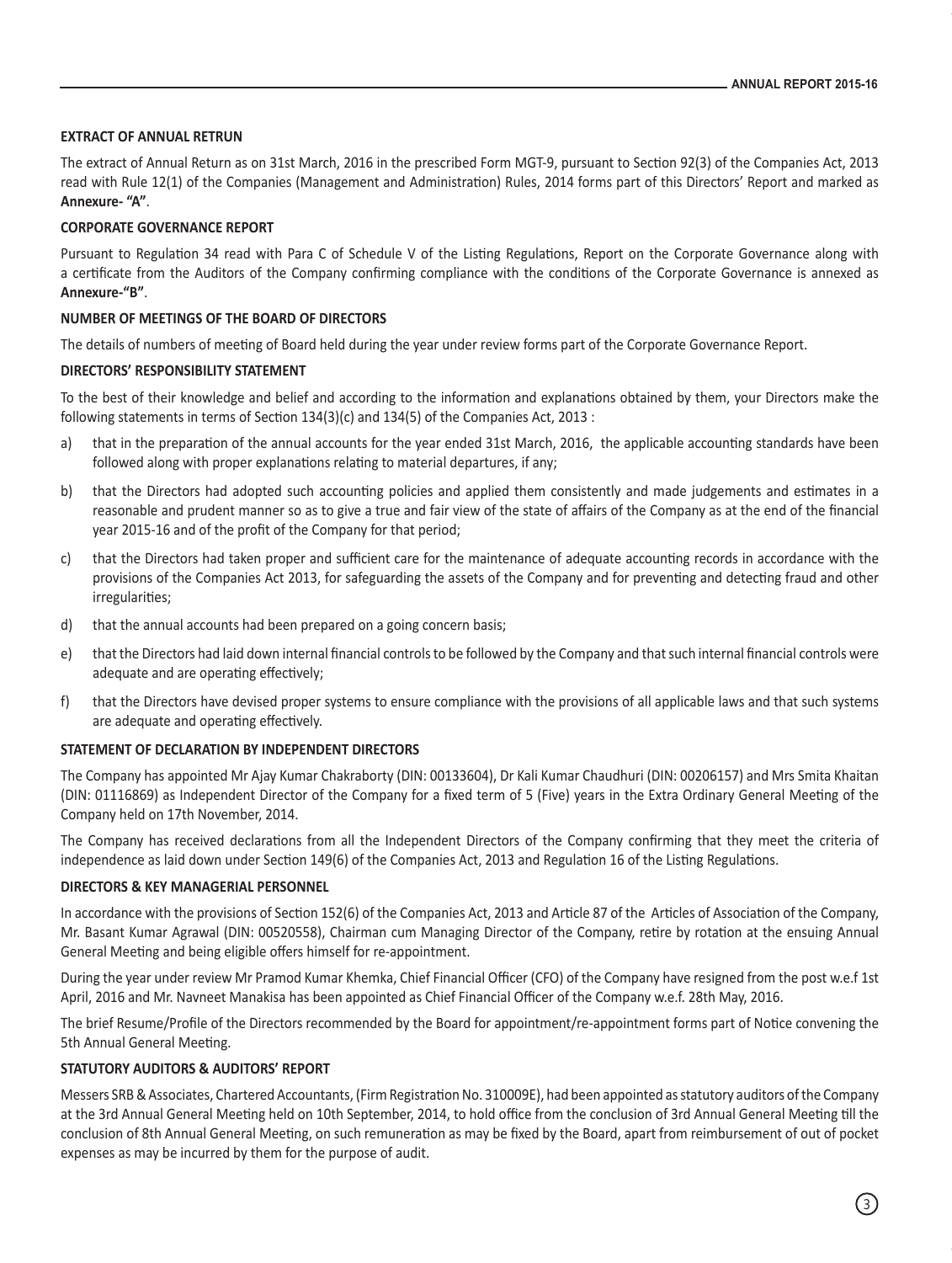

In accordance with Section 139(1) of the Companies Act, 2013, the Board recommends such appointment of M/s. SRB & Associates for ratification by the members in the ensuing Annual General Meeting.

There are no observations (including any qualification, reservation, adverse remarks or disclaimer) of the Auditors in their Audit Report that may call for any explanation from the Directors. The specific notes forming part of the accounts referred to in Auditor's Report are selfexplanatory and give complete information.

#### **SECRETARIAL AUDITORS**

Pursuant to the provisions of Section 204 of the Companies Act, 2013 and the Companies (Appointment and Remuneration of Managerial Personnel) Rules, 2014, the Board of Directors of the Company had appointed M/s Vinod Kothari & Company, Practising Company Secretaries to conduct Secretarial Audit of the Company for the Financial Year 2015-16.

#### **SECRETARIAL AUDIT REPORT**

The Secretarial Audit Report in Form MR-3 as given by the secretarial auditor for the Financial Year ended 31st March, 2016, forms part of the Directors Report and annexed as **'Annexure-C'**.

The Secretarial Auditors Report addressed to the shareholders of the Company, does not contain any qualification, reservation, adverse remark or disclaimer.

#### **COST AUDITORS**

The provisions of Section 148 of Companies Act, 2013, read with the Companies (Cost Records and Audit) Rules, 2014, are not applicable to your Company.

#### **FRAUD REPORTING**

There was no fraud reported by the Auditors of the Company under section 143(12) of the Companies Act, 2013, to the Audit Committee or the Board of Directors during the year under review.

#### **PARTICUALRS OF LOANS, GUARANTEES OR INVESTMENTS UNDER SECTION 186**

The Company has not given any loan, made any investments, or given any guarantee as stipulated under the provisions of Section 186 of the Companies Act, 2013 during the financial year 2015-16.

#### **PARTICULARS OF CONTRACT OR ARRANGEMENTS WITH RELATED PARTIES**

All contracts/arrangements/transactions entered by the Company with related parties for the year under review were on arm's length basis and in the ordinary course of business and were reviewed by the Audit Committee, and that the provisions of Section 188(1) read with the Companies (Meetings of Board and its Powers) Rules, 2014 are not attracted. Further there are no materially significant related party transactions during the year under review made by the Company which may have a potential conflict with the interest of the Company at large. Thus, disclosure in Form AOC-2 is not required.

All Related Party transactions are placed before the Audit Committee for approval. Prior omnibus approval of the Audit Committee is obtained for the transactions which are of a un-foreseen in nature. The transactions entered into pursuant to the omnibus approval so granted are audited and a statement giving details of all related party transactions is placed before the Audit Committee and the Board of Directors for their noting on a quarterly basis.

During the year under review, the Company has not entered into any contract/ arrangement/ transaction with related parties which could be considered material in accordance with the Company's policy of Materiality of Related Party Transactions.

The policy on Related Party Transactions as approved by the Board of Directors of the Company may be accessed on the Company's website at www.manaksia.com and the weblink thereto http://www.manaksia.com/corp\_policy\_industries.php.

#### **DETAILS OF CONSERVATION OF ENERGY, TECHNOLOGY ABSORPTION AND FOREIGN EXCHANGE EARNING AND OUTGO**

The details required pursuant to the provisions of Section 134(3)(m) of the Companies Act, 2013 read with Rule 8(3) of the Companies (Accounts) Rules, 2014 relating to Conservation of Energy, Technology Absorption and Foreign Exchange Earning and Outgo forms part of this Directors Report and marked as **Annexure-'D'**.

#### **RISK MANAGEMENT SYSTEM**

Risk Management is the process of identification, assessment and prioritization of risks followed by coordinated efforts to minimize, monitor and mitigate the probability and/or impact of unfortunate events or to maximize the realisation of opportunities.

The Company has structured Risk Management Policy, designed to safeguard the organization from various risks through adequate and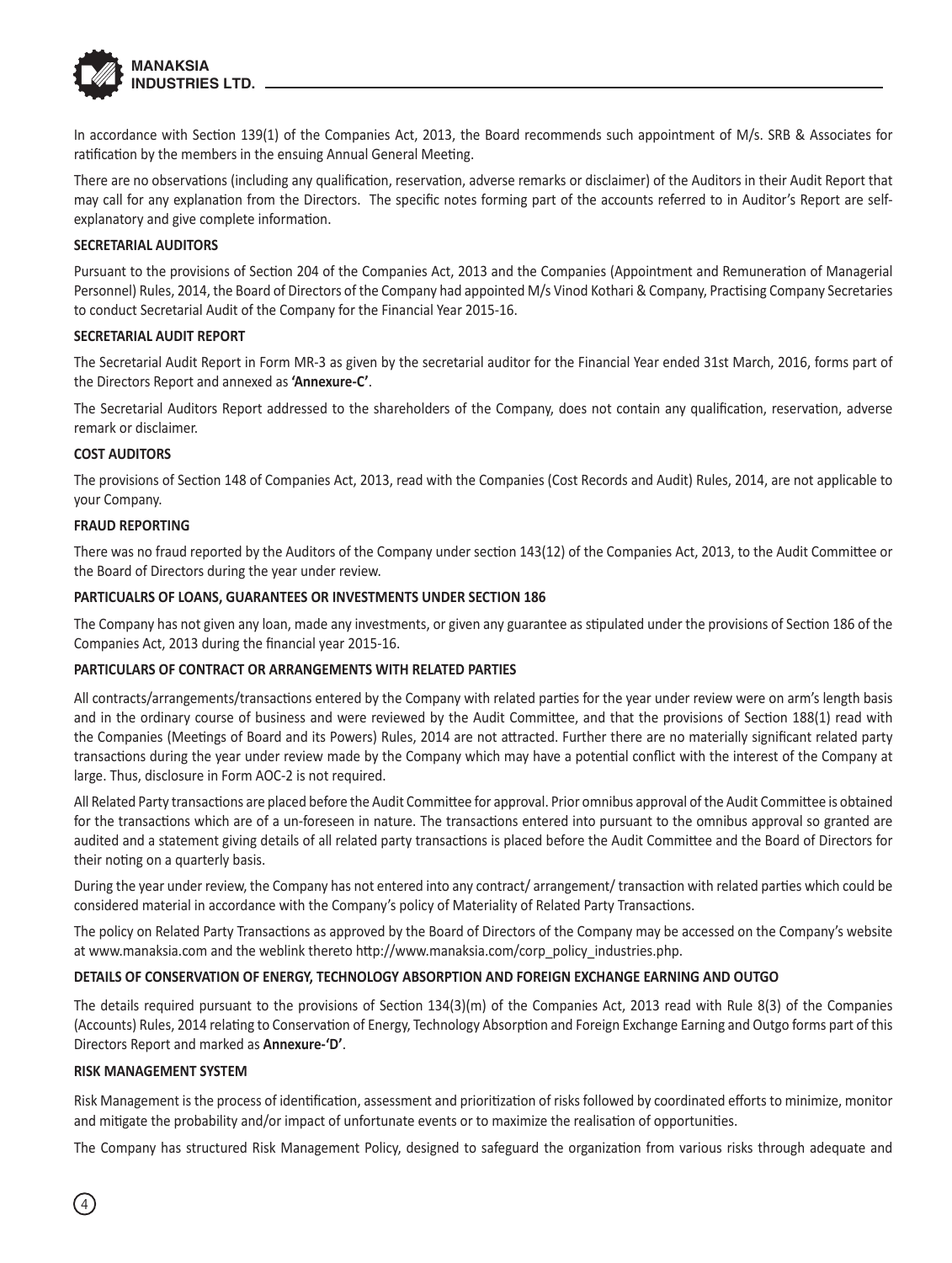timely actions. The Company manages, monitors and reports on its risks and uncertainties that can impact its ability to achieve its objectives. The major risks have been identified by the Company and its mitigation process/measures have been formulated.

#### **AUDIT COMMITTEE**

The Company pursuant to the requirement of the provisions of Section 177 of the Companies Act, 2013 read with Regulation 18 of the Listing Regulations has in place Audit Committee comprising of 4 (Four) members, Mr. Ajay Kumar Chakraborty (DIN: 00133604)- Independent Director (Chairman), Dr. Kali Kumar Chaudhuri (DIN: 00206157)- Independent Director, Mr. Basant Kumar Agrawal (DIN: 00520558)- Executive Director and Mrs. Smita Khaitan (DIN: 01116869)- Independent Director. The detailed terms of reference of the Committee is provided in the Corporate Governance Report.

There were no such instances where in the Board had not accepted recommendation of the Audit Committee.

#### **NOMINATION & REMUNERATION COMMITTEE**

The Company pursuant to the requirement of provisions of Section 178(1) of the Companies Act, 2013 read with the Regulation 19 of the Listing Regulations has in place the Nomination & Remuneration Committee comprising of 3 (Three) members, Mr. Ajay Kumar Chakraborty (DIN: 00133604)- Independent Director (Chairman), Dr Kali Kumar Chaudhuri (DIN: 00206157) - Independent Director and Mrs. Smita Khaitan (DIN: 01116869) - Independent Director. The detailed terms of reference of the Committee is provided in the Corporate Governance Report.

The Company pursuant to provisions of Section 178 of the Companies Act, 2013 and Regulation 19 read with Para A of Part D of Schedule II, and upon recommendation of Nomination & Remuneration committee has devised a policy on Remuneration of Directors Key Managerial Personnel and other employees. The said policy forms part of the Directors Report and marked as **'Annexure E'**.

The Board of Directors of the Company pursuant to the requirement of provisions of the Companies Act, 2013 and Listing Regulations and on recommendation of Nomination & Remuneration Committee formed a questionnaire laying down several question dealing with several aspect of evaluation of performance of the individual directors, committees of board and the board itself which inter-alia included appropriate assistance in implementing corporate governance practices, participating actively in collective decision making, analysing the options for action and working towards consensus, their specific roles and responsibilities to be fulfilled as an independent director Familiarization programme undertaken for Independent Directors is provided at the following weblink : http://www.manaksia.com/management-teammanaksia-industries.php.

#### **STAKEHOLDERS RELATIONSHIP COMMITTEE**

As required by the provisions of Section 178(5) of the Companies Act, 2013 read with Regulation 20 of the Listing Regulations the Company has in place the Stakeholders Relationship Committee comprising of 3 (Three) members, Mrs Smita Khaitan (DIN: 01116869)- Independent Director (Chairman), Mr. Basant Kumar Agrawal (DIN: 00520558)- Executive Director and Mr. Aditya B Manaksia (DIN: 00614488)- Executive Director. The detailed terms of reference of the Committee is provided in the Corporate Governance Report.

#### **CORPORATE SOCIAL RESPONSIBILITY**

Provisions of Section 135 read with Companies (Corporate Social Responsibility Policy) Rules, 2014 are not applicable to your Company.

#### **BOARD EVALUATION**

Pursuant to the provisions of Companies Act, 2013 and the Listing Regulations, the Nomination & Remuneration Committee has laid down the criteria for performance evaluation, in a structured questionnaire form after taking into consideration various aspects of the Board functioning, composition of the Board and its Committees, culture, execution, diligence, integrity, awareness and performance of specific laws, duties, obligations and governance, on the basis of which, the Board has carried out evaluation of its own performance, the performance of Board Committee and of Directors individually.

The Independent Directors of the Company, without the participation of Non-Independent Directors and members of management, in their separate meeting have reviewed the performance of Non-Independent Directors and the Board as a whole and also the performance of the Chairman of the Company taking into account the views of executive directors and non executive directors. The Independent Directors further assessed the quality, quantity and timeliness of flow of information between the company management and the board that is necessary for the board to effectively and reasonably perform their duties. The review of performance of Non-Independent Directors was done, after discussing with them on various parameters, such as, skill, competence, experience, degree of engagement, ideas & planning etc. The Board performance was reviewed on various parameters, such as, adequacy of the composition of the Board, Board culture, appropriateness of qualification & expertise of Board members, process of identification and appointment of Independent Directors, inter-personal skills, ability to act proactively, managing conflicts, managing crisis situations, diversity in the knowledge and related industry expertise, roles and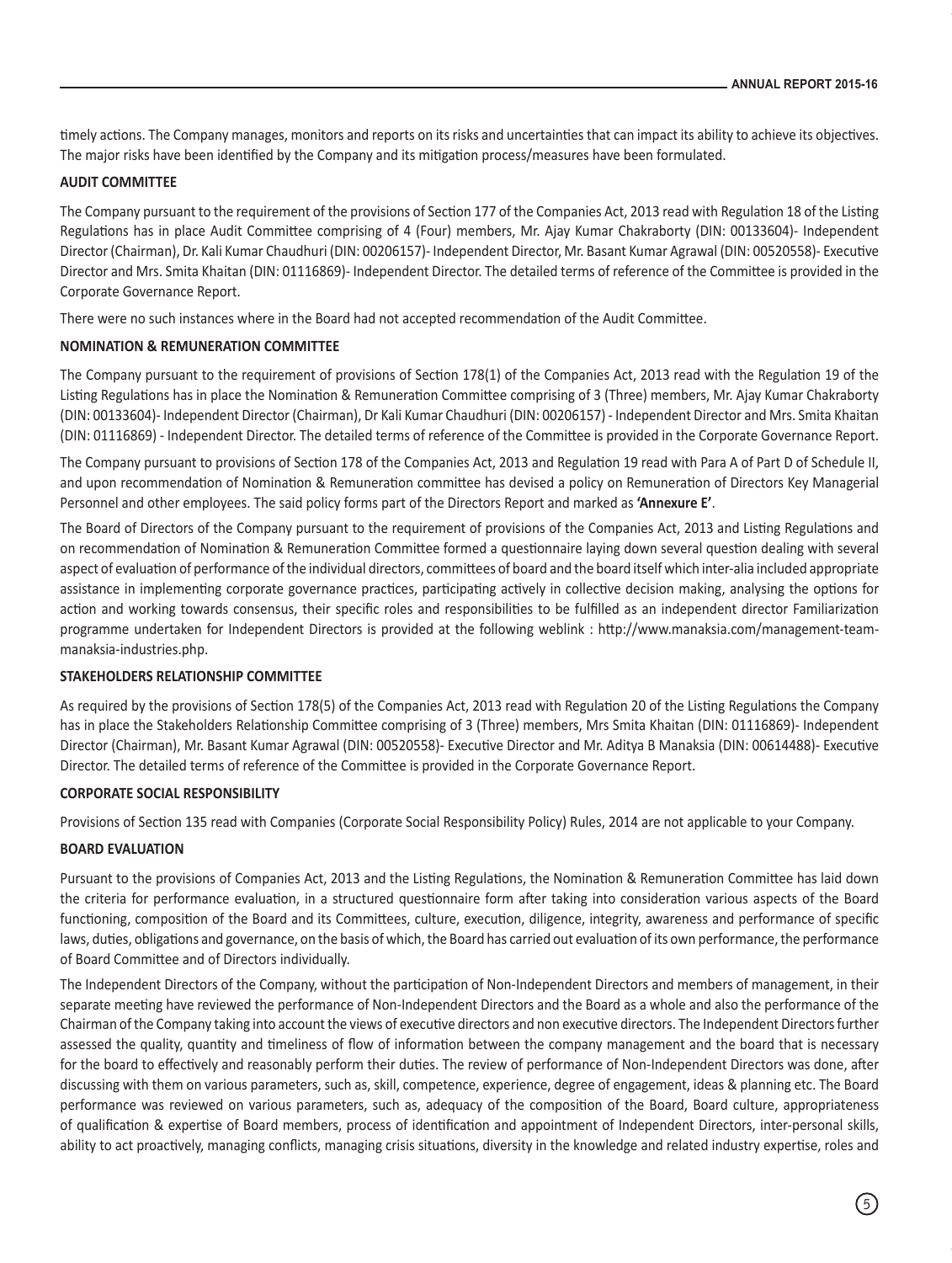

responsibilities of Board members, appropriate utilization of talents and skills of Board members etc. The evaluation of the Chairman of the Company was conducted on various parameters such as leadership quality, capability, availability, clarity of understanding, governance & Compliance and degree of contribution etc.

The Board of Directors of the Company expressed their satisfaction towards the process of review and evaluation of performance of Board, it's Committees and of individual directors.

#### **SUBSIDIARIES, JOINT VENTURES AND ASSOCIATE COMPANIES**

Pursuant to the provisions of Section 129(3) of the Companies Act, 2013 read with Rule 5 of the Companies (Accounts) Rules, 2014, details containing salient features of the financial statement of subsidiary companies/associate companies/ joint ventures in Form AOC-1 forms part of this Annual Report. The details of performance of the Subsidiary Companies is as follows:

#### **Euroasian Ventures FZE**

The revenue of the Company for the year ended 31st March, 2016 stood at AED 176.39 lacs (equivalent to  $\bar{\tau}$  2939.79 lacs). During the year ended 31st March, 2016, the Company had a net profit of AED 127.38 lacs (equivalent to  $\bar{z}$  2122.97 lacs).

#### **Euroasian Steels LLC**

Euroasian Steels LLC is the subsidiary of Euroasian Ventures FZE. The revenue of the Company for the year ended 31st March, 2016 stood at GEL 85.75 lacs (equivalent to ₹ 2858.42 lacs). During the year ended 31st March, 2016, the Company had a net loss of GEL 0.26 lacs (equivalent to  $\bar{\mathfrak{c}}$  8.58 lacs).

Except as stated hereinabove, the Company does not have joint venture or associate company during the year under review.

#### **MATERIAL SUBSIDIARY COMPANIES**

A subsidiary shall be considered as material if its income or net worth exceeds twenty percent of the consolidated income or net worth respectively, of the listed entity and its subsidiaries in the immediately preceding accounting year. Euroasian Ventures FZE and Euroasian Steels LLC are the foreign material subsidiary of the Company.

Policy for determining Material Subsidiaries is provided at the following weblink: http://www.manaksia.com/corp\_policy\_industries.php.

#### **DEPOSITS**

The Company has neither accepted nor renewed any deposits during the Financial Year 2015-16 in terms of Chapter V of the Companies Act, 2013.

#### **DETAILS OF SIGNIFICANT AND MATERIAL ORDERS PASSED BY THE REGULATORS, COURTS AND TRIBUNALS**

The Company has not received any significant or material orders passed by any regulatory authority, court or tribunal which may impact its going concern status and Company's operations in future.

#### **STATEMENT IN RESPECT OF ADEQUACY OF INTERNAL FINANCIAL CONTROLS WITH REFERENCE TO FINANCIAL STATEMENTS**

The Company has in place adequate internal financial controls with reference to financial statements. Your Directors had laid down internal financial controls to be followed by the Company and that such internal financial controls are adequate and were operating effectively. To commensurate the internal financial control with its size, scale and complexities of its operations the Company on the recommendation of Audit Committee has appointed M/s S K Agrawal & Company, Chartered Accountants, as Internal Auditor of the Company.

The Audit Committee reviews the report submitted by the Internal Auditors. The Audit Committee actively reviews the adequacy and effectiveness of the internal control systems. In this regard, your Board confirms the following:

- 1. Systems have been laid to ensure that all transactions are executed in accordance with management's general and specific authorization. There are well-laid manuals for such general or specific authorization.
- 2. Systems and procedures exist to ensure that all transactions are recorded as necessary to permit preparation of financial statements in conformity with generally accepted accounting principles or any other criteria applicable to such statements, and to maintain accountability for aspects and the timely preparation of reliable financial information.
- 3. Access to assets is permitted only in accordance with management's general and specific authorization. No assets of the Company are allowed to be used for personal purposes, except in accordance with terms of employment or except as specifically permitted.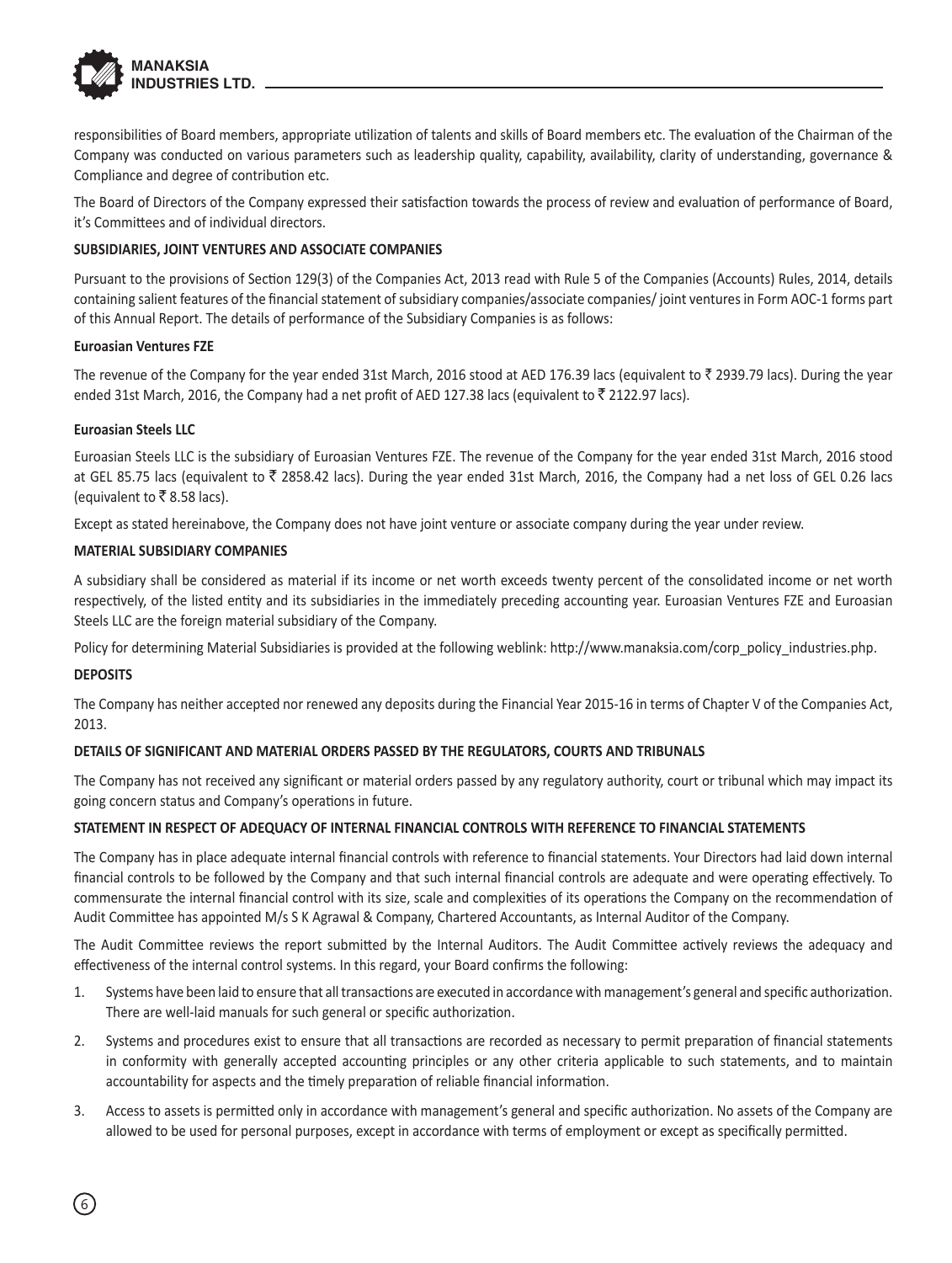- 4. The existing assets of the Company are verified/ checked at reasonable intervals and appropriate action is taken with respect to any differences, if any.
- 5. Proper systems are in place for prevention and detection of frauds and errors and for ensuring adherence to the Company's policies.

#### **WHISTLE BLOWER POLICY/ VIGIL MECHANISM**

In Compliance with the provisions of Section 177(9) of the Companies Act, 2013 and the Listing Regulations, the Company has framed a Whistle Blower Policy to establish a vigil mechanism for Directors and employees to report genuine concerns about actual or suspected unethical behavior, mal practice, wrongful conduct, discrimination, sexual harassment, fraud, violation of the Company's policies including Code of Conduct without fear of reprisal/retaliation. The Whistle Blower Policy/Vigil Mechanism has also been uploaded on Company's website www.manaksia.com.

#### **DISCLOSURES UNDER SEXUAL HARASSMENT OF WOMEN AT WORKPLACE (PREVENTION, PROHIBITON & REDRESSAL) ACT 2013**

There has been no such case pending during the year under review.

#### **PARTICULARS OF EMPLOYEES AND RELATED DISCLOSURES**

The disclosure pertaining to the remuneration and other details as required under the provisions of Section 197(12) of the Companies Act, 2013 read with Rule 5(1) of the Companies (Appointment and Remuneration of Managerial Personnel) Rules, 2014 forms part of the Directors Report and marked as **Annexure- 'F'**.

During the period under review, no employee of the Company drew remuneration in excess of the limits specified under the provisions of Section 197(12) of the Companies Act, read with Rules 5(2) and 5(3) of the Companies (Appointment and Remuneration of Managerial Personnel) Rules, 2014 and hence no disclosure is required to be made in the Annual Report.

#### **CONSOLIDATED FINANCIAL STATEMENTS**

In Compliance with the provisions of the Companies Act, 2013 and Listing Regulations, the Consolidated Financial Statement of the Company and its subsidiary Company is attached. The Consolidated Financial Statement has been prepared in accordance with the applicable accounting standards issued by the Institute of Chartered Accountants of India and shows the financial resources, assets, liabilities, income, profits and other details of the Company and its subsidiary Company.

#### **ACKNOWLEDGEMENT**

Your Company continues its relentless focus on strengthening competition in all its businesses. It is the endeavour of your Company to deploy resources in a balanced manner so as to secure the interest of the shareholders in the best possible manner in the short, medium and long terms.

Your Directors convey their grateful appreciation for the valuable patronage and co-operation received and goodwill enjoyed by the Company from its esteemed customers, commercial associates, banks, financial institutions, Government Authorities, other stakeholders and the media.

Your Directors also wish to place on record their deep sense of appreciation to all the employees at all levels for their commendable teamwork, professionalism and enthusiastic contribution towards the working of the Company during the year under review.

Your Directors look forward to the future with hope and conviction.

**For and on behalf of the Board of Directors**

Place : Kolkata **Basant Kumar Agrawal**  Date : 28th May, 2016 *Chairman cum Managing Director* (DIN : 00520558)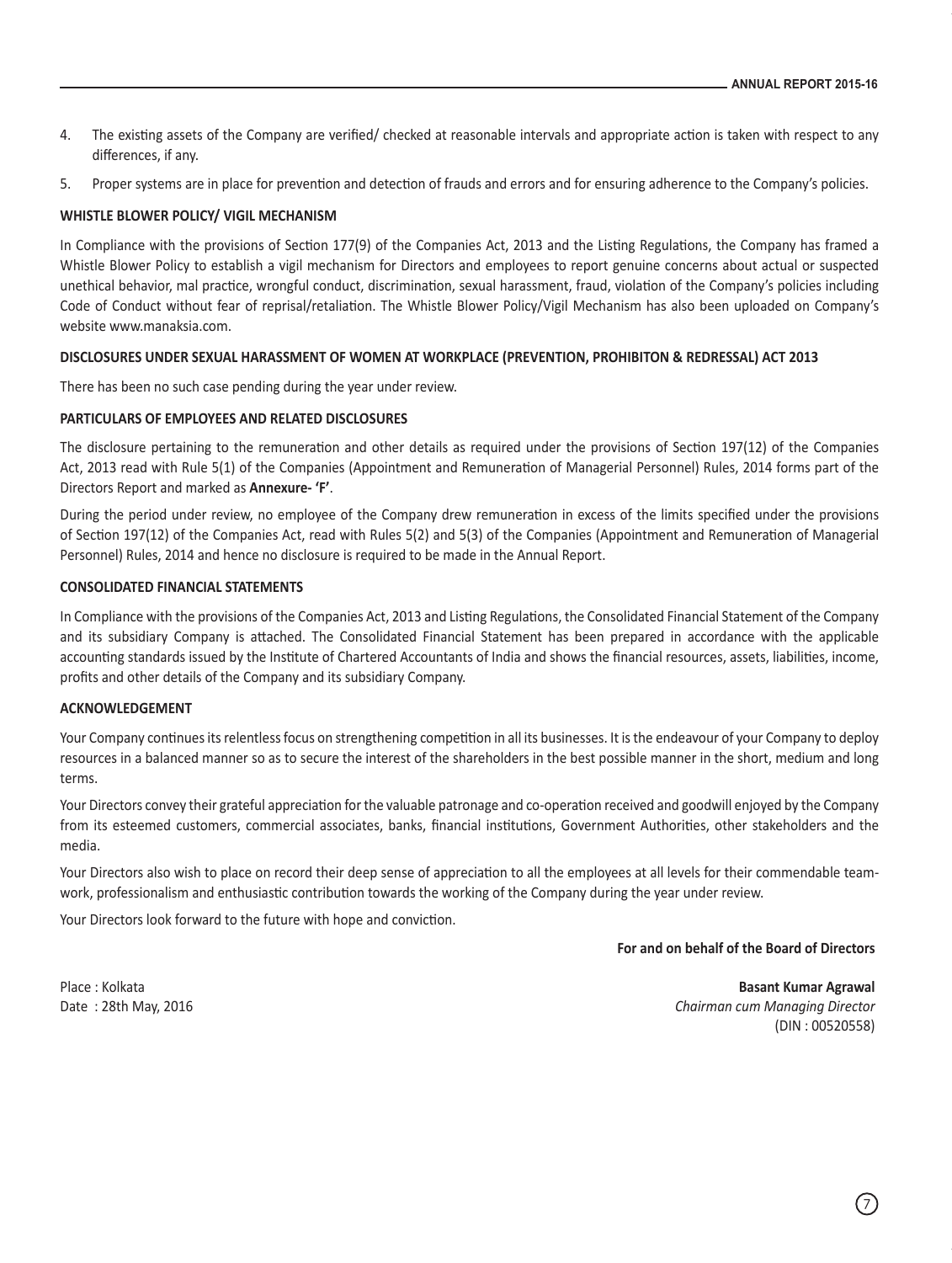

**ANNEXURE - A**

**Form No. MGT-9**

### **EXTRACT OF ANNUAL RETURN as on the Financial Year ended 31.03.2016**

[Pursuant to Section 92(3) of the Companies Act, 2013 and Rule 12(1) of the Companies (Management and Administration) Rules, 2014]

#### **I. REGISTRATION AND OTHER DETAILS**

| (i)   | <b>CIN</b>                                           |                           | L27100WB2011PLC161235                                  |
|-------|------------------------------------------------------|---------------------------|--------------------------------------------------------|
| (ii)  | <b>Registration Date</b>                             |                           | 25th March, 2011                                       |
| (iii) | Name of the Company                                  |                           | Manaksia Industries Limited                            |
| (iv)  | Category/Sub-Category of the Company                 |                           | Public Company Limited By Shares/Indian Non-Government |
|       |                                                      |                           | Company                                                |
| (v)   | Address of the Registered Office and contact details | $\mathbb{R}^{\mathbb{Z}}$ | Bikaner Building, 3rd Floor,                           |
|       |                                                      |                           | 8/1, Lal Bazar Street,                                 |
|       |                                                      |                           | Kolkata- 700 001                                       |
|       |                                                      |                           | Tel: +91-33-2231 0050                                  |
|       |                                                      |                           | Fax: +91-33-2230 0336                                  |
| (vi)  | Whether listed company                               |                           | Yes                                                    |
| (vii) | Name, Address and Contact details of Registrar and : |                           | Link Intime India Private Limited                      |
|       | Share Transfer Agent, if any                         |                           | 59C, Chowringhee Road, 3rd Floor                       |
|       |                                                      |                           | Room No.5, Kolkata - 700 020                           |
|       |                                                      |                           | Tel: +91-33-2289 0540                                  |
|       |                                                      |                           | Fax: +91-33-2289 0539                                  |

### **II. PRINCIPAL BUSINESS ACTIVITIES OF THE COMPANY**

(All the business activities contributing 10% or more of the total turnover of the Company shall be stated)

| SI. | Name and Description of main | NIC Code of the        | % to Total Turnover of |
|-----|------------------------------|------------------------|------------------------|
| No. | <b>Products/Services</b>     | <b>Product/Service</b> | the Company            |
|     | Crowns & Ropp Caps           | 25999                  | 79.87%                 |

#### **III. PARTICULARS OF HOLDING, SUBSIDIARY AND ASSOCIATE COMPANIES**

| SL.<br>No. | Name and Address of the Company                                                                           | CIN / GLN | Holding/Subsidiary/<br>Associate | % of Shares<br><b>Held</b> | Applicable<br><b>Section</b> |
|------------|-----------------------------------------------------------------------------------------------------------|-----------|----------------------------------|----------------------------|------------------------------|
| 1.         | Euroasian Ventures FZE, at<br>LOB 12, Ground Floor, Office No.12,<br>G 06 Jebel Ali Free Zone, Dubai, UAE | <b>NA</b> | Subsidiary Company               | 100%                       | 2(87)                        |
| 2.         | Euroasian Steels LLC,<br>Old Tbilisi (former Mtatsminda)<br>Dist. Tsinamdzgyrishvili St;<br>Nr. 110.0107  | <b>NA</b> | Step Down Subsidiary             | 100%                       | 2(87)                        |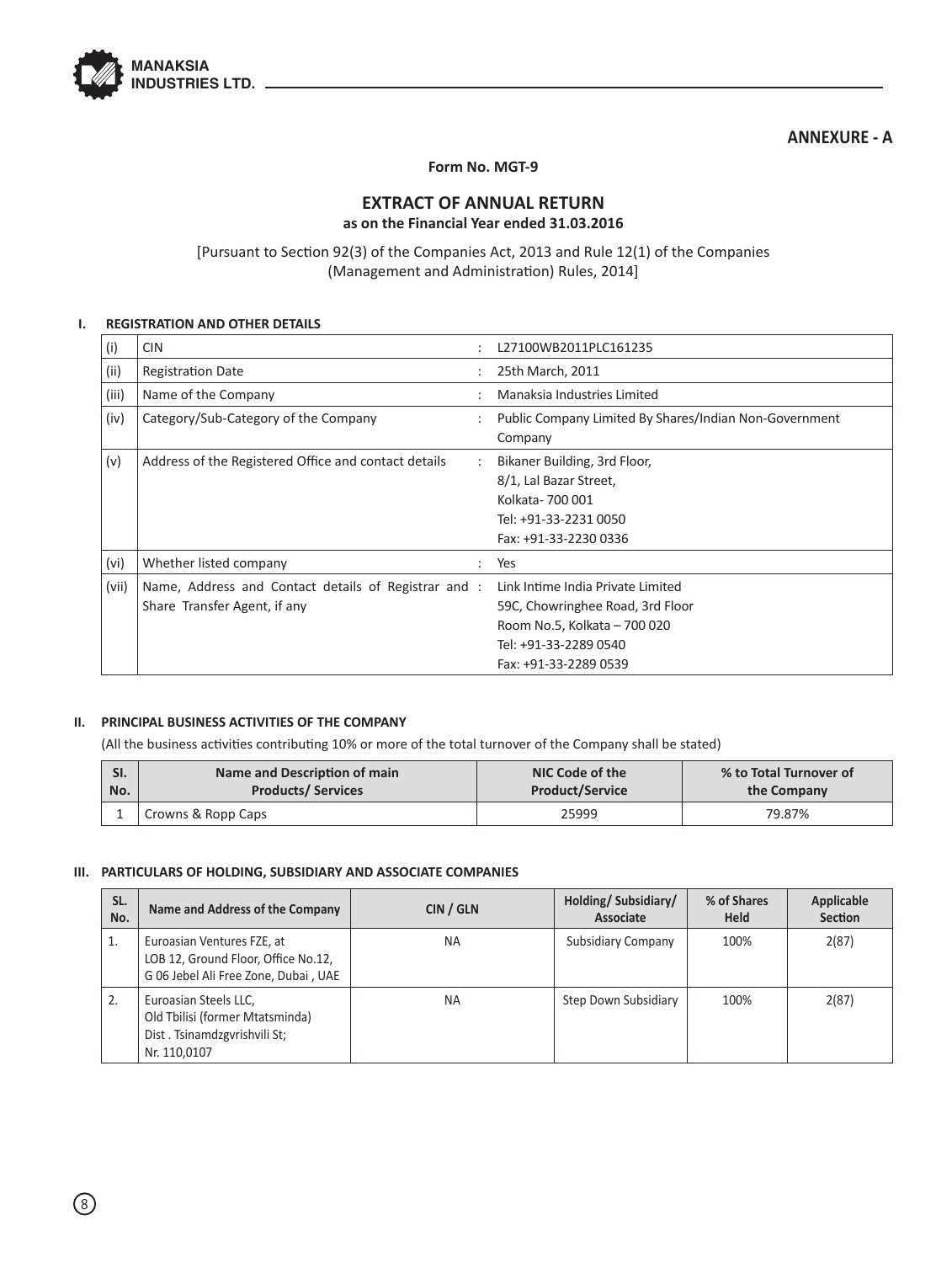# **IV. SHARE HOLDING PATTERN (Equity Share Capital Breakup as percentage of Total Equity)**

# (**i) Category-wise Share Holding**

|    |        |                                                                  |                          |                          | No of Shares held at the beginning of the year |                             |                          |                          | No of Shares held at the end of the year |                             | % Change                 |
|----|--------|------------------------------------------------------------------|--------------------------|--------------------------|------------------------------------------------|-----------------------------|--------------------------|--------------------------|------------------------------------------|-----------------------------|--------------------------|
|    |        | <b>Category of Shareholders</b>                                  | Demat                    | Physical                 | <b>Total</b>                                   | % of Total<br><b>Shares</b> | <b>Demat</b>             | Physical                 | <b>Total</b>                             | % of Total<br><b>Shares</b> | during<br>the Year       |
| А. |        | <b>Promoters</b>                                                 |                          |                          |                                                |                             |                          |                          |                                          |                             |                          |
| 1. | Indian |                                                                  |                          |                          |                                                |                             |                          |                          |                                          |                             |                          |
|    | a)     | Individual/HUF                                                   | 41255940                 | $\overline{\phantom{0}}$ | 41255940                                       | 62.953                      | 41255940                 | -                        | 41255940                                 | 62.953                      | 0.00                     |
|    | b)     | Central Govt                                                     |                          | $\overline{\phantom{0}}$ |                                                |                             |                          | -                        |                                          |                             |                          |
|    | c)     | State Govt(s)                                                    | $\overline{\phantom{0}}$ | $\overline{\phantom{0}}$ | $\equiv$                                       | $\overline{a}$              |                          | $\overline{\phantom{0}}$ | $\overline{\phantom{0}}$                 | $\overline{a}$              |                          |
|    | d)     | Bodies Corp.                                                     | $\overline{\phantom{0}}$ | $\overline{\phantom{0}}$ | $\overline{\phantom{0}}$                       | $\overline{\phantom{0}}$    | $\overline{\phantom{0}}$ | -                        | $\overline{\phantom{0}}$                 | $\overline{\phantom{0}}$    | $\qquad \qquad -$        |
|    | e)     | Banks/FI                                                         | $\overline{\phantom{0}}$ | $\overline{\phantom{0}}$ | $\qquad \qquad -$                              | $\overline{\phantom{0}}$    | $\qquad \qquad -$        | $\overline{\phantom{0}}$ | $\overline{\phantom{0}}$                 |                             | -                        |
|    | f)     | Any other                                                        |                          | $\overline{\phantom{0}}$ |                                                |                             |                          | $\overline{\phantom{0}}$ |                                          |                             |                          |
|    |        | Sub-total (A)(1)                                                 | 41255940                 | $\overline{\phantom{0}}$ | 41255940                                       | 62.953                      | 41255940                 | $\overline{a}$           | 41255940                                 | 62.953                      | 0.00                     |
| 2. |        | Foreign                                                          |                          |                          |                                                |                             |                          |                          |                                          |                             |                          |
|    | a)     | NRIs - Individuals                                               |                          | -                        | $\qquad \qquad -$                              | <sup>-</sup>                |                          | <sup>-</sup>             | $\overline{\phantom{0}}$                 | <sup>-</sup>                |                          |
|    | b)     | Others - Individuals                                             | $\overline{\phantom{0}}$ | $\overline{\phantom{0}}$ | $\overline{\phantom{0}}$                       | $\overline{\phantom{0}}$    | $\overline{\phantom{0}}$ | -                        | $\overline{\phantom{0}}$                 | $\overline{\phantom{0}}$    |                          |
|    | c)     | Bodies Corp.                                                     | $\overline{\phantom{0}}$ | $\overline{\phantom{0}}$ | $\overline{a}$                                 | $\overline{\phantom{0}}$    | $\overline{\phantom{0}}$ | $\overline{\phantom{0}}$ | $\overline{\phantom{0}}$                 | $\equiv$                    | $\overline{\phantom{0}}$ |
|    | d)     | Banks / FI                                                       |                          | -                        |                                                | -                           |                          | -                        | $\overline{\phantom{0}}$                 | $\overline{\phantom{0}}$    |                          |
|    | e)     | Any other                                                        |                          | $\overline{\phantom{0}}$ | $\overline{a}$                                 | $\overline{\phantom{0}}$    |                          | $\overline{\phantom{0}}$ | $\overline{\phantom{0}}$                 | $\overline{\phantom{0}}$    |                          |
|    |        | Sub-total (A)(2)                                                 |                          | ۳                        |                                                | $\overline{\phantom{0}}$    |                          | -                        |                                          |                             |                          |
|    |        | <b>Total shareholding of Promoter</b><br>$(A) = (A)(1) + (A)(2)$ | 41255940                 | -                        | 41255940                                       | 62.953                      | 41255940                 | -                        | 41255940                                 | 62.953                      | 0.00                     |
| В. |        | <b>Public Shareholding</b>                                       |                          |                          |                                                |                             |                          |                          |                                          |                             |                          |
| 1. |        | <b>Institutions</b>                                              |                          |                          |                                                |                             |                          |                          |                                          |                             |                          |
|    | a)     | <b>Mutual Funds</b>                                              |                          |                          |                                                | $\overline{\phantom{0}}$    |                          | $\overline{\phantom{0}}$ |                                          |                             |                          |
|    | b)     | Banks/FI                                                         | 19208                    | ÷                        | 19208                                          | 0.029                       | 19208                    | $\overline{\phantom{0}}$ | 19208                                    | 0.029                       | 0.00                     |
|    | c)     | Central Govt                                                     | $\overline{\phantom{a}}$ | $\overline{\phantom{0}}$ | $\overline{a}$                                 |                             |                          | $\overline{\phantom{a}}$ | $\overline{\phantom{0}}$                 | $\overline{a}$              | $\overline{\phantom{0}}$ |
|    | d)     | State Govt(s)                                                    |                          | $\overline{\phantom{0}}$ | $\overline{\phantom{0}}$                       |                             |                          | -                        | $\overline{\phantom{0}}$                 |                             |                          |
|    | e)     | Venture Capital Funds                                            |                          | $\overline{\phantom{0}}$ | $\overline{\phantom{0}}$                       | $\overline{\phantom{0}}$    |                          | -                        | $\overline{\phantom{0}}$                 | $\overline{\phantom{0}}$    |                          |
|    | f)     | <b>Insurance Companies</b>                                       |                          | ۳                        |                                                |                             |                          | $\overline{a}$           |                                          |                             |                          |
|    | g)     | FIIs                                                             | 62290                    | ÷,                       | 62290                                          | 0.095                       | 31147                    | $\overline{a}$           | 31147                                    | 0.048                       | (0.047)                  |
|    | h)     | Foreign Venture Capital<br>Funds                                 |                          | -                        |                                                | $\overline{\phantom{0}}$    |                          | L                        | $\overline{\phantom{0}}$                 | $\overline{\phantom{0}}$    |                          |
|    | i)     | Others (specify)                                                 | $\overline{\phantom{a}}$ | $\overline{\phantom{0}}$ | $\overline{a}$                                 | $\overline{\phantom{0}}$    |                          | $\overline{\phantom{a}}$ |                                          |                             |                          |
|    |        | Sub-total (B)(1)                                                 | 81498                    |                          | 81498                                          | 0.124                       | 50355                    | -                        | 50355                                    | 0.077                       | (0.047)                  |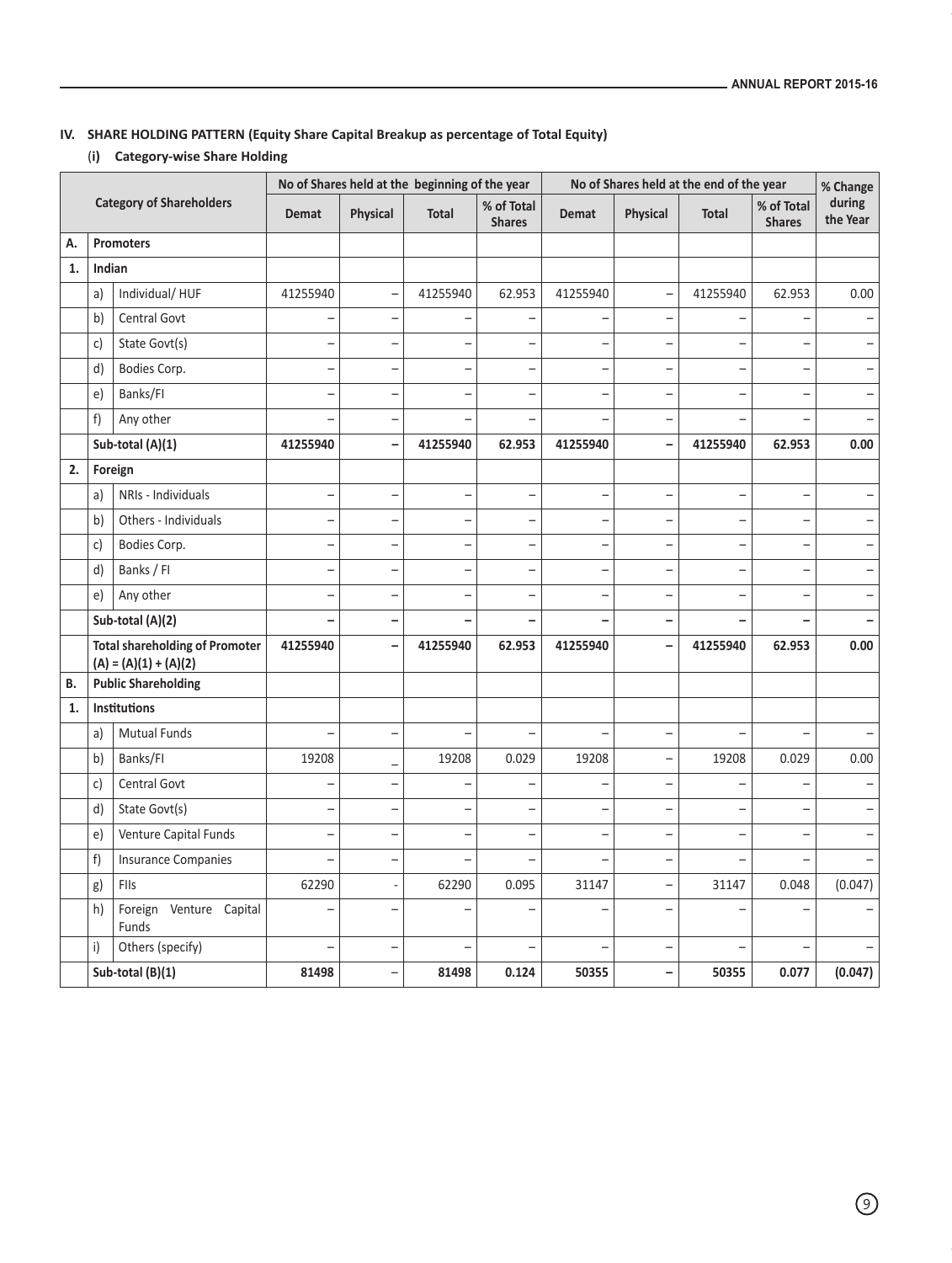

|    |                                             |       |                                                                                          |              | No of Shares held at the beginning of the year |              |                             |              | No of Shares held at the end of the year |              | % Change                    |                    |
|----|---------------------------------------------|-------|------------------------------------------------------------------------------------------|--------------|------------------------------------------------|--------------|-----------------------------|--------------|------------------------------------------|--------------|-----------------------------|--------------------|
|    |                                             |       | <b>Category of Shareholders</b>                                                          | <b>Demat</b> | Physical                                       | <b>Total</b> | % of Total<br><b>Shares</b> | <b>Demat</b> | <b>Physical</b>                          | <b>Total</b> | % of Total<br><b>Shares</b> | during<br>the Year |
| В. |                                             |       | <b>Public Shareholding</b>                                                               |              |                                                |              |                             |              |                                          |              |                             |                    |
| 2. |                                             |       | <b>Non-Institutions</b>                                                                  |              |                                                |              |                             |              |                                          |              |                             |                    |
|    | Bodies Corp.<br>a)                          |       |                                                                                          |              |                                                |              |                             |              |                                          |              |                             |                    |
|    |                                             | i)    | Indian                                                                                   | 17283783     | $\overline{\phantom{0}}$                       | 17283783     | 26.374                      | 15751209     | $\overline{\phantom{0}}$                 | 15751209     | 24.035                      | (2.339)            |
|    |                                             | ii)   | Overseas                                                                                 |              | $\overline{\phantom{0}}$                       |              |                             |              |                                          |              |                             |                    |
|    | b)                                          |       | Individuals                                                                              |              |                                                |              |                             |              |                                          |              |                             |                    |
|    |                                             | i)    | Individual<br>shareholders<br>holding nominal<br>share capital up to<br>Rs. 1 lacs       | 5814940      | 1313                                           | 5816253      | 8.875                       | 7182552      | 1470                                     | 7184022      | 10.962                      | 2.087              |
|    |                                             | ii)   | Individual<br>shareholders<br>holding nominal<br>share capital in<br>excess of Rs 1 lacs | 979500       | $\overline{\phantom{0}}$                       | 979500       | 1.495                       | 663577       | $\overline{\phantom{0}}$                 | 663577       | 1.013                       | (0.482)            |
|    | c)                                          |       | Others (specify)                                                                         |              |                                                |              |                             |              |                                          |              |                             |                    |
|    |                                             | (Rep) | Non Resident Indians                                                                     | 33703        | <sup>-</sup>                                   | 33703        | 0.051                       | 46870        | -                                        | 46870        | 0.072                       | 0.021              |
|    |                                             |       | Non Resident Indians<br>(Non Rep)                                                        | 13514        | -                                              | 13514        | 0.021                       | 25679        | $\overline{\phantom{0}}$                 | 25679        | 0.039                       | 0.018              |
|    |                                             |       | <b>Clearing Members</b>                                                                  | 69859        | $\overline{\phantom{0}}$                       | 69859        | 0.108                       | 556398       | $\overline{\phantom{0}}$                 | 556398       | 0.849                       | 0.741              |
|    |                                             |       | Sub-total $(B)(2)$ :-                                                                    | 24195299     | 1313                                           | 24196612     | 36.923                      | 24226285     | 1470                                     | 24227755     | 36.970                      | 0.047              |
|    |                                             |       | <b>Total Public Shareholding</b><br>$(B)=(B)(1)+(B)(2)$                                  | 24276797     | 1313                                           | 24278110     | 37.048                      | 24246640     | 1470                                     | 24278110     | 37.047                      | (0.001)            |
| C. | Shares held by Custodian<br>for GDRs & ADRs |       |                                                                                          |              | -                                              |              |                             |              |                                          |              |                             |                    |
|    |                                             |       | Grand Total (A+B+C)                                                                      | 65532737     | 1313                                           | 65534050     | 100.00                      | 65532580     | 1470                                     | 65534050     | 100                         | 0.00               |
|    |                                             |       |                                                                                          |              |                                                |              |                             |              |                                          |              |                             |                    |

# **(ii) Shareholding of Promoters**

|                        |                           |                         | Shareholding at the beginning<br>of the Year     |                                                               | Shareholding at the end | % Change                                         |                                                               |                                           |
|------------------------|---------------------------|-------------------------|--------------------------------------------------|---------------------------------------------------------------|-------------------------|--------------------------------------------------|---------------------------------------------------------------|-------------------------------------------|
| <b>SI</b><br><b>No</b> | <b>Shareholder's Name</b> | No. of<br><b>Shares</b> | % of Total<br><b>Shares</b><br>of the<br>Company | % of Shares<br>Pledged/<br>encum-<br>bered to<br>total shares | No. of<br><b>Shares</b> | % of Total<br><b>Shares</b><br>of the<br>Company | % of Shares<br>Pledged/<br>encum-<br>bered to<br>total shares | in Share<br>holding<br>during the<br>Year |
| 1.                     | Basudeo Agrawal           | 9500115                 | 14.496                                           |                                                               |                         |                                                  | $\Omega$                                                      | (14.496)                                  |
| 2.                     | Suresh Kumar Agrawal      | 9402740                 | 14.348                                           |                                                               |                         | 0                                                | $\Omega$                                                      | (14.348)                                  |
| 3.                     | Mahabir Prasad Agrawal    | 5448245                 | 8.314                                            |                                                               |                         | 0                                                | $\Omega$                                                      | (8.314)                                   |
| $\overline{4}$ .       | Varun Agrawal             | 2766930                 | 4.222                                            |                                                               |                         | $\Omega$                                         | $\Omega$                                                      | (4.222)                                   |
| 5.                     | Vineet Agrawal            | 2416245                 | 3.687                                            |                                                               | 0                       | $\Omega$                                         | $\Omega$                                                      | (3.687)                                   |
| 6.                     | Karan Agarwal             | 1797185                 | 2.742                                            |                                                               |                         | $\Omega$                                         | $\Omega$                                                      | (2.742)                                   |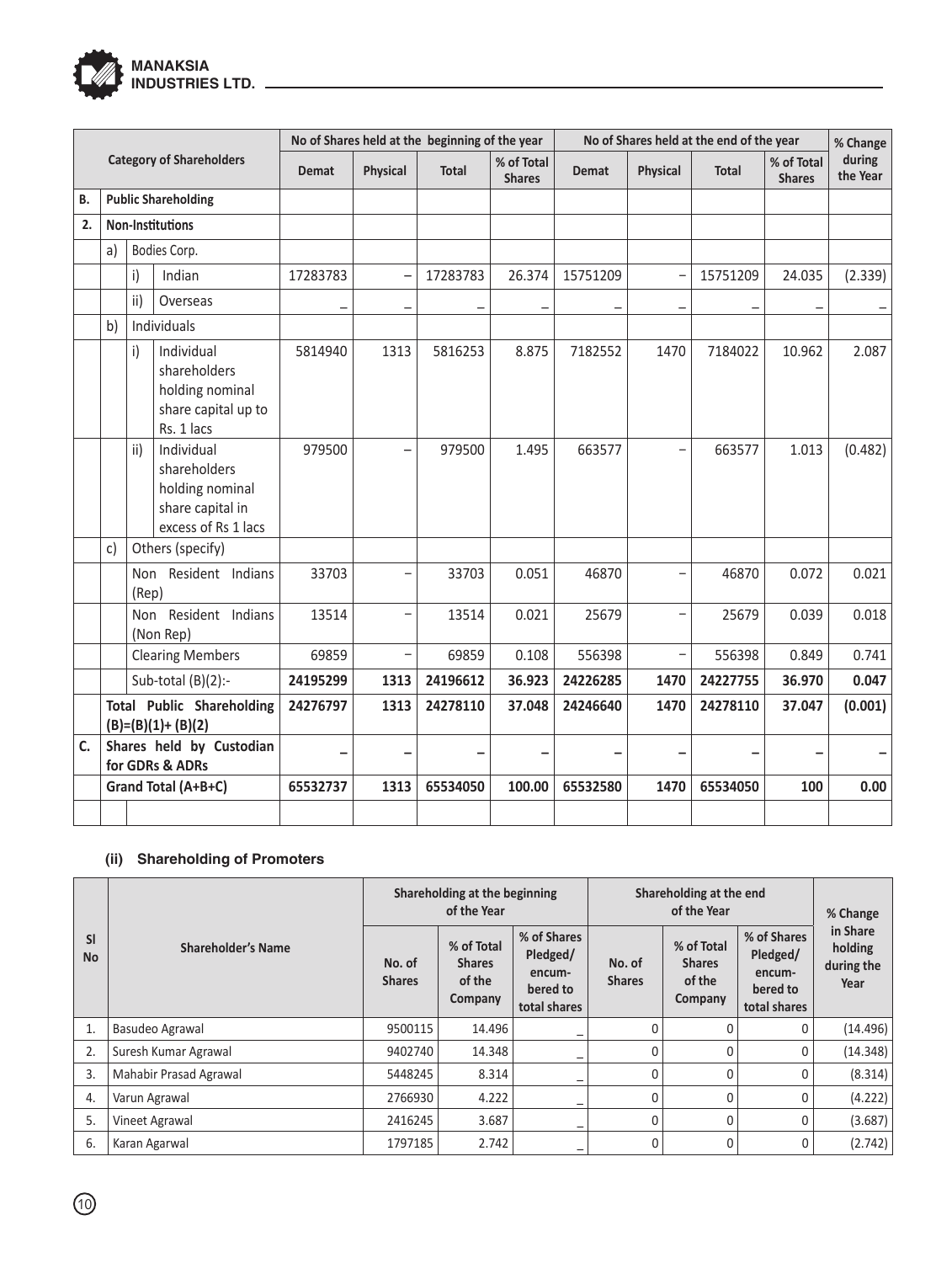|                 |                              |                         | Shareholding at the beginning<br>of the Year     |                                                               | Shareholding at the end | % Change                                         |                                                               |                                           |
|-----------------|------------------------------|-------------------------|--------------------------------------------------|---------------------------------------------------------------|-------------------------|--------------------------------------------------|---------------------------------------------------------------|-------------------------------------------|
| SI<br><b>No</b> | <b>Shareholder's Name</b>    | No. of<br><b>Shares</b> | % of Total<br><b>Shares</b><br>of the<br>Company | % of Shares<br>Pledged/<br>encum-<br>bered to<br>total shares | No. of<br><b>Shares</b> | % of Total<br><b>Shares</b><br>of the<br>Company | % of Shares<br>Pledged/<br>encum-<br>bered to<br>total shares | in Share<br>holding<br>during the<br>Year |
| 7.              | Sunil Kumar Agrawal          | 1616060                 | 2.466                                            |                                                               | $\mathbf 0$             | $\Omega$                                         | 0                                                             | (2.466)                                   |
| 8.              | Shobha Devi Agrawal          | 1305560                 | 1.992                                            |                                                               | $\Omega$                | $\Omega$                                         | 0                                                             | (1.992)                                   |
| 9.              | Chandrakala Agrawal          | 1244810                 | 1.899                                            |                                                               | 0                       | $\mathbf 0$                                      | 0                                                             | (1.899)                                   |
| 10.             | Sushil Kumar Agrawal         | 852875                  | 1.301                                            |                                                               | 0                       | 0                                                | 0                                                             | (1.301)                                   |
| 11.             | Shailaja Agrawal             | 497810                  | 0.760                                            |                                                               | 0                       | 0                                                | 0                                                             | (0.760)                                   |
| 12.             | Manju Agrawal                | 487125                  | 0.743                                            |                                                               | $\Omega$                | $\mathbf{0}$                                     | $\Omega$                                                      | (0.743)                                   |
| 13.             | Kanta Devi Agrawal           | 482060                  | 0.736                                            |                                                               | 0                       | 0                                                | 0                                                             | (0.736)                                   |
| 14              | Basudeo Agrawal (HUF)        | 464060                  | 0.708                                            |                                                               | 0                       | $\Omega$                                         | $\Omega$                                                      | (0.708)                                   |
| 15.             | Mahabir Prasad Agrawal (HUF) | 464060                  | 0.708                                            |                                                               | 0                       | 0                                                | 0                                                             | (0.708)                                   |
| 16.             | Sunil Kumar Agrawal (HUF)    | 393750                  | 0.601                                            |                                                               | 0                       | $\mathbf{0}$                                     | $\Omega$                                                      | (0.601)                                   |
| 17.             | Anirudha Agrawal             | 1374560                 | 2.097                                            |                                                               | 0                       | $\mathbf{0}$                                     | $\Omega$                                                      | (2.097)                                   |
| 18.             | Sushil Kumar Agrawal (HUF)   | 338250                  | 0.516                                            |                                                               | 0                       | $\mathbf 0$                                      | 0                                                             | (0.516)                                   |
| 19.             | Suresh Kumar Agrawal (HUF)   | 337500                  | 0.515                                            |                                                               | 0                       | 0                                                | 0                                                             | (0.515)                                   |
| 20.             | Anuradha Agrawal             | 66000                   | 0.101                                            |                                                               | 0                       | $\Omega$                                         | 0                                                             | (0.101)                                   |
| 21              | Basant Kumar Agrawal         | $\mathbf 0$             | 0                                                |                                                               | 41255940                | 62.953                                           | 0                                                             | 62.953                                    |

# (**iii) Change in Promoters' Shareholding**

| <b>SI</b>      | <b>Name</b>            | Shareholding                                      |                                        | <b>Date</b>                                          | Increase/<br>(Decrease) in          | <b>Cumulative Shareholding</b><br>during the year (01.04.2015 to<br>31.03.2016) |                                        |  |
|----------------|------------------------|---------------------------------------------------|----------------------------------------|------------------------------------------------------|-------------------------------------|---------------------------------------------------------------------------------|----------------------------------------|--|
| <b>No</b>      |                        | No. of Shares at<br>the beginning<br>(01.04.2015) | % of total<br>shares of the<br>Company |                                                      | Shareholding                        | No. of Shares                                                                   | % of Total<br>Shares of the<br>Company |  |
| 1              | Basudeo Agrawal        | 9500115                                           | 14.496                                 | 01.04.2015<br>27.06.2015<br>14.07.2015<br>22.07.2015 | 66000*<br>3721805*<br>$(13287920)*$ | 9566115<br>13287920                                                             | 14.598<br>20.276                       |  |
| $\overline{2}$ | Suresh Kumar Agrawal   | 9402740                                           | 14.348                                 | 01.04.2015<br>14.07.2015<br>22.07.2015               | 4011740*<br>$(13414480)*$           | 13414480                                                                        | 20.469                                 |  |
| 3              | Mahabir Prasad Agrawal | 5448245                                           | 8.314                                  | 01.04.2015<br>14.07.2015<br>22.07.2015               | 7107675*<br>$(12555920)^*$          | 12555920                                                                        | 19.159                                 |  |
| 4              | Varun Agrawal          | 2766930                                           | 4.222                                  | 01.04.2015<br>14.07.2015                             | $(2766930)^*$                       |                                                                                 |                                        |  |
| 5              | Vineet Agrawal         | 2416245                                           | 3.687                                  | 01.04.2015<br>14.07.2015                             | $(2416245)^*$                       |                                                                                 |                                        |  |
| 6              | Karan Agrawal          | 1797185                                           | 2.742                                  | 01.04.2015<br>04.07.2015                             | $(1797185)*$                        |                                                                                 |                                        |  |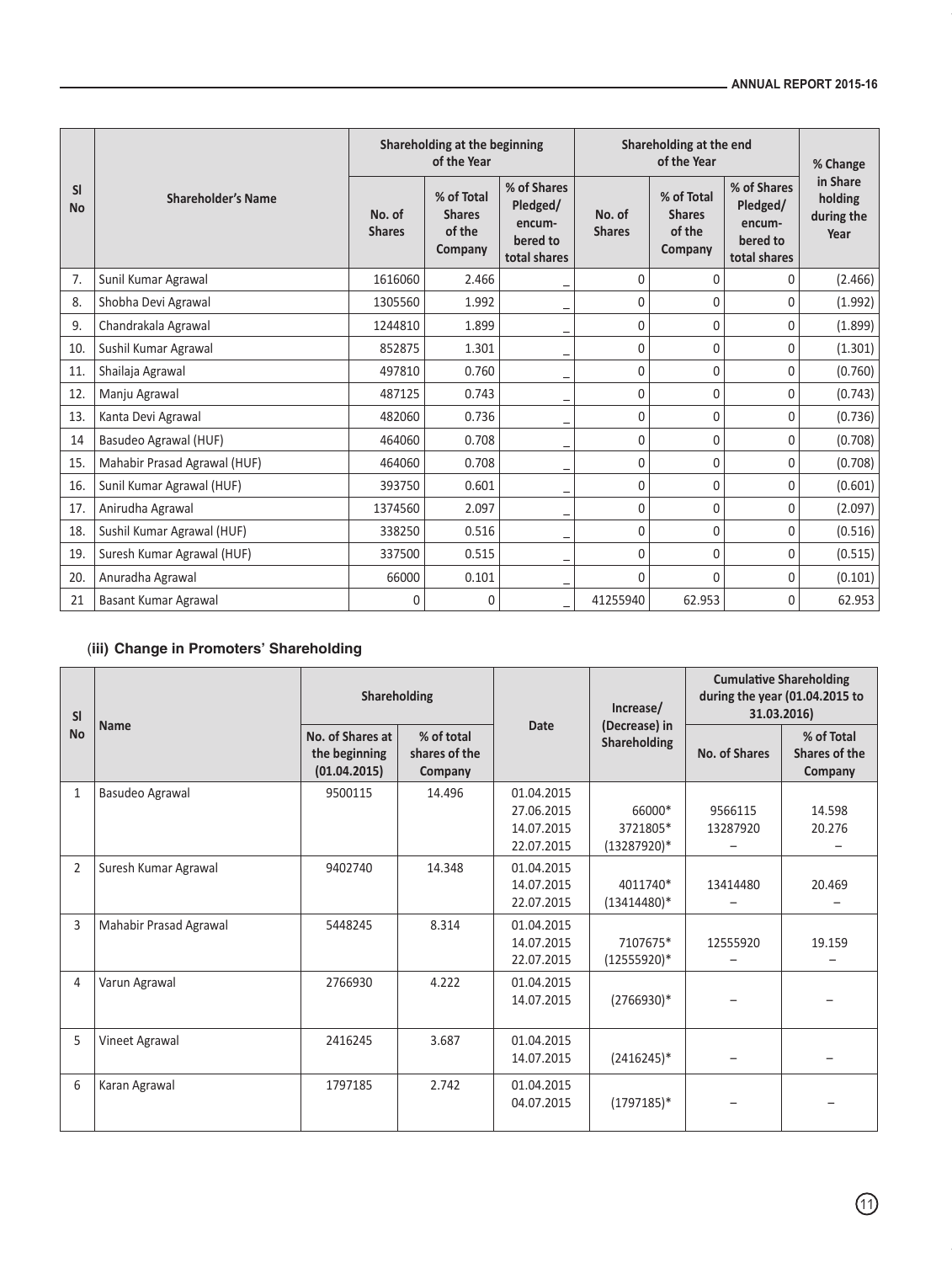

| SI             | <b>Name</b>                  | Shareholding                                      |                                        |                                                      | Increase/<br>(Decrease) in | <b>Cumulative Shareholding</b><br>during the year (01.04.2015 to<br>31.03.2016) |                                        |  |
|----------------|------------------------------|---------------------------------------------------|----------------------------------------|------------------------------------------------------|----------------------------|---------------------------------------------------------------------------------|----------------------------------------|--|
| <b>No</b>      |                              | No. of Shares at<br>the beginning<br>(01.04.2015) | % of total<br>shares of the<br>Company | <b>Date</b>                                          | Shareholding               | <b>No. of Shares</b>                                                            | % of Total<br>Shares of the<br>Company |  |
| $\overline{7}$ | Sunil Kumar Agrawal          | 1616060                                           | 2.466                                  | 01.04.2015<br>04.07.2015<br>14.07.2015               | 1861685*<br>$(3477745)^*$  | 1616060<br>3477745                                                              | 2.466<br>5.307                         |  |
| 8              | Shobha Devi Agrawal          | 1305560                                           | 1.992                                  | 01.04.2015<br>14.07.2015                             | $(1305560)*$               |                                                                                 |                                        |  |
| 9              | Chandrakala Agrawal          | 1244810                                           | 1.899                                  | 01.04.2015<br>14.07.2015                             | $(1244810)*$               |                                                                                 |                                        |  |
| 10             | Sushil Kumar Agrawal         | 852875                                            | 1.301                                  | 01.04.2015<br>04.07.2015<br>14.07.2015               | 2294995*<br>$(3147870)*$   |                                                                                 |                                        |  |
| 11             | Shailaja Agrawal             | 497810                                            | 0.760                                  | 01.04.2015<br>04.07.2015                             | $(497810)*$                |                                                                                 |                                        |  |
| 12             | Manju Agrawal                | 487125                                            | 0.743                                  | 01.04.2015<br>04.07.2015                             | $(487125)*$                |                                                                                 |                                        |  |
| 13             | Kanta Devi Agrawal           | 482060                                            | 0.736                                  | 01.04.2015<br>14.07.2015                             | $(482060)*$                | $\qquad \qquad -$                                                               |                                        |  |
| 14             | Basudeo Agrawal (HUF)        | 464060                                            | 0.708                                  | 01.04.2015<br>16.10.2015                             | $(464060)*$                |                                                                                 |                                        |  |
| 15             | Mahabir Prasad Agrawal (HUF) | 464060                                            | 0.708                                  | 01.04.2015<br>16.10.2015                             | $(464060)*$                |                                                                                 |                                        |  |
| 16             | Sunil Kumar Agrawal (HUF)    | 393750                                            | 0.601                                  | 01.04.2015<br>16.10.2015                             | $(393750)*$                | $\overline{\phantom{a}}$                                                        | $\overline{\phantom{0}}$               |  |
| 17             | Anirudha Agrawal             | 1374560                                           | 2.097                                  | 01.04.2015<br>04.07.2015                             | $(1374560)*$               |                                                                                 |                                        |  |
| 18             | Sushil Kumar Agrawal (HUF)   | 338250                                            | 0.516                                  | 01.04.2015<br>16.10.2015                             | $(338250)*$                |                                                                                 |                                        |  |
| 19             | Suresh Kumar Agrawal (HUF)   | 337500                                            | 0.515                                  | 01.04.2015<br>16.10.2015                             | $(337500)*$                | $\qquad \qquad -$                                                               | $\qquad \qquad -$                      |  |
| 20             | Anuradha Agrawal             | 66000                                             | 0.101                                  | 01.04.2015<br>27.06.2015                             | $(66000)*$                 | $\overline{\phantom{0}}$                                                        | $\overline{\phantom{0}}$               |  |
| 21             | Basant Kumar Agrawal         |                                                   |                                        | 01.04.2015<br>22.07.2015<br>16.10.2015<br>31.03.2016 | 39258320*<br>1997620*      | $\mathbf{0}$<br>39258320<br>41255940<br>41255940                                | 59.905<br>62.953<br>62.953             |  |

**Note :** \*Inter-se Transfer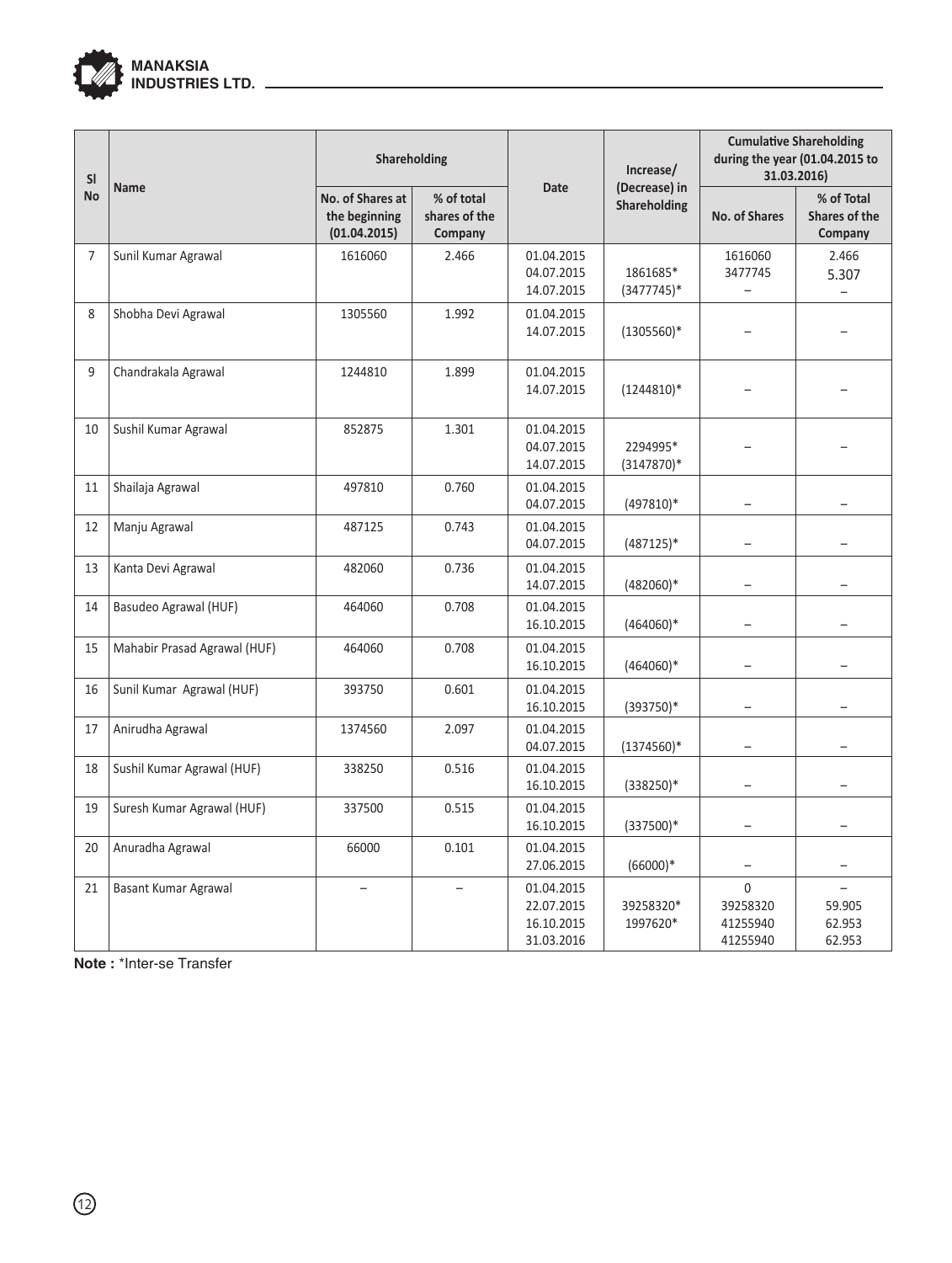# (**iv) Shareholding Pattern of top ten Shareholders :**

### **(Other than Directors, Promoters and Holders of GDRs and ADRs) :**

| <b>SI</b>      |                                                         | Shareholding                                      |                                        |                                                                                                                                                                                                                                                                                      | Increase/                                                                                                                                                                                   | <b>Cumulative Shareholding</b><br>during the year (01.04.2015 to<br>31.03.2016)                                                                                                                               |                                                                                                                                                                         |  |
|----------------|---------------------------------------------------------|---------------------------------------------------|----------------------------------------|--------------------------------------------------------------------------------------------------------------------------------------------------------------------------------------------------------------------------------------------------------------------------------------|---------------------------------------------------------------------------------------------------------------------------------------------------------------------------------------------|---------------------------------------------------------------------------------------------------------------------------------------------------------------------------------------------------------------|-------------------------------------------------------------------------------------------------------------------------------------------------------------------------|--|
| <b>No</b>      | Name                                                    | No. of Shares at<br>the beginning<br>(01.04.2015) | % of total<br>shares of the<br>Company | <b>Date</b>                                                                                                                                                                                                                                                                          | (Decrease) in<br>Shareholding                                                                                                                                                               | No. of Shares                                                                                                                                                                                                 | % of Total<br>Shares of the<br>Company                                                                                                                                  |  |
| 1              | Accolade Traders Private Limited                        | 3264875                                           | 4.982                                  | 01.04.2015<br>31.03.2016                                                                                                                                                                                                                                                             |                                                                                                                                                                                             | 3264875                                                                                                                                                                                                       | 4.982                                                                                                                                                                   |  |
| $\overline{2}$ | Kalitara Glass Moulding Works<br><b>Private Limited</b> | 1913658                                           | 2.920                                  | 01.04.2015<br>31.03.2016                                                                                                                                                                                                                                                             |                                                                                                                                                                                             | 1913658                                                                                                                                                                                                       | 2.920                                                                                                                                                                   |  |
| 3              | Attractive Vinimay Private Limited                      | 1816250                                           | 2.771                                  | 01.04.2015<br>31.03.2016                                                                                                                                                                                                                                                             |                                                                                                                                                                                             | 1816250                                                                                                                                                                                                       | 2.771                                                                                                                                                                   |  |
| 4              | Palash Machineries Private Limited                      | 1514155                                           | 2.310                                  | 01.04.2015<br>31.03.2016                                                                                                                                                                                                                                                             |                                                                                                                                                                                             | 1514155                                                                                                                                                                                                       | 2.310                                                                                                                                                                   |  |
| 5              | Aradhana Properties Private Limited                     | 1467000                                           | 2.239                                  | 01.04.2015<br>31.03.2016                                                                                                                                                                                                                                                             |                                                                                                                                                                                             | 1467000                                                                                                                                                                                                       | 2.239                                                                                                                                                                   |  |
| 6              | Globe Capital Market Limited                            | 1184358                                           | 1.807                                  | 01.04.2015<br>17.04.2015<br>01.05.2015<br>15.05.2015<br>22.05.2015<br>30.06.2015<br>03.07.2015<br>10.07.2015<br>04.09.2015<br>11.09.2015<br>18.09.2015<br>25.09.2015<br>13.11.2015<br>20.11.2015<br>27.11.2015<br>11.12.2015<br>18.12.2015<br>26.02.2016<br>04.03.2016<br>31.03.2016 | 10022*<br>6475*<br>22182*<br>5000*<br>20000*<br>7000*<br>5040*<br>49346*<br>20950*<br>5000*<br>$(136)^*$<br>7400*<br>6286*<br>$(1000)*$<br>$(4394)*$<br>5000*<br>$500*$<br>5027*<br>150923* | 1194380<br>1200855<br>1223037<br>1228037<br>1248037<br>1255037<br>1260077<br>1309423<br>1330373<br>1335373<br>1335237<br>1342637<br>1348923<br>1347923<br>1343529<br>1348529<br>1349029<br>1354056<br>1504979 | 1.822<br>1.832<br>1.866<br>1.874<br>1.904<br>1.915<br>1.923<br>1.998<br>2.030<br>2.038<br>2.037<br>2.049<br>2.058<br>2.057<br>2.050<br>2.058<br>2.059<br>2.066<br>2.296 |  |
| $\overline{7}$ | <b>B B Constructions Limited</b>                        | 1026250                                           | 1.566                                  | 01.04.2015<br>31.03.2016                                                                                                                                                                                                                                                             | $\qquad \qquad -$                                                                                                                                                                           | 1026250                                                                                                                                                                                                       | 1.566                                                                                                                                                                   |  |
| 8              | <b>SAK Dealers Private Limited</b>                      | 600000                                            | 0.916                                  | 01.04.2015<br>03.07.2015<br>(ceased to be<br>top 10 share-<br>holder)                                                                                                                                                                                                                | $(600000)*$                                                                                                                                                                                 |                                                                                                                                                                                                               |                                                                                                                                                                         |  |
| 9              | Mrs. Sudha Gupta                                        | 375000                                            | 0.572                                  | 01.04.2015<br>31.03.2016                                                                                                                                                                                                                                                             |                                                                                                                                                                                             | 375000                                                                                                                                                                                                        | 0.572                                                                                                                                                                   |  |
| 10             | N B Dealers Private Limited                             | 350000                                            | 0.534                                  | 01.04.2015<br>03.07.2015<br>(ceased to be<br>top 10 share-<br>holder)                                                                                                                                                                                                                | $(350000)*$                                                                                                                                                                                 |                                                                                                                                                                                                               |                                                                                                                                                                         |  |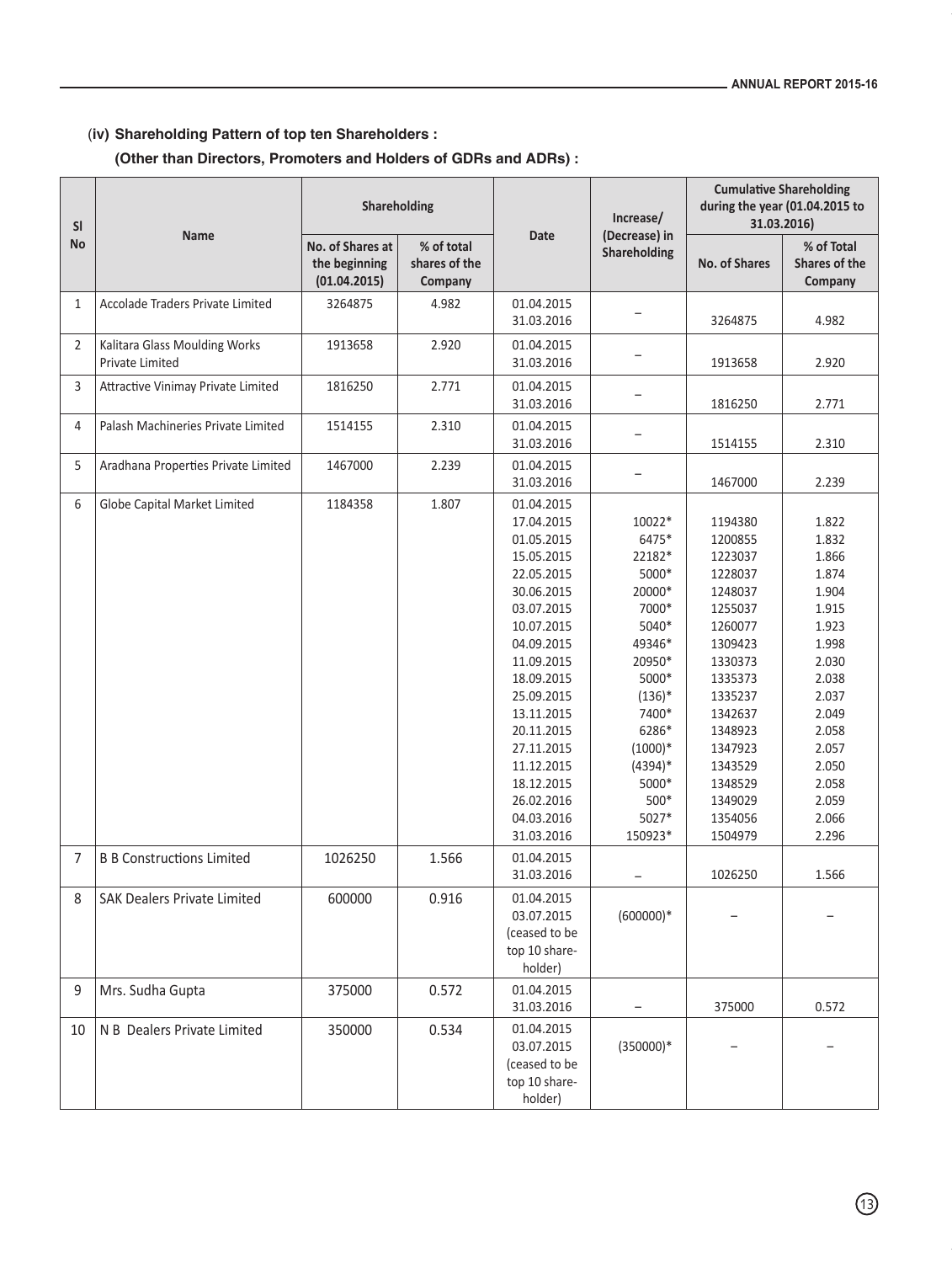

| <b>SI</b> |                                                   | Shareholding                                      |                                        |                                                                                                                                                          | Increase/<br>(Decrease) in                                | 31.03.2016)                                                                                 | <b>Cumulative Shareholding</b><br>during the year (01.04.2015 to |
|-----------|---------------------------------------------------|---------------------------------------------------|----------------------------------------|----------------------------------------------------------------------------------------------------------------------------------------------------------|-----------------------------------------------------------|---------------------------------------------------------------------------------------------|------------------------------------------------------------------|
| <b>No</b> | <b>Name</b>                                       | No. of Shares at<br>the beginning<br>(01.04.2015) | % of total<br>shares of the<br>Company | <b>Date</b>                                                                                                                                              | Shareholding                                              | <b>No. of Shares</b>                                                                        | % of Total<br>Shares of the<br>Company                           |
| 11        | Stuti Hardware Private Limited                    |                                                   |                                        | 03.07.2015<br>(entered in top<br>10 shareholder)<br>25.03.2016<br>31.03.2016<br>(ceased to be<br>in top 10 share-<br>holder)                             | 950000*<br>$(266789)*$<br>$(683211)*$                     | 950000<br>683211                                                                            | $\overline{\phantom{0}}$<br>1.450<br>1.043                       |
| 12        | Consortium Capital Private<br>Limited             |                                                   |                                        | 03.07.2015<br>(entered in top<br>10 shareholder)<br>07.08.2015<br>(ceased to be<br>in top 10 share-<br>holder)                                           | 310000*                                                   | 310000<br>310000                                                                            | 0.473<br>0.473                                                   |
| 13        | Aristro Capital Markets Limited                   |                                                   |                                        | 31.07.2015<br>(entered in top<br>10 shareholder)<br>07.08.2015<br>14.08.2015<br>25.09.2015<br>30.09.2015<br>(ceased to be<br>in top 10 share-<br>holder) | 184988*<br>173034*<br>29936*<br>$(328232)*$<br>$(59726)*$ | $\overline{\phantom{0}}$<br>184988<br>358022<br>387958<br>59726<br>$\overline{\phantom{0}}$ | $\overline{\phantom{0}}$<br>0.282<br>0.546<br>0.592<br>0.091     |
| 14        | Welquin Suppliers Private Limited                 |                                                   |                                        | 08.01.2016<br>(entered in top<br>10 shareholder)<br>31.03.2016                                                                                           | 316000*                                                   | 316000<br>316000                                                                            | 0.482<br>0.482                                                   |
| 15        | Eureka Stock and Share Broking<br>Service Limited |                                                   |                                        | 25.03.2016<br>(entered in top<br>10 shareholder)<br>31.03.2016                                                                                           | 315595*<br>92834*                                         | 315595<br>408429                                                                            | 0.482<br>0.623                                                   |

\*Shares Transferred

**Note :** The above information is based on the weekly beneficiary position received from the Depositories.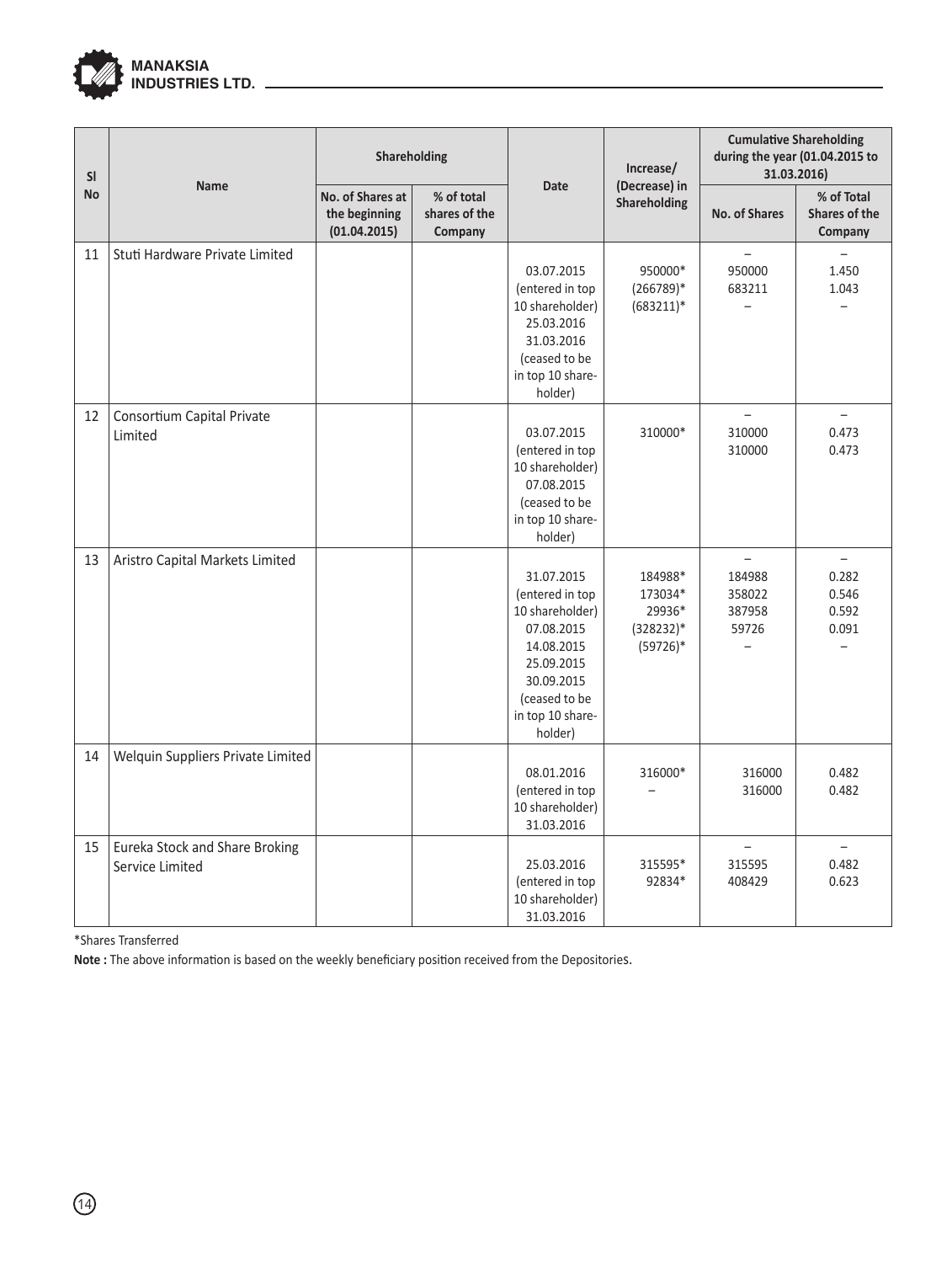### (**v) Shareholding Pattern of Directors and Key Managerial Personnel :**

| SI             | <b>Name</b>                     | Shareholding                                      |                                        | <b>Date</b>                                          | Increase/<br>(Decrease) in |                                                              | <b>Cumulative Shareholding</b><br>during the year (01.04.2015 to<br>31.03.2016) |  |
|----------------|---------------------------------|---------------------------------------------------|----------------------------------------|------------------------------------------------------|----------------------------|--------------------------------------------------------------|---------------------------------------------------------------------------------|--|
| <b>No</b>      |                                 | No. of Shares at<br>the beginning<br>(01.04.2015) | % of total<br>shares of the<br>Company |                                                      | Shareholding               | No. of Shares                                                | % of Total<br>Shares of the<br>Company                                          |  |
|                | <b>DIRECTORS</b>                |                                                   |                                        |                                                      |                            |                                                              |                                                                                 |  |
| $\mathbf{1}$   | Mr. Aditya B Manaksia           |                                                   |                                        | 01.04.2015<br>31.03.2016                             |                            |                                                              |                                                                                 |  |
| $\overline{2}$ | Mr. Ajay Kumar Chakraborty      |                                                   |                                        | 01.04.2015<br>31.03.2016                             |                            |                                                              |                                                                                 |  |
| $\overline{3}$ | Mr. Amit Chakraborty            | 21                                                |                                        | 01.04.2015<br>31.03.2016                             |                            | 21                                                           |                                                                                 |  |
| 4              | Mr. Basant Kumar Agrawal        |                                                   |                                        | 01.04.2015<br>22.07.2015<br>16.10.2015<br>31.03.2016 | 39258320*<br>1997620*      | $\overline{\phantom{0}}$<br>39258320<br>41255940<br>41255940 | 59.905<br>62.953<br>62.953                                                      |  |
| 5              | Dr. Kali Kumar Chaudhuri        |                                                   |                                        | 01.04.2015<br>31.03.2016                             |                            |                                                              |                                                                                 |  |
| 6              | Mrs. Smita Khaitan              |                                                   |                                        | 01.04.2015<br>31.03.2016                             |                            |                                                              |                                                                                 |  |
|                | <b>KEY MANAGERIAL PERSONNEL</b> |                                                   |                                        |                                                      |                            |                                                              |                                                                                 |  |
| $\mathbf{1}$   | Mr. Pramod Kumar Khemka         | $\mathbf{1}$                                      |                                        | 01.04.2015<br>31.03.2016                             |                            | $\mathbf{1}$<br>$\mathbf{1}$                                 |                                                                                 |  |
| $\overline{2}$ | Mr. Sandeep Kumar Sultania      | 422                                               |                                        | 01.04.2015<br>31.03.2016                             |                            | 422<br>422                                                   |                                                                                 |  |

\*Inter-se Transfer of Shares

# **V. INDEBTEDNESS -**

Indebtedness of the Company including interest outstanding/accrued but not due for payment.

(₹ in Lacs)

|            |                                                     | <b>Secured Loans</b><br>excluding deposits | <b>Unsecured</b><br>Loans | <b>Deposits</b> | <b>Total</b><br>Indebtedness |
|------------|-----------------------------------------------------|--------------------------------------------|---------------------------|-----------------|------------------------------|
|            | Indebtedness at the beginning of the financial year |                                            |                           |                 |                              |
| i)         | <b>Principal Amount</b>                             | 7,494.32                                   | 1,130.29                  |                 | 8,624.61                     |
| ii)        | Interest due but not paid                           |                                            |                           |                 |                              |
| iii)       | Interest accrued but not due                        | 7.85                                       |                           |                 | 7.85                         |
|            | Total (i+ii+iii)                                    | 7,502.17                                   | 1,130.29                  |                 | 8,632.46                     |
|            | Change in Indebtedness during the financial year    |                                            |                           |                 |                              |
| * Addition |                                                     |                                            |                           | -               |                              |
|            | * Reduction                                         | 1,326.98                                   | 82.16                     | -               | 1409.14                      |
|            | <b>Net Change</b>                                   | (1,326.98)                                 | (82.16)                   |                 | (1409.14)                    |
|            | Indebtedness at the end of the financial year       |                                            |                           |                 |                              |
| i)         | <b>Principal Amount</b>                             | 6,138.06                                   | 1,048.13                  |                 | 7,186.19                     |
| ii)        | Interest due but not paid                           |                                            |                           |                 |                              |
| iii)       | Interest accrued but not due                        | 37.13                                      | -                         |                 | 37.13                        |
|            | Total ( i+ii+iii)                                   | 6,175.19                                   | 1,048.13                  |                 | 7,223.32                     |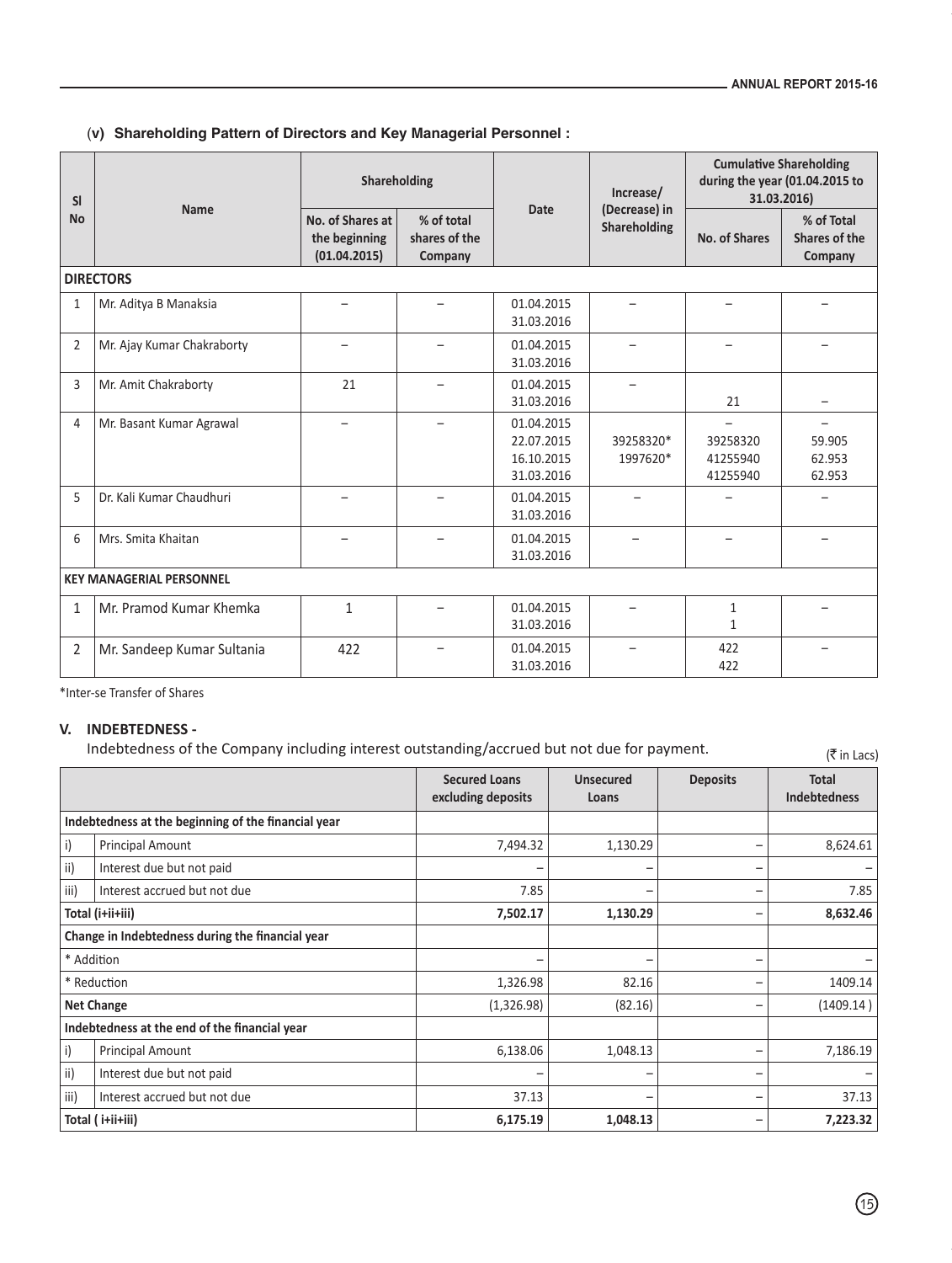

#### **VI. REMUNERATION OF DIRECTORS AND KEY MANAGERIAL PERSONNEL-**

#### **A.** Remuneration to Managing Director, Whole-time Directors and/or Manager:  $(\bar{\zeta} \text{ in } \text{Lacs})$

| SI. | <b>Particulars of Remuneration</b>                                                       | <b>Key Managerial Personnel</b> |                       |                      | <b>Total Amount</b> |
|-----|------------------------------------------------------------------------------------------|---------------------------------|-----------------------|----------------------|---------------------|
| No. |                                                                                          | <b>CMD</b>                      | <b>WTD</b>            | <b>WTD</b>           |                     |
| 1.  | Gross salary                                                                             | Mr. Basant Kumar Agrawal        | Mr. Aditya B Manaksia | Mr. Amit Chakraborty |                     |
|     | Salary as per provision contained in section<br>(a)<br>17(1) of the Income tax Act, 1961 | 45.00                           | 30.00                 | 6.36                 | 81.36               |
|     | Value of perquisities u/s 17(2) of the Income-<br>(b)<br>tax Act, 1961                   |                                 |                       |                      |                     |
|     | Profit in lieu of salary under section 17(3) of<br>(c)<br>the Income-tax Act, 1961       |                                 |                       |                      |                     |
| 2.  | <b>Stock Option</b>                                                                      |                                 |                       |                      |                     |
| 3.  | Sweat Equity                                                                             |                                 |                       |                      |                     |
| 4.  | Commission                                                                               |                                 |                       |                      |                     |
|     | As % of profit<br>-                                                                      |                                 |                       |                      |                     |
|     | Others, specify<br>-                                                                     |                                 |                       |                      |                     |
| 5.  | Others, please specify $-$                                                               |                                 |                       |                      |                     |
|     | Total                                                                                    | 45.00                           | 30.00                 | 6.36                 | 81.36               |
|     | Ceiling as per the Act                                                                   | 84.00                           | 42.00                 | 42.00                | 168.00              |

# **B.** Remuneration to other Directors  $(\bar{z})$  in Lacs)

**Sl. No. Particulars of Remuneration Name of Directors Name of Directors Name of Directors Total Amount** 1. **Independent Directors Mr. Ajay Kumar Chakraborty Dr. Kali Kumar Chaudhuri Mrs. Smita Khaitan** Fees for attending board committee meetings  $\begin{array}{|c|c|c|c|c|c|c|c|c|} \hline 0.12 & 0.12 & 0.18 & 0.40 \\ \hline \end{array}$ Commission – – – – Others, please specify  $\qquad \qquad \qquad \qquad \qquad \qquad \qquad \qquad -$ **Total (1) 0.10 0.12 0.18 0.40** 2. **Other Non-Executive Directors** Fees for attending board committee meetings  $\begin{vmatrix} - & - & \cdot & \cdot \\ \cdot & - & \cdot & \cdot \\ \cdot & \cdot & \cdot & \cdot \end{vmatrix}$   $\begin{vmatrix} - & - & \cdot & \cdot \\ \cdot & \cdot & \cdot & \cdot \\ \cdot & \cdot & \cdot & \cdot \end{vmatrix}$ Commission – – – – Others, please specify – – – – **Total (2)** – – – – **Total (B) = (1+2) 0.10 0.12 0.18 0.40 Total Managerial Remuneration\*** – – – 81.76 **Overall Ceiling as per the Act discription in the act discription in the set of the set of the set of the set of the set of the set of the set of the set of the set of the set of the set of the set of the set of the s** 

\* Total Remuneration to Managing Director, Whole Time Director & other Directors (being the total of A & B)

 $(16)$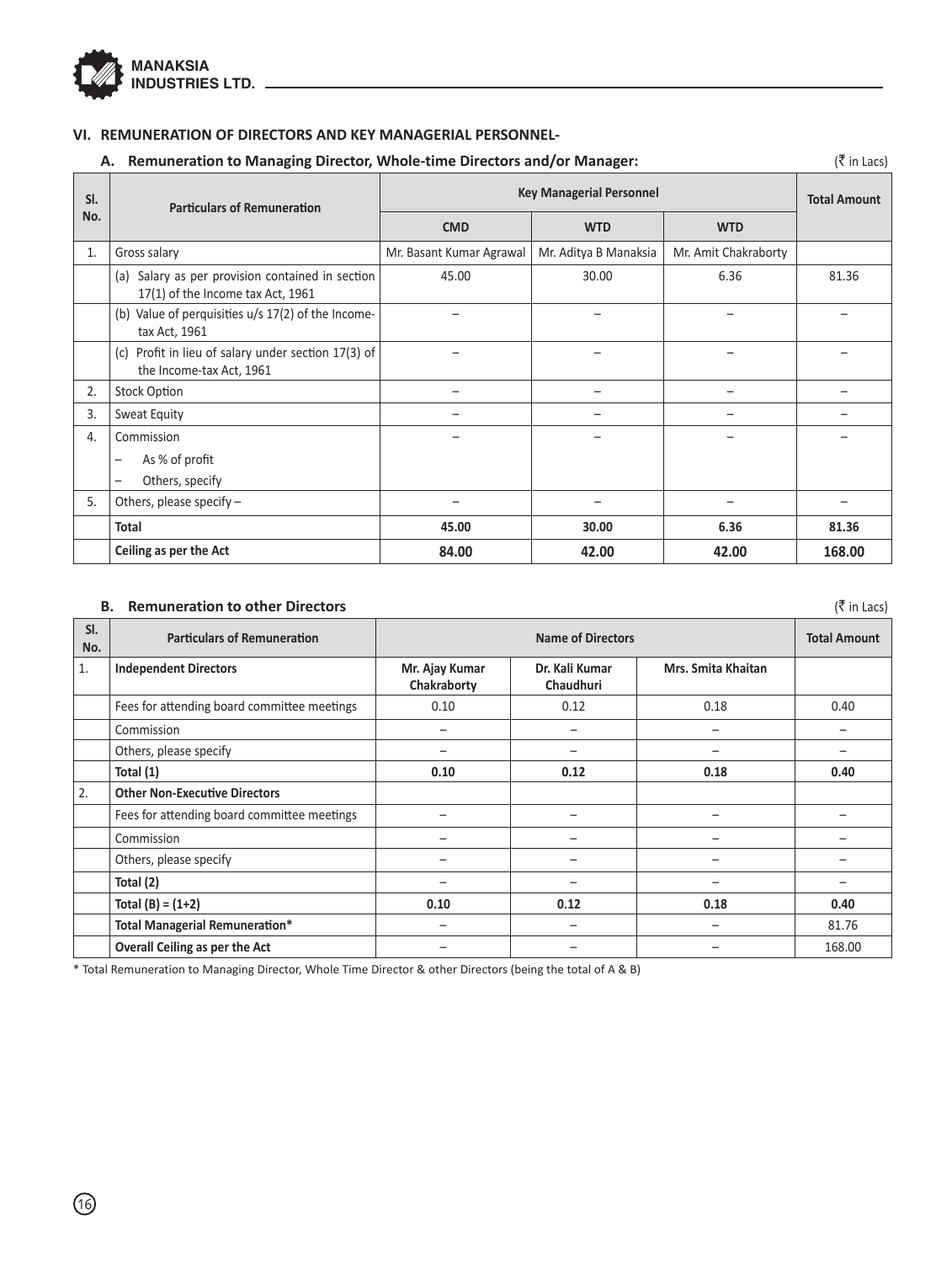| SI. | <b>Particulars of Remuneration</b>                                                    | <b>Key Managerial Personnel</b> | <b>Total Amount</b>     |       |
|-----|---------------------------------------------------------------------------------------|---------------------------------|-------------------------|-------|
| No. |                                                                                       | <b>CS</b>                       | <b>CFO</b>              |       |
| 1.  | Gross salary                                                                          | Mr. Sandeep Kumar Sultania      | Mr. Pramod Kumar Khemka |       |
|     | (a) Salary as per provision contained in section<br>17(1) of the Income tax Act, 1961 | 15.27                           | 21.98                   | 37.25 |
|     | (b) Value of perquisities u/s 17(2) of the Income-<br>tax Act, 1961                   |                                 |                         |       |
|     | (c) Profit in lieu of salary under section 17(3) of<br>the Income-tax Act, 1961       |                                 |                         |       |
| 2.  | <b>Stock Option</b>                                                                   |                                 |                         |       |
| 3.  | Sweat Equity                                                                          |                                 |                         |       |
| 4.  | Commission                                                                            |                                 |                         |       |
|     | As % of profit<br>-                                                                   |                                 |                         |       |
|     | Others, specify<br>-                                                                  |                                 |                         |       |
| 5.  | Others, please specify $-$                                                            |                                 |                         |       |
|     | Total                                                                                 | 15.27                           | 21.98                   | 37.25 |

### **C. Remuneration to Key Managerial Personnel other than MD/Manager/WTD** ( $\bar{\tau}$  in Lacs)

# **VII. PENALTIES / PUNISHMENT / COMPOUNDING OF OFFENCES :**

|    | <b>Type</b>               | Section of the<br><b>Companies Act</b> | <b>Brief Description</b> | Details of penalty/<br>Punishment<br><b>Compounding fees</b><br>imposed | Authority [RD/<br>NCLT/COURT] | Appeal made, if<br>any (give details) |
|----|---------------------------|----------------------------------------|--------------------------|-------------------------------------------------------------------------|-------------------------------|---------------------------------------|
| А. | <b>COMPANY</b>            |                                        |                          |                                                                         |                               |                                       |
|    | Penalty                   |                                        |                          |                                                                         |                               |                                       |
|    | Punishment                |                                        |                          | - NONE -                                                                |                               |                                       |
|    | Compounding               |                                        |                          |                                                                         |                               |                                       |
| В. | <b>DIRECTORS</b>          |                                        |                          |                                                                         |                               |                                       |
|    | Penalty                   |                                        |                          |                                                                         |                               |                                       |
|    | Punishment                | $-$ NONE $-$                           |                          |                                                                         |                               |                                       |
|    | Compounding               |                                        |                          |                                                                         |                               |                                       |
| C. | OTHER OFFICERS IN DEFAULT |                                        |                          |                                                                         |                               |                                       |
|    | Penalty                   |                                        |                          |                                                                         |                               |                                       |
|    | Punishment                | - NONE -                               |                          |                                                                         |                               |                                       |
|    | Compounding               |                                        |                          |                                                                         |                               |                                       |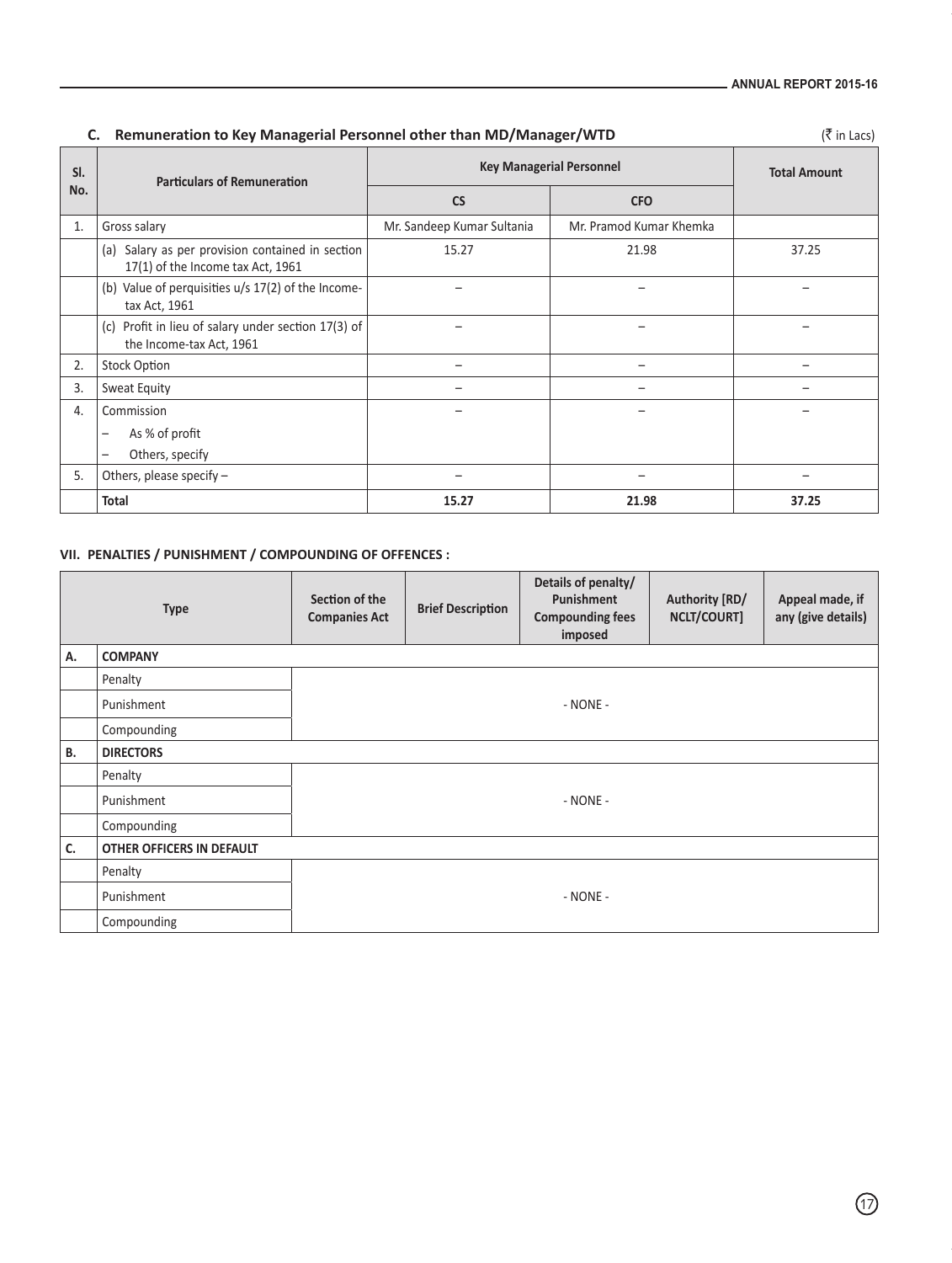

# **ANNEXURE - B**

# **CORPORATE GOVERNANCE REPORT**

As required under Regulation 34(3) read with Part C of Schedule V of the SEBI (Listing Obligations and Disclosure Requirements) Regulations, 2015 (hereinafter referred to as "Listing Regulations") the details of compliance by the Company with the norms of Corporate Governance are as under :

#### **Philosophy of the Company on Corporate Governance :**

The Company's philosophy on Corporate Governance is to ensure adoption of high standard of ethics, sound business decisions, prudent financial management practices, professionalism in decision making and conducting the business and Compliance with regulatory guidelines on governance. The Company has adopted the principles of good Corporate Governance and is committed to adopt, best relevant practices for governance to achieve the highest levels of transparency and accountability in all its interactions with its stakeholders including shareholders, employees, lenders and the Government. As such the Company aims at always remaining progressive, competent and trustworthy, creating and enhancing value of stakeholders and customers to their complete satisfaction. The Company continues to focus its resources, strengths and strategies to achieve the core values of Quality, Trust, Leadership and Excellence.

The Company is in compliance with all the requirements of the Corporate Governance code as stipulated in Part C of the Schedule V of the SEBI Listing Regulations.

#### **BOARD OF DIRECTORS**

#### **Composition of the Board :**

As on 31st March, 2016 the Board of Directors of the Company comprised of 6 (Six) Directors, of whom 3 (Three) are Independent Directors, 3 (Three) are Executive Directors including the Chairman cum Managing Director. The composition of the Board of Directors is in conformity with Companies Act, 2013 (hereinafter referred to as "Act") and Listing Regulations. The Board of Directors of the Company has a woman director. The details of directorships held in Indian public companies and Chairmanship and/or Membership of the Committees held as on 31st March, 2016 by each Director in other Companies are as under:

| Name and DIN of the Directors               | Category#  | *No. of Directorship(s) held in<br><b>Indian Public Limited Companies</b><br>(including this Company) |                 | **No. of Committee(s) of which<br>he/she is a Member/Chairman<br>(including this Company) |               |
|---------------------------------------------|------------|-------------------------------------------------------------------------------------------------------|-----------------|-------------------------------------------------------------------------------------------|---------------|
|                                             |            | Chairman                                                                                              | <b>Director</b> | Chairman                                                                                  | <b>Member</b> |
| Mr. Basant Kumar Agrawal<br>DIN: 00520558   | PD/CMD/ED  | 1                                                                                                     | 3               | None                                                                                      | 2             |
| Mr. Aditya B Manaksia<br>DIN: 00614488      | PD/WTD/ED  | None                                                                                                  | 3               | None                                                                                      |               |
| Mr. Ajay Kumar Chakraborty<br>DIN: 00133604 | <b>NEI</b> | 4                                                                                                     | 6               | 5                                                                                         | 6             |
| Mr. Amit Chakraborty<br>DIN: 06470643       | WTD/ED     | None                                                                                                  | $\mathbf{1}$    | None                                                                                      | None          |
| Dr. Kali Kumar Chaudhuri<br>DIN: 00206157   | <b>NEI</b> | <b>None</b>                                                                                           | 6               | 4                                                                                         | 9             |
| Mrs. Smita Khaitan<br>DIN: 01116869         | <b>NEI</b> | None                                                                                                  | 5               | $\overline{\mathcal{L}}$                                                                  | 7             |

#PD: Promoter Director; MD : Managing Director; CMD : Chairman cum Managing Director; NEI : Non Executive Independent Director; NED : Non Executive Director; WTD : Whole Time Director; ED : Executive Director.

\*Number of Directorship includes Chairmanship.

\*\*Number of Membership includes Chairmanship.

The above mentioned directorships exclude directorships held in Private Limited Companies, Foreign Companies and Section 8 Companies.

As mandated by Regulation 26(1) of the Listing Regulations, none of the Directors on the Board is a member of more than 10 (Ten) Committees and Chairman of more than 5 (Five) Committees, across all the public limited companies in which he/she is a Director. For assessment of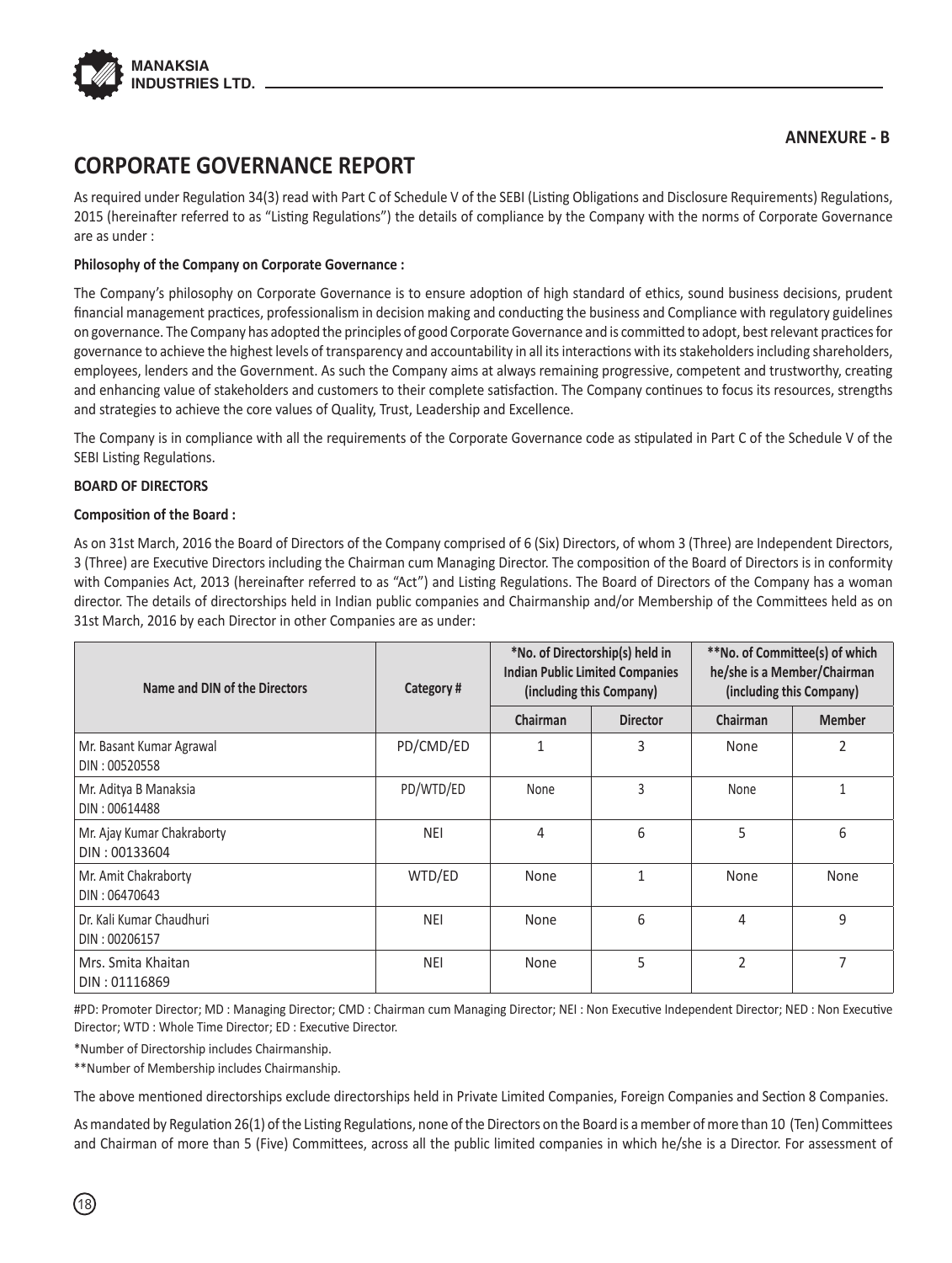these criteria, the limit under Regulation 26 (1), the membership / chairmanship of the Audit Committee and the Stakeholders' Relationship Committee alone has been considered.

In compliance with Regulation 25(1) of the Listing Regulations, the Directors on the Board of the Company does not serve as Independent Directors in more than 7 (Seven) listed Companies.

Mr Basant Kumar Agrawal and Mr Aditya B Manaksia are relatives within the meaning of Section 2(77) of the Act.

#### **Independent Directors**

The Company has appointed Independent Directors and a woman director on its Board for a term of Five years w.e.f. 17th November, 2014. The Company ensured that the persons, who have been appointed as Independent Directors of the Company, have the requisite qualifications and experience which they would continue to contribute and would be beneficial to the Company. In terms of requirement of Section 149(7) of the Companies Act, 2013 read with rules made thereunder and the Listing Regulations, all Independent Directors have given declaration in the Board meeting held on 28th May, 2016 that they meet the criteria of independence as stated in Section 149(6) of the Act, and Regulation 16(1)(b) of the Listing Regulations.

#### **Formal letter of Appointment**

A formal letter of appointment to Independent Directors has been issued at the time of appointment. The terms and conditions of their appointment is disclosed on the website of the Company, www.manaksia.com.

#### **Performance Evaluation of Independent Directors**

The Board of Directors of the Company pursuant to the requirement of provisions of the Act and Listing Regulations and on recommendation of Nomination & Remuneration Committee has formed a questionnaire format setting the criteria for evaluation which inter-alia includes appropriate assistance in implementing corporate governance practices, participating actively in collective decision making, analysing the options for action and working towards consensus, their specific roles and responsibilities to be fulfilled as an independent director. Performance evaluation of Independent Directors was done by the entire Board of Directors excluding the director being evaluated. On the basis of that evaluation the performance of the Independent Directors has been found satisfactory and the Board of Directors were of the view that the performance of the Independent Directors is beneficial for the Company.

#### **Separate Meeting of the Independent Directors**

During the Financial Year 2015-16, as per the requirement of Schedule IV of the Companies Act, 2013 and the SEBI Listing Regulations, 1 (One) separate meeting of Independent Directors was held on 8th November, 2015 without the presence of the Non-Independent Directors and the members of the management

- a. Performance of Non-Independent Directors and the Board as a whole;
- b. Performance of the Chairman of the Company;
- c. To assess the quality, quantity and timeliness of flow of information.

All the Independent Directors were present throughout the meeting. They expressed their satisfaction about effective strategy, performance management and towards the best practices in governance and compliance. They also expressed their satisfaction towards transparency and the freedom to express views on the business transacted at the meetings and the openness with which the management discuss various subject matters on the agenda of the meeting.

#### **Familiarization Programme for the Independent Directors**

At the time of appointing a Director, a formal letter of appointment is given to him/her, which inter-alia explains their roles, functions, duties and responsibilities as the Director of the Company. The Director is also explained in detail the compliance to be made by him/her under the Act, Listing Regulations and other relevant regulations and affirmation taken with respect to the same. The Managing Director of the Company also have one to one discussion with the newly appointed Director to familiarise him/her with the Company's operations.

During the financial year 2015-16, no new Independent Director was appointed on the Board of the Company. However, on an ongoing basis as a part of Agenda of Board/ Committee Meetings Independent Directors regularly discuss on various matters inter-alia covering the Company's and its subsidiaries businesses & operations, industry and regulatory updates, strategy, finance, risk management framework, role, rights, responsibilities of the Independent Directors under various statutes and other relevant matters (familiarization programme). Familiarization programme for Independent Directors is provided at the following weblink: www.manaksia.com/management-teammanaksia-industries.php.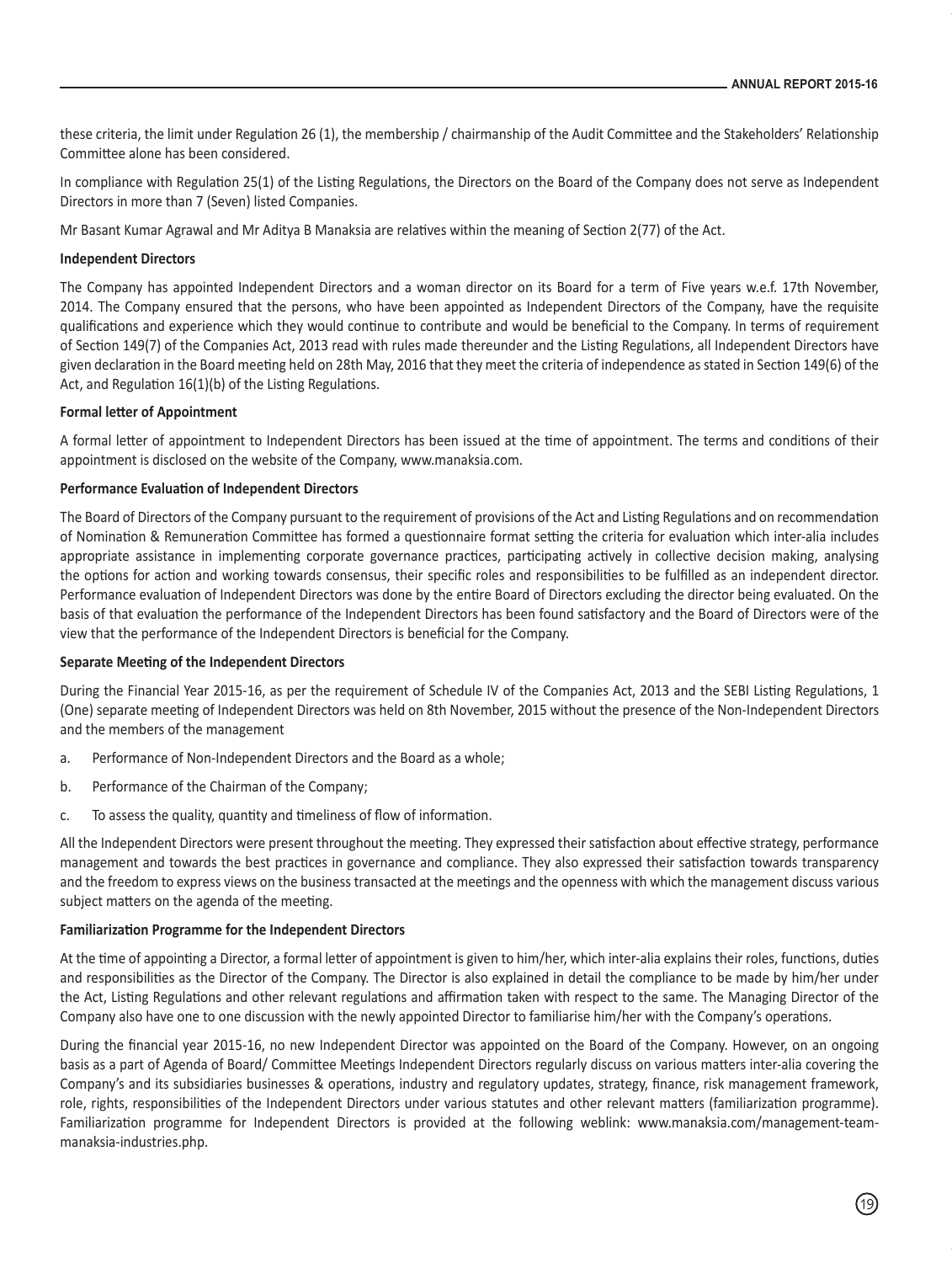

#### **Board Agenda**

The meetings of the Board are governed by a structured agenda. The Agenda for the Board Meeting covers items set out as per the requirements of Act and Listing Regulations to the extent these are relevant and applicable. All agenda items are supported by relevant information and documents to enable the Board to take informed decisions. The Board members in consultation with the Chairman may bring upon other matters for consideration at the Board Meeting. Members of the Senior Management are occasionally present in the meeting as a special invitee as and when required. The Notice and Agenda of each Board Meeting is given in advance to all Directors.

#### **Information placed before the Board**

Necessary information as required under statute and as per the guidelines on Corporate Governance are placed before the Board, from time to time. The Board periodically reviews compliances of various laws applicable to the Company and the items required to be placed before it. Draft Minutes are circulated amongst the Directors for their comments within the period stipulated in the Secretarial Standards. The minutes of the proceedings of the meetings are entered in the Minutes Book and thereafter signed by the Chairman.

#### **Number of Board Meetings held and attended by Directors**

During the financial year 2015-16, 6 (Six) meetings of the Board of Directors were held and gap between any two consecutive meetings did not exceed 120 days. In case of business exigencies, the Board's approval is taken through circular resolutions. The circular resolutions are noted at the subsequent Board Meeting. The dates on which the Board meetings were held are 30th May, 2015, 3rd August, 2015, 13th August, 2015, 3rd September, 2015, 8th November, 2015, and 11th February, 2016. The attendance record of each of the directors at the Board Meetings held during the year ended 31st March, 2016 and of the last Annual General Meeting is as under :

| Name of Directors          | <b>No. of Board Meetings during</b><br>the year 2015-16 |                 | Attendance at the last AGM held<br>on 26th September, 2015 |
|----------------------------|---------------------------------------------------------|-----------------|------------------------------------------------------------|
|                            | Held                                                    | <b>Attended</b> | Yes/No                                                     |
| Mr. Aditya B Manaksia      | 6                                                       |                 | Yes                                                        |
| Mr. Ajay Kumar Chakraborty | 6                                                       | 4               | Yes                                                        |
| Mr. Amit Chakraborty       | 6                                                       | h               | Yes                                                        |
| Mr. Basant Kumar Agrawal   |                                                         | b               | Yes                                                        |
| Dr. Kali Kumar Chaudhuri   | h                                                       | 4               | Yes                                                        |
| Mrs. Smita Khaitan         |                                                         |                 | Yes                                                        |

#### **Code of Conduct**

The Company has adopted "Code of Conduct" for Board Members and Senior Management of the Company. The code anchors ethical and legal behaviour within the organisation. The Code is available on the Company's website; www.manaksia.com.

All Board members and senior management executives have affirmed compliance with the Code of Conduct. A declaration signed by the Managing Director to this effect is enclosed at the end of the Report.

Pursuant to the provisions of Section 149(8) of the Act, the Independent Directors shall abide by the provisions specified in Schedule IV to the Act, which laid down a code for Independent Directors. The said Schedule forms part of the appointment letter of the Independent Director, which has been placed on the website of the Company.

#### **WHISTLE BLOWER POLICY**

The Company has adopted a Whistle Blower Policy, as part of vigil mechanism to provide appropriate avenues to the Directors and employees to bring to the attention of the management any issue which is perceived to be in violation of or in conflict with the fundamental business principles of the Company. No personnel have been denied access to the Audit Committee. The Whistle Blower Policy of the Company is available on the Company's website; www.manaksia.com.

#### **BOARD COMMITTEES**

The Board of Directors of the Company play a crucial role in the governance structure of the Company and have been constituted to deal with specific areas/activities which concern the Company and need a closer review. The Board Committees are set up under the formal approval of the Board to carry out clearly defined roles which are considered to be performed by members of the Board, as a part of good governance practice. The minutes of the meetings of all committees are placed before the Board for review. The Board Committees can request special invitees to join the meeting, as appropriate. Manaksia Industries Limited has three Board level committees :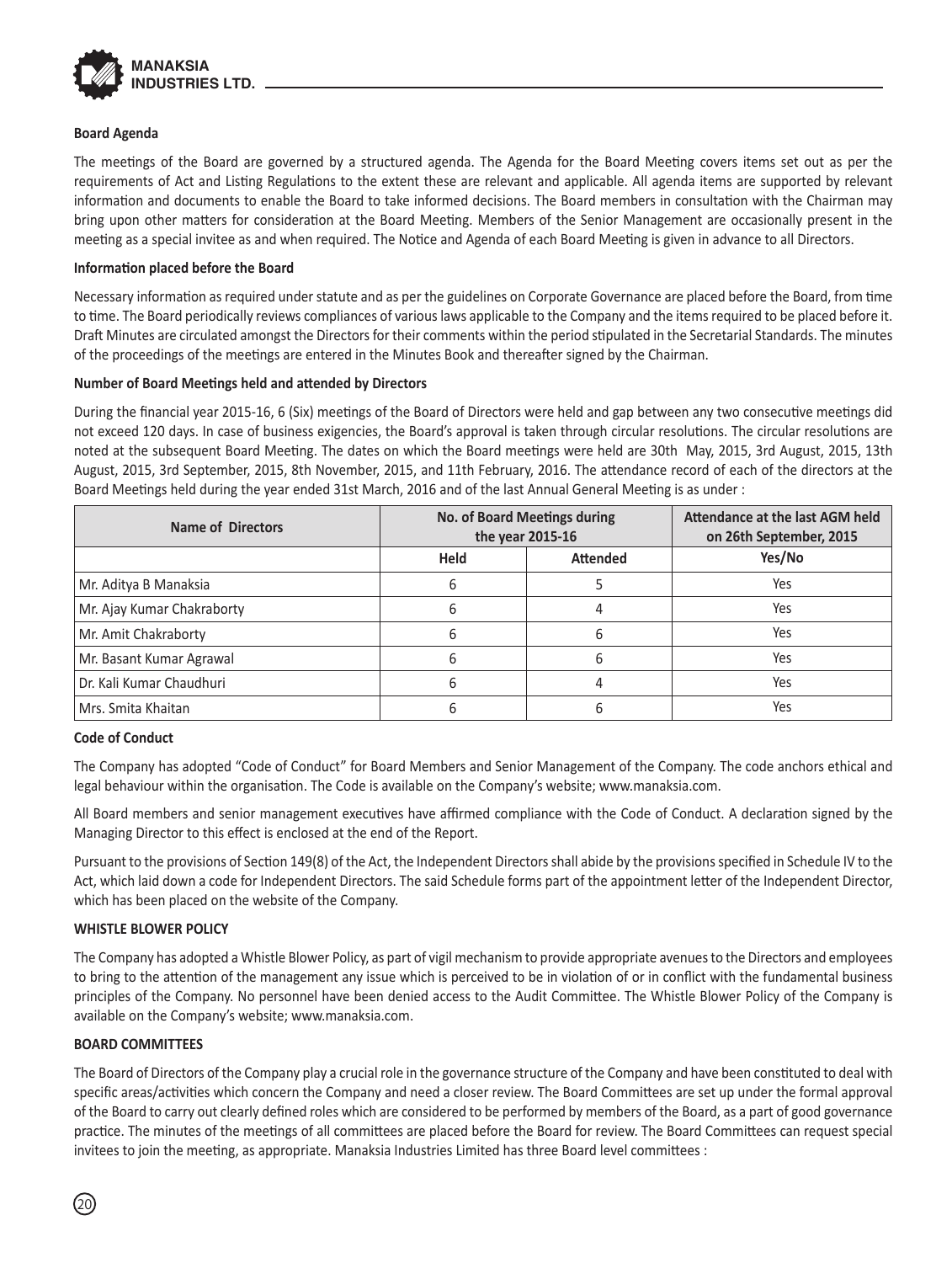- a) Audit Committee
- b) Nomination & Remuneration Committee
- c) Stakeholders Relationship Committee

The Board is responsible for constituting, assigning, co-opting and fixing the terms and reference for members of various committees. The minutes of all the Board and Committee meetings are placed before the Board and noted by the Directors present at the meetings. The role and composition of the Committees including the number of meeting(s) held and the related attendance during financial year 2015-16 are as follows :

#### **AUDIT COMMITTEE**

The Company has in place a qualified and Independent Audit Committee. The terms of reference of the Audit Committee includes the powers as laid down in Regulation 18(2)(c) and role as stipulated in Regulation 18(3) of the Listing Regulations read with Section 177 of the Act. The Audit Committee also reviews the information as per the requirement of Regulation 18(3) of the Listing Regulations read with Section 177 of the Act.

The brief description of terms of reference of the Audit Committee includes the following :

- 1. Oversight of the Company's financial reporting process and the disclosure of its financial information to ensure that the financial statement is correct, sufficient and credible;
- 2. Recommendation for appointment, remuneration and terms of appointment of auditors of the company;
- 3. Approval of payment to statutory auditors for any other services rendered by the statutory auditors;
- 4. Reviewing, with the management, the annual financial statements and auditor's report thereon before submission to the board for approval, with particular reference to :
	- a. Matters required to be included in the Director's Responsibility Statement to be included in the Board's Report in terms of clause (c) of sub-Section 3 of section 134 of the Act.
	- b. Changes, if any, in accounting policies and practices and reasons for the same.
	- c. Major accounting entries involving estimates based on the exercise of judgment by the management.
	- d. Significant adjustments made in the financial statements arising out of audit findings.
	- e. Compliance with listing and other legal requirements relating to financial statements.
	- f. Disclosure of any related party transactions.
	- g. Qualifications in the draft audit report.
- 5. Reviewing, with the management, the quarterly financial statements before submission to the board for approval;
- 6. Reviewing, with the management, the statement of uses/application of funds raised through an issue (public issue, rights issue, preferential issue etc.), the statement of funds utilized for purposes other than those stated in the offer document/prospectus/notice and the report submitted by the monitoring agency monitoring the utilisation of proceeds of a public or rights issue, and making appropriate recommendations to the Board to take up steps in this matter;
- 7. Review and monitor the auditor's independence and performance and effectiveness of audit process;
- 8. Approval or any subsequent modification of transactions of the company with related parties;
- 9. Scrutiny of inter-corporate loans and investments;
- 10. Valuation of undertakings or assets of the company, wherever it is necessary;
- 11. Evaluation of internal financial controls and risk management systems;
- 12. Reviewing, with the management, performance of statutory and internal auditors, adequacy of the internal control systems;
- 13. Reviewing the adequacy of internal audit function, if any, including the structure of the internal audit department, staffing and seniority of the official heading the department, reporting structure coverage and frequency of internal audit;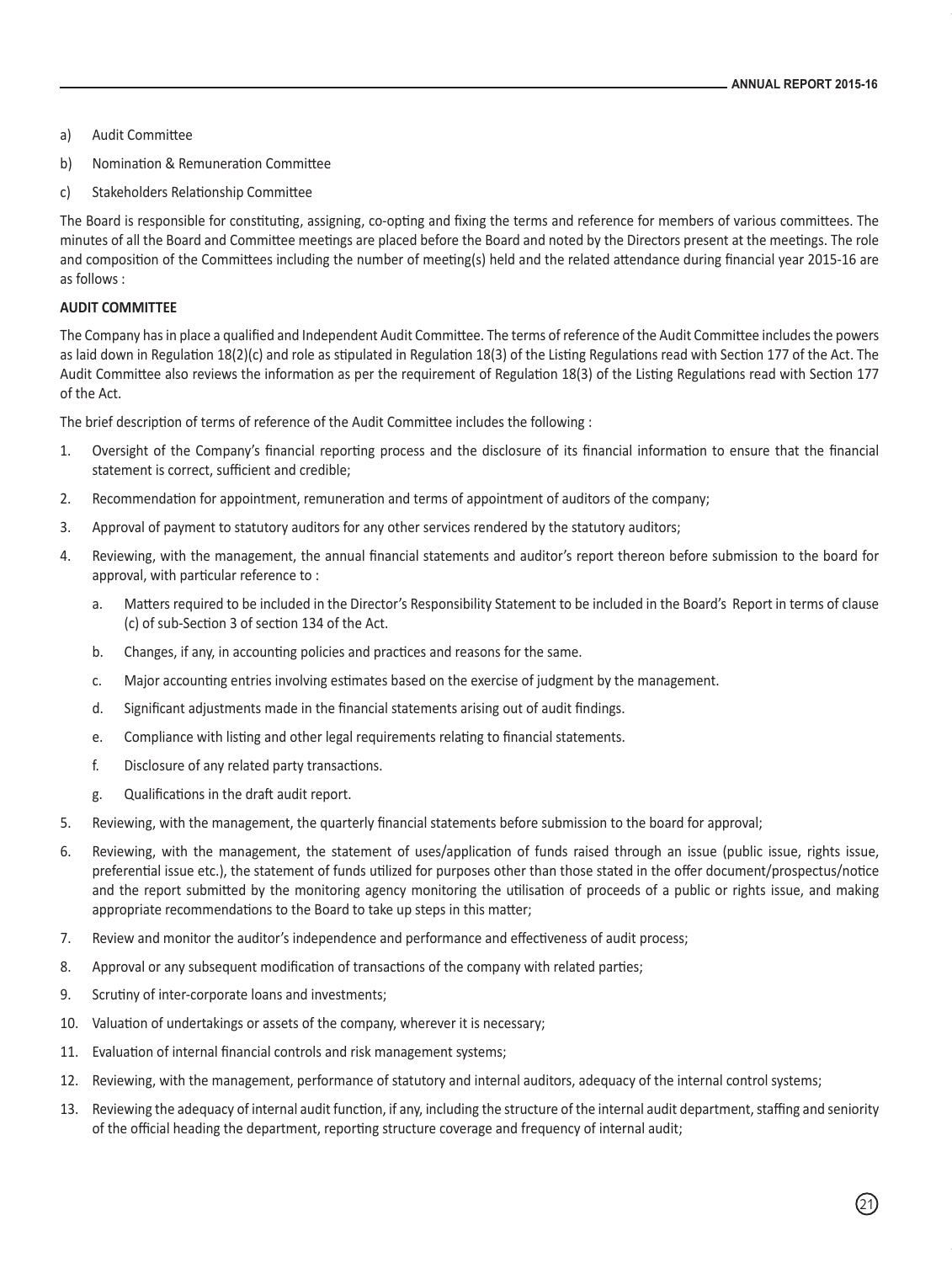

- 14. Discussion with internal auditors of any significant findings and follow up there on;
- 15. Reviewing the findings of any internal investigations by the internal auditors into matters where there is suspected fraud or irregularity or a failure of internal control systems of a material nature and reporting the matter to the Board;
- 16. Discussion with statutory auditors before the audit commences, about the nature and scope of audit as well as post-audit discussion to ascertain any area of concern;
- 17. To look into the reasons for substantial defaults in the payment to the depositors, debenture holders, shareholders (in case of nonpayment of declared dividends) and creditors;
- 18. To review the functioning of the Whistle Blower mechanism;
- 19. Approval of appointment of CFO (i.e., the whole-time Finance Director or any other person heading the finance function or discharging that function) after assessing the qualifications, experience and background, etc. of the candidate;

#### **Review of information by Audit Committee**

The Audit Committee shall mandatorily review the following information :

- a. Management discussion and analysis of financial condition and results of operations;
- b. Statement of significant related party transactions (as defined by the Audit Committee) submitted by management;
- c. Management letters / letters of internal control weaknesses issued by the statutory auditors;
- d. Internal audit reports relating to internal control weaknesses; and
- e. The appointment, removal and terms of remuneration of the Chief internal auditor shall be subject to review by the Audit Committee.

#### **Composition**

The composition of the Audit Committee is in accordance with the requirement of Regulation 18 of the Listing Regulations and Section 177 of the Act. All members of the Audit Committee have the ability to read and understand the financial statement.

As on 31st March, 2016, the Committee comprised of 3 (Three) Independent Directors and 1 (One) Executive Director. The Chairman of the Committee is an Independent Director. The composition consists of; Mr. Ajay Kumar Chakraborty (Chairman of the Committee), Dr. Kali Kumar Chaudhuri, Mrs Smita Khaitan and Mr. Basant Kumar Agrawal . The Company Secretary, Mr Sandeep Kumar Sultania acts as Secretary to the Committee.

The Audit Committee meetings are also attended by Chief Financial Officer (CFO), representatives of Statutory Auditors, representatives of Internal Auditors and Senior Executives of the Company, if required.

#### **Meetings and Attendance**

Four Audit Committee meetings were held during the year. The dates on which the Audit Committee meetings were held are 30th May, 2015, 13th August, 2015, 8th November, 2015, and 11th February, 2016. The details of attendance of members are as under:

| Name of the Member         | No. of meetings during the year 2015-16 |                 |  |
|----------------------------|-----------------------------------------|-----------------|--|
|                            | <b>Held</b>                             | <b>Attended</b> |  |
| Mr. Ajay Kumar Chakraborty |                                         |                 |  |
| Mr. Basant Kumar Agrawal   |                                         |                 |  |
| Dr. Kali Kumar Chaudhuri   |                                         |                 |  |
| Mrs. Smita Khaitan         |                                         |                 |  |

### **NOMINATION & REMUNERATION COMMITTEE**

Pursuant to the requirement of provisions of Section 178 of the Act and Regulation 19 of the Listing Regulations the Company has in place the Nomination & Remuneration Committee. The terms of reference, inter-alia, includes the following :

1. Formulation of the criteria for determining qualifications, positive attributes and independence of a director and recommend to the Board a policy, relating to the remuneration of the directors, key managerial personnel and other employees;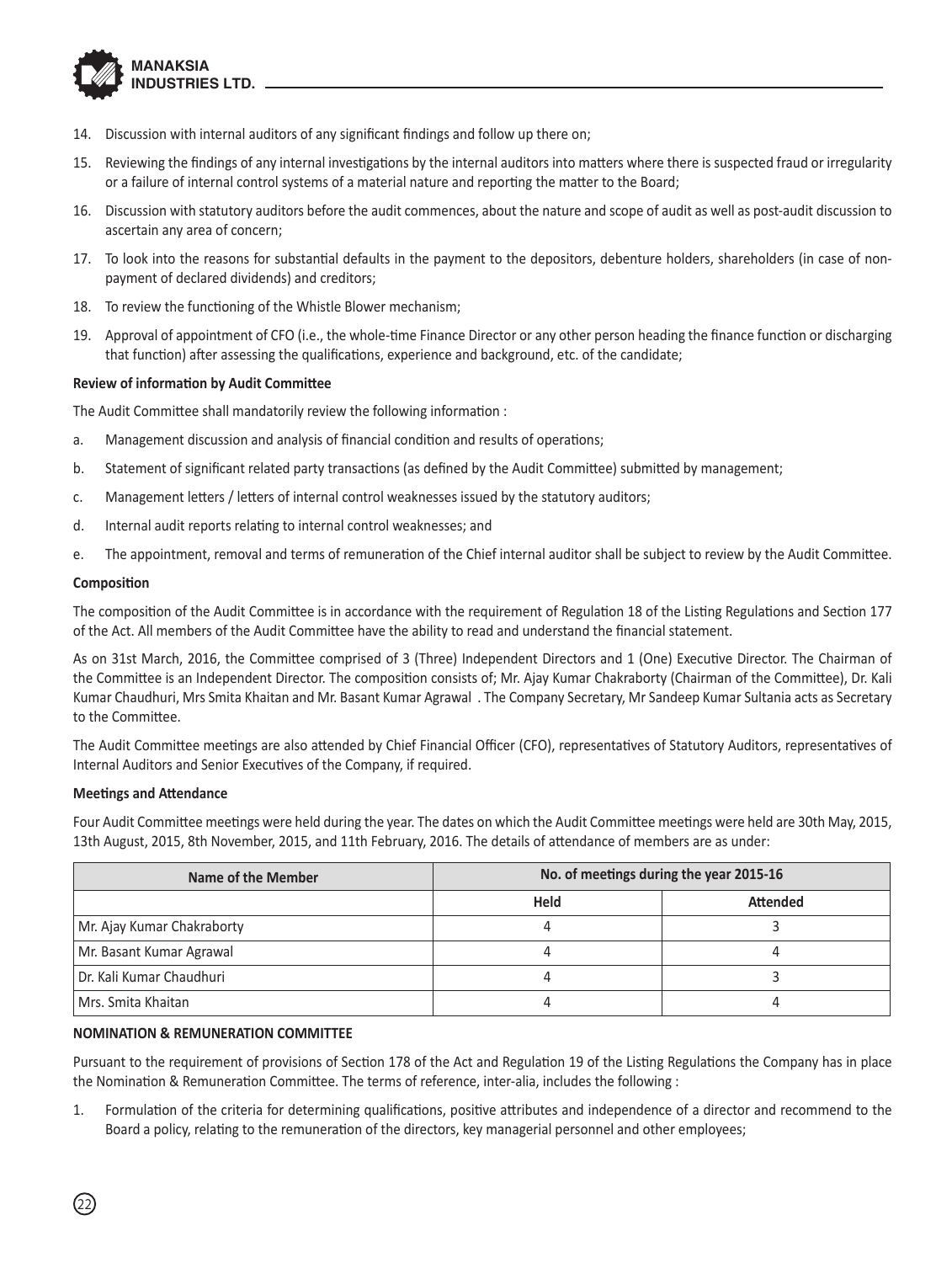- 2. Formulation of criteria for evaluation of Independent Directors and the Board;
- 3. Devising a policy on Board diversity;
- 4. Identifying persons who are qualified to become directors and who may be appointed in senior management in accordance with the criteria laid down, and recommend to the Board their appointment and removal. The company shall disclose the remuneration policy and the evaluation criteria in its Annual Report.

#### **Composition**

As on 31st March, 2016, the Committee comprised of 3 (Three) Independent Directors. The Chairman of the Committee is an Independent Director. Mr. Ajay Kumar Chakraborty (Chairman), Dr. Kali Kumar Chaudhuri, Mrs. Smita Khaitan are members of the Committee. The Company Secretary, Mr Sandeep Kumar Sultania acts as Secretary to the Committee.

The composition of the Committee is in line with the requirement given in Section 178 of the Act and Regulation 19 of the Listing Regulations.

#### **Meeting and Attendance**

Three Nomination & Remuneration Committee meetings were held during the year. The dates on which the Nomination & Remuneration Committee meetings were held are 30th May, 2015, 3rd August, 2015 and 11th February, 2016. The details of attendance of members are as under :

| Name of the Member         | No. of meetings during the year 2015-16 |                 |  |
|----------------------------|-----------------------------------------|-----------------|--|
|                            | Held                                    | <b>Attended</b> |  |
| Mr. Ajay Kumar Chakraborty |                                         |                 |  |
| l Dr. Kali Kumar Chaudhuri |                                         |                 |  |
| Mrs. Smita Khaitan         |                                         |                 |  |

#### **Performance evaluation criteria for Independent Directors**

Details of the performance evaluation criteria for Independent Directors of the Company is provided in the Directors' Report forming part of the Annual Report of the Company.

#### **Remuneration Policy**

The payment of remuneration to Managing Director/Whole time Director is in accordance with the approval of the shareholders in the Annual General Meeting of the Company held on 26th September, 2015. The Chairman cum Managing Director has been appointed for a period of 3 years with effect from 23rd November, 2014. The Whole-time Directors have been appointed for a period of 3 years w.e.f. 17th November, 2014. The Agreement with the Managing Director/Whole-time Director may be terminated at any time by either party by giving not less than three months notice in writing. The Agreement does not provide for payment of any severance fees. The Remuneration Policy of the Company forms part of the Directors Report. The Directors are not entitled to any other benefits, bonuses, pension etc. and are also not entitled to performance linked incentives. The Company does not have any Employee Stock Option Scheme.

The Non-Executive Directors are entitled to sitting fees for attending meetings of the Board and Committees thereof as per the prescribed limit. The sitting fees paid to the Non-Executive Directors for attending the meetings of the Board and Committees is  $\bar{\tau}$  1000/- per meeting The remuneration paid to the Executive Directors is within the limits approved by the Shareholders of the Company.

#### **Details of Remuneration paid to Executive Directors**

| Name of the Director     | <b>Salary &amp; Perquisites</b><br>$(\bar{z}$ in Lacs) | <b>Sitting Fees</b><br>$(\bar{z}$ in Lacs) |
|--------------------------|--------------------------------------------------------|--------------------------------------------|
| Mr. Basant Kumar Agrawal | 45.00                                                  |                                            |
| Mr. Adiya B Manaksia     | 30.00                                                  |                                            |
| Mr. Amit Chakraborty     | 6.36                                                   |                                            |

The agreements entered into with the Managing Director/Whole Time Director(s) are for a period of 3 (Three) years from the respective dates of appointment/re-appointment.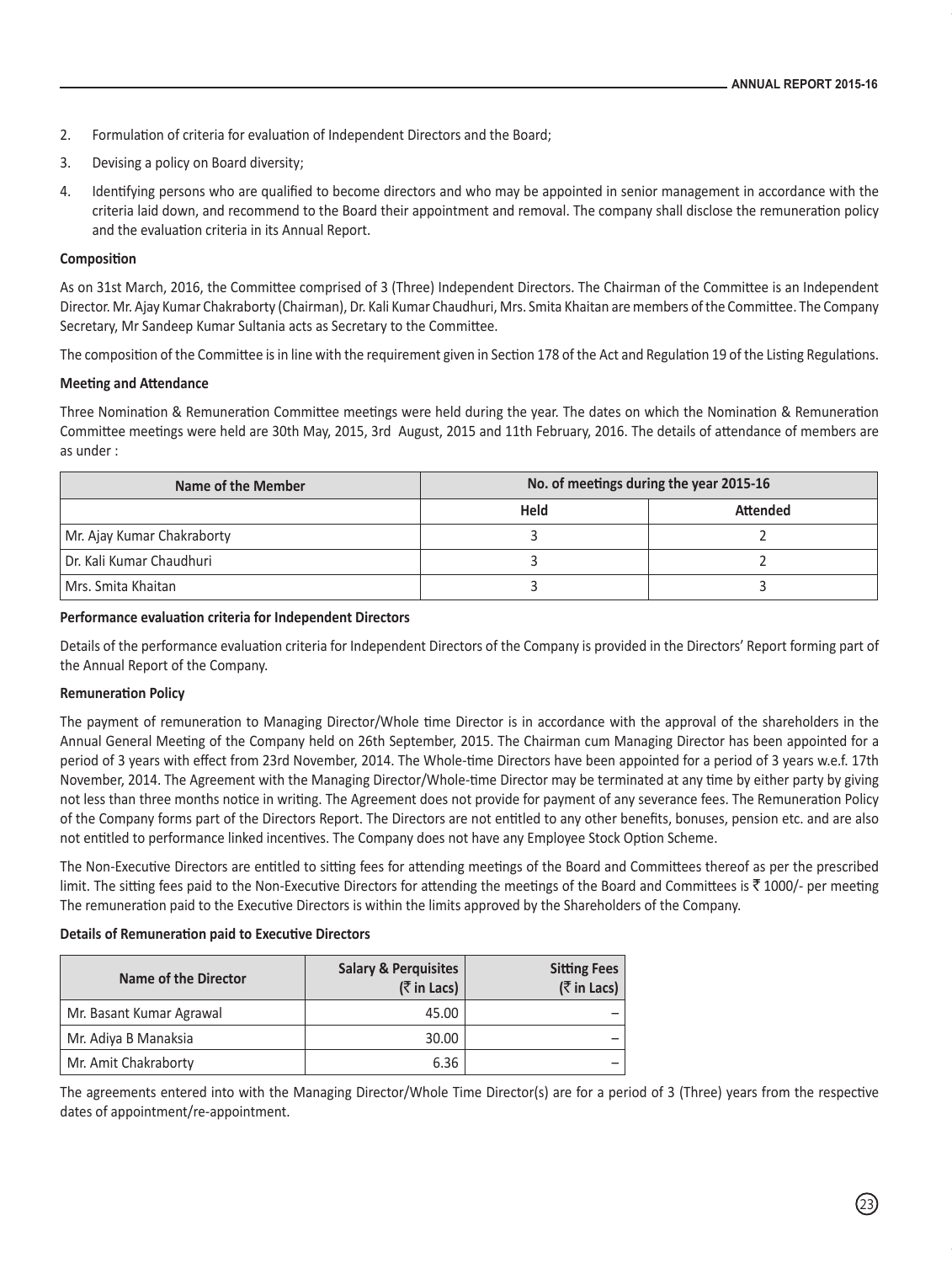

#### **Details of Sitting Fees paid to Non-Executive Directors**

During the year, the Company has not made any payments to Non-Executive Directors except sitting fees as detailed hereunder :

| Name of the Director       | <b>Sitting Fees</b><br>(Rs. in Lacs) |
|----------------------------|--------------------------------------|
| Mr. Ajay Kumar Chakraborty | 0.10                                 |
| Dr. Kali Kumar Chaudhuri   | O 12                                 |
| Mrs. Smita Khaitan         | በ 18                                 |

There was no pecuniary relationship or transaction of the Non-Executive Directors vis-à-vis the Company, which may affect the independence of the Directors.

The criteria for making payment to Non-Executive Directors is part of the Remuneration Policy which is disclosed on the website of the Company www.manaksia.com and weblink thereto is http://www.manaksia.com/corp\_policy\_industries.php.

#### **STAKEHOLDERS RELATIONSHIP COMMITTEE**

Pursuant to the provisions of Section 178 of the Act and Regulation 20 of the Listing Regulations the Company has in place the Stakeholders Relationship Committee. The terms of reference of the Committee inter-alia includes the following :

- 1. Redressal of shareholder and investor complaints like transfer of shares, allotment of shares, non-receipts of the refund orders, right entitlement, non-receipt of Annual Reports and other entitlements, non-receipt of declared dividends, interests etc;
- 2. Reference to statutory and regulatory authorities regarding investor grievances;
- 3. To ensure proper and timely attendance and redressal of investor queries and grievances;
- 4. Oversee the performance of Registrar and Share Transfer Agent;
- 5. To approve the request for transfer, transmission, etc. of shares;
- 6. To approve the dematerialization of shares and rematerialisation of shares, splitting and consolidation of Equity Shares and other securities issued by the Company;
- 7. Review of cases for refusal of transfer / transmission of shares and/or any other securities as may be issued by the Company from time to time, if any;
- 8. To review from time to time overall working of the secretarial department of the Company;
- 9. Relating to the shares of our Company and functioning of the share transfer agent and other related matters;
- 10. To consider and approve issue of duplicate / split / consolidated share certificates;
- 11. To issue duplicate certificates and new certificates on split/consolidation/renewal etc.;
- 12. Such other matters as may from time to time be required by any statutory, contractual or other regulatory requirements to be attended by the committee.

#### **Composition**

As on 31st March, 2016, the Committee comprised of 1 (One) Independent Director and 2 (Two) Executive Directors. Mrs Smita Khaitan (Chairman), Mr Basant Kumar Agrawal and Mr Aditya B Manaksia are members of the Committee. Mr Sandeep Kumar Sultania, Company Secretary of the Company acts as Secretary to the Committee.

#### **Meeting and Attendance**

Three Stakeholders Relationship Committee meetings were held during the year ended 31st March, 2016. The dates on which the Stakeholder Relationship Committee meetings were held are 15th May, 2015, 3rd August, 2015 and 11th February, 2016. The details of attendance of members are as under :

| Name of the Member      | No. of meetings during the year 2015-16 |                 |
|-------------------------|-----------------------------------------|-----------------|
|                         | <b>Held</b>                             | <b>Attended</b> |
| l Mrs Smita Khaitan     |                                         |                 |
| Mr Basant Kumar Agrawal |                                         |                 |
| Mr Aditya B Manaksia    |                                         |                 |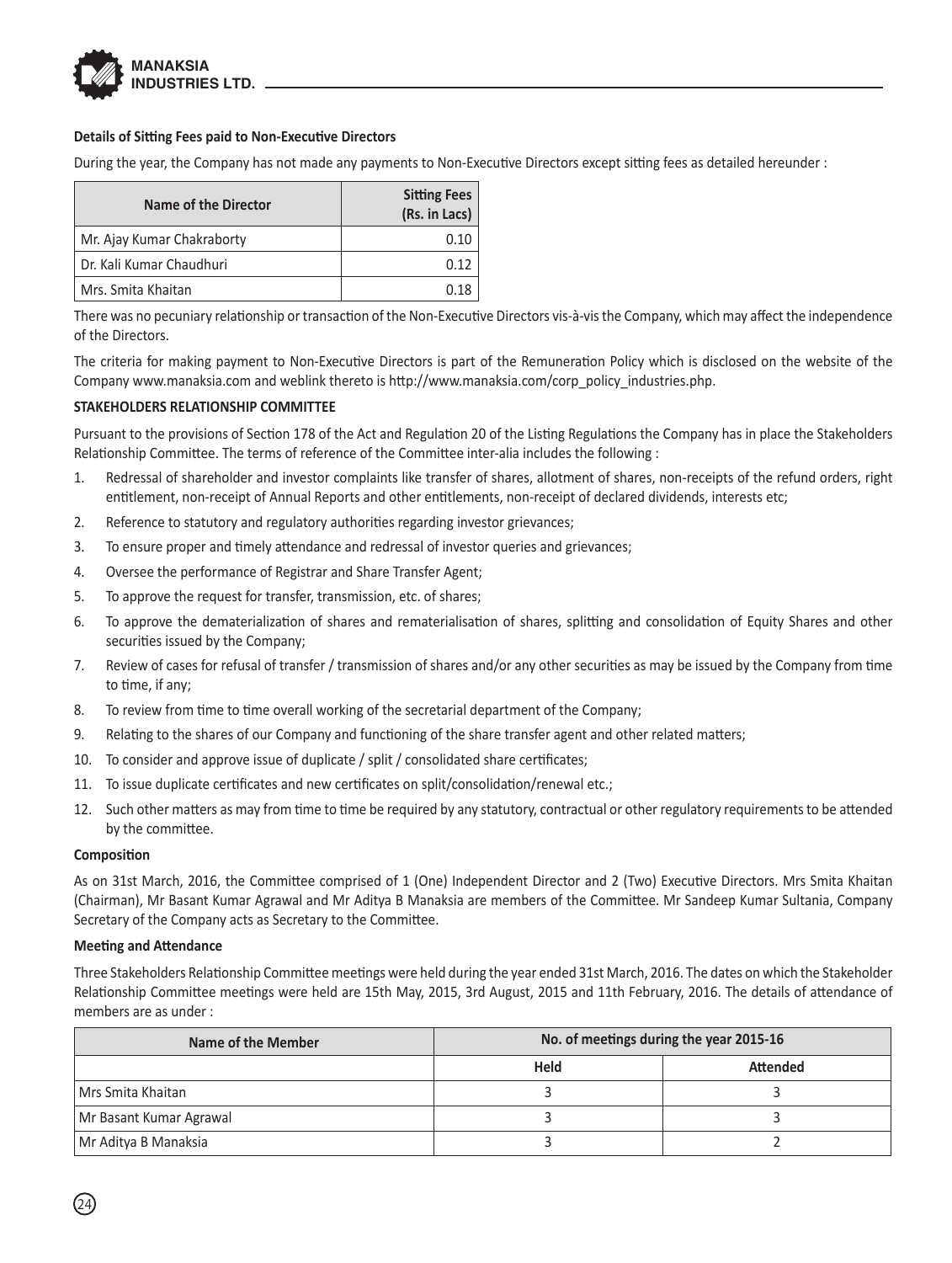#### **Investor's Complaints**

Details of Investors Complaints received and redressed during the financial year 2015-16 :

| <b>Opening Balance</b> | Received during the year | Resolved during the year | <b>Closing Balance</b> |
|------------------------|--------------------------|--------------------------|------------------------|
| Nil                    | --                       | --                       | Nil                    |

It is the endeavour of the Company to attend investors' complaints and other correspondence within 15 days except where constrained by disputes or legal impediments. In terms of SEBI circular the Company has obtained necessary SCORES (SEBI Complaints Redressal System) authentication. This has facilitated the investors to view online status of the action taken against the complaints made by logging on to SEBI's website www.sebi.gov.in. Mr Sandeep Kumar Sultania, Company Secretary of the Company has been designated as Compliance Officer for speedy redressal of the Investor complaints. As on date of the Report, the Company affirms that no shareholder's complaint was lying pending under SCORES.

#### **GENERAL BODY MEETINGS**

#### **(A) Annual General Meetings :**

The location and time of last three AGMs held is as under :

| No.     | <b>Financial Year/Time</b> | Date       | Venue                                       | No. of Special Resolution passed |
|---------|----------------------------|------------|---------------------------------------------|----------------------------------|
| 4th AGM | 2014-15                    | 26.09.2014 | Bhasha Bhawan, National Library Auditorium, |                                  |
|         | 10.00 A.M                  |            | Near Alipore Zoo, Belvedere Road            |                                  |
|         |                            |            | Kolkata - 700 027                           |                                  |
| 3rd AGM | 2013-14                    | 26.09.2014 | Bikaner Building, 8/1, Lal Bazar Street,    | 4                                |
|         | 12.30 P.M                  |            | 3rd Floor, Kolkata- 700 001                 |                                  |
| 2nd AGM | 2012-13                    | 30.09.2013 | Bikaner Building, 8/1, Lal Bazar Street,    |                                  |
|         | 12.30 P.M                  |            | 3rd Floor, Kolkata- 700 001                 |                                  |

#### (B) **Extra-Ordinary General Meeting**

During the financial year 2015-16, no Extra Ordinary General Meeting of the Company was held.

#### (C) **Special resolution through Postal Ballot**

No Special Resolution was passed through the postal ballot during financial year 2015-16. None of the business proposed to be transacted in the ensuing Annual General Meeting require passing of special resolution through postal ballot.

#### (D) **Procedure for Postal Ballot**

Prescribed procedure under the Companies Act, 2013 and Companies (Management and Administration) Rules, 2014, shall be complied as and when necessary.

#### **Secretarial Audit Report**

The Company has undertaken Secretarial Audit for the financial year 2015-16 which, inter-alia, includes audit of compliance with the Companies Act, 2013, and the Rules made thereunder, the revised Listing Agreement, Listing Regulations and Guidelines prescribed by the Securities and Exchange Board of India,Foreign Exchange Management Act, 1999 and other applicable laws, if any. The Secretarial Audit Report is part of this Annual Report.

#### **MEANS OF COMMUNICATION**

The Board of Directors of the Company approves and takes on record the quarterly, half-yearly and yearly financial results in the proforma prescribed under Clause 33 of the Listing Regulations.

The Company sends such approved financial results to the BSE Limited and National Stock Exchange of India Limited.These results are also been published in leading newspapers like Financial Express/ Business Standard (English) and Ek Din/ Dainik Statesman (Bengali) etc.

The financial results and the official news releases of the Company are displayed on the website of the Company at www.manaksia.com.

The quarterly financial results are published in the press and are also posted on the website of the Company.

As mandated by Ministry of Corporate Affairs (MCA), the Company will send Annual Report, Notices, etc to the shareholders at their email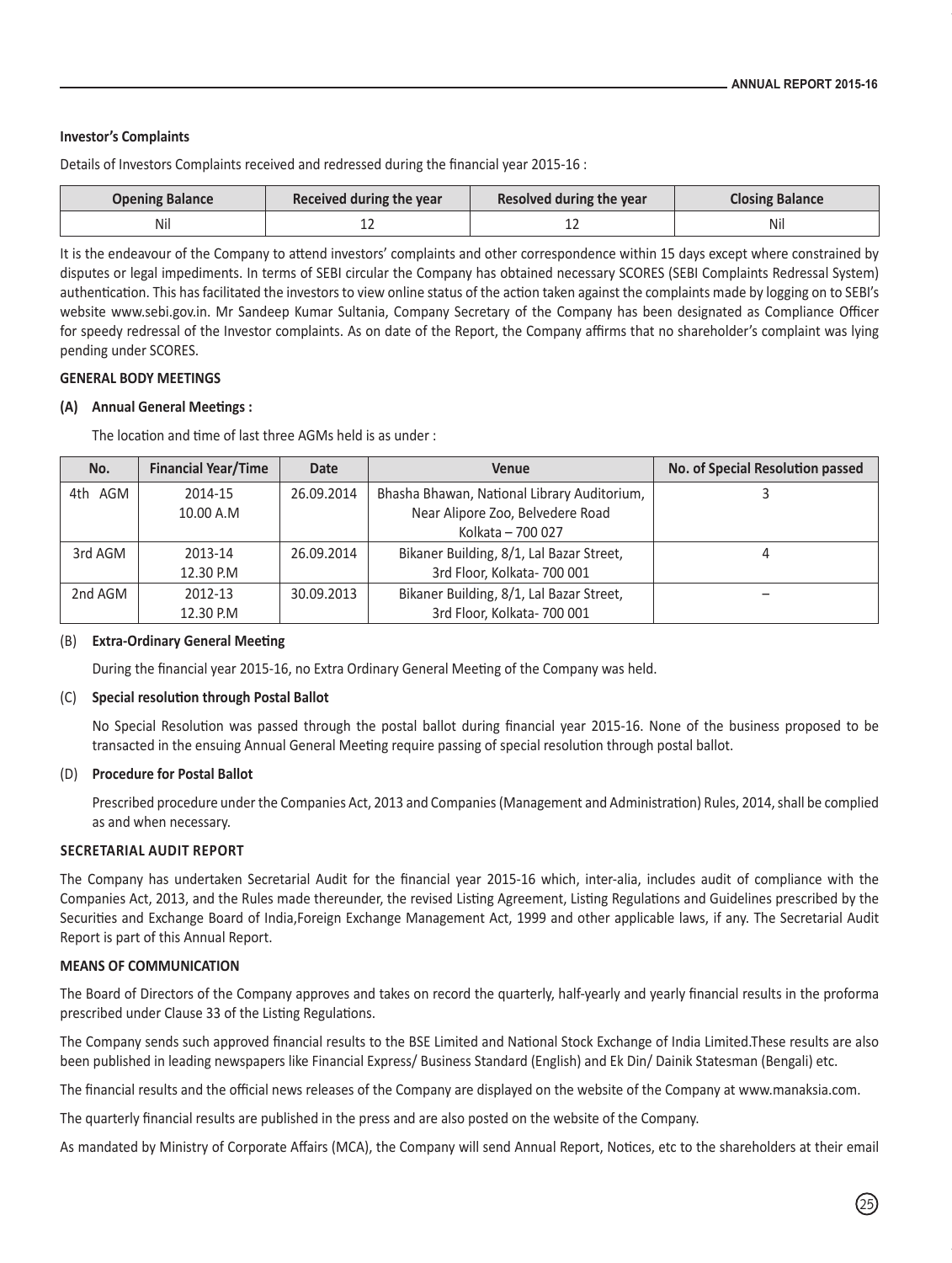

address registered with their Depository Participants and /or Company's Registrar and Share Transfer Agent. To continue its support to the GREEN INITIATIVES measures of MCA, the Company during the financial year 2015-16, through its various communications has requested shareholders to register and /or update their email - address with the Company's RTA, in case shares held in physical mode and with their respective Depository Participants, in case of shares held in dematerialized mode.

The Company has not made any presentation to the institutional investors /analysts during the year.

In compliance with the requirement of the Listing Regulations, the official website of the Company contains information about its business, shareholding pattern, compliance with corporate governance, contact information of the compliance officer, etc. and the same are updated at any given point of time.

#### **SUBSIDIARY COMPANIES**

A subsidiary shall be considered as material if its income or net worth exceeds twenty percent of the consolidated income or net worth respectively, of the listed entity and its subsidiaries in the immediately preceding accounting year Euroasian Ventures FZE and Euroasian Steels LLC are the foreign material subsidiaries of the Company. The Board and the Audit Committee reviews the financial statements of subsidiary companies and the minutes of the subsidiary companies are placed at the Board meetings of the Company. The statement containing all significant transactions and arrangements entered into by subsidiary companies, as and when required, is placed before the Board. The disclosure as required under Section 129(3) of the Companies Act, 2013 in from AOC-1, forms part of this Annual Report.

The Company has formulated a policy for determining 'material' subsidiaries pursuant to the provisions of the erstwhile Equity Listing Agreement and the Listing Regulations, 2015 and the same is displayed on the website of the Company. The weblink is http://www.manaksia. com/corp\_policy\_industries.php.

#### **RISK MANAGEMENT**

The Company has a Risk Management Policy, designed to safeguard the organization from various risks through adequate and timely actions. The Company manages, monitors and reports on its risks and uncertainties that can impact its ability to achieve its objectives. The major risks have been identified by the Company and its mitigation process/measures have been formulated.

#### **DISCLOSURES**

#### **Related Party Transaction**

The transactions entered into with related parties during the financial year 2015-16 were on arm's length basis and in the ordinary course of business pursuant to the provisions of Section 188 read with the Companies (Meetings of Board and its Powers) Rules, 2014. Further, there are no materially significant related party transactions during the financial year 2015-16 which may have a potential conflict with the interest of the Company at large. All related party transactions are placed before the Audit Committee and also to the Board for approval.

The Company has not entered into any material Related Party Transaction during the year. In line with the requirement of the Companies Act, 2013 and the Listing Agreement, your Company has formulated a Policy on Related Party Transactions which is also available at Company's website www.manaksia.com and the weblink thereto is http://www.manaksia.com/corp\_policy\_industries.php. The Policy intends to ensure that proper reporting, approval and disclosure processes are in place for all transactions between the Company and related parties.

The details of the significant related party transactions have been disclosed by way of Note No. 28 of Financial Statements 2015-16.

#### **Details of Non Compliance by the Company**

The Company has complied with all the requirements of regulatory authorities. There were no non-compliances by the Company and no instances of penalties and strictures imposed on the Company by the Stock Exchanges or SEBI or any other statutory authority during the last three years.

#### **Compliance with Mandatory Requirements**

The Company has complied with all applicable mandatory requirements of Clause 49 of Listing Agreement and Regulation 17 to 27 and clause (b) to (i) of sub-regulation (2) of regulation 46 of Listing Regulations.

#### **Accounting Treatment**

In preparation of the financial statements, the Company has followed the accounting policies and practices as prescribed in the Accounting Standards laid down by the Institute of Chartered Accountants of India (ICAI).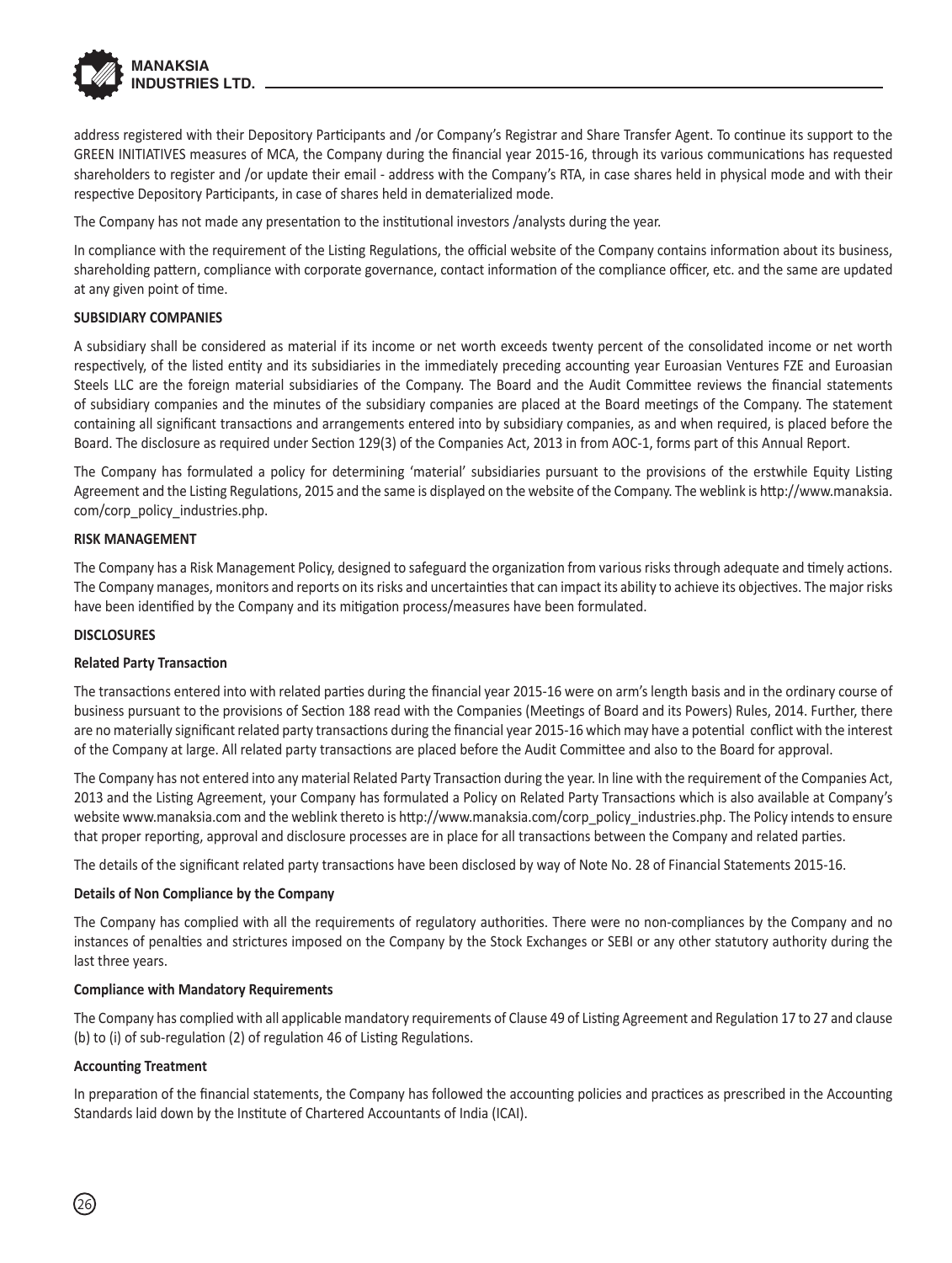#### **Management Discussion and Analysis Report**

The Management Discussion and Analysis Report forms part of this Annual Report.

#### **Disclosure regarding Appointment/Re-appointment of the Directors**

The brief resume and other information required to be disclosed under this Section is provided in the Notice of the Annual General Meeting.

#### **Foreign Exchange Risk**

The Company does not speculate in foreign exchange. The Company's policy is to actively manage its foreign exchange risk within the framework laid down by the Company's risk management policy approved by the Board.

#### **Proceeds from Public Issue**

During the financial year 2015-16, the Company has not made any public issue.

#### **Managing Director/ CFO Certification**

The Managing Director and Chief Financial Officer of the Company have given a certificate to the Board of Directors of the Company under Regulation 17(8) of the Listing Regulations for the year ended 31st March, 2016. Pursuant to Regulation 33 of the Listing Regulations, the Managing Director and Chief Financial Officer also give quarterly certification on financial results while placing the same before the Board.

#### **Compliance Certificate of the Auditors**

Certificate from the Company's Auditor M/s. SRB & Associates confirming compliance with conditions of Corporate Governance as stipulated in the Listing Regulations is attached and forms part of the Annual Report.

#### **Code for Prevention of Insider Trading Practices**

The Company has instituted mechanism to avoid Insider Trading and abusive self-dealing. In accordance with the SEBI Regulations as amended, the Company has established systems and procedures to restrict insider trading activity and has framed a Code for Prohibition of Insider Trading. The said Code prohibits the Directors, KMPs and other connected person of the Company from dealing in the securities of the Company on the basis of any unpublished price sensitive information, available to them by virtue of their position in the Company.

The objective of this Code is to prevent misuse of any unpublished price sensitive information and prohibit any insider trading activity, in order to protect the interest of the shareholders at large. The Board of Directors of the Company through circular resolution passed on 15th May, 2015 had adopted a new Prohibition of Insider Trading code and a Code of Practices and Procedures for Fair Disclosure of Unpublished Price Sensitive Information, in line with the new SEBI (Prohibition of Insider Trading) Regulations, 2015.

The details of dealing in Company's shares by Directors, Designated Persons, Officers and Connrected Persons are placed before the Board at its next meeting The Code also prescribes sanction framework and any instance of breach of code is dealt with in accordance with the same. A copy of the said Code is made available to all employees of the Company and compliance of the same is ensured. The Code of Practices and Procedures for Fair Disclosure of Unpublished Price Sensitive Information is available on the website of the Company www.manaksia.com and the weblink thereto is http://www.manaksia.com/corp\_policy\_industries.php.

#### **AFFIRMATION AND DISCLOSURE**

There were no materially financial or commercial transaction, between the Company and members of the Management that may have a potential conflict with the interest of the Company at large.

All details relating to financial and commercial transactions where Directors may have a pecuniary interest are provided to the Board and the interested Directors neither participate in the discussion nor vote on such matters.

#### **GENERAL SHAREHOLDER INFORMATION**

**a) Annual General Meeting** Date **:**

Time : As mentioned in the Notice convening Annual General Meeting for the financial year 2015-16. Venue : }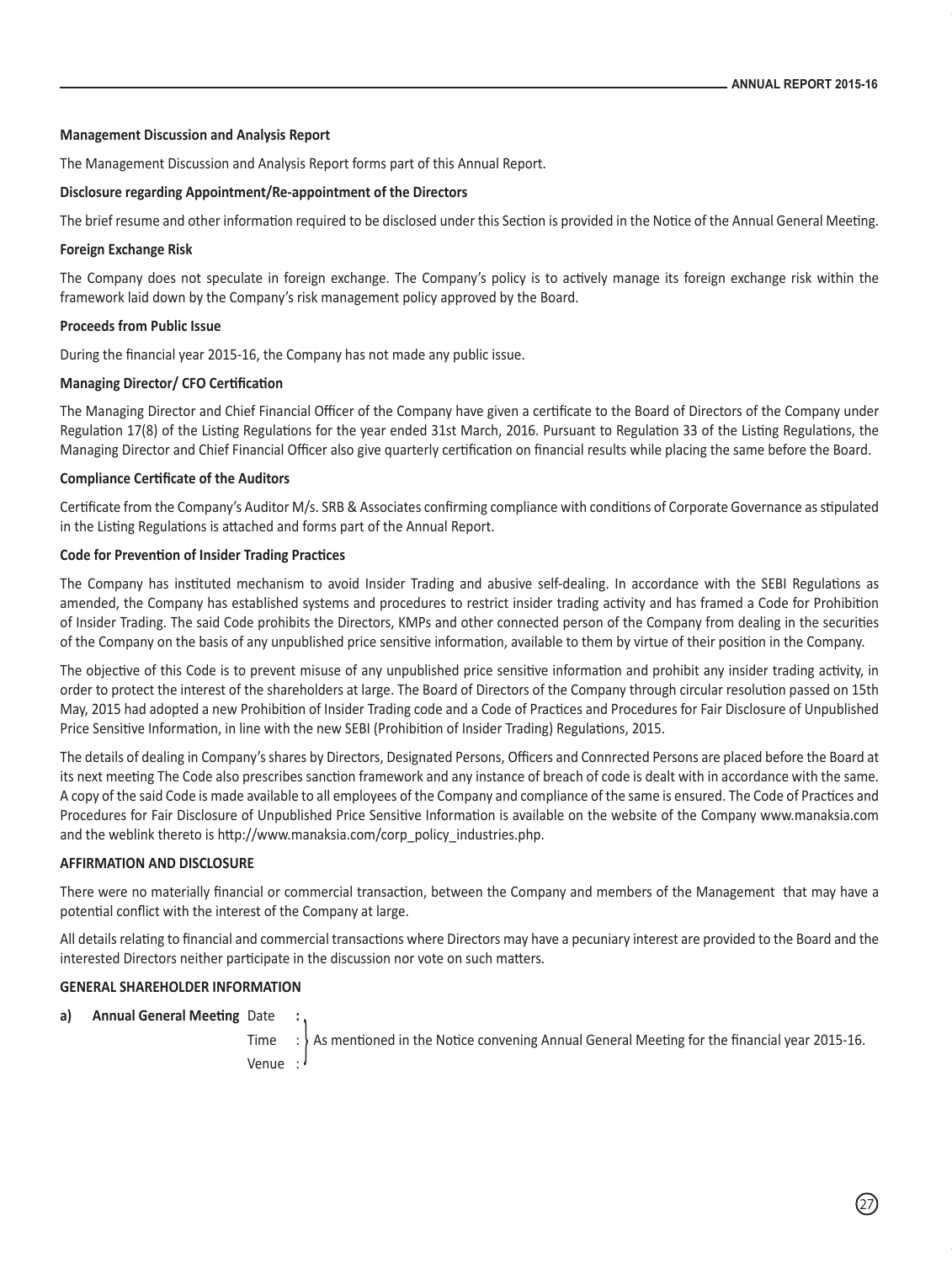

| b) | <b>Financial Calendar</b>                                      | : 1st April, 2016 - 31st March, 2017. The Financial results will be declared as per the following<br>schedule:                                                                                                                                                                                                                                                                                                                                                       |                                              |                     |
|----|----------------------------------------------------------------|----------------------------------------------------------------------------------------------------------------------------------------------------------------------------------------------------------------------------------------------------------------------------------------------------------------------------------------------------------------------------------------------------------------------------------------------------------------------|----------------------------------------------|---------------------|
|    |                                                                | <b>Particulars</b>                                                                                                                                                                                                                                                                                                                                                                                                                                                   | <b>Schedule</b>                              |                     |
|    |                                                                | Quarter ended 30th June 2016                                                                                                                                                                                                                                                                                                                                                                                                                                         | On or before 14th August, 2016 (Tentative)   |                     |
|    |                                                                | Quarter ending 30th September 2016                                                                                                                                                                                                                                                                                                                                                                                                                                   | On or before 14th November, 2016 (Tentative) |                     |
|    |                                                                | Quarter ending 31st December 2016                                                                                                                                                                                                                                                                                                                                                                                                                                    | On or before 14th February, 2017 (Tentative) |                     |
|    |                                                                | Annual Results of 2016-17                                                                                                                                                                                                                                                                                                                                                                                                                                            | On or before 30th May, 2017 (Tentative)      |                     |
| c) | <b>Dates of Book Closure</b>                                   | As mentioned in the notice convening the Annual General Meeting for the financial year<br>2015-16                                                                                                                                                                                                                                                                                                                                                                    |                                              |                     |
| d) | <b>Dividend Payment</b>                                        | The Board of Directors of the Company do not recommend any dividend on Equity Shares<br>for the financial year 2015-16.                                                                                                                                                                                                                                                                                                                                              |                                              |                     |
| e) | <b>Listing on Stock Exchanges</b>                              | (i) National Stock Exchange of India Limited (NSE)                                                                                                                                                                                                                                                                                                                                                                                                                   |                                              |                     |
|    |                                                                | (ii) BSE Limited (BSE)                                                                                                                                                                                                                                                                                                                                                                                                                                               |                                              |                     |
|    |                                                                | The annual listing fees have been paid to the Stock Exchanges for the year 2016-17.                                                                                                                                                                                                                                                                                                                                                                                  |                                              |                     |
| f) | <b>Custodial Fees to Depositories</b>                          | Annual Custody/Issuer fee for the year 2016-17 has been paid to NSDL and CDSL.                                                                                                                                                                                                                                                                                                                                                                                       |                                              |                     |
| g) | Unclaimed shares lying in the<br><b>Demat Suspense Account</b> | The Company has opened a separate demat account in the name of "Manaksia Limited-                                                                                                                                                                                                                                                                                                                                                                                    |                                              |                     |
|    |                                                                | Suspense Account" in order to credit the unclaimed shares of the FPO of Manaksia<br>Limited which could not be allotted to the rightful shareholders due to insufficient/<br>incorrect information or for any other reason. The Voting rights in respect of said shares<br>will be frozen till the time the rightful owner claims such shares. In terms of requirement<br>of Listing Regulations, the details of shares lying in the aforesaid demat account are as: |                                              |                     |
|    |                                                                | <b>Particulars</b>                                                                                                                                                                                                                                                                                                                                                                                                                                                   | <b>No. of Shares</b>                         | No. of shareholders |
|    |                                                                | Aggregate number of shareholders and                                                                                                                                                                                                                                                                                                                                                                                                                                 | 3348                                         | 38                  |
|    |                                                                | the outstanding shares in the suspense<br>account lying at the beginning of the year<br>i.e. 1st April, 2015.                                                                                                                                                                                                                                                                                                                                                        |                                              |                     |
|    |                                                                | Number of shareholders who approached<br>Company for transfer of shares from<br>suspense account during the year.                                                                                                                                                                                                                                                                                                                                                    | 63                                           | 1                   |
|    |                                                                | Number of shareholders to whom shares<br>were transferred from suspense account<br>during the year.                                                                                                                                                                                                                                                                                                                                                                  | 63                                           | $\mathbf{1}$        |
|    |                                                                | Aggregate number of shareholders and<br>the outstanding shares in the suspense<br>account lying at the end of the year i.e.<br>31st March, 2016                                                                                                                                                                                                                                                                                                                      | 3285                                         | 37                  |
|    |                                                                | Any corporate benefits in terms of securities accruing on such shares viz. bonus shares,<br>split, etc., shall also be credited to aforesaid suspense account. Shareholders who have yet<br>not claimed their shares are requested to immediately approach the Company/Registrar<br>and Share Transfer Agent of the Company along with documentary evidence, if any.                                                                                                 |                                              |                     |
| h) | <b>Stock Code</b>                                              | ISIN No. INE831Q01016                                                                                                                                                                                                                                                                                                                                                                                                                                                |                                              |                     |
|    |                                                                | National Stock Exchange of India Limited                                                                                                                                                                                                                                                                                                                                                                                                                             | MANAKINDST                                   |                     |
|    |                                                                | <b>BSE Limited</b>                                                                                                                                                                                                                                                                                                                                                                                                                                                   | 539043                                       |                     |
| i) | <b>Share Transfer System</b>                                   | 99.99% of shares of the Company are held in electronic mode. Intimation about transfer/<br>transmission of these shares to RTA is done through the depositories i.e. NSDL & CDSL<br>with no involvement of the Company.                                                                                                                                                                                                                                              |                                              |                     |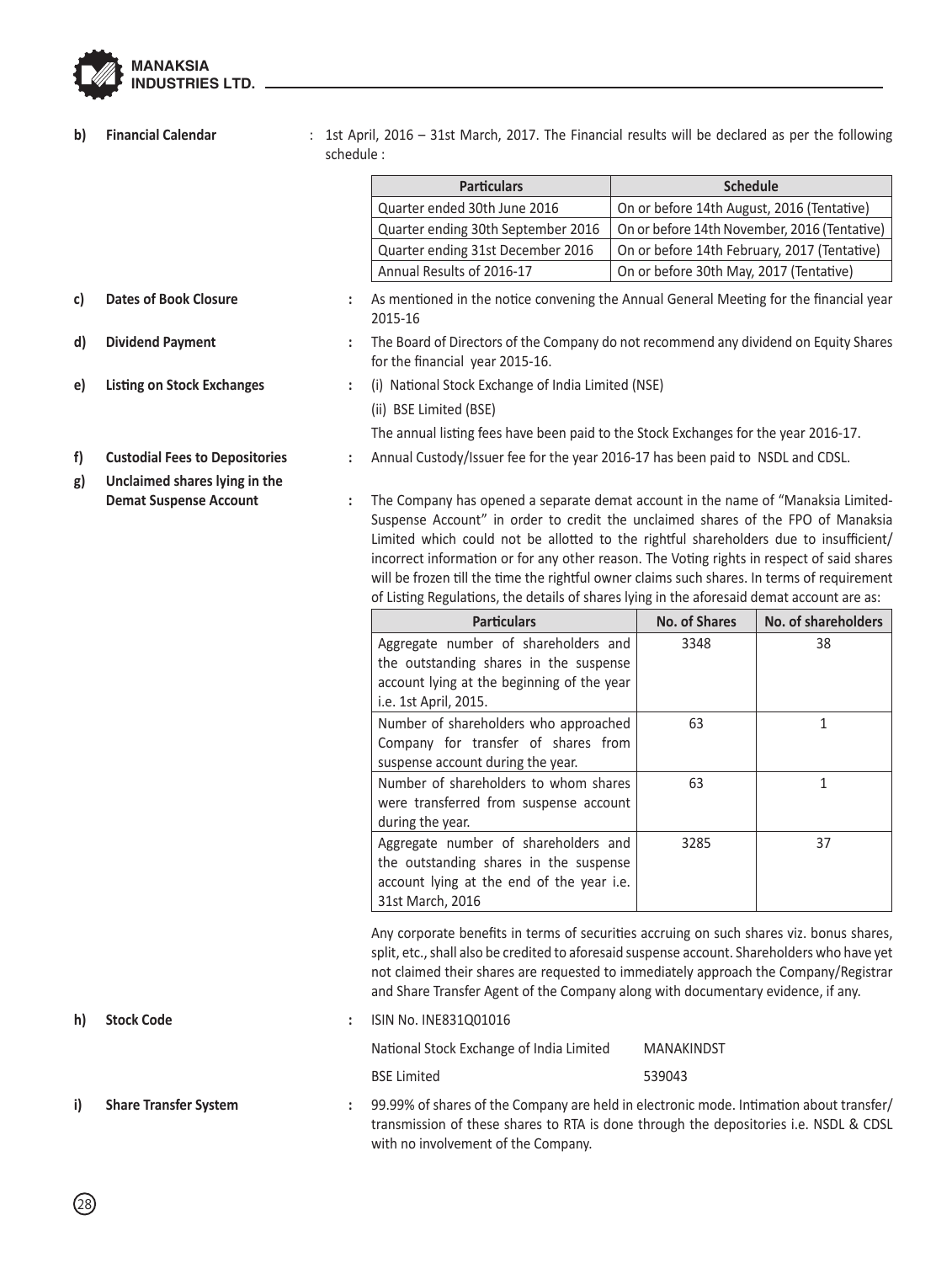For transfer of shares in physical mode, the transfer documents should be sent to the office of the RTA. All share transfers are completed within the stipulated statutory time limit from the date of receipt, provided the documents meet the stipulated requirement of statutory provisions in all respects. The Stakeholders Relationship Committee has been delegated with the authority to approve transfer and/or transmissions of shares and other related matters.

The half year Compliance Certificate pursuant to Clause 47(c) of erstwhile Listing Agreement for the half year ended 30th September, 2015 and pursuant to Regulation 40 (9) of SEBI Regulations for 31st March, 2016 from Practicing Company Secretary has been submitted to the Stock Exchanges within the stipulated time.

Pursuant to provisions of Regulation 55A of the SEBI (Depositories and Participants) Regulations, 1996 the Company has submitted Reconciliation of Share Capital Audit Report on quarterly basis to the Stock Exchanges within the stipulated time.

|                 |                            | <b>BSE Limited (BSE)</b> |                        |                           |                                 | <b>National Stock Exchange of India Limited (NSE)</b> |
|-----------------|----------------------------|--------------------------|------------------------|---------------------------|---------------------------------|-------------------------------------------------------|
| <b>Month</b>    | High $(\bar{\bar{\zeta}})$ | Low $(\overline{\zeta})$ | <b>Total Number of</b> | High $(\overline{\zeta})$ | Low $(\overline{\overline{z}})$ | <b>Total Number of</b>                                |
|                 |                            |                          | <b>Shares Traded</b>   |                           |                                 | <b>Shares Traded</b>                                  |
| April, 2015     | 16.25                      | 7.55                     | 1,94,009               | 16.20                     | 7.55                            | 2,11,546                                              |
| May, 2015       | 9.68                       | 5.09                     | 79,477                 | 9.35                      | 5.05                            | 1,74,038                                              |
| June, 2015      | 7.80                       | 4.98                     | 57,173                 | 8.20                      | 5.00                            | 1,19,917                                              |
| July, 2015      | 7.42                       | 4.10                     | 1,72,444               | 7.35                      | 4.00                            | 3,68,743                                              |
| August, 2015    | 7.66                       | 5.42                     | 1,17,678               | 7.50                      | 6.25                            | 1,29,210                                              |
| September, 2015 | 6.41                       | 4.85                     | 88,470                 | 6.90                      | 5.05                            | 1,41,837                                              |
| October, 2015   | 7.00                       | 5.08                     | 98,473                 | 7.00                      | 5.00                            | 1,37,226                                              |
| November, 2015  | 8.00                       | 5.00                     | 1,03,874               | 8.15                      | 4.75                            | 91,149                                                |
| December, 2015  | 7.85                       | 6.06                     | 1,24,623               | 7.45                      | 5.40                            | 2,15,968                                              |
| January, 2016   | 6.88                       | 4.43                     | 1,02,964               | 7.20                      | 4.50                            | 3,47,489                                              |
| February, 2016  | 5.96                       | 4.06                     | 17,210                 | 5.80                      | 4.00                            | 2,65,106                                              |
| March, 2016     | 5.32                       | 2.80                     | 8,22,193               | 5.15                      | 2.65                            | 6,18,321                                              |

**j) Market Price Data :** The details of monthly high and low quotations of the equity shares of the Company traded at BSE and NSE during the financial year 2015-16 are given hereunder :

### **Manaksia Industries Limited Share Price Vs BSE Sensex**

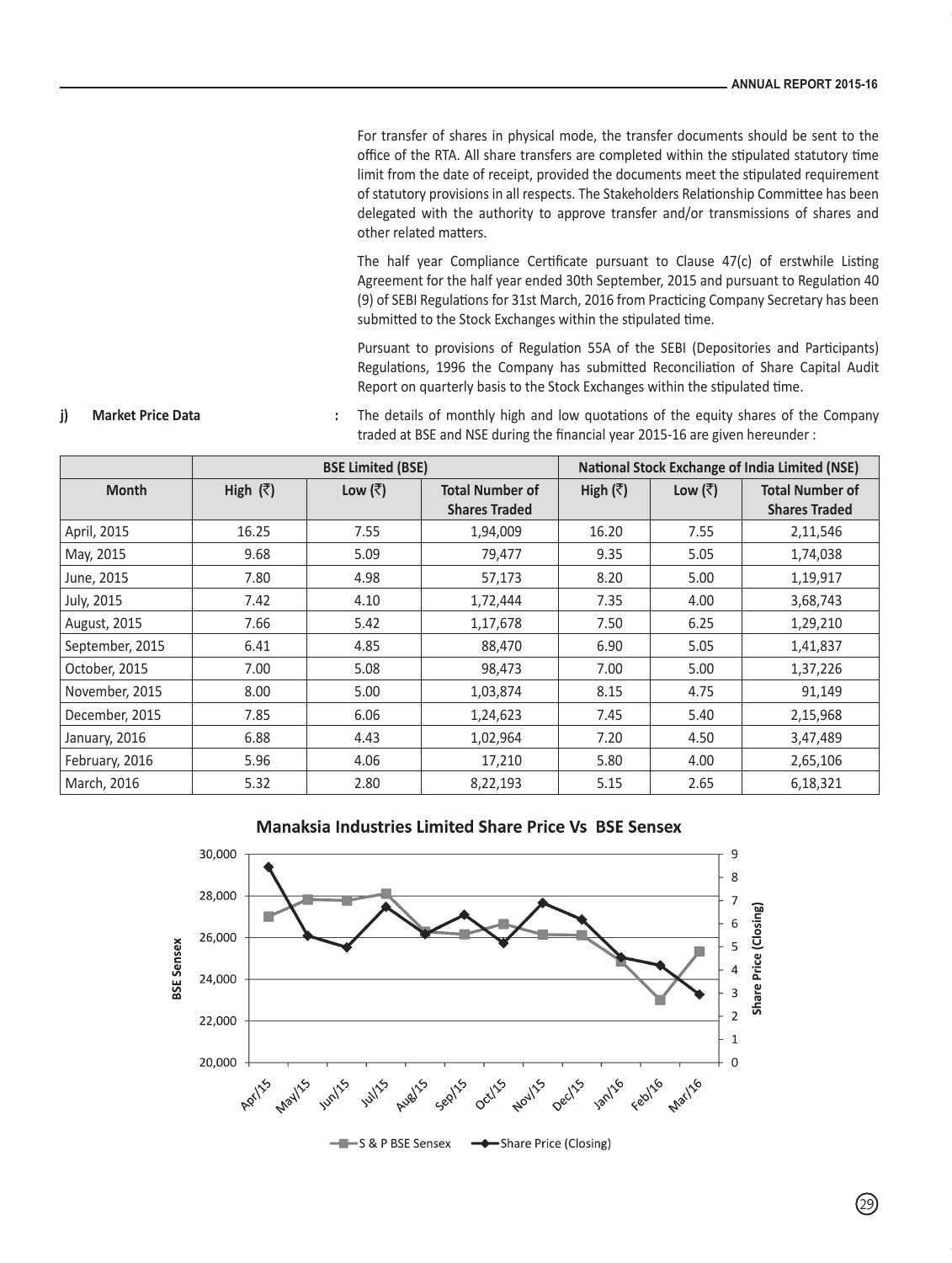

**k) Registrar and Share Transfer Agent (RTA) :** Link Intime India Private Limited is acting as the Registrar and Share Transfer Agent of the Company.

The address of the Registrar is given hereunder : Link Intime India Private Limited

 59C, Chowringhee Road, 3rd Floor, Room No.5, Kolkata – 700 020 Phone : +91-33-2289 0540, Fax: +91-33-2289 0539 Contact Person : Mr. S P Guha Email id: kolkata@linkintime.co.in

### l) **Distribution of Equity Shareholding as on March 31, 2016**

| No. of Equity shares held                            | <b>Shareholders</b> |                 | <b>Shares</b> |                 |
|------------------------------------------------------|---------------------|-----------------|---------------|-----------------|
| <b>To</b><br><b>From</b><br>$\overline{\phantom{a}}$ | <b>Number</b>       | % Total Holders | <b>Number</b> | % Total Capital |
| $1 - 500$                                            | 24916               | 94.55           | 2493284       | 3.81            |
| $501 - 1000$                                         | 652                 | 2.47            | 540381        | 0.82            |
| $1001 - 2000$                                        | 345                 | 1.31            | 528994        | 0.81            |
| $2001 - 3000$                                        | 108                 | 0.41            | 283277        | 0.43            |
| $3001 - 4000$                                        | 70                  | 0.27            | 248405        | 0.38            |
| $4001 - 5000$                                        | 53                  | 0.20            | 250435        | 0.38            |
| $5001 - 10000$                                       | 72                  | 0.27            | 525320        | 0.80            |
| $10001 -$ And above                                  | 138                 | 0.52            | 60663954      | 92.57           |
| <b>TOTAL</b>                                         | 26354               | 100             | 65534050      | 100             |

#### m) **Categories of Equity Shareholders as on March 31, 2016**

| S <sub>No</sub> | <b>Category</b>                          | No. of Shares | % of Shareholdings |
|-----------------|------------------------------------------|---------------|--------------------|
| 1               | <b>Promoters Group</b>                   | 41255940      | 62.95              |
| 2               | Mutual Funds & UTI                       | Nil           | Nil                |
| 3               | Financial Institutions / Banks           | 19,208        | 0.03               |
| 4               | Central Government / State Government(s) | Nil           | Nil                |
| 5               | Venture Capital Fund                     | Nil           | Nil                |
| 6               | Foreign Institutional Investors          | 31147         | 0.05               |
| 7               | Foreign Venture Capital Investors        | Nil           | Nil                |
| 8               | <b>Bodies Corporate</b>                  | 15751209      | 24.04              |
| 9               | Public                                   | 8403997       | 12.82              |
| 10              | NRI's / OCB's / Foreign National         | 72549         | 0.11               |
|                 | <b>TOTAL</b>                             | 6,55,34,050   | 100                |

The Non Promoter shareholding is in compliance with the Listing Regulations.

#### **n) Dematerialization of Equity Shares**

The shares of the Company are currently traded only in dematerialized form and the Company has entered into agreements with the depositories i.e. National Securities Depository Limited (NSDL) and Central Depository Services (India) Limited (CDSL). Under the Depository system, the International Securities Identification Number (ISIN) allotted to the Company's shares is INE831Q01016. As on 31st March 2016, 65533741 equity shares representing about 99.99% of the share capital are held in dematerialized form.

#### **o) Outstanding GDRs / ADRs / Warrants / Other Convertible instruments :** Nil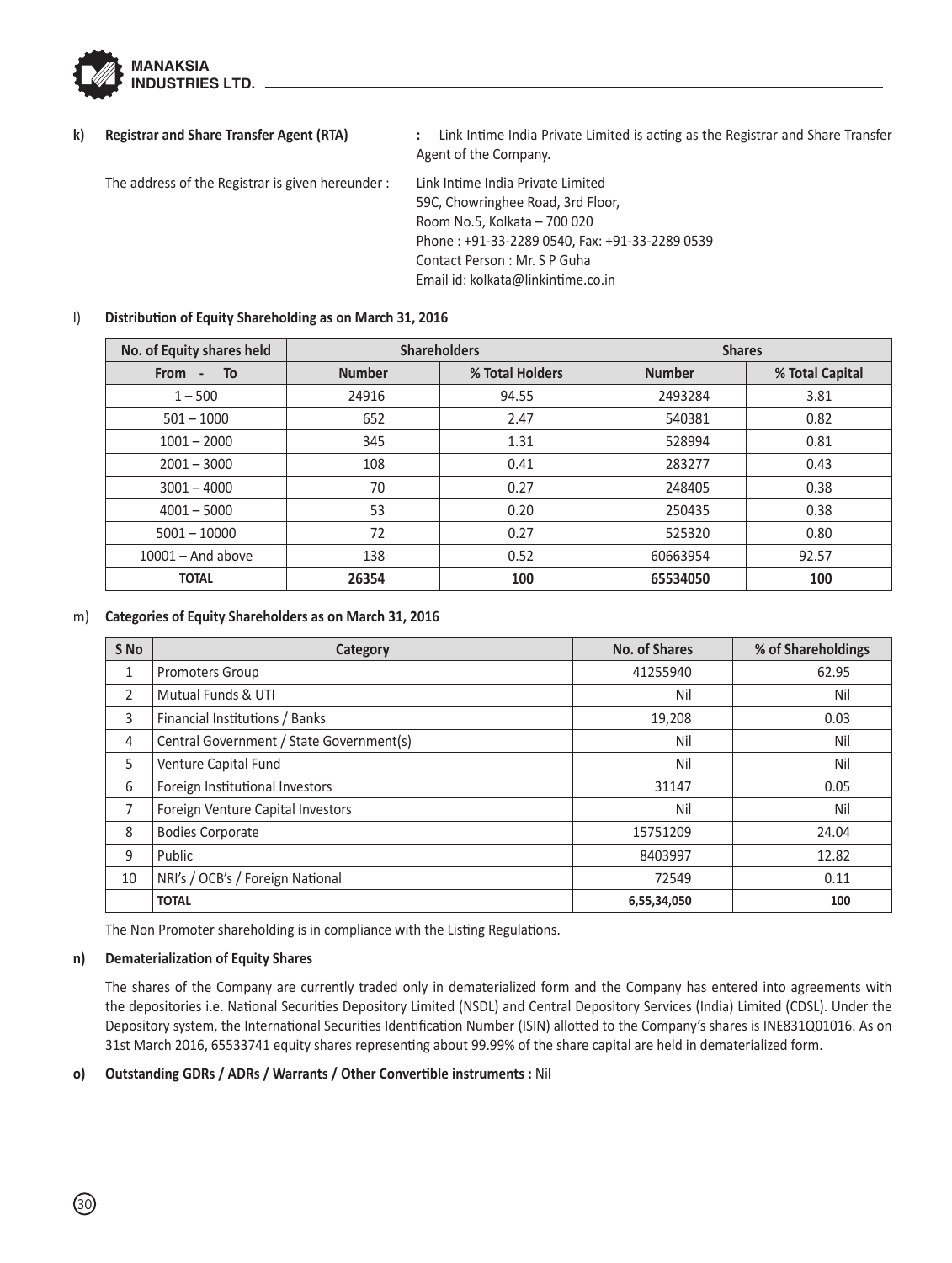#### **p) Commodity Price Risk and Hedging Activities :**

The Company considers exposure to commodity price fluctuations to be an integral part of its business and its usual policy is to sell its products at prevailing market prices, and not to enter into price hedging arrangements. The Company's reputation for quality, products differentiation and service, coupled with existence of brand image with marketing network mitigates the impact of price risk on finished goods.

#### **q) Plants Locations (Manufacturing Units as on 31st March, 2016)**

| Plot No. 125B, Shree Vekatesh Co-op Industrial Area, IDA, 471, Birsinghpur, P.O. & P.S; Barjora, Dist. Bankura<br>Vill- Bollaram, Dist- Medak            |                                          |
|----------------------------------------------------------------------------------------------------------------------------------------------------------|------------------------------------------|
| 45/C, Phase-I, IDA, Jedimetla, R R District, Hyderabad                                                                                                   | Brahmanpara, P.S. Haripal, Dist. Hooghly |
| Survey No. 161/2, Village- Khultli, Khanvel-Dudhni Road, 12, Duffer Street, Liluah, Howrah<br>Near Khanvel, Silvassa- 396 230, U.T. Dadra & Nagar Haveli |                                          |

#### **r) Address for Correspondence : Manaksia Industries Limited**

Bikaner Building, 3rd Floor 8/1, Lalbazar Street, Kolkata – 700 001 Phone Nos : +91-33-2231 0050 Fax Nos : +91-33-2230 0336 Email : investorrelmil@manaksia.com Website : www.manaksia.com

#### **COMPLIANCE WITH THE GOVERNANCE FRAMEWORK**

The Board of Directors periodically reviewed the compliance of all applicable laws and steps taken by the Company to rectify instances of non-compliance, if any. The Company is in compliance with all mandatory requirements of Listing Regulations.

#### **COMPLIANCE OFFICER**

Mr. Sandeep Kumar Sultania, Company Secretary of the Company has been designated as Compliance officer for complying with the requirements of Securities Laws and the Listing Agreements/Listing Regulations.

The Company has complied with the applicable requirement specified in Reg. 17 to 27 and clause (b) to (i) of sub-regulation (2) of regulation 46 of Listing Regulations.

#### **Discretionary Requirements under Regulation 27 of Listing Regulations**

The status of compliance with discretionary recommendations of Regulation 27 of the Listing Regulations with Stock Exchanges are provided below :

- **• Non-Executive Chairman's Office :** The Company maintains a separate office of Non-Executive Independent Chairman and provides for reimbursement of expenses incurred in performance of his duties.
- **• Shareholders' Rights :** As the quarterly and half yearly financial performance along with significant events are published in the news papers and are also posted on the Company's website, the same are not being sent to the shareholders.
- **• Modified Opinion in Auditors Report :** The Company's financial statement for the financial year 2015-16 does not contain any modified audit opinion.
- **• Separate posts of Chairman and MD :** The position of the Chairman and Managing Director is held by Mr. Basant Kumar Agrawal.
- **• Reporting of Internal Auditor :** The Internal Auditor of the Company directly reports to the Audit Committee on functional matters.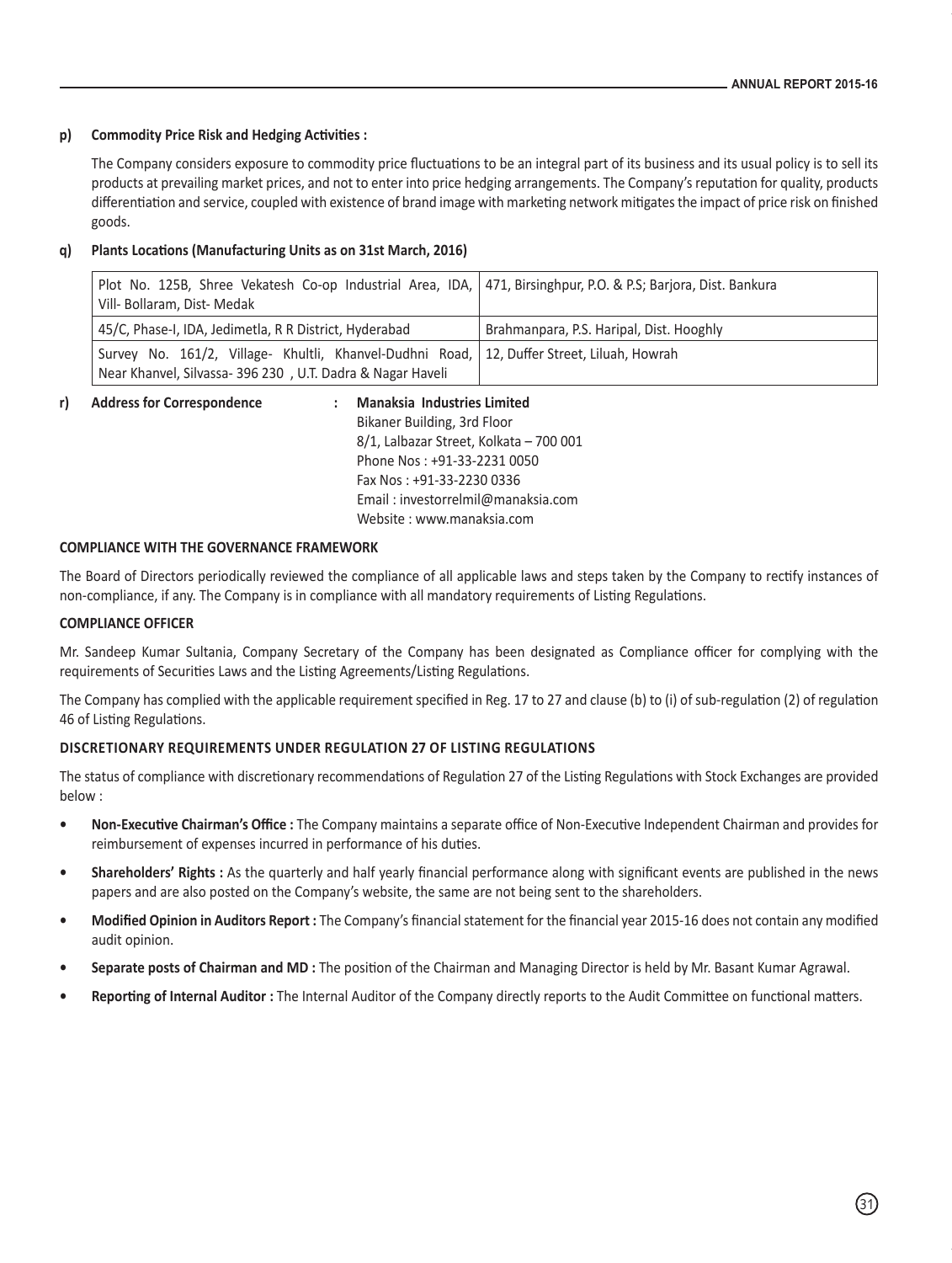

# **M.D. / CFO Certification**

#### **The Board of Directors Manaksia Industries Limited**

Dear Sirs

We have reviewed the financial statements and the cash flow statement of Manaksia Industries Limited ('the Company') for the financial year ended 31st March, 2016 and that to the best of our knowledge and belief, we state that:

- (a) (i) these statements do not contain any materially untrue statement or omit any material fact or contain statements that might be misleading;
	- (ii) these statements together present a true and fair view of the Company's affairs and are in compliance with existing accounting standards, applicable laws and regulations.
- (b) There are, to the best of our knowledge and belief, no transactions entered into by the Company during the year which are fraudulent, illegal or violative of the Company's code of conduct.
- (c) We accept responsibility for establishing and maintaining internal controls for financial reporting. We have evaluated the effectiveness of internal control systems of the Company pertaining to financial reporting and have disclosed to the auditors and the audit committee, deficiencies in the design or operation of such internal controls, if any, of which we are aware and the steps taken or proposed to be taken for rectifying these deficiencies.
- (d) We have indicated to the auditors and the Audit committee
	- (i) significant changes, if any, in internal control over financial reporting during the year;
	- (ii) significant changes, if any, in accounting policies during the year and that the same have been disclosed in the notes to the financial statements; and
	- (iii) instances of significant fraud of which we have become aware and the involvement therein, if any, of the management or an employee having a significant role in the Company's internal control system over financial reporting.

For **Manaksia Industries Limited**

 **Basant Kumar Agrawal Navneet Manaksia** Place : Kolkata (Chairman cum Managing Director) (Chief Financial Officer) Date : 28th May, 2016 **Discussion Contract Contract Contract Contract Contract Contract Contract Contract Contract Contract Contract Contract Contract Contract Contract Contract Contract Contract Contract Contract Contract** 

# **CERTIFICATION OF COMPLIANCE OF THE CODE OF CONDUCT OF THE COMPANY**

This is to confirm that the Company has received declarations affirming compliance of the Code of Conduct from the persons concerned for the Financial Year ended 31st March, 2016.

**Basant Kumar Agrawal** Place : Kolkata *Chairman cum Managing Director* Date : 28th May, 2016 DIN : 00520558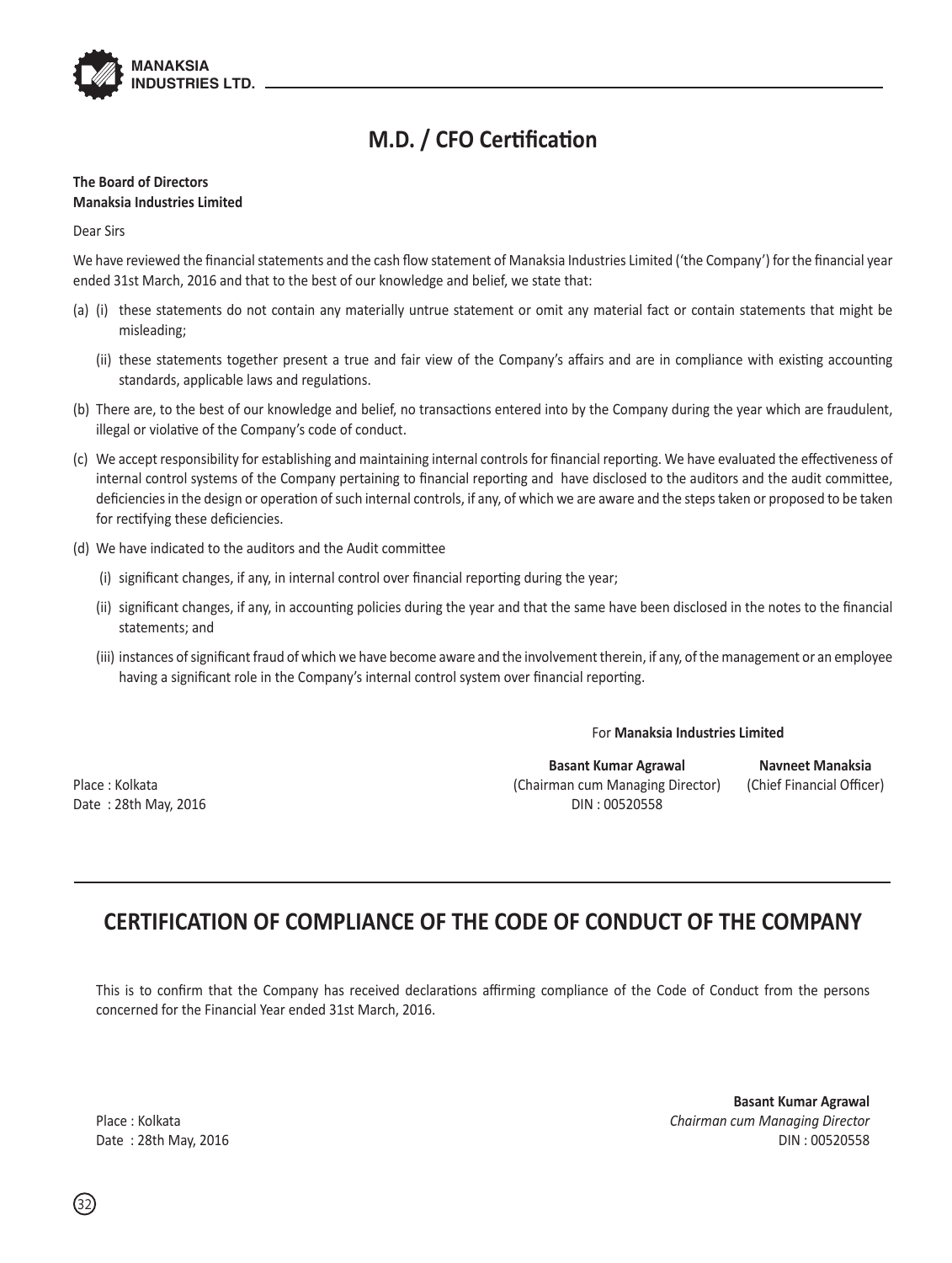# **AUDITORS' CERTIFICATE ON CORPORATE GOVERNANCE**

#### To the **Members of Manaksia Industries Limited**

We have examined the Compliance of conditions of Corporate Governance by Manaksia Industries Limited ('the Company'), for the year ended 31st March 2016, as stipulated in Clause 49 of the Listing Agreement ('Listing Agreement') of the Company with the stock exchanges for the period 1st April 2015 to 30th November 2015 and as per the relevant provisions of Securities and Exchange Board of India (Listing Obligations and Disclosure Requirements) Regulations, 2015 ('Listing Regulations') as referred to in Regulation 15(2) of the Listing Regulations for the period 1st December 2015 to 31st March 2016.

The compliance of conditions of Corporate Governance is the responsibility of the management. Our examination was limited to procedures and implementation thereof, adopted by the Company for ensuring the compliance of the conditions of Corporate Governance. It is neither an audit nor an expression of opinion on the Financial Statements of the company.

In our opinion and to the best of our information and according to the explanations given to us, we certify that the company has complied with the conditions of Corporate Governance as stipulated in the above-mentioned Listing Agreement/Listing Regulations, as applicable.

We further state that such compliance is neither an assurance as to the future viability of the company nor the efficiency or effectiveness with which the Management has conducted the affairs of the company.

> For **SRB & Associates** *Chartered Accountants* FRN: 310009E

 **Sanjeet Patra** Place: Kolkata (*Partner)* Date: 28th May, 2016 May, 2016 Membership No. 056121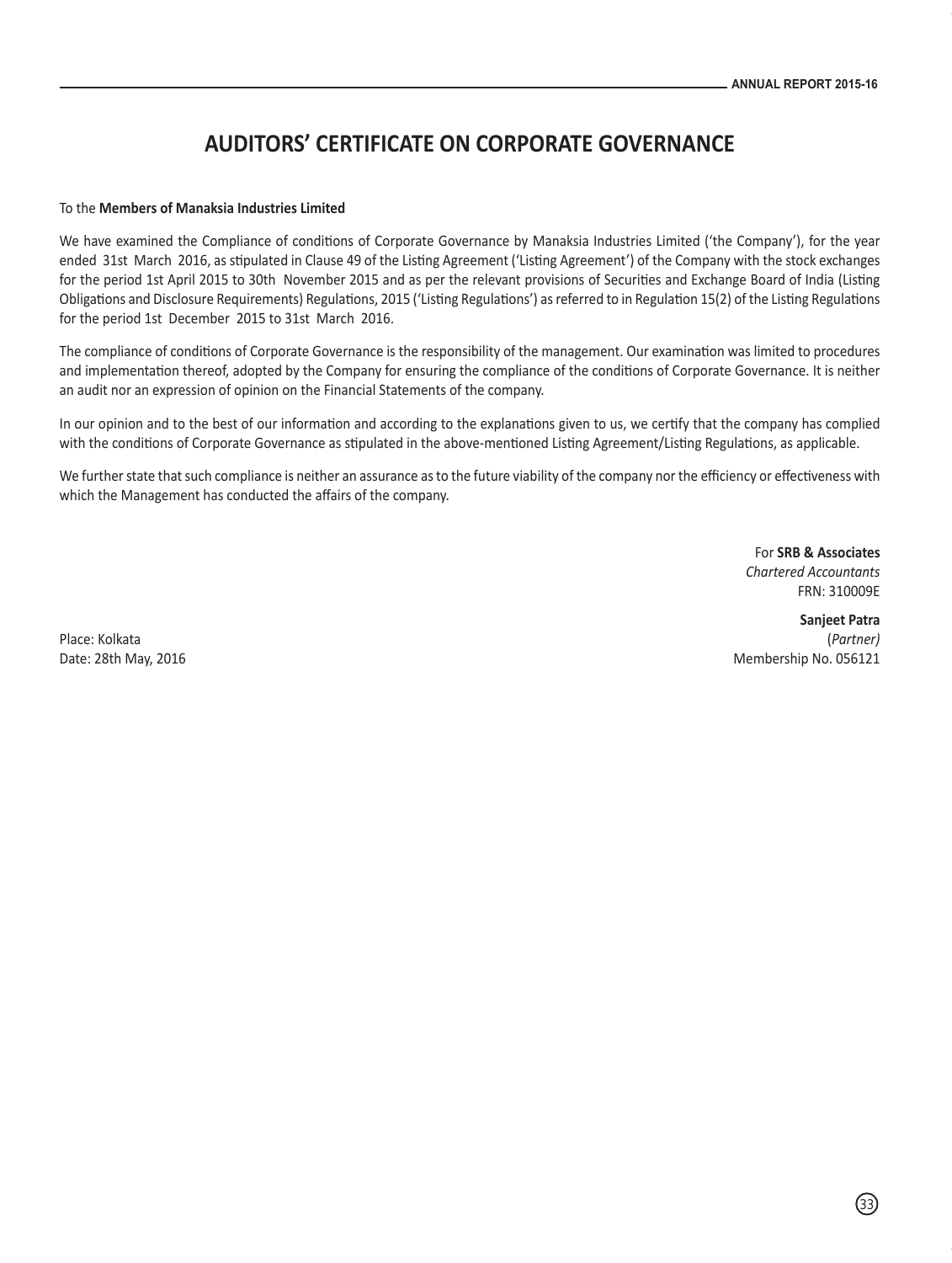

**ANNEXURE - C**

# **Form No. MR-3 SECRETARIAL AUDIT REPORT FOR THE PERIOD FROM APRIL 1, 2015 TO MARCH 31, 2016**

[Pursuant to section 204(1) of the Companies Act, 2013 and Rule No.9 of the Companies (Appointment and Remuneration of Managerial Personnel) Rules, 2014]

To, The Members, **Manaksia Industries Limited** 8/1, Lal Bazar Street, Kolkata -700001

We have conducted the secretarial audit of the compliance of applicable statutory provisions and the adherence to good corporate practices by Manaksia Industries Limited (hereinafter called "the Company"). Secretarial Audit was conducted in a manner that provided us a reasonable basis for evaluating the corporate conducts/statutory compliances and expressing our opinion thereon.

Based on our verification of the Company's books, papers, minute books, forms and returns filed and other records maintained by the Company (as per Annexure – A1, hereinafter referred to as"Books and Papers")and also the information provided by the Company, its officers, agents and authorized representatives during the conduct of secretarial audit, we hereby report that in our opinion, the Company has, during the period covered by our audit, that is to say, from April 01, 2015 to March 31, 2016 (hereinafter referred to as "Audit Period"), complied with the statutory provisions listed hereunder and also that the Company has proper board-processes and compliance-mechanism place to the extent, in the manner and subject to the reporting made hereinafter:

We have examined the Books and Papers maintained by the Company for the Audit Period according to the provisions of :

- 1. The Companies Act, 2013 ("the Act") and the rules made thereunder;
- 2. Equity Listing Agreement with the Stock Exchange (s);
- 3. The Securities and Exchange Board of India (Listing Obligation and Disclosure Requirements) Regulations, 2015 ("LODR");
- 4. The Securities Contracts (Regulation) Act, 1956 ("SCRA") and the rules made thereunder;
- 5. The Depositories Act, 1996 and the regulations and bye-laws framed thereunder;
- 6. Foreign Exchange Management Act, 1999 and the rules and regulations made thereunder to the extent of Foreign Direct Investment, Overseas Direct Investment and External Commercial Borrowings;
- 7. The following Regulations and Guidelines prescribed under the Securities and Exchange Board of India Act, 1992 ("SEBI Act"):
	- a. The Securities and Exchange Board of India (Substantial Acquisition of Shares and Takeovers) Regulations, 2011;
	- b. The Securities and Exchange Board of India (Prohibition of Insider Trading) Regulations, 1992;
	- c. The Securities and Exchange Board of India (Prohibition of Insider Trading) Regulations, 2015;
	- d. The Securities and Exchange Board of India (Issue of Capital and Disclosure Requirements) Regulations, 2009;
	- e. The Securities and Exchange Board of India (Registrars to an Issue and Share Transfer Agents) Regulations, 1993 regarding the Companies Act and dealing with client;
- 8. Secretarial Standards 1 and 2 as issued by the Institute of Company Secretaries of India;
- 9. Laws specifically applicable to the industry to which the Company belongs: We have been intimated by the Company that no specific laws are applicable to it.

#### **Management Responsibility :**

- 1. Maintenance of secretarial records is the responsibility of the management of the Company. Our responsibility is to express an opinion on these secretarial records based on our audit;
- 2. We have followed the audit practices and the processes as were appropriate to obtain reasonable assurance about the correctness of the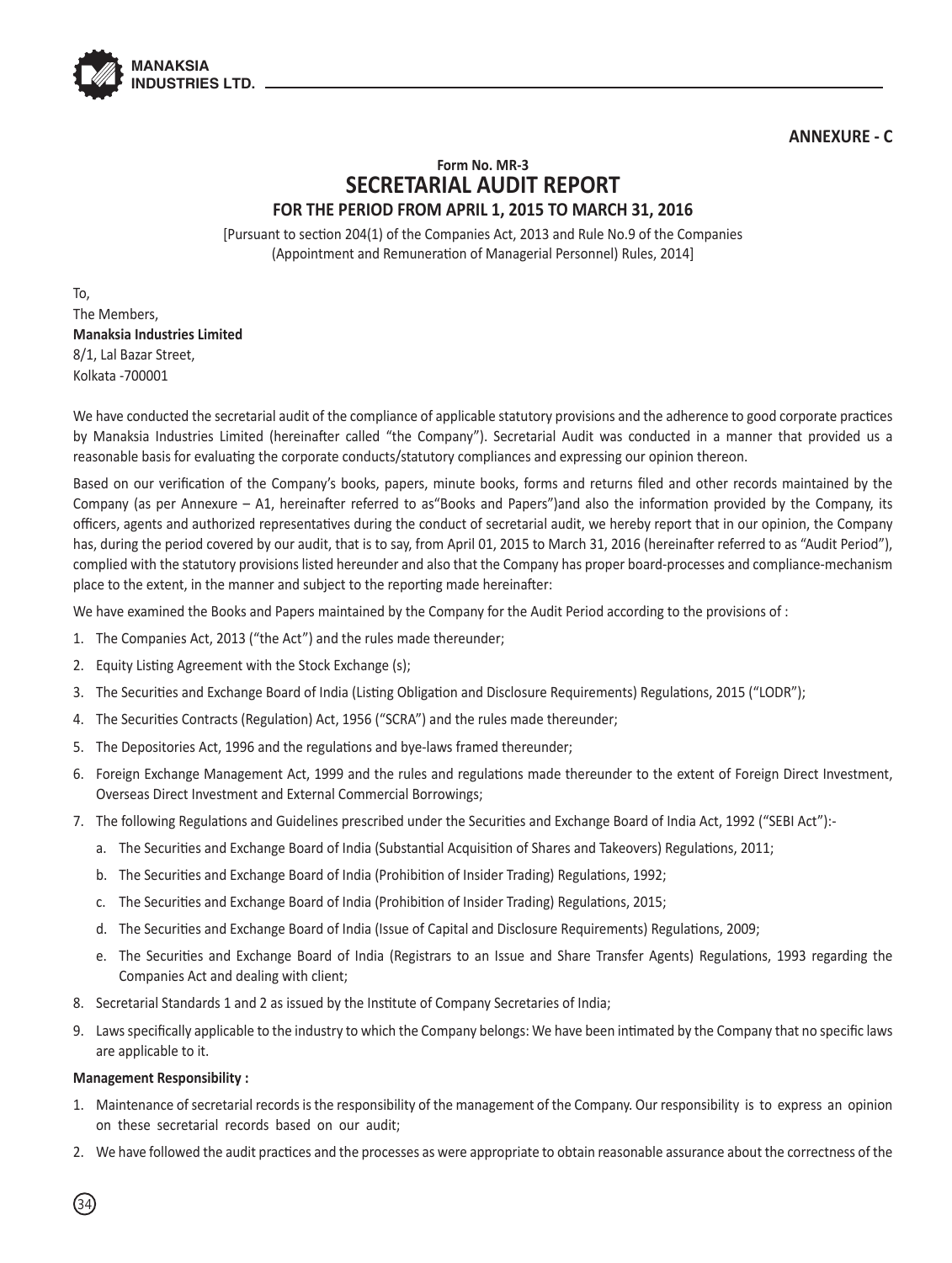contents of the secretarial records. The verification was done on test basis to ensure that correct facts are reflected in secretarial records. We believe that the processes and practices, we followed provide a reasonable basis for our opinion;

- 3. We have not verified the correctness and appropriateness of financial records and Books of Accounts of the Company or examined any books, information or statements other than Books and Papers;
- 4. Wherever required, we have obtained the Management Representation about the compliance of laws, rules and regulations and happening of events etc.;
- 5. The compliance of the provisions of Corporate and other applicable laws, rules, regulations, standards is the responsibility of management. Our examination was limited to the verification of procedure on test basis;
- 6. The Secretarial Audit Report is neither an assurance as to the future viability of the Company nor of the efficacy or effectiveness with which the management has conducted the affairs of the Company.

During the Audit Period, the Company has complied with the provisions of the Act, Rules, Regulations, Guidelines, etc. mentioned above subject to the recommendations below:

#### **Recommendations as a matter of best practice :**

Since RPTs are focal point of current scenario of corporate governance, it is recommended that the minutes in this respect should be more exhaustive with respect to basis of approval of such transactions.

Additionally, during the course of our audit, we have made certain recommendations for good corporate practices, separately placed before the Board, for its necessary consideration and implementation by the Company.

#### **We further report that :**

The Board of Directors of the Company is duly constituted with proper balance of Executive Directors, Non-Executive Directors and Independent Directors. The number of directors liable to retire by rotation is in compliance with provision of 152 (6) of Act, 2013 which provides that 2/3rd of the total directors (except independent directors) of the Company shall be such whose period of office will be liable to determination by retirement of directors by rotation.

There were no changes in the composition of the Board of Directors during the Audit Period.

Adequate notices were given to all directors to schedule the Board Meetings. Detailed notes on agenda were sent to the board of directors prior to the meeting.

All decisions of the board were taken with the requisite majority and recorded as part of the minutes.

**We further report that** subject to above the company has complied with the conditions of Corporate Governance as stipulated in the Act and the Listing Agreement/Listing Regulations.

**We further report that** there are adequate systems and processes in the Company commensurate with the size and operations of the Company to monitor and ensure compliance with applicable laws, rules, regulations and guidelines.

**We further report that** during the Audit Period, the Company has not incurred any specific event/ action that can have a major bearing on the company's affairs in pursuance of the above referred laws, rules, regulations, guidelines, standards, etc. except as below :

#### **Alteration of the Articles of Association**

At the Annual General Meeting held on September 26, 2015, the members of the Company had approved resolution passed under section 14 of the Act to alter the Articles of Association of the Company by insertion of Clause 32A after the existing Article 32 in its existing Articles of Association, relating to transfer of shares.

Place : Kolkata For **Vinod Kothari & Company** Date : 14th May, 2016 *Practising Company Secretaries*

**Aditi Jhunjhunwala**

 *(Partner)* Membership No. : 26988 C P No. : 10144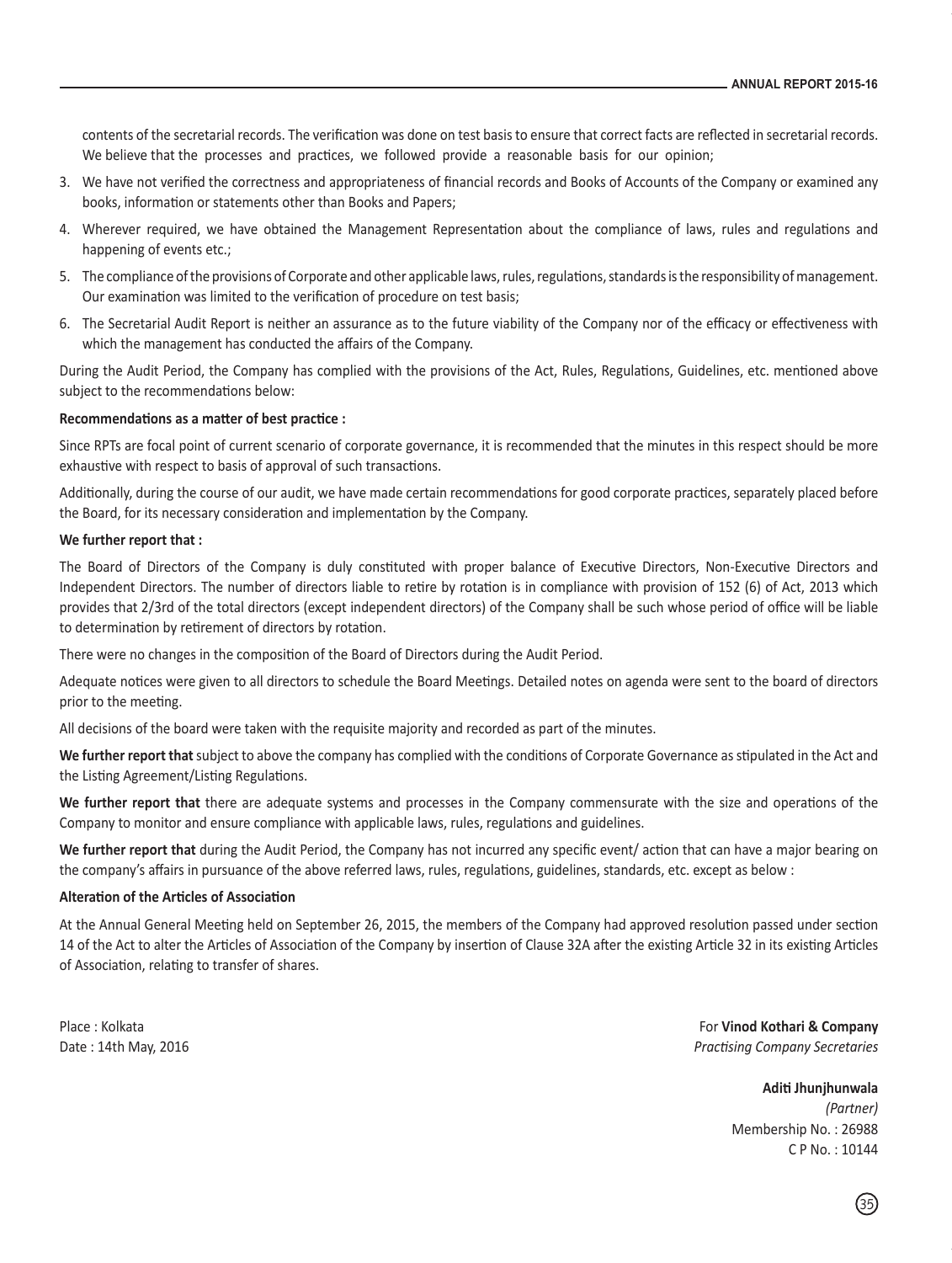

#### **ANNEXURE - A1**

### **List of Documents**

#### 1. Corporate Matters

- 1.1 Minutes books of the following Minutes were provided:
	- 1.1.1 Board Meeting;
	- 1.1.2 Audit Committee;
	- 1.1.3 Nomination and Remuneration Committee;
	- 1.1.4 Stakeholders Relationship Committee;
	- 1.1.5 General Meeting;
- 1.2 Agenda papers for Board Meeting along with Notice;
- 1.3 Annual Report 2015;
- 1.4 Memorandum and Articles of Association;
- 1.5 Disclosures under Act, 2013 and Rules made thereunder;
- 1.6 Forms and returns filed with the ROC & RBI;
- 1.7 Documents under SEBI (Prohibition of Insider Trading) Regulations, 2015;
- 1.8 FDI file;
- 1.9 Documents under SEBI (Substantial Acquisition of Shares And Takeovers) Regulations, 2015;
- 1.10 Registers maintained under Companies Act, 2013.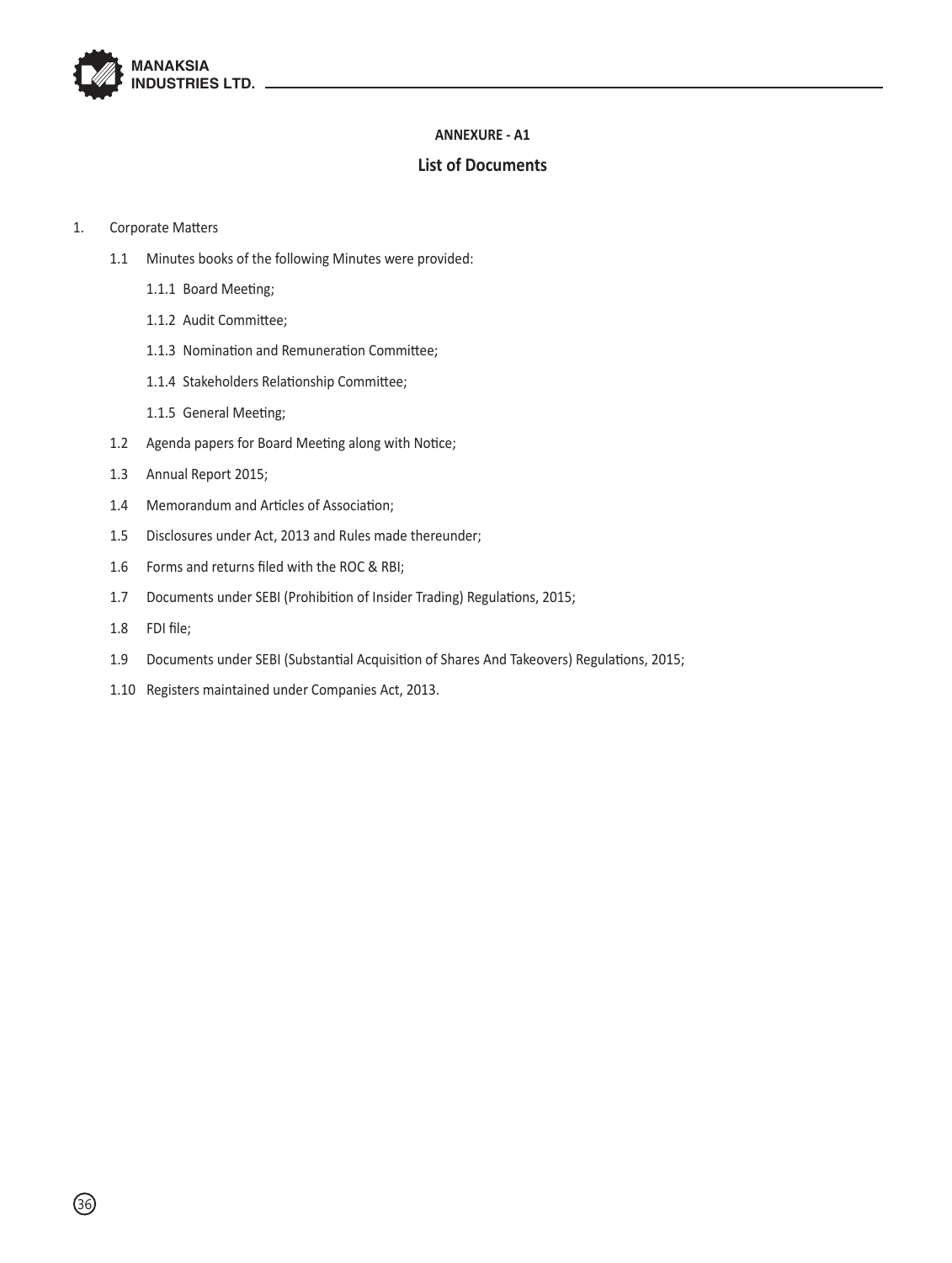#### **ANNEXURE - D**

# **CONSERVATION OF ENERGY, TECHNOLOGY ABSORPTION AND FOREIGN EXCHANGE EARNINGS AND OUTGO**

#### **A. CONSERVATION OF ENERGY :**

#### **a. Steps taken or impact on conservation of energy**

The thrust for energy conservation continued during the year across all manufacturing locations through combined used of systems and devices. The various measures taken during the year include:

- 1. Conducting training programmes at various factories for conservation of energy.
- 2. Strengthening of capacitor banks to improve power factor.
- 3. Optimization of loading efficiency of furnace oil.

#### **b. Steps taken for utilizing alternate sources of energy**

The Company is constantly taking steps to identify various alternative sources of energy both for thermal and power generation applications. In pursuit of its goal towards savings in energy cost, the Company while procuring new machinery under phased modernization / replacement program take into account its impact on energy conservation.

#### **c. Capital investment on energy conservation equipments**

Nil

#### **B. TECHNOLOGY ABSORPTION :**

#### i) **Efforts made towards technology absorption**

- a) Development of New Products.
- b) Increasing Level Automation in the Production Side.
- c) Method Improvements in Manufacturing Process.
- d) Improvement in safety and reliability of the Plant.
- e) Installing upgraded Pollution Control Equipment for Air/Water.

#### ii) **Benefits derived as a result of such efforts**

- a) Improvement in productivity
- b) Improvement in market share
- c) Increase in in-house capability
- d) Energy conservation
- e) Cost Reduction
- f) Better quality product
- iii) **No fresh technology has been imported during the year**
- iv) **The expenditure on Research & Development :** NIL

#### **C. FOREIGN EXCHANGE EARNINGS AND OUTGO**

|    |                                       | (₹ in Lacs) |
|----|---------------------------------------|-------------|
| а. | Foreign Exchange Earnings             | 386.20      |
| b. | Foreign Exchange Outgo:               |             |
|    | CIF Value of Imports                  | 3798.32     |
|    | Other Expenditure in Foreign Currency | 28.31       |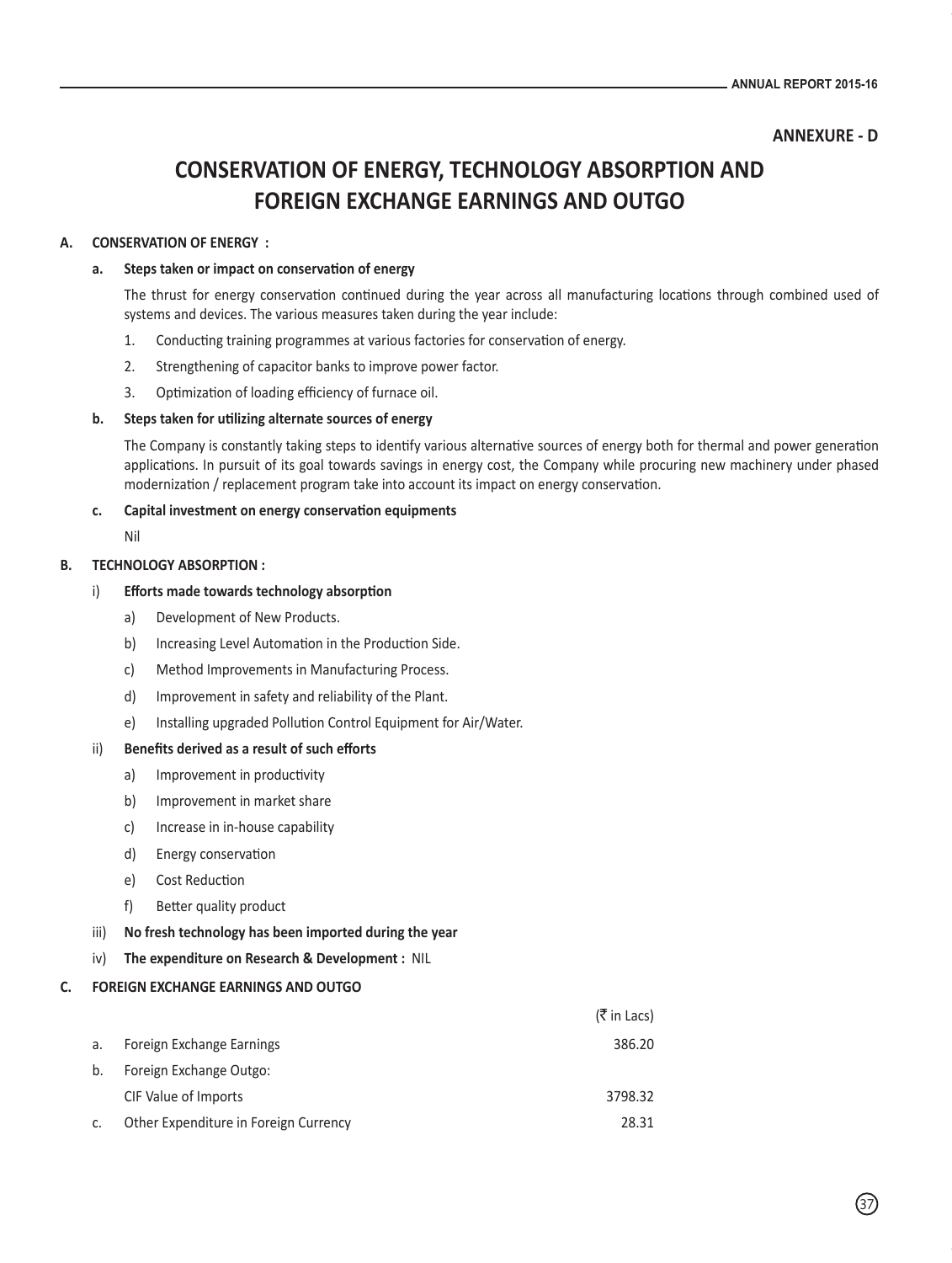

**ANNEXURE - E**

### **REMUNERATION POLICY**

OF

#### **MANAKSIA INDUSTRIES LIMITED**

FRAMED UNDER SECTION 178 (3) OF COMPANIES ACT, 2013 READ WITH SECURITIES AND EXCHANGE BOARD OF INDIA (LISTING OBLIGATIONS AND DISCLOSURE REQUIREMENTS) REGULATIONS, 2015.

#### **I. INTERPRETATION CLAUSES**

For the purposes of this Policy references to the following shall be construed as :

| "Applicable Law"             | shall mean the Companies Act, 2013 and allied rules made thereunder, Securities and Exchange<br>Board of India (Listing Obligations and Disclosure Requirements) Regulations, 2015 and includes any<br>other statute, law, standards, regulations or other governmental instruction as may be applicable to<br>the Company from time to time. |
|------------------------------|-----------------------------------------------------------------------------------------------------------------------------------------------------------------------------------------------------------------------------------------------------------------------------------------------------------------------------------------------|
| "Company"                    | refers to Manaksia Industries Limited                                                                                                                                                                                                                                                                                                         |
| "Board"                      | refers to the Board of Directors of the Company.                                                                                                                                                                                                                                                                                              |
| "Committee"                  | refers to Nomination & Remuneration Committee of Board of Directors of the Company.                                                                                                                                                                                                                                                           |
| "Directors"                  | refers to the Chairperson and all whole-time Directors.                                                                                                                                                                                                                                                                                       |
| "Executives"                 | refers to the Directors, key managerial personnel and senior management.                                                                                                                                                                                                                                                                      |
| "Key Managerial personnel" : | refers to the Managing Director, Manager, Chief Executive Officer, Chief Financial Officer, Company<br>Secretary and any such other officer as may be prescribed under Applicable Law.                                                                                                                                                        |
| "Policy" or "this Policy"    | shall mean the contents herein including any amendments made by the Board of Directors of the<br>Company.                                                                                                                                                                                                                                     |
| "Senior Management"          | means personnel of the Company who are members of its core management team excluding Board of<br>Directors comprising all members of management one level below the executive Directors, including<br>the functional heads                                                                                                                    |

All terms not defined herein shall take their meaning from the Applicable Law.

#### **II. EFFECTIVE DATE**

This Policy shall become effective from the date of its adoption by the Board

#### **III. SCOPE**

- a) This Policy applies to all the "Executives" of the Company.
- b) In addition, this Policy also extends to the remuneration of non-executive Directors, including principles of selection of the independent Directors of the Company.
- c) The Board of Directors has adopted the remuneration Policy at the recommendation of the Committee. This Policy shall be valid for all employment agreements entered into after the approval of the Policy and for changes made to existing employment agreements thereafter.
- d) In order to comply with local regulations, the Company may have remuneration policies and guidelines which shall apply in addition to this policy.

The Board of Directors of the Company may deviate from this Policy if there are explicit reasons to do so in individual case(s). Any deviations on elements of this remuneration policy under extraordinary circumstances, when deemed necessary in the interests of the Company, shall be reasoned and recorded in the Board's minutes and shall be disclosed in the Annual Report or, in case of an appointment, in good time prior to the appointment of the individual.

#### **IV. PURPOSE**

This Policy reflects the Company's objectives for good corporate governance as well as sustained and long-term value creation for stakeholders. This Policy will also help the Company to attain optimal Board diversity and create a basis for succession planning. In addition, it is intended to ensure that –

a) the Company is able to attract, develop and retain high-performing and motivated Executives in a competitive international market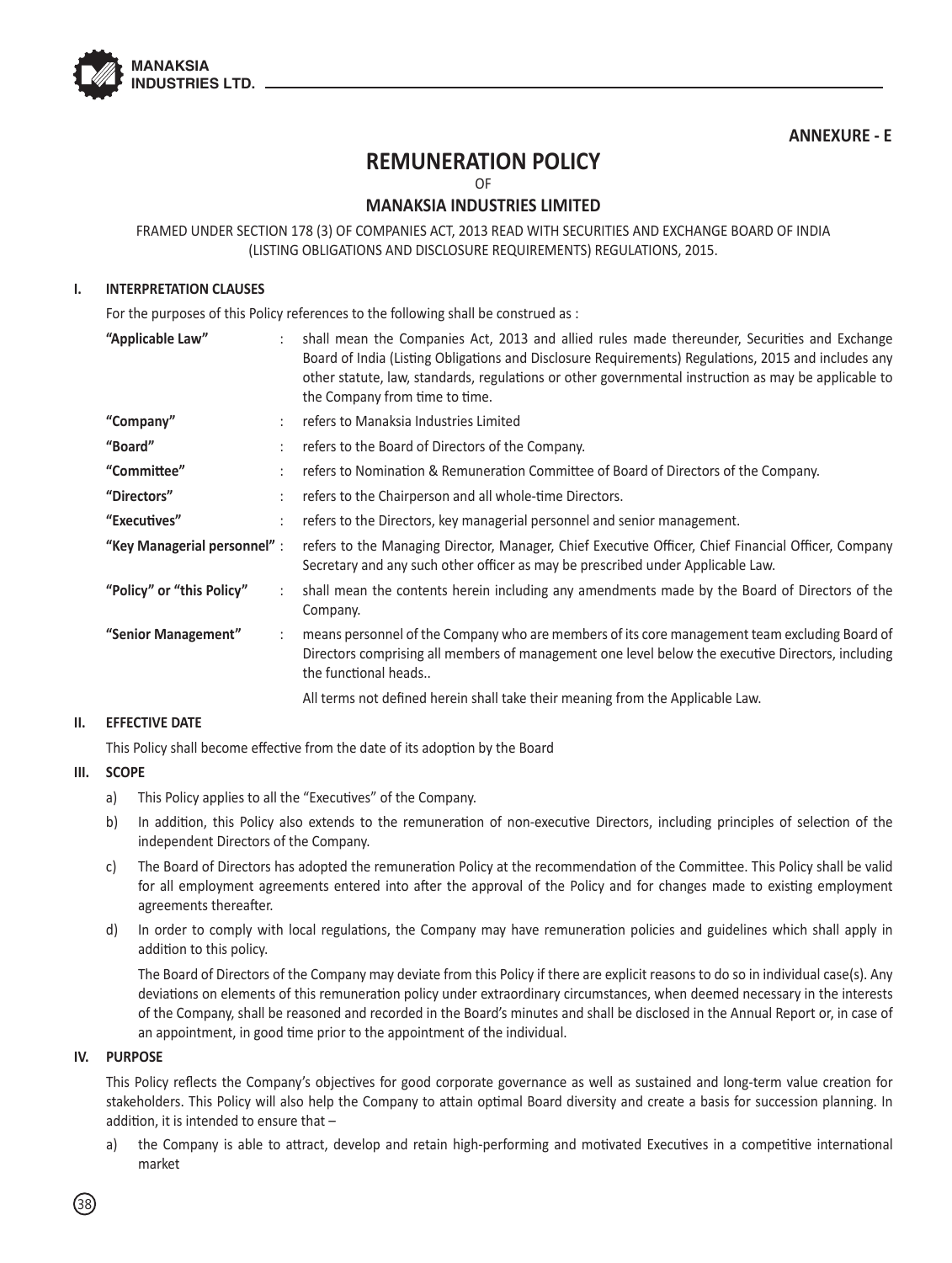- b) the Executives are offered a competitive and market aligned remuneration package, with fixed salaries being a significant remuneration component, as permissible under the Applicable Law;
- c) remuneration of the Executives are aligned with the Company's business strategies, values, key priorities and goals.

#### **V. GUIDING PRINCIPLES FOR REMUNERATION AND OTHER TERMS OF EMPLOYMENT**

The guiding principle is that the remuneration and the other terms of employment for the Executives shall be competitive in order to ensure that the Company may attract and retain competent Executives. In determining the remuneration policy, the Committee ensures that a competitive remuneration package for all Executives is maintained and is also benchmarked with other multinational companies operating in national and global markets.

#### **VI. RESPONSIBILITIES AND POWERS OF THE COMMITTEE**

The Committee, in addition to the functions and powers as endued by its terms of reference, would also be responsible for –

- a) preparing the Board's decisions on issues concerning principles for remunerations (including pension and severance pay) and other terms of employment of Executives and non-executive Directors;
- b) formulating criteria of qualifications and positive attributes to assist the Company in identifying the eligible individuals for the office of Executives;
- c) monitoring and evaluating programs for variable remuneration, if any, both ongoing and those that have ended during the year, for Executives and non-executive Directors;
- d) monitoring and evaluating the application of this Policy;
- e) monitoring and evaluating current remuneration structures and levels in the Company.

#### **VII. PRINCIPLES FOR SELECTION OF INDEPENDENT DIRECTORS**

The nomination of the independent Directors of the Company shall be in accordance with the principles as stated hereunder and other relevant provisions of Applicable Law:

- (a) is a person of integrity and possesses relevant expertise and experience;
- (b) is or was not a promoter of the Company or its holding, subsidiary or associate company and not related to promoters or Directors in the Company, its holding, subsidiary or associate company;
- (c) has or had no pecuniary relationship with the Company, its holding, subsidiary or associate company, or their promoters, or Directors, during the two immediately preceding financial years or during the current financial year;
- (d) none of whose relatives has or had pecuniary relationship or transaction with the Company, its holding, subsidiary or associate company, or their promoters, or Directors, amounting to two per cent. or more of its gross turnover or total income or fifty lacs rupees or such higher amount as may be prescribed, whichever is lower, during the two immediately preceding financial years or during the current financial year;
- (e) neither himself nor any of his relatives—
	- (i) holds or has held the position of a key managerial personnel or is or has been employee of the Company or its holding, subsidiary or associate company in any of the three financial years immediately preceding the financial year in which he is proposed to be appointed;
	- (ii) is or has been an employee or proprietor or a partner, in any of the three financial years immediately preceding the financial year in which he is proposed to be appointed, of (a) a firm of auditors or company secretaries in practice or cost auditors of the Company or its holding, subsidiary or associate company; or (b) any legal or a consulting firm that has or had any transaction with the Company, its holding, subsidiary or associate company amounting to ten per cent or more of the gross turnover of such firm;
	- (iii) holds together with his relatives two per cent or more of the total voting power of the Company; or
	- (iv) is a chief executive or director, by whatever name called, of any non-profit organisation that receives twenty-five per cent or more of its receipts from the Company, any of its promoters, Directors or its holding, subsidiary or associate company or that holds two per cent. or more of the total voting power of the Company;
- f) shall possess appropriate skills, experience and knowledge in one or more fields of finance, law, management, sales, marketing, administration, research, corporate governance, technical operations or other disciplines related to the Company's business.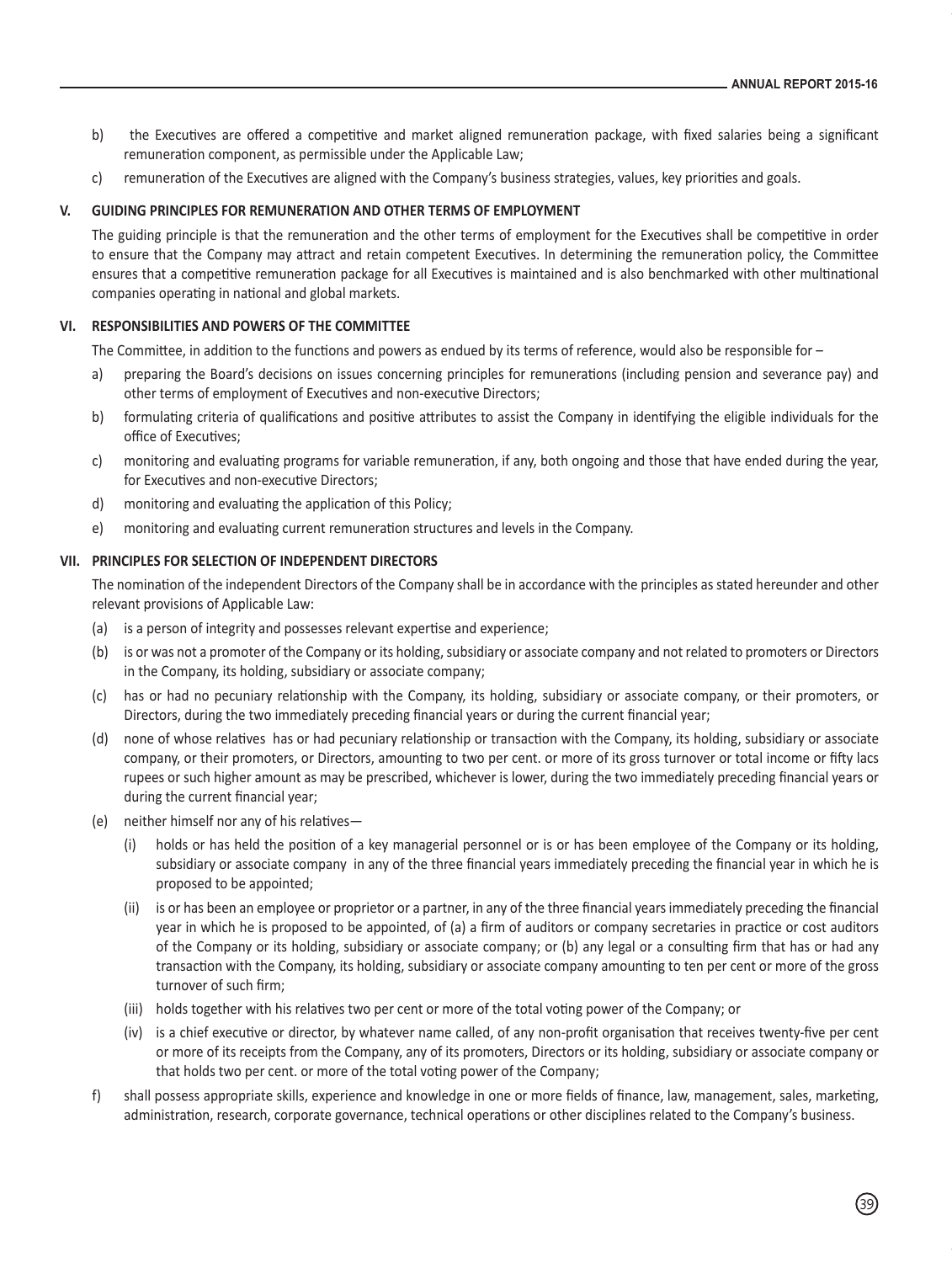

#### **VIII. OVERALL CRITERIA FOR SELECTION OF EXECUTIVES**

The assessment for Senior Management will be done on the basis of below parameters by the concerned interview panel of the Company -

- a) Competencies :
	- Necessary skills ( Leadership skill, communication skills, Managerial skills etc )
	- Experiences & education to successfully complete the tasks.
	- Positive background reference check.
- **b) Capabilities :**
	- Suitable or fit for the task or role.
	- Potential for growth and the ability and willingness to take on more responsibility.
	- Intelligent & fast learner, Good Leader, Organiser & Administrator, Good Analytical skills Creative & Innovative.

#### **c) Compatibility :**

- Can this person get along with colleagues, existing and potential clients and partners.
- Strong Interpersonal Skills.
- Flexible & Adaptable.
- **d) Commitment :**
	- Candidate's seriousness about working for the long term
	- Vision & Aim
- **e) Character :**
	- Ethical, honest, team player
- **f) Culture :**

(40)

- Fits with the Company's culture. (Every business has a culture or a way that people behave and interact with each other. Culture is based on certain values, expectations, policies and procedures that influence the behavior of a leader and employees. Employees who don't reflect a company's culture tend to be disruptive and difficult)
- Presentable & should be known for good social & corporate culture.

#### **IX. GENERAL POLICIES FOR REMUNERATION**

The various remuneration components would be combined to ensure an appropriate and balanced remuneration package.

- 1. **A fixed base salary** set at a level aimed at attracting and retaining executives with professional and personal competence, showing good performance towards achieving Company goals.
- 2. **Perquisites** in the form of house rent allowance/ accommodation, furnishing allowance, reimbursement of medical expenses, conveyance, telephone, leave travel, etc.
- 3. **Retirement benefits –** contribution to Provident Fund, superannuation, gratuity, etc as per Company Rules, subject to Applicable Law.
- 4. **Motivation/ Reward** A performance appraisal to be carried out annually and promotions/ increments/ rewards are to be decided by Managing Director based on the appraisal and recommendation of the concerned Head of Departments, where applicable.
- 5. **Severance payments** in accordance with terms of employment, and applicable statutory requirements, if any.

Any remuneration payable to the Executives of the Company shall abide by the following norms -

- i. The base salary shall be competitive and based on the individual Executive's key responsibilities and performance;
- ii. Base salaries would be based on a function-related salary system and be in line with the market developments shown by the benchmark research and additional market studies. The annual review date for the base salary would be April 1 or any other date as may be determined by the Committee from time to time, subject to the Company's Policy;
- iii. The Executives will be entitled to customary non-monetary benefits such as Company cars, phone and such other fixed entitled benefits;
- iv. Pension contributions shall be made in accordance with applicable laws and employment agreements;
- v. The Executives resident outside India or resident in India but having a material connection to or having been resident in a country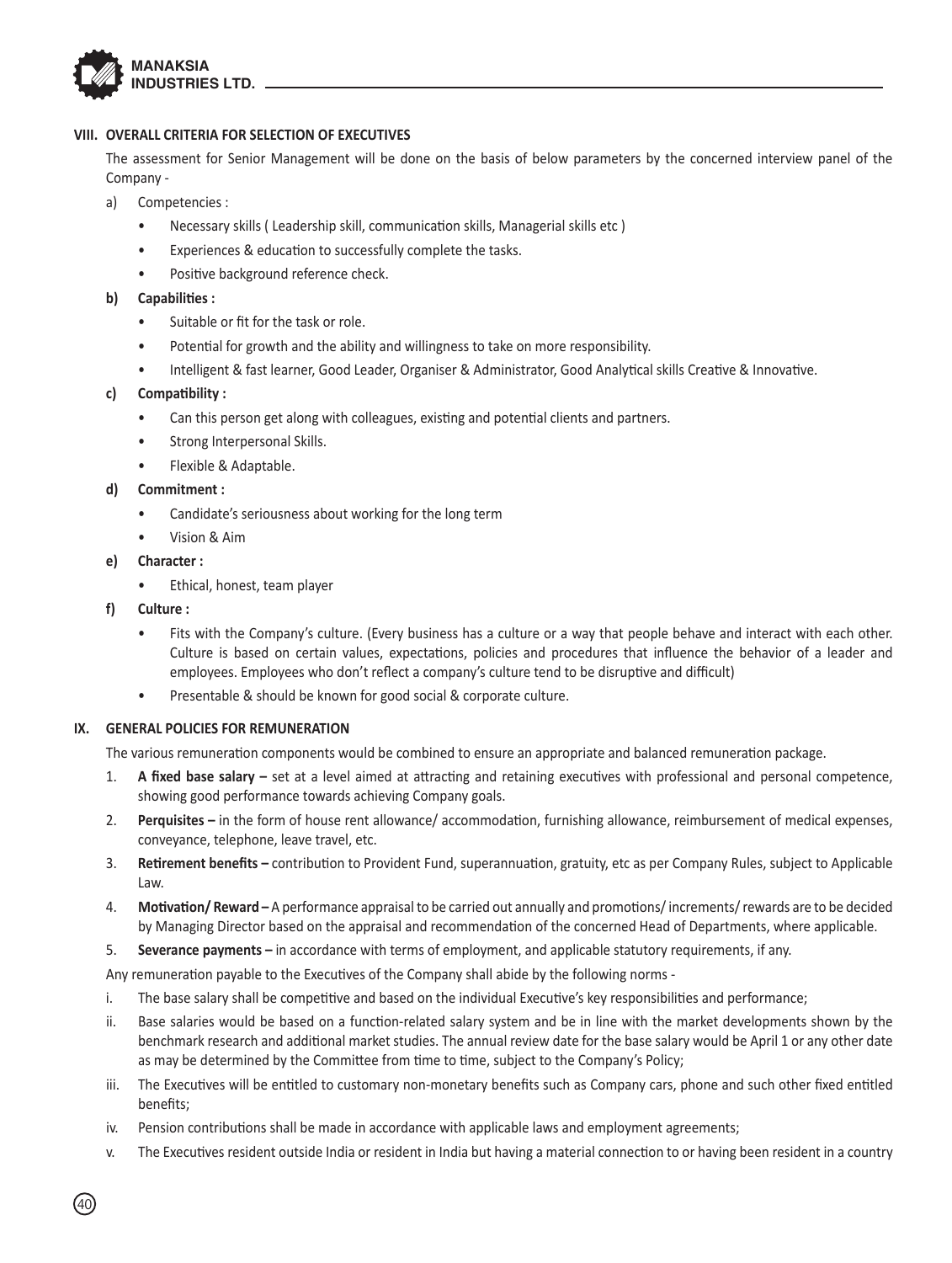other than India, may be offered pension benefits that are competitive in the country where the Executives are or have been resident or to which the Executives have a material connection, preferably defined-contribution plans;

- vi. A Director may receive remuneration by way of fee for attending meetings of the Board or Committee thereof or for any other purpose whatsoever as may be decided by the Board, as permissible under Applicable law;
- vii. If any Director draws or receives, directly or indirectly, by way of remuneration any such sums in excess of the limit as prescribed or without the prior sanction, where it is required, under the Applicable law, such remuneration shall be refunded to the Company and until such sum is refunded, hold it in trust for the Company. The Company shall not waive the recovery of any sum refundable to it;
- viii. A Director who is in receipt of any commission from the Company and who is a managing or whole-time director of the Company shall not be disqualified from receiving any remuneration or commission from any holding or subsidiary company of the Company, subject to its disclosure by the Company in the Board's report.
	- A. Any fee/ remuneration payable to the non-executive Directors of the Company shall abide by the following norms
		- i. If any such Director draws or receives, directly or indirectly, by way of fee/ remuneration any such sums in excess of the limit as prescribed or without the prior sanction, where it is required, under the Applicable law such remuneration shall be refunded to the Company and until such sum is refunded, hold it in trust for the Company. The Company shall not waive the recovery of any sum refundable to it;
		- ii. Such Director(s) may receive remuneration by way of fee for attending meetings of the Board or Committee thereof or for any other purpose whatsoever as may be decided by the Board, as permissible under Applicable law;.
		- iii. An independent Director shall not be entitled to any stock option and may receive remuneration only by way of fees and reimbursement of expenses for participation in meetings of the Board or committee thereof and profit related commission, as may be permissible under the Applicable law.

#### **X. NOTICE OF TERMINATION AND SEVERANCE PAY POLICY**

The notice of Termination and Severance pay shall be as per the terms of appointment as mentioned in the Employment Agreement or Letter of Appointment.

#### **XI. DISCLOSURE AND DISSEMINATION**

- i. The Policy shall be disclosed in the Board's report to shareholders of the Company.
- ii. The annual report of the Company would specify the details of remuneration paid to Directors.
- iii. The Company is required to publish its criteria of making payments to non-executive Directors in its annual report. Alternatively, this may also be put up on the Company's website and reference be drawn in the annual report.

#### **Notes** :

- 1. Based on the recommendation of the Nomination & Remuneration Committee at its meeting held on 30th May, 2015, the policy was approved and adopted by the Board of Directors of the Company at its meeting held on 30th May, 2015.
- 2. The Policy was amended in order to align the same with Securities and Exchange Board of India (Listing Obligations and Disclosure Requirements) Regulations, 2015 by the Nomination & Remuneration Committee at its meeting held on 11th February, 2016 and recommended to the Board of Directors for their approval. The Board of Directors of the Company at its meeting held on 11th February, 2016 approved the amended policy.

 $(41)$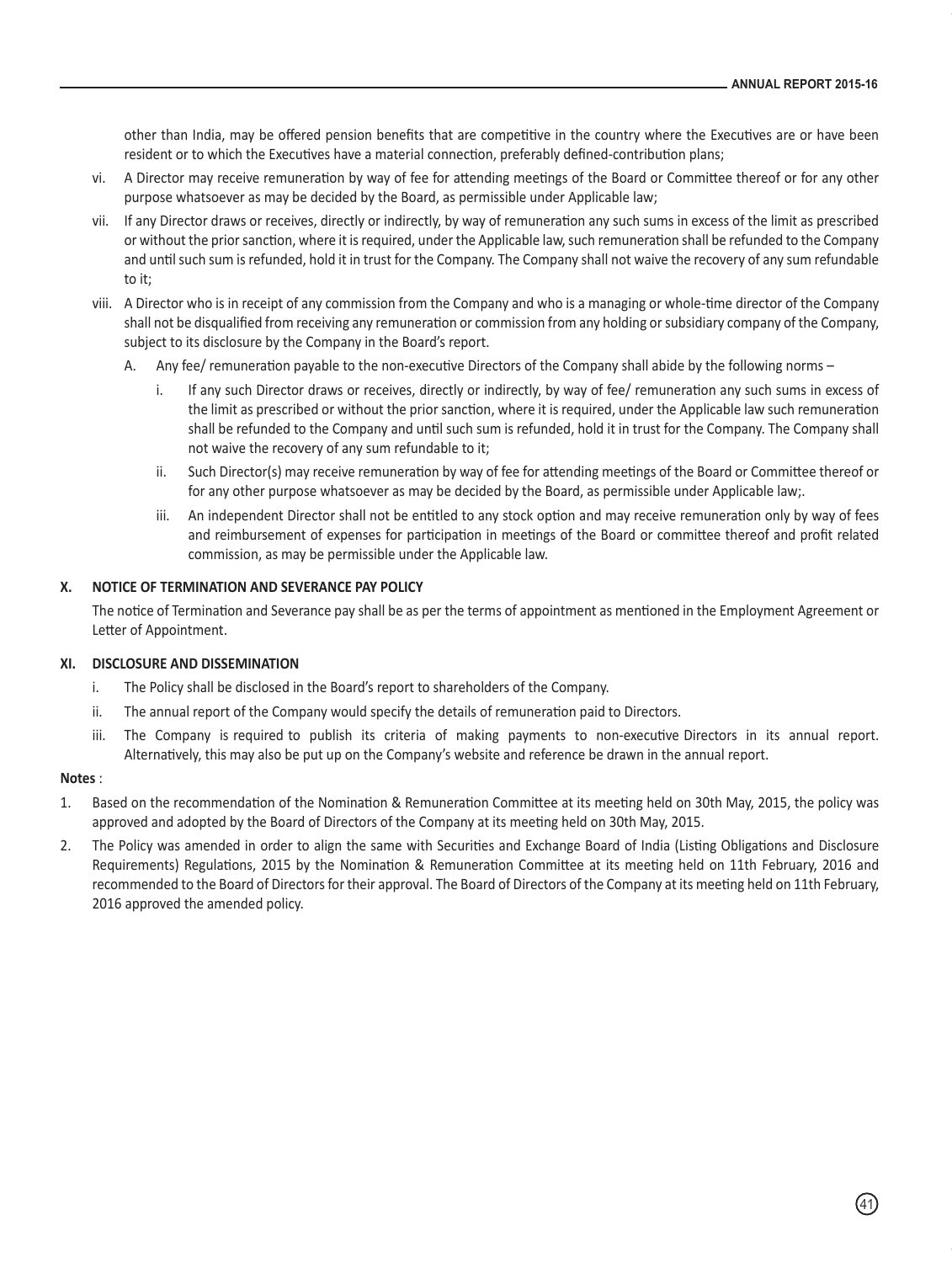

### **Details under Section 197(12) of the Companies Act, 2013 read with Rule 5(1) of the Companies (Appointment and Remuneration of Managerial Personnel) Rules, 2014**

| (i)<br>The Ratio of the remuneration of each<br>Mr. Basant Kumar Agrawal, Managing Director<br>34.07:1<br>a.<br>Director to the median remuneration of the<br>22.72:1<br>Mr. Aditya B Manaksia, Whole-time Director<br>b.<br>employees of the Company for the financial<br>4.82:1<br>Mr. Amit Chakraborty, Whole-time Director<br>c.<br>vear 2015-16<br>d.<br>Mr. Ajay Kumar Chakraborty, Independent Director<br>0.08:1<br>Dr. Kali Kumar Chaudhuri, Independent Director<br>0.09:1<br>e.<br>f.<br>0.14:1<br>Mrs. Smita Khaitan, Independent Director<br>(ii)<br>Mr. Basant Kumar Agrawal, Managing Director<br>100<br><b>The</b><br>percentage<br>increase<br>in<br>a.<br>remuneration of each Director, Chief<br>b.<br>Mr. Aditya B Manaksia, Whole-time Director<br>$\mathbf 0$<br>Financial Officer, Chief Executive<br>Mr. Amit Chakraborty, Whole Time Director<br>$\mathbf 0$<br>c.<br>Officer, Company Secretary in the<br>$0*$<br>d.<br>Mr. Ajay Kumar Chakraborty, Independent Director<br>financial year 2015-16<br>$0*$<br>Dr. Kali Kumar Chaudhuri, Independent Director<br>e.<br>f.<br>$0*$<br>Mrs. Smita Khaitan, Independent Director<br>Mr. Pramod Khamka, Chief Financial Officer<br>$\mathbf 0$<br>g.<br>Mr. Sandeep Kumar Sultania, Company Secretary<br>0<br>h.<br>* Independent Directors and Non-executive Directors are only entitled to sitting fees<br>The percentage increase in the median<br>(iii)<br>remuneration of employees in the<br>financial year 2015-16<br>(iv)<br>The number of permanent employees<br>542<br>on the rolls of the company.<br>The explanation on the relationship<br>During the year the Company achieved a total income of $\overline{5}$ 10588.76 lacs against<br>(v)<br>between average increase in remunera-<br>₹15481.84 lacs of last year. The Company has reduced its net loss to ₹348.10 lacs<br>during the year 2015-16 as against a net loss of ₹774.51 lacs in the year 2014-<br>tion and company performance.<br>15. Managerial remuneration was increased in line with comparable market<br>rates; the financial performance of the company is dependent on prevailing<br>macro and industry circumstances, which is expected to be transient.<br>Total Revenue (₹ in Lacs)<br>Comparison of the remuneration of the<br>(vI)<br>10588.76<br>a.<br>Key Managerial Personnel against the<br>Aggregate Remuneration of Key Managerial Personnel (KMP) in<br>$b$ .<br>118.61<br>performance of the company.<br>F.Y. 2015-16 (₹ in Lacs)<br>Remuneration of KMPs (as a % of revenue)<br>1.12%<br>c. | Rule |  | <b>Particulars</b> |  |  |
|---------------------------------------------------------------------------------------------------------------------------------------------------------------------------------------------------------------------------------------------------------------------------------------------------------------------------------------------------------------------------------------------------------------------------------------------------------------------------------------------------------------------------------------------------------------------------------------------------------------------------------------------------------------------------------------------------------------------------------------------------------------------------------------------------------------------------------------------------------------------------------------------------------------------------------------------------------------------------------------------------------------------------------------------------------------------------------------------------------------------------------------------------------------------------------------------------------------------------------------------------------------------------------------------------------------------------------------------------------------------------------------------------------------------------------------------------------------------------------------------------------------------------------------------------------------------------------------------------------------------------------------------------------------------------------------------------------------------------------------------------------------------------------------------------------------------------------------------------------------------------------------------------------------------------------------------------------------------------------------------------------------------------------------------------------------------------------------------------------------------------------------------------------------------------------------------------------------------------------------------------------------------------------------------------------------------------------------------------------------------------------------------------------------------------------------------------------------------------------------------------------------------------------------------------------------------|------|--|--------------------|--|--|
|                                                                                                                                                                                                                                                                                                                                                                                                                                                                                                                                                                                                                                                                                                                                                                                                                                                                                                                                                                                                                                                                                                                                                                                                                                                                                                                                                                                                                                                                                                                                                                                                                                                                                                                                                                                                                                                                                                                                                                                                                                                                                                                                                                                                                                                                                                                                                                                                                                                                                                                                                                     |      |  |                    |  |  |
|                                                                                                                                                                                                                                                                                                                                                                                                                                                                                                                                                                                                                                                                                                                                                                                                                                                                                                                                                                                                                                                                                                                                                                                                                                                                                                                                                                                                                                                                                                                                                                                                                                                                                                                                                                                                                                                                                                                                                                                                                                                                                                                                                                                                                                                                                                                                                                                                                                                                                                                                                                     |      |  |                    |  |  |
|                                                                                                                                                                                                                                                                                                                                                                                                                                                                                                                                                                                                                                                                                                                                                                                                                                                                                                                                                                                                                                                                                                                                                                                                                                                                                                                                                                                                                                                                                                                                                                                                                                                                                                                                                                                                                                                                                                                                                                                                                                                                                                                                                                                                                                                                                                                                                                                                                                                                                                                                                                     |      |  |                    |  |  |
|                                                                                                                                                                                                                                                                                                                                                                                                                                                                                                                                                                                                                                                                                                                                                                                                                                                                                                                                                                                                                                                                                                                                                                                                                                                                                                                                                                                                                                                                                                                                                                                                                                                                                                                                                                                                                                                                                                                                                                                                                                                                                                                                                                                                                                                                                                                                                                                                                                                                                                                                                                     |      |  |                    |  |  |
|                                                                                                                                                                                                                                                                                                                                                                                                                                                                                                                                                                                                                                                                                                                                                                                                                                                                                                                                                                                                                                                                                                                                                                                                                                                                                                                                                                                                                                                                                                                                                                                                                                                                                                                                                                                                                                                                                                                                                                                                                                                                                                                                                                                                                                                                                                                                                                                                                                                                                                                                                                     |      |  |                    |  |  |
|                                                                                                                                                                                                                                                                                                                                                                                                                                                                                                                                                                                                                                                                                                                                                                                                                                                                                                                                                                                                                                                                                                                                                                                                                                                                                                                                                                                                                                                                                                                                                                                                                                                                                                                                                                                                                                                                                                                                                                                                                                                                                                                                                                                                                                                                                                                                                                                                                                                                                                                                                                     |      |  |                    |  |  |
|                                                                                                                                                                                                                                                                                                                                                                                                                                                                                                                                                                                                                                                                                                                                                                                                                                                                                                                                                                                                                                                                                                                                                                                                                                                                                                                                                                                                                                                                                                                                                                                                                                                                                                                                                                                                                                                                                                                                                                                                                                                                                                                                                                                                                                                                                                                                                                                                                                                                                                                                                                     |      |  |                    |  |  |
|                                                                                                                                                                                                                                                                                                                                                                                                                                                                                                                                                                                                                                                                                                                                                                                                                                                                                                                                                                                                                                                                                                                                                                                                                                                                                                                                                                                                                                                                                                                                                                                                                                                                                                                                                                                                                                                                                                                                                                                                                                                                                                                                                                                                                                                                                                                                                                                                                                                                                                                                                                     |      |  |                    |  |  |
|                                                                                                                                                                                                                                                                                                                                                                                                                                                                                                                                                                                                                                                                                                                                                                                                                                                                                                                                                                                                                                                                                                                                                                                                                                                                                                                                                                                                                                                                                                                                                                                                                                                                                                                                                                                                                                                                                                                                                                                                                                                                                                                                                                                                                                                                                                                                                                                                                                                                                                                                                                     |      |  |                    |  |  |
|                                                                                                                                                                                                                                                                                                                                                                                                                                                                                                                                                                                                                                                                                                                                                                                                                                                                                                                                                                                                                                                                                                                                                                                                                                                                                                                                                                                                                                                                                                                                                                                                                                                                                                                                                                                                                                                                                                                                                                                                                                                                                                                                                                                                                                                                                                                                                                                                                                                                                                                                                                     |      |  |                    |  |  |
|                                                                                                                                                                                                                                                                                                                                                                                                                                                                                                                                                                                                                                                                                                                                                                                                                                                                                                                                                                                                                                                                                                                                                                                                                                                                                                                                                                                                                                                                                                                                                                                                                                                                                                                                                                                                                                                                                                                                                                                                                                                                                                                                                                                                                                                                                                                                                                                                                                                                                                                                                                     |      |  |                    |  |  |
|                                                                                                                                                                                                                                                                                                                                                                                                                                                                                                                                                                                                                                                                                                                                                                                                                                                                                                                                                                                                                                                                                                                                                                                                                                                                                                                                                                                                                                                                                                                                                                                                                                                                                                                                                                                                                                                                                                                                                                                                                                                                                                                                                                                                                                                                                                                                                                                                                                                                                                                                                                     |      |  |                    |  |  |
|                                                                                                                                                                                                                                                                                                                                                                                                                                                                                                                                                                                                                                                                                                                                                                                                                                                                                                                                                                                                                                                                                                                                                                                                                                                                                                                                                                                                                                                                                                                                                                                                                                                                                                                                                                                                                                                                                                                                                                                                                                                                                                                                                                                                                                                                                                                                                                                                                                                                                                                                                                     |      |  |                    |  |  |
|                                                                                                                                                                                                                                                                                                                                                                                                                                                                                                                                                                                                                                                                                                                                                                                                                                                                                                                                                                                                                                                                                                                                                                                                                                                                                                                                                                                                                                                                                                                                                                                                                                                                                                                                                                                                                                                                                                                                                                                                                                                                                                                                                                                                                                                                                                                                                                                                                                                                                                                                                                     |      |  |                    |  |  |
|                                                                                                                                                                                                                                                                                                                                                                                                                                                                                                                                                                                                                                                                                                                                                                                                                                                                                                                                                                                                                                                                                                                                                                                                                                                                                                                                                                                                                                                                                                                                                                                                                                                                                                                                                                                                                                                                                                                                                                                                                                                                                                                                                                                                                                                                                                                                                                                                                                                                                                                                                                     |      |  |                    |  |  |
|                                                                                                                                                                                                                                                                                                                                                                                                                                                                                                                                                                                                                                                                                                                                                                                                                                                                                                                                                                                                                                                                                                                                                                                                                                                                                                                                                                                                                                                                                                                                                                                                                                                                                                                                                                                                                                                                                                                                                                                                                                                                                                                                                                                                                                                                                                                                                                                                                                                                                                                                                                     |      |  |                    |  |  |
|                                                                                                                                                                                                                                                                                                                                                                                                                                                                                                                                                                                                                                                                                                                                                                                                                                                                                                                                                                                                                                                                                                                                                                                                                                                                                                                                                                                                                                                                                                                                                                                                                                                                                                                                                                                                                                                                                                                                                                                                                                                                                                                                                                                                                                                                                                                                                                                                                                                                                                                                                                     |      |  |                    |  |  |
|                                                                                                                                                                                                                                                                                                                                                                                                                                                                                                                                                                                                                                                                                                                                                                                                                                                                                                                                                                                                                                                                                                                                                                                                                                                                                                                                                                                                                                                                                                                                                                                                                                                                                                                                                                                                                                                                                                                                                                                                                                                                                                                                                                                                                                                                                                                                                                                                                                                                                                                                                                     |      |  |                    |  |  |
|                                                                                                                                                                                                                                                                                                                                                                                                                                                                                                                                                                                                                                                                                                                                                                                                                                                                                                                                                                                                                                                                                                                                                                                                                                                                                                                                                                                                                                                                                                                                                                                                                                                                                                                                                                                                                                                                                                                                                                                                                                                                                                                                                                                                                                                                                                                                                                                                                                                                                                                                                                     |      |  |                    |  |  |
|                                                                                                                                                                                                                                                                                                                                                                                                                                                                                                                                                                                                                                                                                                                                                                                                                                                                                                                                                                                                                                                                                                                                                                                                                                                                                                                                                                                                                                                                                                                                                                                                                                                                                                                                                                                                                                                                                                                                                                                                                                                                                                                                                                                                                                                                                                                                                                                                                                                                                                                                                                     |      |  |                    |  |  |
|                                                                                                                                                                                                                                                                                                                                                                                                                                                                                                                                                                                                                                                                                                                                                                                                                                                                                                                                                                                                                                                                                                                                                                                                                                                                                                                                                                                                                                                                                                                                                                                                                                                                                                                                                                                                                                                                                                                                                                                                                                                                                                                                                                                                                                                                                                                                                                                                                                                                                                                                                                     |      |  |                    |  |  |

| (vli) | Variations in the market capitalization<br>of the company, price earnings ratio | <b>Financial year</b><br>ended | Name of the<br><b>Stock Exchange</b> | <b>Closing share</b><br>Price | <b>Market</b><br>capitalization | <b>Price Earning</b><br>Ratio |  |  |  |
|-------|---------------------------------------------------------------------------------|--------------------------------|--------------------------------------|-------------------------------|---------------------------------|-------------------------------|--|--|--|
|       | as at the closing date of the current                                           |                                |                                      | (₹)                           | $($ ₹ in Lacs)                  |                               |  |  |  |
|       | financial year and previous financial                                           | 31.03.2016                     | <b>NSE</b>                           | 2.90                          | 1900.49                         | $-5.47$                       |  |  |  |
|       | year and percentage increase over                                               |                                |                                      |                               |                                 |                               |  |  |  |
|       | decrease in the market quotations                                               | 31.03.2015                     | <b>NSE</b>                           | 17.05                         | 11173.56                        | $-14.45$                      |  |  |  |
|       | of the shares of the company in<br>comparison to the rate at which the          | 31.03.2016                     | <b>BSE</b>                           | 2.94                          | 1926.70                         | $-5.55$                       |  |  |  |
|       | company came out with the last public                                           |                                |                                      |                               |                                 |                               |  |  |  |
|       | offer.                                                                          | 31.03.2015                     | <b>BSE</b>                           | 17.10                         | 11206.32                        | $-14.49$                      |  |  |  |
|       | The Company has not come out with any Public Offer.                             |                                |                                      |                               |                                 |                               |  |  |  |

 $(42)$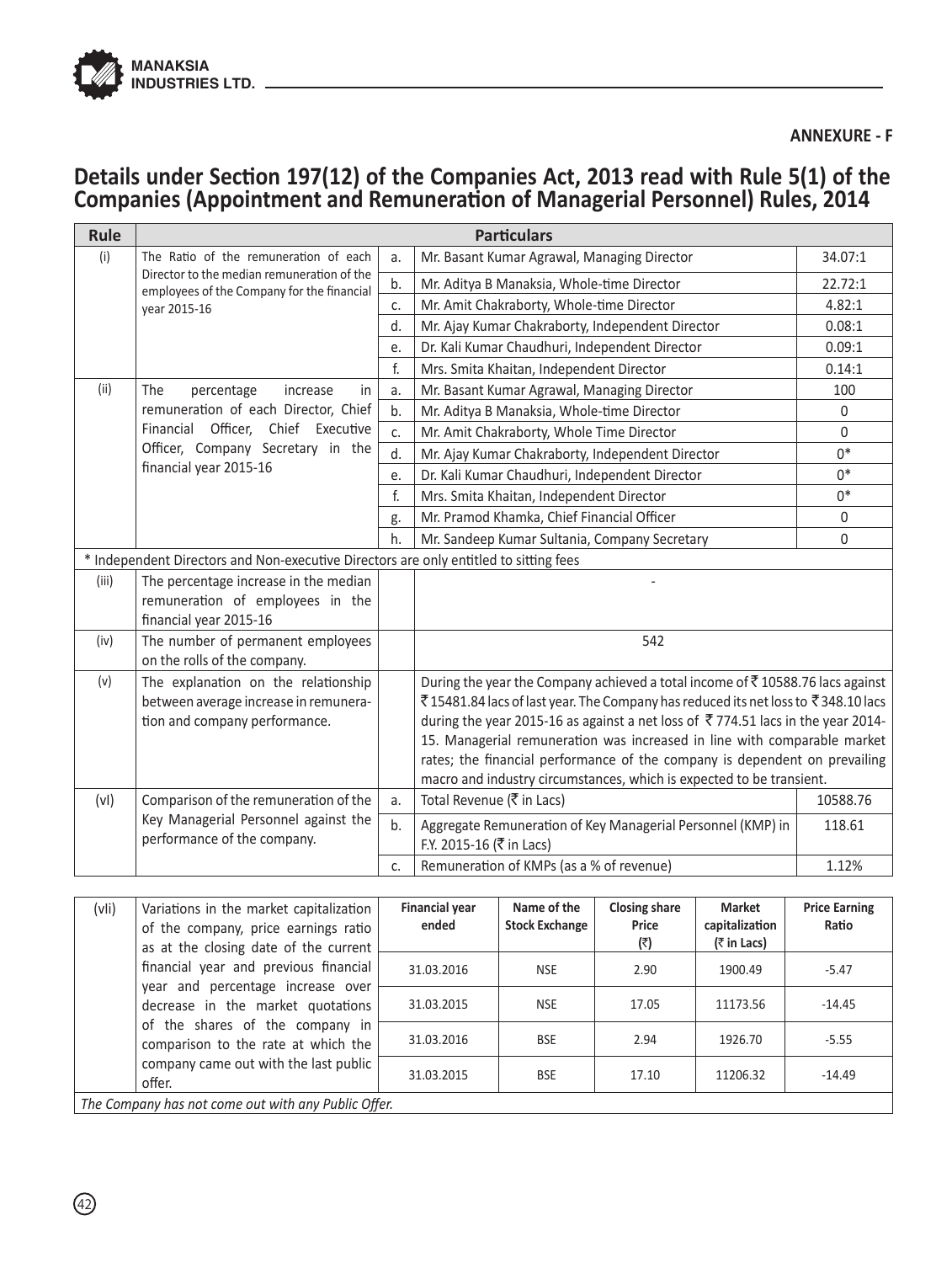| (viii) | Average percentile increase already<br>made in the salaries of employees other<br>than the managerial personnel in the<br>last financial year and its comparison<br>with the percentile increase<br>in<br>the managerial remuneration and<br>justification thereof<br>and<br>point<br>out if there are any exceptional<br>circumstances for increase in the<br>managerial remuneration. | There is no increase in Average percentile in the salaries of employees other<br>than managerial personnel in the last financial year as compared to an increase<br>of 100% in the managerial remuneration. Managerial remuneration was<br>increased in line with comparable market rate. |                                                                                               |                                       |                                                                       |
|--------|-----------------------------------------------------------------------------------------------------------------------------------------------------------------------------------------------------------------------------------------------------------------------------------------------------------------------------------------------------------------------------------------|-------------------------------------------------------------------------------------------------------------------------------------------------------------------------------------------------------------------------------------------------------------------------------------------|-----------------------------------------------------------------------------------------------|---------------------------------------|-----------------------------------------------------------------------|
| (ix)   | Comparison of the each remuneration<br>of the Key Managerial Personnel against<br>the performance of the company.                                                                                                                                                                                                                                                                       |                                                                                                                                                                                                                                                                                           | Name of the KMP                                                                               | Remuneration<br>of KMP<br>(₹ in Lacs) | Remuneration<br>as % of revenue<br>(Total Revenue =<br>10588.76 Lacs) |
|        |                                                                                                                                                                                                                                                                                                                                                                                         | a                                                                                                                                                                                                                                                                                         | Mr. Basant Kumar Agrawal, Managing Director                                                   | 45.00                                 | 0.42                                                                  |
|        |                                                                                                                                                                                                                                                                                                                                                                                         | b                                                                                                                                                                                                                                                                                         | Mr. Aditya B Manaksia, Whole-time Director                                                    | 30.00                                 | 0.28                                                                  |
|        |                                                                                                                                                                                                                                                                                                                                                                                         | $\mathsf{C}$                                                                                                                                                                                                                                                                              | Mr. Amit Chakraborty, Whole Time Director                                                     | 6.36                                  | 0.06                                                                  |
|        |                                                                                                                                                                                                                                                                                                                                                                                         | d                                                                                                                                                                                                                                                                                         | Mr. Pramod Khamka, Chief Financial Officer                                                    | 21.98                                 | 0.21                                                                  |
|        |                                                                                                                                                                                                                                                                                                                                                                                         | e                                                                                                                                                                                                                                                                                         | Mr. Sandeep Kumar Sultania, Company Secretary                                                 | 15.27                                 | 0.14                                                                  |
| (x)    | The key parameters for any variable<br>component of remuneration availed by<br>the Directors.                                                                                                                                                                                                                                                                                           |                                                                                                                                                                                                                                                                                           | There is no variable component availed by any Director.                                       |                                       |                                                                       |
| (xi)   | The ratio of the remuneration of the<br>highest paid Director to that of the<br>employees who are not Directors but<br>receive remuneration in excess of the<br>highest paid Director during the year                                                                                                                                                                                   | None                                                                                                                                                                                                                                                                                      |                                                                                               |                                       |                                                                       |
| (xii)  |                                                                                                                                                                                                                                                                                                                                                                                         |                                                                                                                                                                                                                                                                                           | It is hereby affirmed that the remuneration is as per the Remuneration Policy of the Company. |                                       |                                                                       |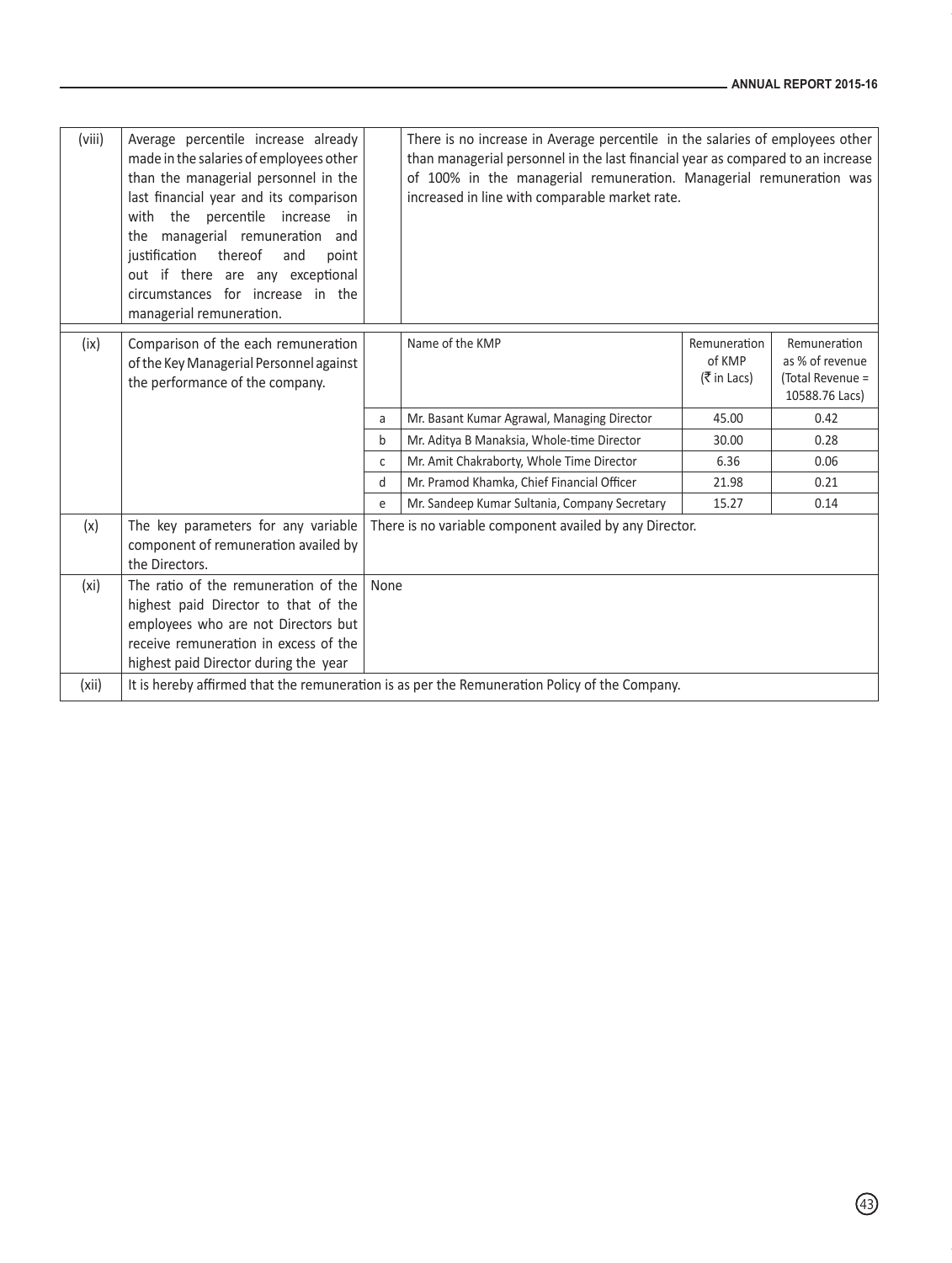

# **MANAGEMENT DISCUSSION AND ANALYSIS REPORT**

#### **Economic Overview**

In the face of multiple challenges, global recovery of the economy is progressing at a measured pace. The picture emerging around the world is one of uncertainty and financial turmoil. Among developed economies, the US showed resilence in FY 2015 and growth in the country is projected to continue at a reasonable pace. The recovery in Euro Area during 2015-16 was restrained and is projected to continue in the backdrop of low energy prices, a reticent fiscal expansion and encouraging financial conditions. However, potential growth is expected to remain weak, resulting from high private and public debt, low investment and diminishing skills due to increasing unemployment and an ageing population.

The scenario for emergent economies and developing markets is also not consistent. China's rebalancing act and fall in prices have severely compromised the commodity exports of Brazil and Russia. This had a cascading effect on the overall global trade. The economic performance of several African countries was also disappointing. Tighter global financing conditions and a decline in commodity prices had a negative effect on resource-intensive African countries.

In FY 2015-16, India's GDP grew by 7.6%, making it one of the fastest growing major economies in the world. During the fourth quarter, a 7.9% GDP growth was recorded. Low interest rates, policy initiatives undertaken by the government, declining fiscal deficit and moderate inflation helped the Indian economy stay on a viable growth path. Depending on a favourable monsoon, in FY 2016-17 the growth rate is expected to touch 8%.

Make in India campaign of the Government is helping India emerge as a production hub for global manufacturing giants, encouraging domestic entrepreneurship and boosting employment through skill development, thereby attracting more FDI into the country.

Long-term growth potential of the country continues to be healthy focusing on increasing urbanization, faster infrastructure creation, expanding the services sector and stronger regulatory framework for banking and financial services and improving manufacturing and farm output.

#### **Industry Structure and Developments**

The metal packaging market is buyer-oriented. It has shown substantial growth due to the resurgence of the goods and beverage industry. The urge of convenient packaging in developed and developing economies is the driving force for the global metal packaging market. Emerging economies like India, China, and Brazil have changed their buying pattern by purchasing more packaged food to preserve food. Rising food market enables the global players to introduce new products, expand to new regions, and develop new technologies. Asia-Pacific with emerging nations is the most attractive market because of its inclination towards improvement in quality of food.

The global metal packaging market is projected to reach USD135.69 Billion by 2020, with a CAGR of 3.0% from 2015 to 2020. This is because strong growth of end-use industries in developing countries including India, China, and Brazil is further anticipated to propel the market growth over the projected period. The North American region accounted for around 34.4% of the total market share in terms of value, followed by the European and Asia-Pacific regions. However, as the urbanization is rising in developing countries such as China and India, are estimated to grow at a higher rate from 2015 to 2020.

The metal packaging market is primarily driven by increasing urbanization, rise in packaged food sales, increasing demand for aerosol products, rising demand for metal packaging in alcohol industry, and increasing consumption of canned vegetables and foods. Pharmaceuticals and cosmetics industry is propelling the growth of the metal packaging market. The drivers of the metal packaging market include increasing beverage and food market improved standard of living. However, the market needs to handle critical challenges such as environmental issues related to steel manufacturing and flexible packaging. Middle East, Asia Pacific, Eastern Europe, and Africa have witnessed high growth on account of consumer preference towards lightweight and easy-to-dispose packaging.

The global metal packaging market is marked with intense competition due to the presence of a large number of both big and small firms. New product launches and innovations are the key strategies adopted by market players to ensure their growth in the market.

#### **Business**

Business of your Company mainly consists of metal packaging products and aluminium semi rigid containers.

Major metal packaging products manufactured by the company include Roll on Pilfer Proof (ROPP) Closures for the premium liquor and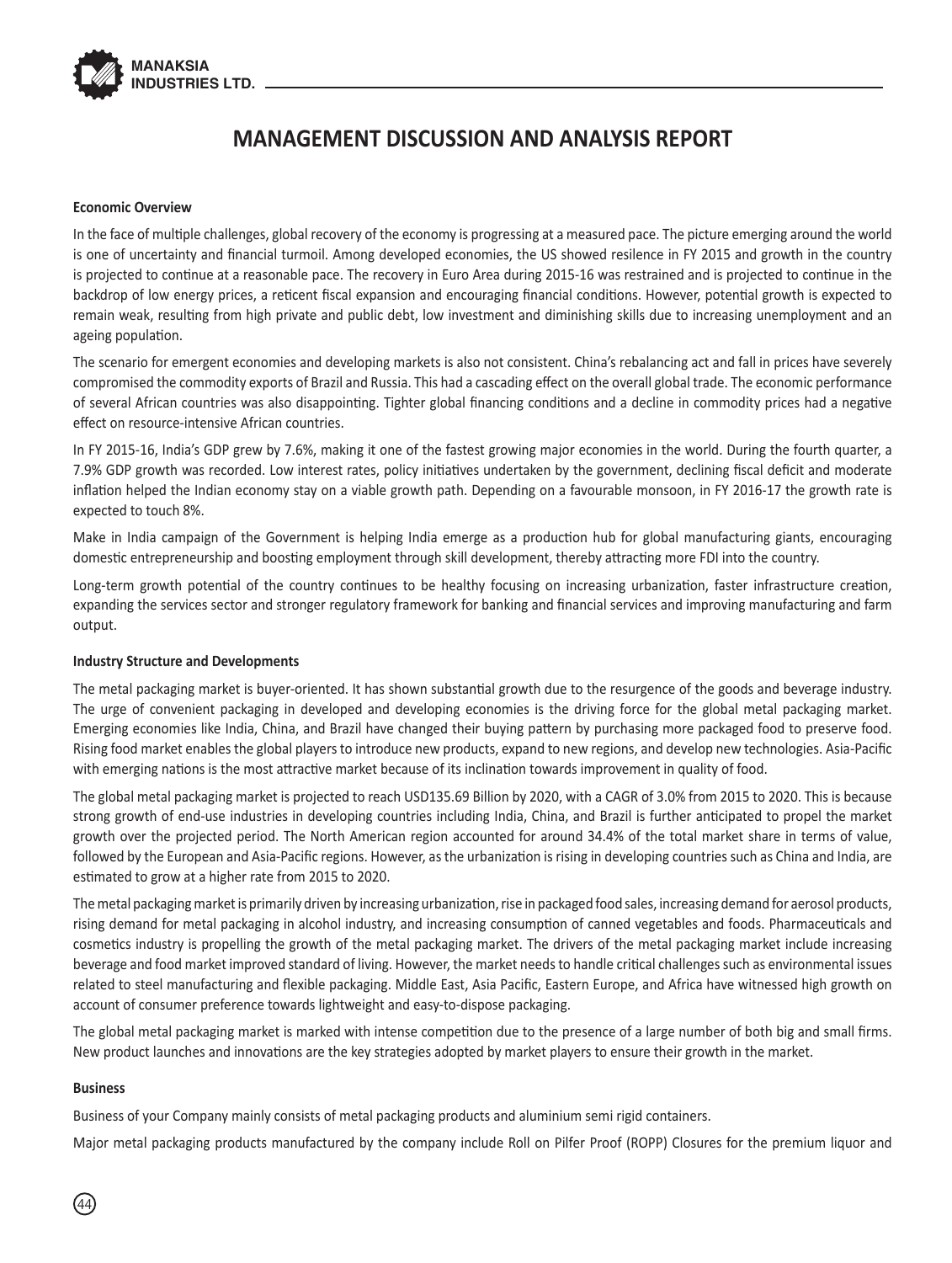pharmaceutical sectors and Crown Closures for beer and carbonated soft drink sectors. Other products of the Company are Aluminium Semi-Rigid Containers and table foil, Printed Metal Sheets, Printing Inks, Adhesives, Lacquers and Varnishes, Plastic Closures for carbonated soft drinks and mineral water sectors and Corrugated Boxes made of cardboard.

The Company, through a subsidiary operates a MS ingots and Steel long products manufacturing facilities at Georgia CIS.

#### **Overview of Operations**

During the year under review, the price of metals fell drastically thereby adversely affecting the sale prices of your company. Crown Closures, a major product of the Company used in the carbonated beverages sector, witnessed negative growth as a result of decreased sales of carbonated beverages caused by un-seasonal rainfall across the country. Such untimely rain kept temperatures under check and there was a somewhat cool start to the summer. The demand for carbonated beverages also suffered due to a consumer shift to health conscious beverage products. Consequently, the turnover of the Company decreased.

Merchant trade turnover decreased during the year, due to lack of orders from export destinations since the international market suffered heavily due to the oil effect. Similarly manufacturing export turnover took a hit due to depressed global markets.

In the domestic market, the company consciously discontinued servicing non-profitable customers, thereby foregoing turnover while improving the bottomline by cash profit generation.

#### **Results**

During the year under review, the revenue of your Company on a standalone basis stood at Rs. 10588.76 lacs, as compared to Rs. Rs. 15481.84 lacs during the year ended March 31, 2015 and on a consolidated basis at Rs. 18054.50 lacs as compared to Rs. 24842.97 lacs during year ended on March 31, 2015, due to reasons stated above. The loss during the year on a standalone basis reduced to Rs. 348.10 lacs as compared to a loss of Rs. 774.51 lacs during the financial year ended on March 31, 2015. On a consolidated basis the Company earned a profit of Rs. 1913.47 lacs as compared to a profit of Rs. 527.68 lacs during the financial year ended on March 31, 2015.

#### **Risks and Concerns**

Your Company is carefully considering opportunities for growth and new markets in all its product segments. Your Company is exposed to several market risks arising from its normal business activities. These include fluctuations in raw material prices, foreign currency exchange rate, interest rate which may adversely impact the Company's financial assets, liabilities and/or future cash flows. The Company continues to alleviate these risks by cautiously planning an optimum sales mix, product diversification & innovation, penetration of new domestic and international markets and active treasury management. Further cost rationalization measures across all segments of the Company, would help in improving the margins in an otherwise difficult market.

#### **Opportunities and Threats**

A varied product portfolio and considerable geographical presence and reach, both within and outside India, have helped the Company to try and de-risk its business and meet the risks with appropriate safeguards. The Company is focused on enhancing value added products across profit centres. Safety is of utmost priority, for which the Company has constantly been initiating measures to avert accidents. Multiple manufacturing units in several states of the country have enabled the Company to cater to the needs of its customers, meeting delivery deadlines at prescribed locations. The Company has sales and technical servicing offices at Mumbai, Delhi, Bangalore, Hyderabad and Bhopal. Presence across geographies has also reduced distribution and inventory costs and delivery times.

#### **Future Outlook**

The Company has initiated various steps to improve both turnover and profitability during the current financial year which includes installation of new plant and equipment with latest technology to facilitate supplies to new and existing customers whose packaging requirements have changed over the years. This would bring in additional revenue.

Measures have also been initiated for rationalization of costs and operational expenses by shifting operations under one roof instead of various locations and improvement in inventory management, which will be reflected in the results of the current financial year.

#### **Internal Control Systems**

The Company has an efficient internal controls system, which helps it to maintain internal controls and procedures to ensure all transactions are authorised, recorded and reported correctly and also ensure disclosure and protection of physical and intellectual property. The Company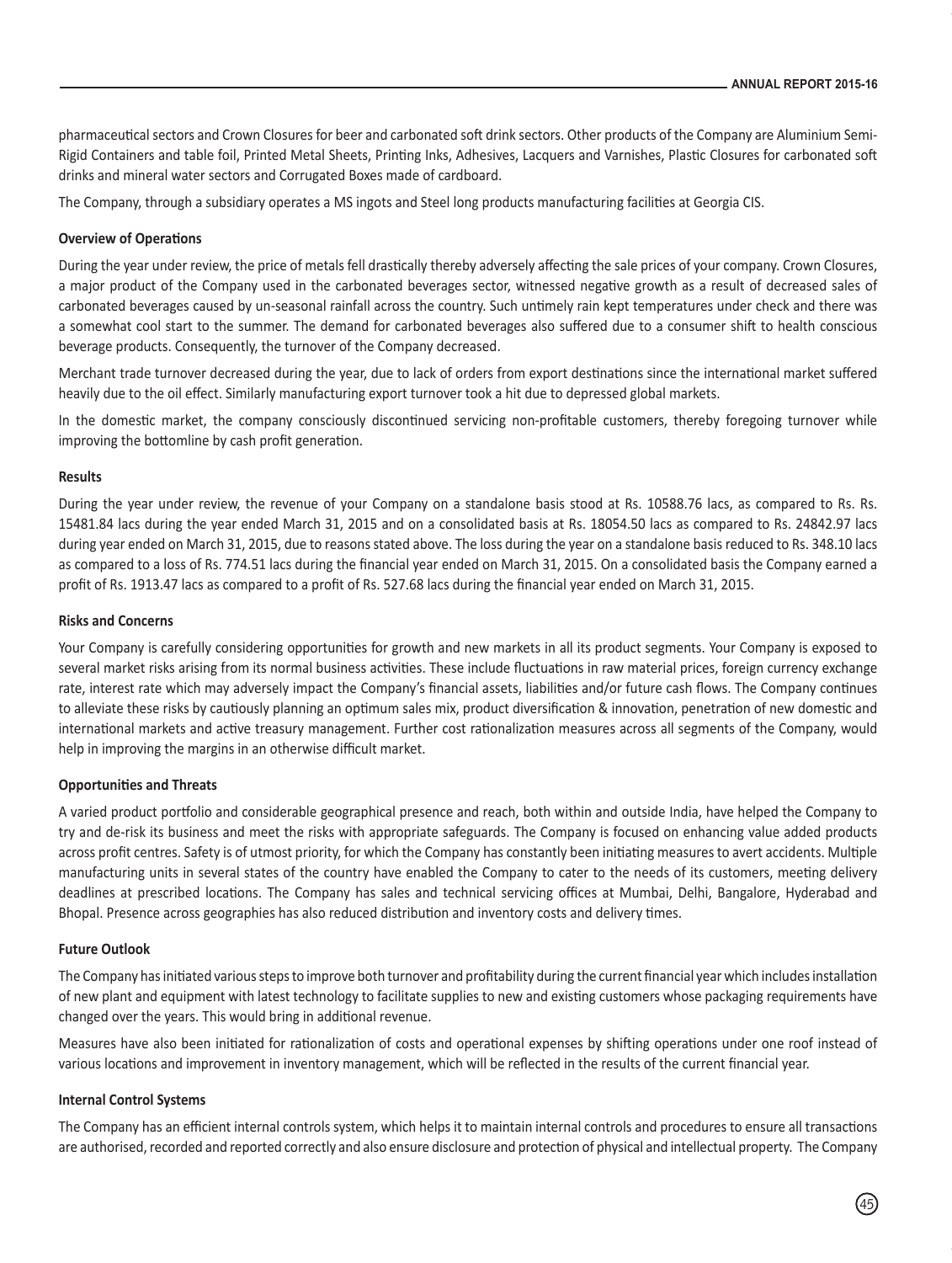

has appointed a firm of Chartered Accountants as Internal Auditors who independently evaluate the adequacy of the internal controls from time to time. For transparency and effectiveness, the management duly considers and takes appropriate action on the recommendations made by Statutory Auditors, Internal Auditors and by Management Committee / Audit Committee of the Board of Directors. The company is running on SAP Platform in order to have proper internal control procedure with the required authorization and "maker and checker" concept. This helps in correct recording of transactions and elimination and timely rectification of errors. The Company has appointed consultants/ professionals to conduct Cost Audit and Secretarial Audit and observations made, if any, are reviewed by the Management periodically and corrective actions taken.

#### **Human Resources**

During the year under review, employee relations continued to be cordial throughout the year and recruitments were made commensurate with the needs of business. The Company employs about 550 people in all its facilities.

#### **Finance Cost**

Finance Cost, during the year under review on a standalone basis stood at  $\bar{\zeta}$  869.93 lacs, as compared to  $\bar{\zeta}$  1006.30 lacs during year ended on March 31, 2015. On a consolidated basis, such Finance Cost stood at  $\bar{z}$  874.53 lacs, as compared to  $\bar{z}$  1017.27 lacs during the year ended on March 31, 2015. Finance cost decreased due to judicious management of working capital.

#### **Cautionary Statement**

Statements in the Management Discussion and Analysis, describing the company's objectives, outlook and expectation, may constitute "Forward Looking Statements" within the meaning of applicable laws and regulations. Actual results may differ from those expressed or implied expectations, projections etc. Several factors make a significant difference to the company's operations, including climatic conditions, economic scenario affecting demand and supply, Government regulations, taxation, natural calamity and other such factors over which the company does not have any direct control.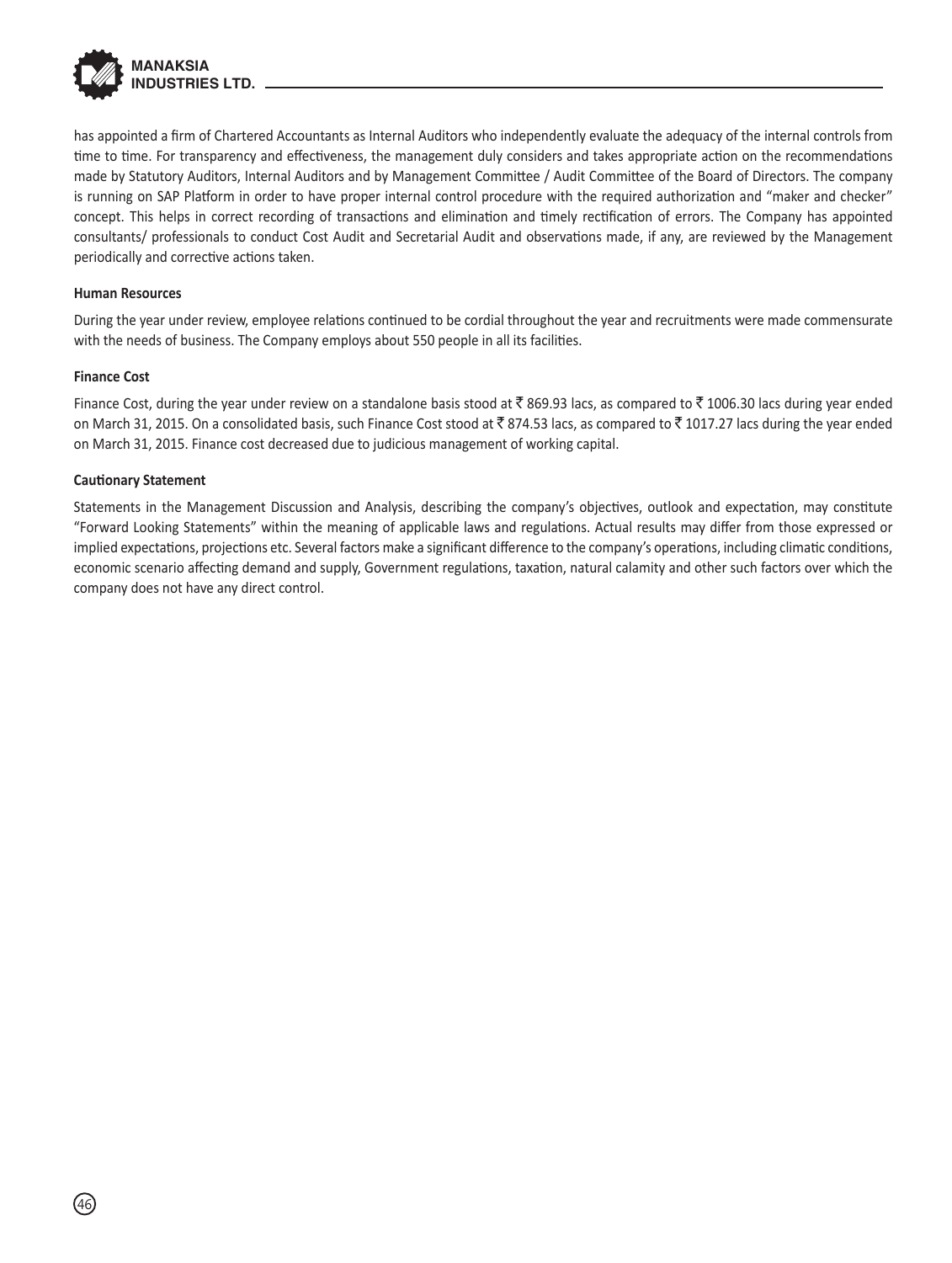# **STANDALONE FINANCIAL STATEMENTS**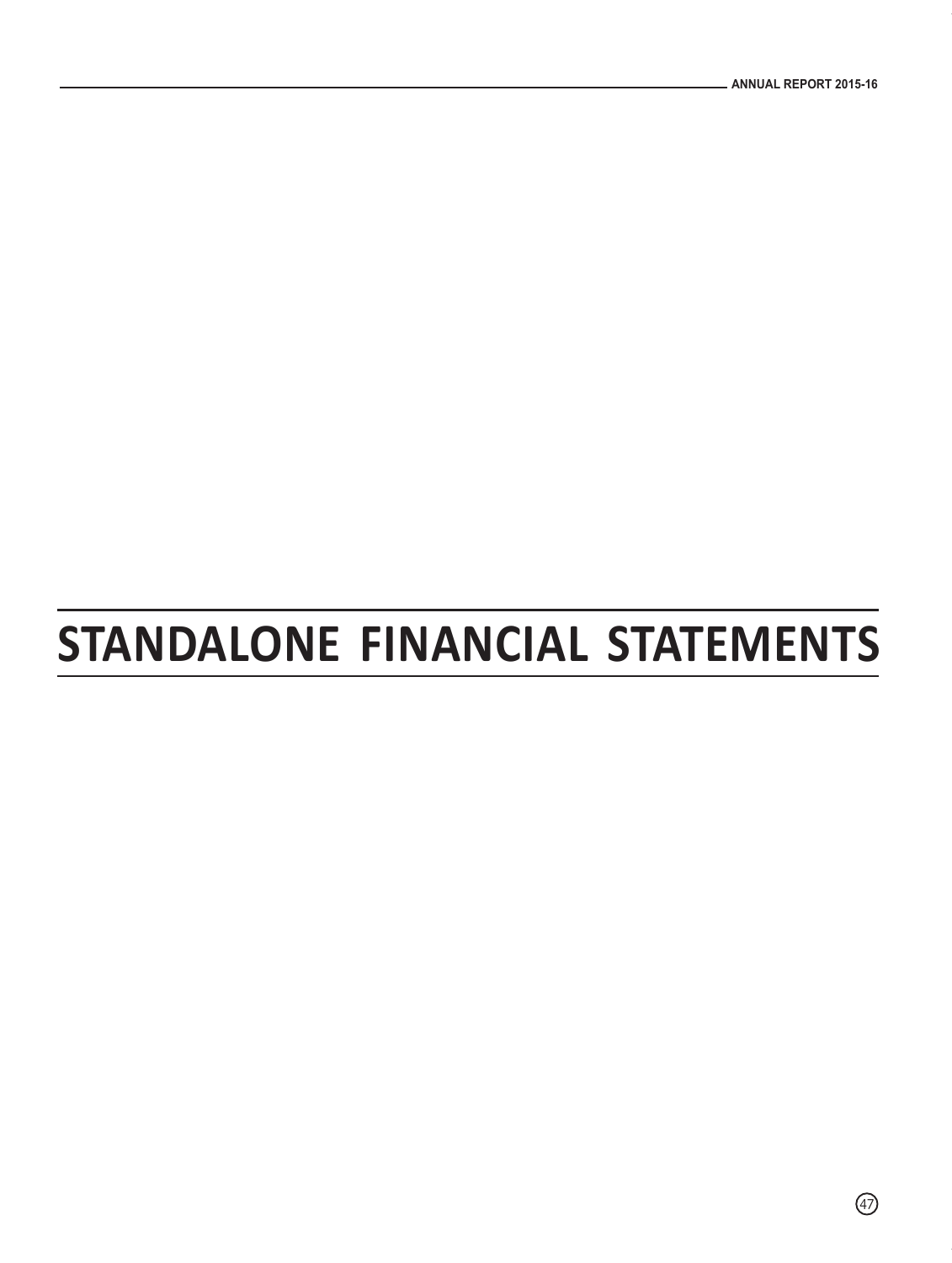

# **Independent Auditors' Report**

#### **TO THE MEMBERS OF MANAKSIA INDUSTRIES LIMITED**

#### **Report on the Financial Statements**

We have audited the accompanying standalone financial statements of Manaksia Industries Limited (the ''Company''), which comprise the Balance Sheet as at March 31, 2016, the Statement of Profit and Loss and the Cash Flow Statement for the year then ended, and a summary of significant accounting policies and other explanatory information.

#### **Management's Responsibility for the financial statements**

The Company's Board of Directors is responsible for the matters stated in section 134(5) of the Companies Act,2013 (''the Act'') with respect to the preparation and presentation of these standalone financial statements that give a true and fair view of the financial position, financial performance and cash flows of the company in accordance with the accounting principles generally accepted in India, including the accounting standards specified under Section 133 of the Act, read with rule 7 of the Companies (Accounts) Rules, 2014. This responsibility also includes maintenance of adequate accounting records in accordance with the provisions of the Act for safeguarding the assets of the Company and for preventing and detecting frauds and other irregularities, selection and application of appropriate accounting policies, making judgments and estimates that are reasonable and prudent and design, implementation and maintenance of adequate internal financial controls, that were operating effectively for ensuring the accuracy and completeness of the accounting records, relevant to the preparation and presentation of the financial statements that give a true and fair view and are free from material misstatement, whether due to fraud or error.

#### **Auditor's Responsibility**

Our responsibility is to express an opinion on these standalone financial statements based on our audit.

We have taken into account the provisions of the Act, the accounting and auditing standards and matters which are required to be included in the audit report under the provisions of the Act and the Rules made there under.

We conducted our audit in accordance with the standards on auditing specified under section 143 (10) of the Act, those standards require that we comply with ethical requirements and plan and perform the audit to obtain reasonable assurance about whether the financial statements are free from material misstatement.

An audit involves performing procedures to obtain audit evidence about the amounts and the disclosures in the financial statements. The procedures selected depend on the auditor's judgment, including the assessment of the risks of material misstatement of the financial statements, whether due to fraud or error. In making those risk assessments, the auditor considers internal financial control relevant to the Company's preparation of the financial statements that give a true and fair view in order to design audit procedures that are appropriate in the circumstances. An audit also includes evaluating the appropriateness of the accounting policies used and the reasonableness of the accounting estimates made by the Company's Directors, as well as evaluating the overall presentation of the financial statements.

We believe that the audit evidence we have obtained is sufficient and appropriate to provide a basis for our audit opinion on the financial statements.

#### **Opinion**

In our opinion, and to the best of our information and according to the explanations given to us, the aforesaid financial statements give the information required by the Act in the manner so required and give a true and fair view in conformity with the accounting principles generally accepted in India, of the state of affairs of the Company as at March 31, 2016, and its loss and its cash flows for the year ended on that date.

#### **Report on Other Legal and Regulatory Requirements**

- 1. As required by the Companies (Auditor's Report) Order, 2016 (''the Order'') issued by the central government of India in terms of sub-section (11) of section 143 of the Companies Act, 2013, we give in the Annexure-A, a statement on the matters specified in the paragraph 3 and 4 of the said order, to the extent applicable.
- 2. As required by Section 143 (3) of the Act, we report that :
	- a. We have sought and obtained all the information and explanations which to the best of our knowledge and belief were necessary for the purposes of our audit.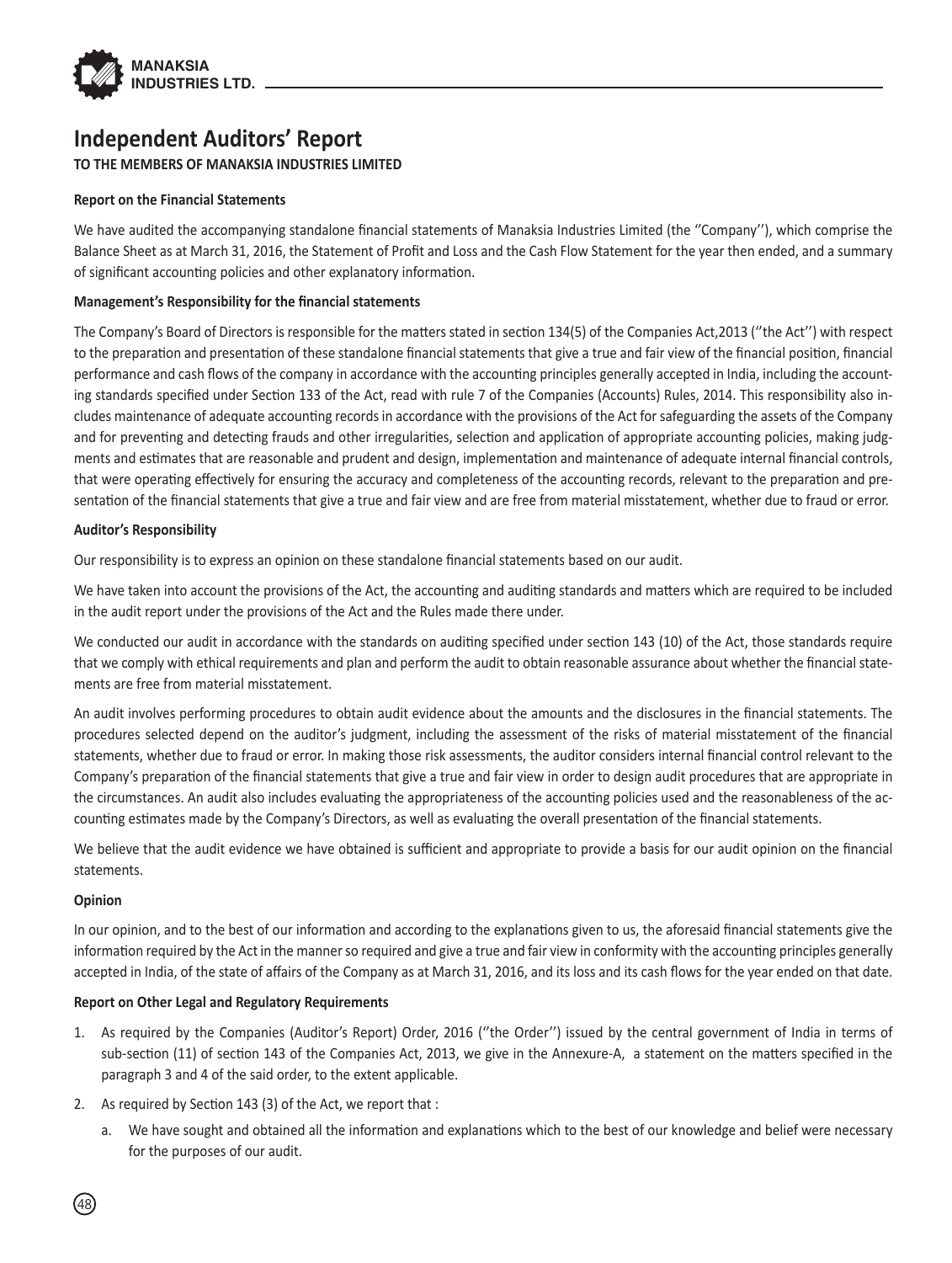- b. In our opinion, proper books of account as required by law have been kept by the Company so far as it appears from our examination of those books.
- c. The balance sheet, the statement of profit and loss and the cash flow statement dealt with by this Report are in agreement with the books of account.
- d. In our opinion, the aforesaid standalone financial statements comply with the accounting standards specified under section 133 of the Act, read with rule 7 of the Companies (Accounts) Rules, 2014.
- e. On the basis of the written representations received from the directors as on 31st March, 2016, taken on record by the Board of directors, none of the directors is disqualified as on 31st March, 2016 from being appointed as a director in terms of section 164 (2) of the Act.
- f. With respect to the adequacy of the internal financial controls over financial reporting of the Company and the operating effectiveness of such controls, refer to our separate Report in "Annexure B".
- g. With respect to the other matters to be included in the auditor's report in accordance with rule 11 of the companies (Audit and Auditors) Rules, 2014, in our opinion and to the best of our information and according to the explanations given to us:
	- i. The Company has disclosed the impact of pending litigations on its financial position in its financial statements (refer note 25 & 30 to the financial statements).
	- ii. The Company does not have any long-term contracts, including derivative contracts. Accordingly, no provision for material foreseeable losses have been made; and
	- iii. There has been no delay in transferring amounts, required to be transferred, to the Investor Education and Protection Fund by the Company.

For **SRB & Associates** *Chartered Accountants* Firm Registration No. 310009E

**Sanjit Patra** Place : Kolkata Partner Date : 28th May, 2016 Membership No. 056121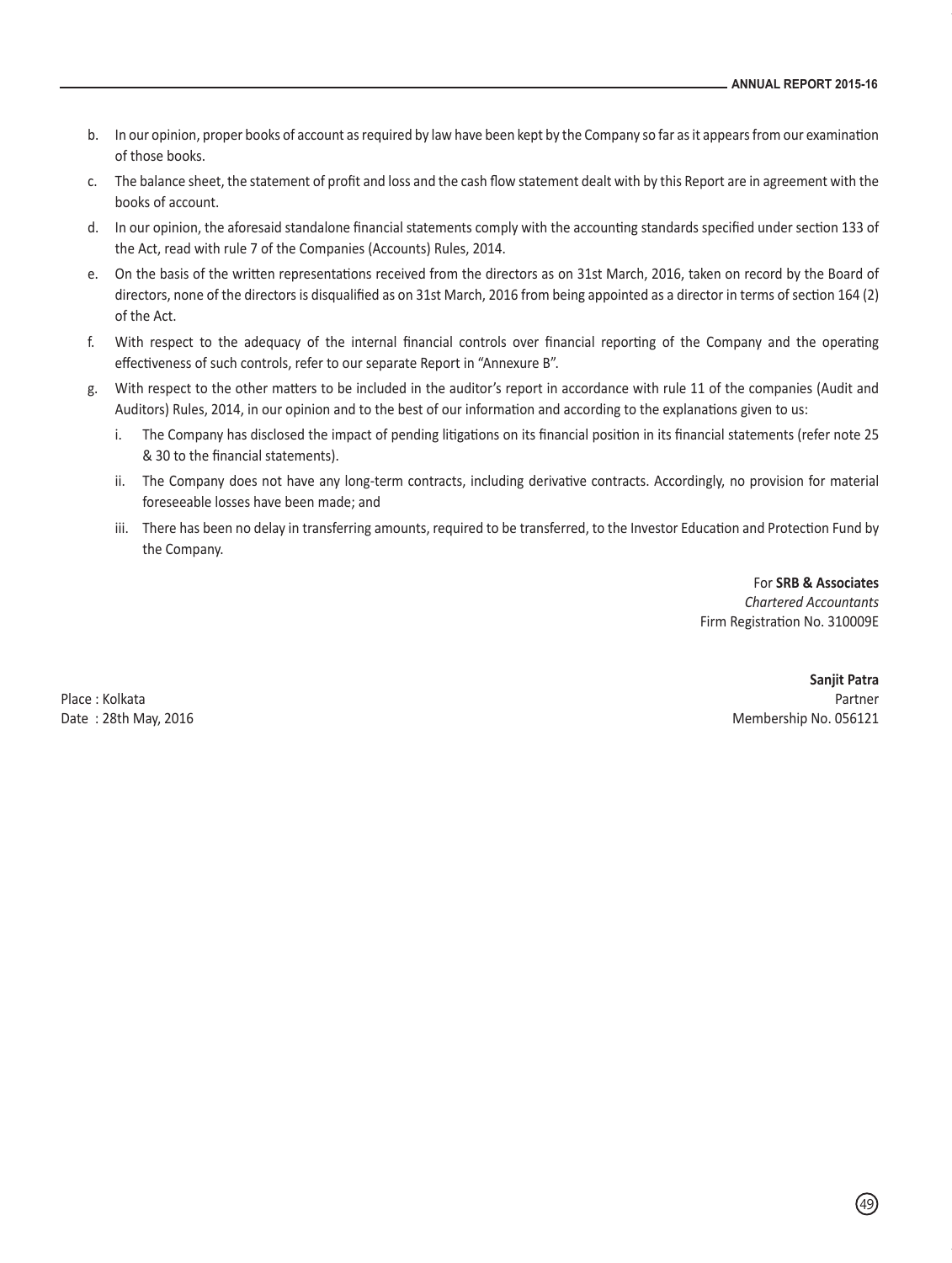

# **Annexure-A to the Independent Auditor's Report**

The Annexure referred to in our Independent Auditor's Report to the members of **Manaksia Industries Limited** (the Company) on the standalone financial statements for the year ended March 31, 2016, we report that :

- i. (a) The Company has maintained proper records showing full particulars, including quantitative details and situation of fixed assets.
	- (b) The Company has a regular programme of physical verification of its fixed assets, by which all fixed assets are verified in a phased manner over a period of two years. In our opinion, this periodicity of physical verification is reasonable having regard to the size of the Company and the nature of its assets. Pursuant to such program, a portion of fixed asset has been physically verified by the management during the year and no material discrepancies were noticed on such verification.
	- (c) In our opinion and according to the information and explanations given to us, the title deeds of immovable properties are held in the name of the Company.
- ii. (a) The inventory has been physically verified by the management during the year. In our opinion, the frequency of such verification is reasonable.
	- (b) The discrepancies noticed on the aforesaid verification between the physical stocks and book records were not material.
- (iii) (a) According to the information and explanations given to us, the terms and conditions in respect of the loans granted by the Company (secured/unsecured loans) to the companies/firms/limited liability partnerships or other parties covered in the register maintained under section 189 of the Act are not prima-facie prejudicial to the interest of the Company.
	- (b) In respect of the aforesaid loans, the parties are repaying the principal amounts as stipulated and are also regular in payment of interest, where applicable.
	- (c) In respect of the aforesaid loans, there is no overdue amount for a period exceeding 90 days.
- iii. The Company has not granted any loans, secured or unsecured to companies, firms or other parties covered in the register maintained under section 189 of the Companies Act, 2013 ('the Act'). Accordingly, paragraph 3(iii)(a) and 3(iii)(b) of the Order is not applicable to the Company in respect of repayment of the principal amount.
- iv. In our opinion and according to the information and explanations given to us, there is an adequate internal control system commensurate with the size of the Company and the nature of its business, for the purchase of inventory and fixed assets and for the sale of goods and services. During the course of our audit, we have not observed any major weakness or continuing failure to correct any major weakness in the internal control system of the company in respect of these areas.
- v. The Company has not accepted any deposits from the public.
- vi. We have broadly reviewed the books of account maintained by the Company pursuant to the rules prescribed by the Central Government for maintenance of cost records under section 148 (1) of the Act, and are of the opinion that prima facie the prescribed accounts and records have been made and maintained.
- vii. (a) According to the information and explanations given to us and on the basis of our examination of the records of the Company, amounts deducted/accrued in the books of account in respect of undisputed statutory dues including provident fund, employees' state insurance, income-tax, sales tax, service tax, duty of customs, duty of excise, value added tax, cess and other material statutory dues have been generally regularly deposited during the year by the Company with the appropriate authorities.
	- (b) According to the information and explanations given to us, the following dues of duty of excise, service tax & entry tax, have not been deposited by the Company on account of disputes :

| SI. No. | Name of the Statute      | <b>Nature of the Dues</b> | Forum where Disputes is pending    | <b>Amount involved</b><br>(Rs. In Lakhs) |
|---------|--------------------------|---------------------------|------------------------------------|------------------------------------------|
| . .     | Central Excise Act, 1944 | Excise Duty               | Commissioner, Central Excise       | 347.05                                   |
|         |                          |                           | Joint Commissioner, Central Excise | 35.24                                    |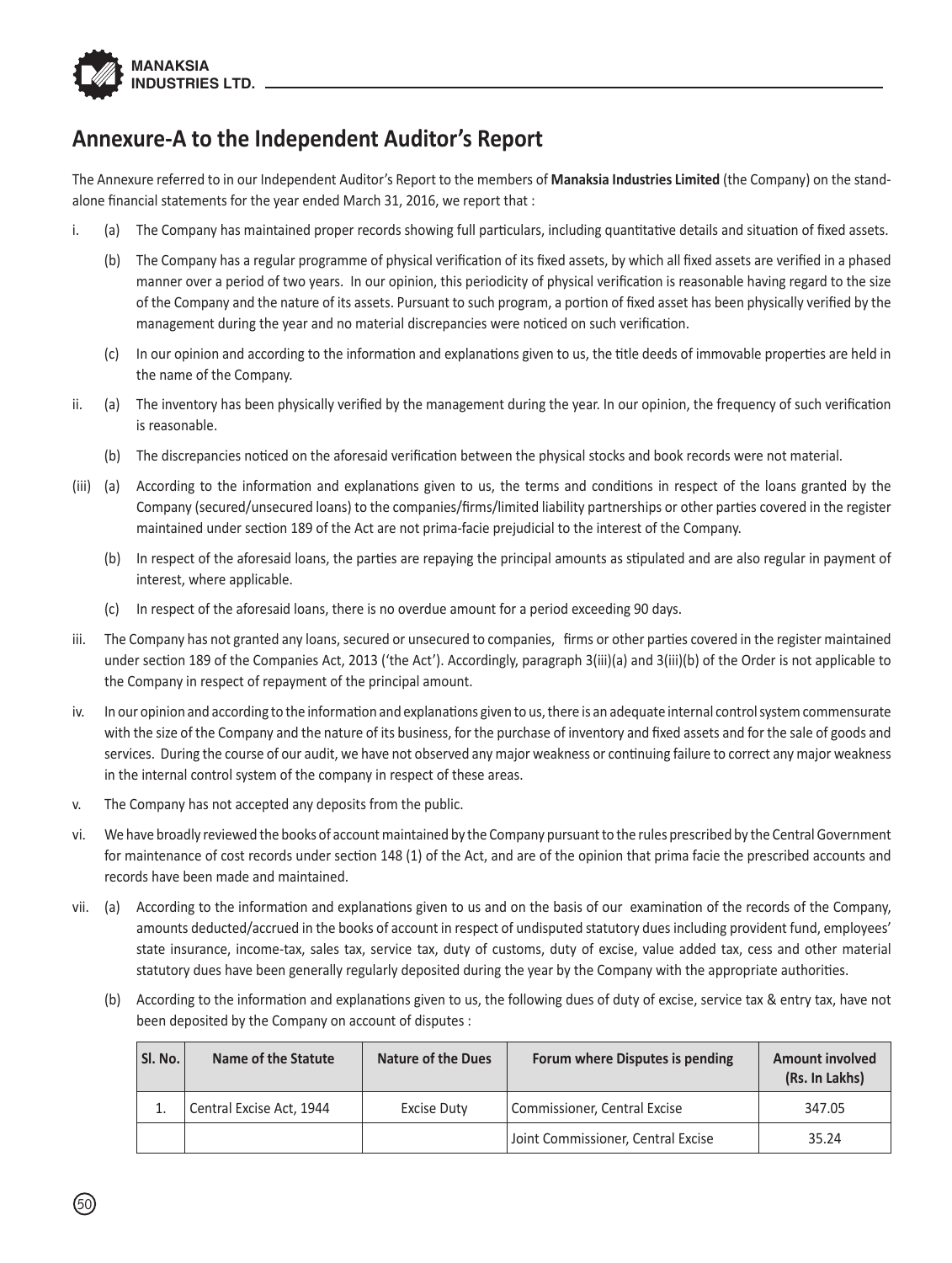| SI. No. | Name of the Statute                                             | <b>Nature of the Dues</b>          | Forum where Disputes is pending         | <b>Amount involved</b><br>(Rs. In Lakhs) |
|---------|-----------------------------------------------------------------|------------------------------------|-----------------------------------------|------------------------------------------|
|         |                                                                 |                                    | Additional Commissioner, Central Excise | 41.37                                    |
|         |                                                                 | Asst. Commissioner, Central Excise |                                         | 1.17                                     |
|         |                                                                 |                                    | Deputy Commissioner, Central Excise     | 10.61                                    |
|         |                                                                 |                                    | Superintendent of, Central Excise       | 84.69                                    |
|         |                                                                 |                                    | Collectrate of, Central Excise          | 28.57                                    |
| 2.      | Central Excise Act, 1944                                        | Service Tax                        | Asst. Commissioner, Central Excise      | 42.98                                    |
| 3.      | The West Bengal Tax on<br>Entry of Goods into Local<br>Area Act | <b>Entry Tax</b>                   | Kolkata High Court                      | 58.02                                    |

viii. In our opinion and according to the information and explanations given to us, the Company has not defaulted in repayment of dues to any financial institutions, bankers and government or debenture holders during the year.

- (ix) In our opinion and according to the information and explanations given to us, the term loans taken by the Company have been applied for the purpose for which they were raised. The Company has not raised any moneys by way of initial public offer or further public offer (including debt instruments) during the year.
- (x) According to the information and explanations given to us, no fraud by the Company or on by its officers or employees has been noticed or reported during the course of our audit.
- (xi) According to the information and explanations given to us, managerial remuneration has been paid or provided in accordance with the requisite approvals mandated by the provisions of section 197 read with schedule V to the Companies Act.
- (xii) In our opinion and according to the information and explanations given to us, the Company is not a Nidhi Company. Accordingly, paragraph (xii) of the Order is not applicable.
- (xiii) According to the information and explanations given to us and based on our examination of the records of the Company, transactions with the related parties are in compliance with section 188 of the Companies Act, 2013 and the details of such transactions have been disclosed in the financial statements of the Company as required by the applicable accounting standards.
- (xiv) According to the information and explanations given to us and based on our examination of the records of the Company, the Company has not made any preferential allotment or private placement of shares or fully or partly convertible debentures during the year. Accordingly, paragraph (xiv) of the Order is not applicable.
- (xv) The Company has not entered into any non cash transactions with its directors or persons connected with him. Accordingly, the provisions of clause 3(xv) of the Order are not applicable to the Company.
- (xvi) The Company is not required to be registered under section 45-IA of the Reserve Bank of India Act, 1934. Accordingly, the provisions of clause 3(xvi) of the order are not applicable to the Company.

For **SRB & Associates** *Chartered Accountants* Firm Registration No. 310009E

**Sanjit Patra** Place : Kolkata *Partner* Date : 28th May, 2016 Membership No. 056121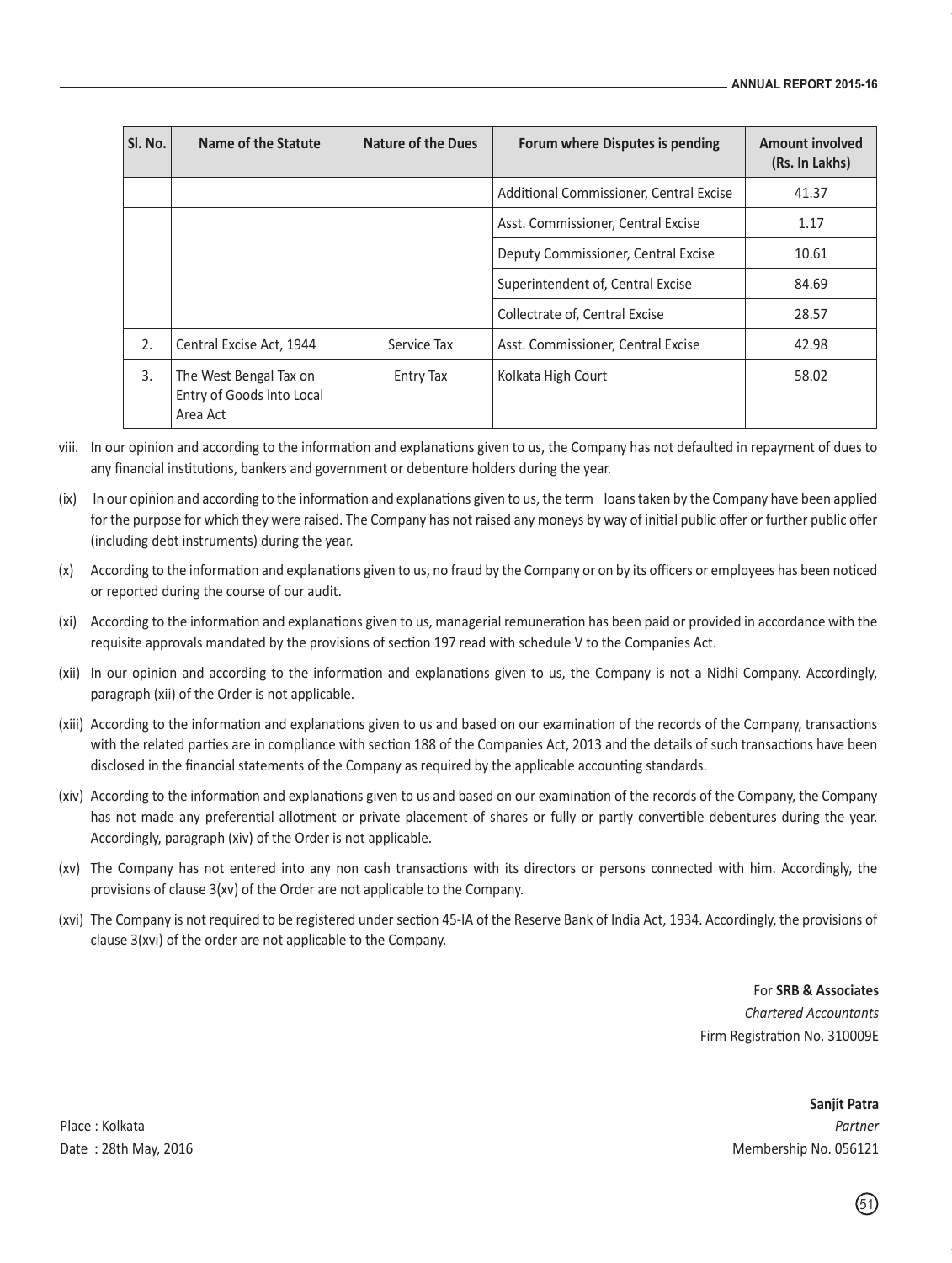

### **Annexure – B to the Independent Auditors' Report**

The Annexure referred to in Independent Auditors' Report to the Members of **Manaksia Industries Limited** (the Company) on the Internal Financial Control over Financial Reporting for the year ended 31 March, 2016, we report that :

#### **Report on the Internal Financial Controls under Clause (i) of Sub-section 3 of Section 143 of the Companies Act, 2013 ("the Act")**

We have audited the internal financial controls over financial reporting of Manaksia Industries Limited ("the Company") as of March 31, 2016 in conjunction with our audit of the financial statements of the Company for the year ended on that date.

#### **Management's Responsibility for Internal Financial Controls**

The Company's management is responsible for establishing and maintaining internal financial controls based on the internal control over financial reporting criteria established by the Company considering the essential components of internal control stated in the guidance note on audit of internal financial controls over financial reporting issued by the Institute of Chartered Accountants of India ('ICAI'). These responsibilities include the design, implementation and maintenance of adequate internal financial controls that were operating effectively for ensuring the orderly and efficient conduct of its business, including adherence to company's policies, the safeguarding of its assets, the prevention and detection of frauds and errors, the accuracy and completeness of the accounting records, and the timely preparation of reliable financial information, as required under the Companies Act, 2013.

#### **Auditors' Responsibility**

Our responsibility is to express an opinion on the Company's internal financial controls over financial reporting based on our audit. We conducted our audit in accordance with the guidance note on audit of internal financial controls over financial reporting (the 'Guidance Note') and the standards on auditing (the 'Standards') issued by ICAI and deemed to be prescribed under section 143 (10) of the Companies Act, 2013, to the extent applicable to an audit of internal financial controls. Those Standards and the Guidance Note require that we comply with ethical requirements and plan and perform the audit to obtain reasonable assurance about whether adequate internal financial controls over financial reporting was established and maintained and if such controls operated effectively in all material respects.

Our audit involves performing procedures to obtain audit evidence about the adequacy of the internal financial controls system over financial reporting and their operating effectiveness. Our audit of internal financial controls over financial reporting included obtaining an understanding of internal financial controls over financial reporting, assessing the risk that a material weakness exists, and testing and evaluating the design and operating effectiveness of internal control based on the assessed risk. The procedures selected depend on the auditor's judgment, including the assessment of the risks of material misstatement of the financial statements, whether due to fraud or error.

We believe that the audit evidence we have obtained is sufficient and appropriate to provide a basis for our audit opinion on the Company's internal financial controls over financial reporting.

#### **Meaning of Internal Financial Controls over Financial Reporting**

A company's internal financial control over financial reporting is a process designed to provide reasonable assurance regarding the reliability of financial reporting and the preparation of financial statements for external purposes in accordance with generally accepted accounting principles. A company's internal financial control over financial reporting includes those policies and procedures that (i) pertain to the maintenance of records that, in reasonable detail, accurately and fairly reflect the transactions and dispositions of the assets of the company; (ii) provide reasonable assurance that transactions are recorded as necessary to permit preparation of financial statements in accordance with generally accepted accounting principles, and that receipts and expenditures of the company are being made only in accordance with authorizations of management and directors of the company; and (iii) provide reasonable assurance regarding prevention or timely detection of unauthorized acquisition, use, or disposition of the company's assets that could have a material effect on the financial statements.

#### **Inherent Limitations of Internal Financial Controls over Financial Reporting**

Because of the inherent limitations of internal financial controls over financial reporting, including the possibility of collusion or improper management override of controls, material misstatements due to error or fraud may occur and not be detected. Also, projections of any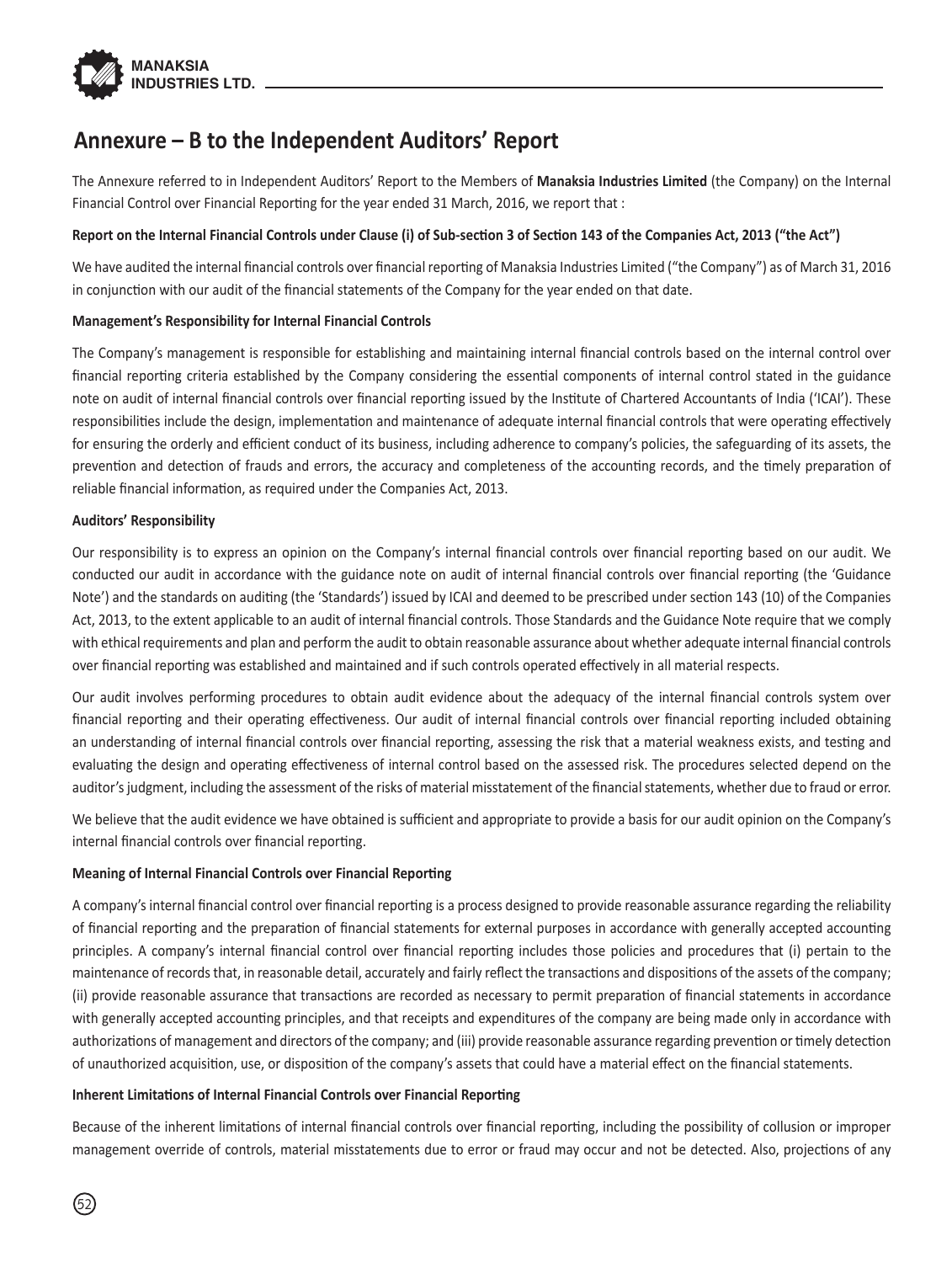evaluation of the internal financial controls over financial reporting to future periods are subject to the risk that the internal financial control over financial reporting may become inadequate because of changes in conditions, or that the degree of compliance with the policies or procedures may deteriorate.

#### **Opinion**

In our opinion, the Company has, in all material respects, an adequate internal financial controls over financial reporting and such internal financial controls over financial reporting were operating effectively as at March 31, 2016, based on the internal control over financial reporting criteria established by the Company considering the essential components of internal control stated in the guidance note issued by the ICAI.

> For **SRB & Associates** *Chartered Accountants* Firm Registration No. 310009E

**Sanjit Patra** Place : Kolkata *Partner* Date : 28th May, 2016 Membership No. 056121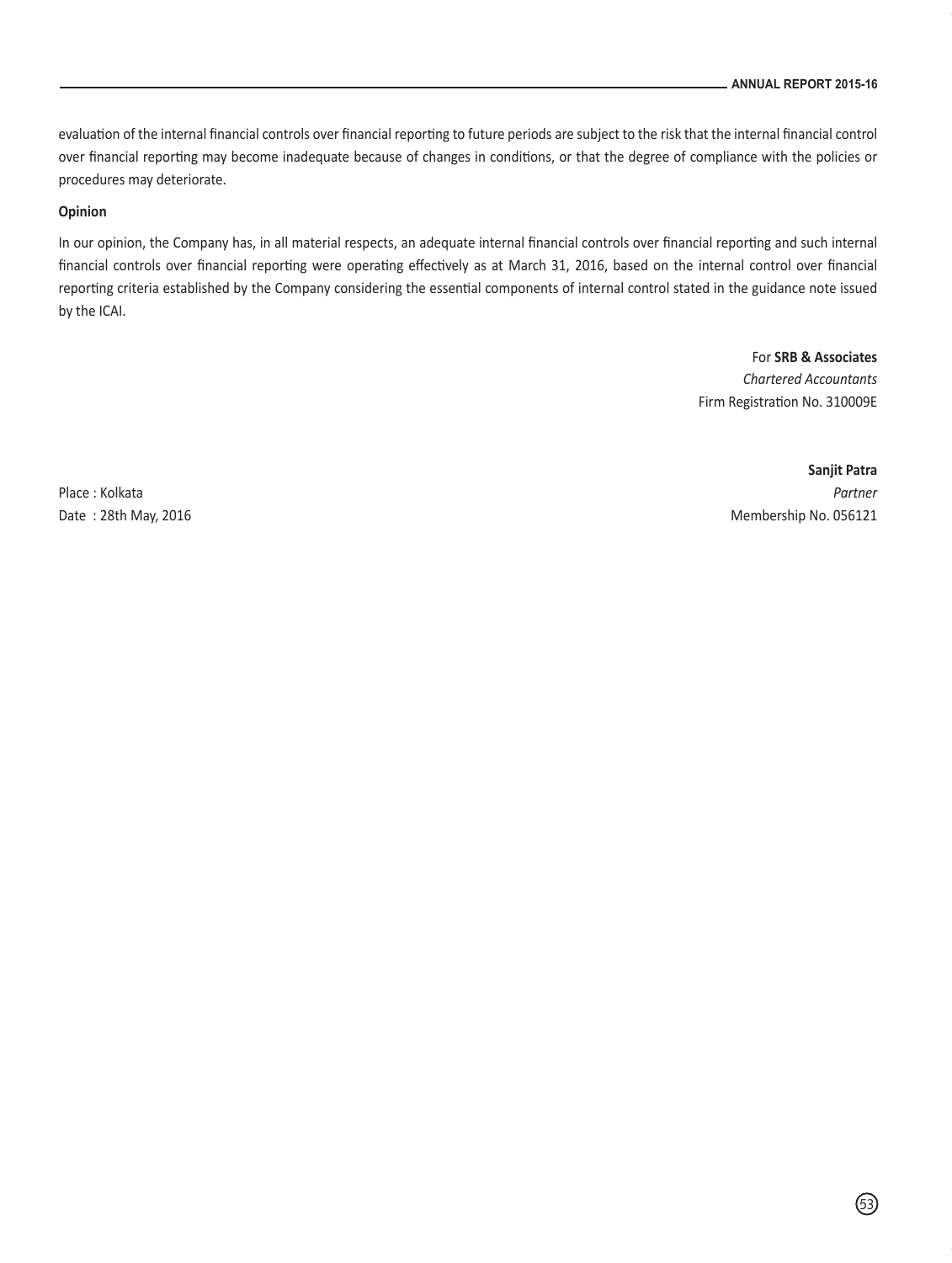

# **Balance Sheet** as at March 31, 2016

|    |    |               |                                         |              | As at                                       | As at                   |
|----|----|---------------|-----------------------------------------|--------------|---------------------------------------------|-------------------------|
|    |    |               |                                         |              | March 31, 2016                              | March 31, 2015          |
|    |    |               |                                         | <b>Notes</b> | $\bar{\tau}$ in Lacs                        | ₹ in Lacs               |
| Ι. |    |               | <b>EQUITY AND LIABILITIES</b>           |              |                                             |                         |
|    | 1. |               | <b>Shareholders' Funds</b>              |              |                                             |                         |
|    |    | (a)           | Share capital                           | 2            | 655.34                                      | 655.34                  |
|    |    | (b)           | Reserves and surplus                    | 3            | 9,369.53                                    | 9,717.63                |
|    |    |               |                                         |              | 10,024.87                                   | 10,372.97               |
|    | 2. |               | <b>Non-current liabilities</b>          |              |                                             |                         |
|    |    | (a)           | Long term borrowings                    | 4            | 1,435.67                                    | 2,369.73                |
|    |    | (b)           | Deferred tax liabilities (net)          | 5            | 311.15                                      | 370.15                  |
|    |    | (c)           | Long term provisions                    | 6            | 291.68                                      | 350.61                  |
|    |    |               |                                         |              | 2,038.50                                    | 3,090.49                |
|    | 3. |               | <b>Current liabilities</b>              |              |                                             |                         |
|    |    | (a)           | Short term borrowings                   | 7            | 4,805.91                                    | 5,472.63                |
|    |    | (b)           | Trade payables                          | 8            | 178.23                                      | 257.07                  |
|    |    | (c)           | Other current liabilities               | 9            | 1,227.87                                    | 1,217.07                |
|    |    | (d)           | Short term provisions                   | 10           | 109.57                                      | 140.64                  |
|    |    |               |                                         |              | 6,321.58                                    | 7,087.41                |
|    |    | <b>TOTAL</b>  |                                         |              | 18,384.95                                   | 20,550.87               |
| Ш. |    | <b>ASSETS</b> |                                         |              |                                             |                         |
|    | 1. |               | Non current assets                      |              |                                             |                         |
|    |    | (a)           | Fixed assets                            | 11           |                                             |                         |
|    |    |               | Tangible assets                         |              | 3,161.94                                    | 3,465.64                |
|    |    |               | Intangible assets                       |              | 58.85                                       | 70.62                   |
|    |    |               | Capital work-in-progress                |              | 373.70                                      | 396.45                  |
|    |    | (b)           | Non-current investments                 | 12           | 3,239.30                                    | 3,239.30                |
|    |    | (c)           | Long term loans and advances            | 13           | 73.96                                       | 74.44                   |
|    |    |               |                                         |              | 6,907.75                                    | 7,246.45                |
|    | 2. |               | <b>Current assets</b>                   |              |                                             |                         |
|    |    | (a)           | Inventories                             | 14           | 4,935.21                                    | 5,004.29                |
|    |    | (b)           | Trade receivables                       | 15           | 3,846.30                                    | 4,528.69                |
|    |    | (c)           | Cash and Cash equivalents               | 16           | 76.58                                       | 99.64                   |
|    |    | (d)           | Short term loans and advances           | 17           | 2,619.10                                    | 3,671.81                |
|    |    |               |                                         |              | 11,477.19                                   | 13,304.42               |
|    |    | <b>TOTAL</b>  |                                         |              | 18,384.95                                   | 20,550.87               |
|    |    |               | <b>Significant Accounting Policies</b>  | 1            |                                             |                         |
|    |    |               | See Notes to the Financial Statements   | $2 - 33$     |                                             |                         |
|    |    |               |                                         |              |                                             |                         |
|    |    |               | As per our Report attached of even date |              | For and on Behalf of the Board of Directors |                         |
|    |    |               | For SRB & Associates                    |              |                                             |                         |
|    |    |               | <b>Chartered Accountants</b>            |              |                                             |                         |
|    |    |               | Firm Regn. No. 310009E                  |              | <b>B K Agrawal</b>                          | <b>Amit Chakraborty</b> |

Firm Regn. No. 310009E

**Sanjeet Patra** (Partner) Membership No. 056121 Kolkata

28th day of May, 2016

*(Chief Financial Officer)* **S K Sultania** *(Company Secretary)*

*(Director)* DIN 06470642

*(Managing Director)* DIN 00520558

**Navneet Manaksia**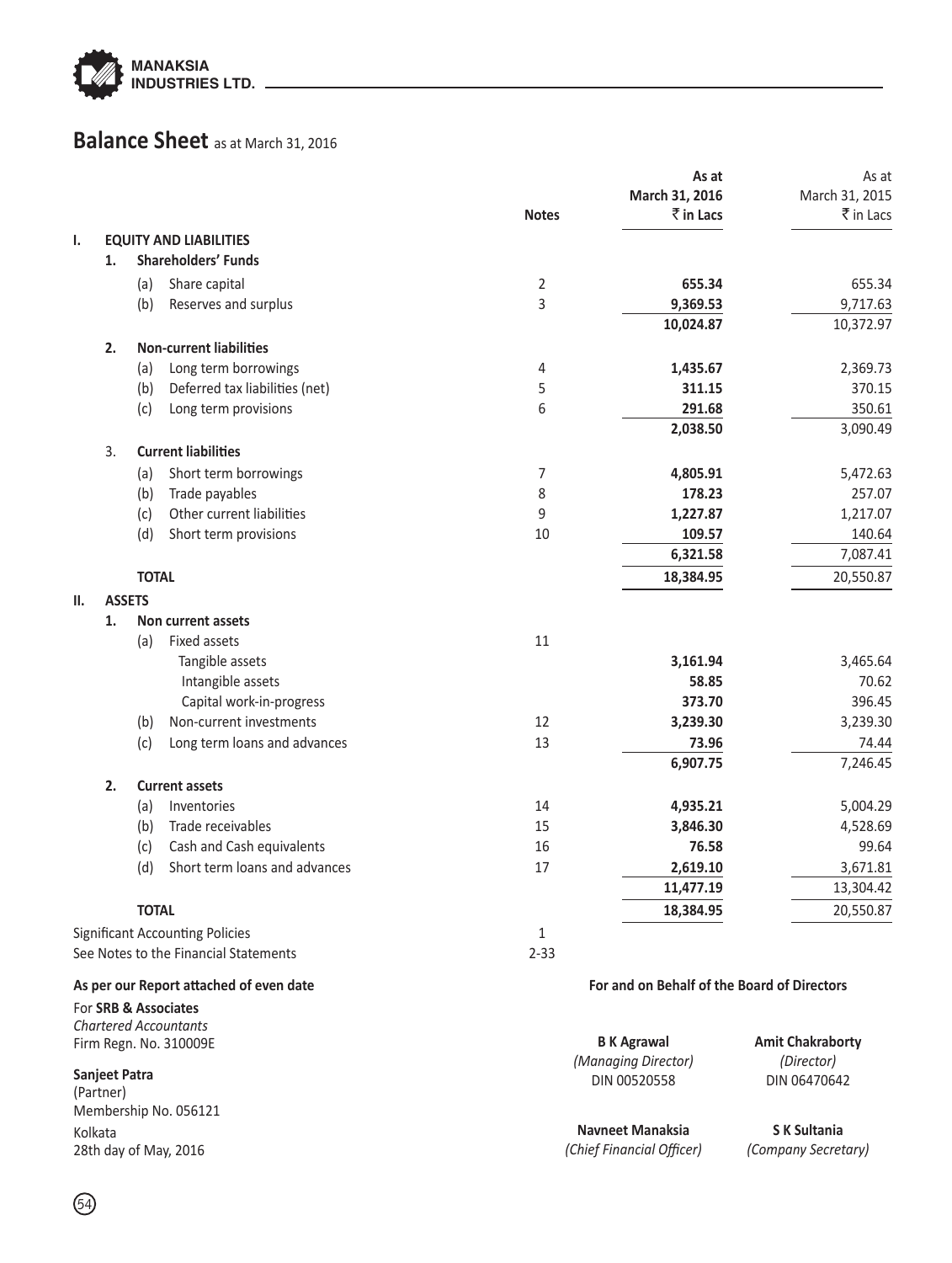# **Statement of Profit and Loss** for the year ended March 31, 2016

|         |                                                                                    |              | For the year ended                          | For the year ended          |
|---------|------------------------------------------------------------------------------------|--------------|---------------------------------------------|-----------------------------|
|         |                                                                                    |              | March 31, 2016<br>$\bar{z}$ in Lacs         | March 31, 2015<br>₹ in Lacs |
|         |                                                                                    | <b>Notes</b> |                                             |                             |
| ۱.      | Income                                                                             |              |                                             |                             |
|         | Net Revenue from operations                                                        | 18           | 10,265.84                                   | 15,137.96                   |
|         | Other Income                                                                       | 19           | 322.91                                      | 343.88                      |
|         | <b>Total Revenue</b>                                                               |              | 10,588.76                                   | 15,481.84                   |
| н.      | <b>Expenses</b>                                                                    |              |                                             |                             |
|         | Cost of materials consumed (including trading goods)                               | 20           | 6,061.91                                    | 10,371.26                   |
|         | Changes in Inventories of finished goods, Work-in-progress and<br>stock-in-trade   | 21           | (422.17)                                    | (347.20)                    |
|         | Employee benefits expense                                                          | 22           | 1,459.02                                    | 1,933.52                    |
|         | Finance costs                                                                      | 23           | 869.93                                      | 1,006.30                    |
|         | Depreciation and amortization expense                                              | 11           | 434.88                                      | 565.14                      |
|         | Other expenses                                                                     | 24           | 2,525.22                                    | 2,802.92                    |
|         | <b>Total Expenses</b>                                                              |              | 10,928.79                                   | 16,331.94                   |
| Ш.      | Profit / (Loss) before tax & Exceptional Items                                     |              | (340.03)                                    | (850.09)                    |
| IV.     | <b>Exceptional Items</b>                                                           |              |                                             |                             |
|         | <b>Exchange Fluctuation (Loss)</b>                                                 |              | (67.06)                                     | (139.87)                    |
| V.      | Profit / (Loss) before tax                                                         |              | (407.09)                                    | (989.96)                    |
| VI.     | <b>Tax expenses</b>                                                                |              |                                             |                             |
|         | Current tax                                                                        |              |                                             |                             |
|         | Deferred tax                                                                       |              | (59.00)                                     | (215.45)                    |
|         | <b>Total tax expenses</b>                                                          |              | (59.00)                                     | (215.45)                    |
|         |                                                                                    |              |                                             |                             |
|         | VII. Profit / (Loss) for the period                                                |              | (348.10)                                    | (774.51)                    |
|         | VIII. Basic and diluted Earnings per equity share of face value of<br>Re. 1/- each | 26           | (Rs. 0.52)                                  | (Rs. 1.18)                  |
|         | <b>Significant Accounting Policies</b>                                             | 1            |                                             |                             |
|         | See accompanying Notes to the Financial Statements                                 | $2 - 33$     |                                             |                             |
|         | The notes referred to above form an integral part of the financial statements      |              |                                             |                             |
|         | As per our Report attached of even date                                            |              | For and on Behalf of the Board of Directors |                             |
|         | For SRB & Associates                                                               |              |                                             |                             |
|         | <b>Chartered Accountants</b>                                                       |              |                                             |                             |
|         | Firm Regn. No. 310009E                                                             |              | <b>BK Agrawal</b>                           | <b>Amit Chakraborty</b>     |
|         | Sanjeet Patra                                                                      |              | (Managing Director)                         | (Director)                  |
|         | (Partner)                                                                          |              | DIN 00520558                                | DIN 06470642                |
|         | Membership No. 056121                                                              |              |                                             |                             |
| Kolkata |                                                                                    |              | Navneet Manaksia                            | <b>SK Sultania</b>          |
|         | 28th day of May, 2016                                                              |              | (Chief Financial Officer)                   | (Company Secretary)         |
|         |                                                                                    |              |                                             |                             |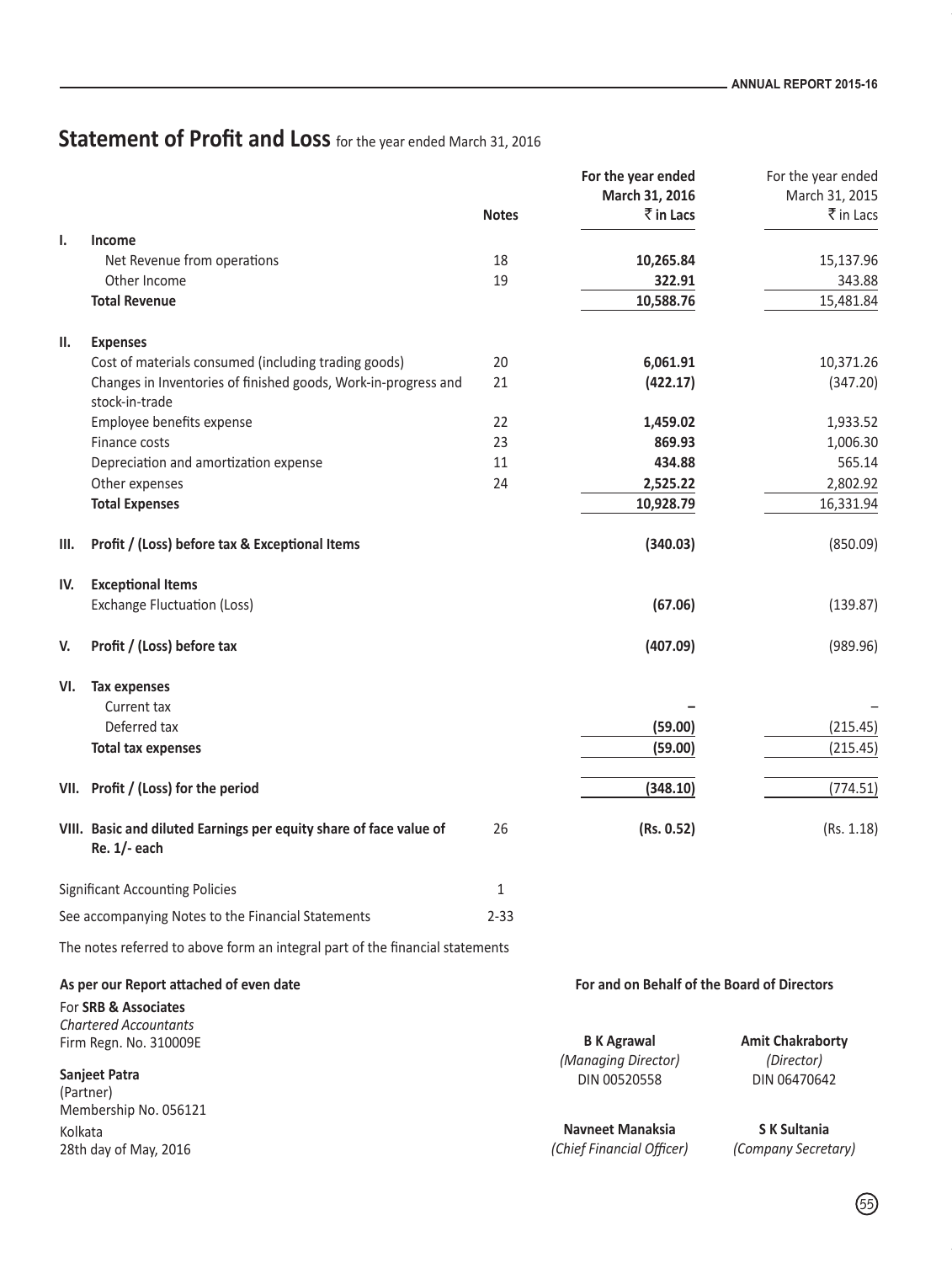

# **Cash Flow Statement** for the year ended March 31, 2016

|    | <b>PARTICULARS</b>                                              | For the year ended<br>March 31, 2016 | For the year ended<br>March 31, 2015 |
|----|-----------------------------------------------------------------|--------------------------------------|--------------------------------------|
| А. | <b>CASH FLOW FROM OPERATING ACTIVITIES:</b>                     |                                      |                                      |
|    | Net Profit /(Loss) before Tax and Exceptional items :           | (340.03)                             | (850.09)                             |
|    | <b>Adjustment for:</b>                                          |                                      |                                      |
|    | Depreciation/ Amortisation                                      | 434.88                               | 565.14                               |
|    | Finance Cost & Interest Expense                                 | 869.93                               | 1,006.30                             |
|    | Interest Income                                                 | (268.48)                             | (291.40)                             |
|    | Prior Period & Exceptional Items (Net)                          | 4.23                                 | 13.94                                |
|    | <b>Exchange Fluctuation (Net)</b>                               | (67.06)                              | (139.87)                             |
|    | <b>Operating Profit before Working Capital Changes</b>          | 633.46                               | 304.02                               |
|    | Adjustment for:                                                 |                                      |                                      |
|    | (Increase)/Decrease in Trade and Other Receivables              | 1,802.39                             | 3,814.18                             |
|    | (Increase)/Decrease in Inventories                              | 69.08                                | (324.65)                             |
|    | Increase/(Decrease) in Trade and Other Payables                 | (167.23)                             | (1,314.29)                           |
|    | <b>Cash Generated from Operations</b>                           | 2,337.70                             | 2,479.26                             |
|    | <b>Direct Taxes Paid</b>                                        | (66.82)                              | (71.20)                              |
|    | Cash Flow before Prior Period & Exceptional items               | 2,270.89                             | 2,408.06                             |
|    | Prior Period & Exceptional Items (Net)                          | (4.23)                               | (13.94)                              |
|    | Net Cash Flow from /(Used in) Operating Activities              | 2,266.66                             | 2,394.12                             |
| В. | <b>CASH FLOW FROM INVESTING ACTIVITIES:</b>                     |                                      |                                      |
|    | Purchase of Fixed Assets and change in Capital Work-in-Progress | (101.94)                             | (159.72)                             |
|    | Sale of Fixed Assets                                            | 5.29                                 | 1.55                                 |
|    | <b>Interest Received</b>                                        | 268.48                               | 265.69                               |
|    | Net Cash Flow from/(Used in) Investing Activities               | 171.82                               | 107.52                               |
| C. | CASH FLOW FROM FINANCING ACTIVITIES :                           |                                      |                                      |
|    | Proceeds from/ (Repayment of) Long Term Borrowings              | (934.06)                             | (1,340.46)                           |
|    | (Repayment of )/ Proceeds from Short Term Borrowings (Net)      | (666.72)                             | (351.41)                             |
|    | Interest etc. Paid                                              | (860.75)                             | (1,016.68)                           |
|    | Net Cash Flow From/(Used in ) Financing Activities              | (2,461.53)                           | (2,708.55)                           |
| D. | Net Increase/(Decrease) in Cash and Cash Equivalents            | (23.05)                              | (206.91)                             |
|    | Cash and Cash Equivalents as at 1st April                       | 99.64                                | 306.55                               |
|    | Cash and Cash Equivalents as at 31st March                      | 76.59                                | 99.64                                |

**Note :** Previous year's figures have been rearranged and regrouped wherever necessary.

**As per our Report attached of even date**

For **SRB & Associates** *Chartered Accountants* Firm Regn. No. 310009E

**Sanjeet Patra** (Partner) Membership No. 056121 Kolkata 28th day of May, 2016

#### **For and on Behalf of the Board of Directors**

**B K Agrawal** *(Managing Director)* DIN 00520558

**Amit Chakraborty** *(Director)* DIN 06470642

**Navneet Manaksia** *(Chief Financial Officer)* **S K Sultania** *(Company Secretary)*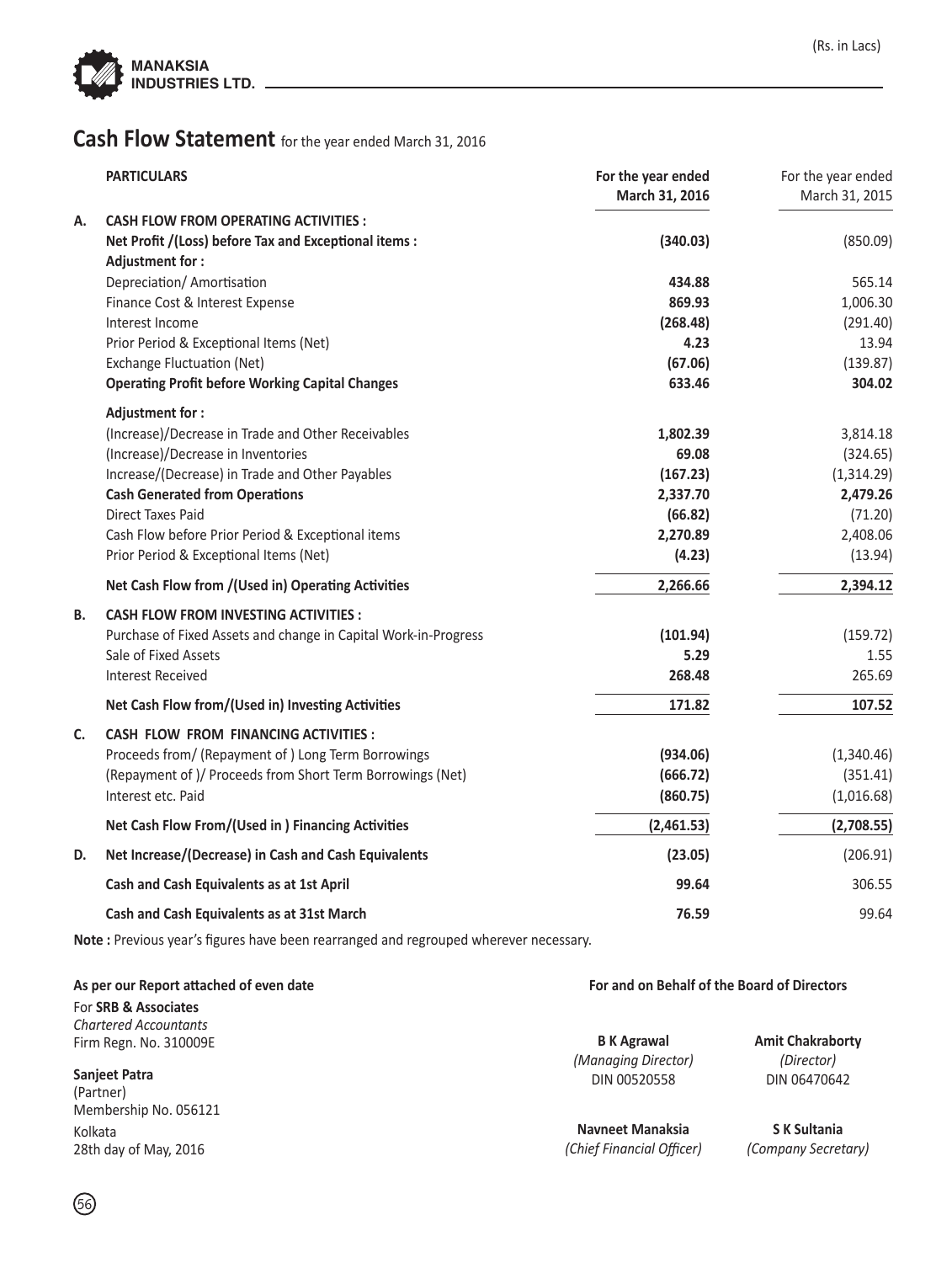### **Note 1 : Significant Accounting Policies**

#### **(Annexed to and forming part of the financial statements for the year ended 31st March, 2016)**

#### **I) Basis of preparation of Financial Statement**

The financial statements are prepared under the Historical cost convention method, using the accrual system of accounting in accordance with the Generally Accepted Accounting Principles in India including the Accounting Standards specified under Section 133 of the Companies Act, 2013 read with Rule 7 of Companies (Accounts) Rules, 2014.

#### **II) Revenue Recognition**

Revenue from sale of goods and services rendered is recognized upon transfer of title and rendering of services to the customers.

- Sales include trade sales.
- Gross Sales include applicable taxes unless separately charged and are net of discount.
- Sales are recognised on dispatch except consignment sales which are recognised on receipt of statement of accounts from the agent.

#### **III) Use of Estimates**

The preparation of financial statements in conformity with Indian GAAP requires judgements, estimates and assumptions to be made that affect the reported amount of assets and liabilities, disclosure of contingent liabilities on the date of the financial statements and the reported amount of revenues and expenses during the reporting period. Difference between the actual results and estimates are recognized in the period in which the results are known/materialized.

#### **IV) Fixed Assets**

Fixed Assets are stated at cost of acquisition inclusive of duties (net of CENVAT/VAT), taxes, borrowing costs directly attributable to acquisition, incidental expenses and erection/ commissioning etc., upto the date, the asset is ready for its intended use.

#### **V) Depreciation**

- a) Depreciation on all Fixed Assets is provided as per Schedule II of Companies Act, 2013 under Straight Line Method over estimated useful lives for each category of assets as under :
	- Factory Building  $\cdot$  10, 30 & 60 years • Plant and Machinery : 15 years • Electrical Installation and Equipments : 10 Years • Furniture and Fixture : 10 Years • Office Equipment  $\qquad \qquad$ : 5 Years
	- Motor Vehicles : 8 & 10 Years
	- Computers : 3 & 6 Years
- b) Depreciation includes amortisation of leasehold land over the period of lease.
- c) The residual value of assets has been considered as five percent of the original cost of the assets as per Schedule II of the Act.
- d) Depreciation is provided on pro-rata basis on additions and deletions of Fixed Assets during the year.
- e) In case of impairment, if any, depreciation is provided on the revised carrying amount of the assets over its remaining useful life.
- f) Software costs are amortized using the Straight Line Method over estimated useful life of 6 years.

#### **VI) Impairment of Assets**

The carrying amount of assets are reviewed at each balance sheet date to determine if there is any indication of impairment based on external/internal factor. An impairment loss is recognised wherever the carrying amount of an asset exceeds its recoverable amount which represents the greater of the net selling price and value in use of the assets. The estimated cash flows considered for determining the value in use, are discounted to the present value at weighted average cost of capital.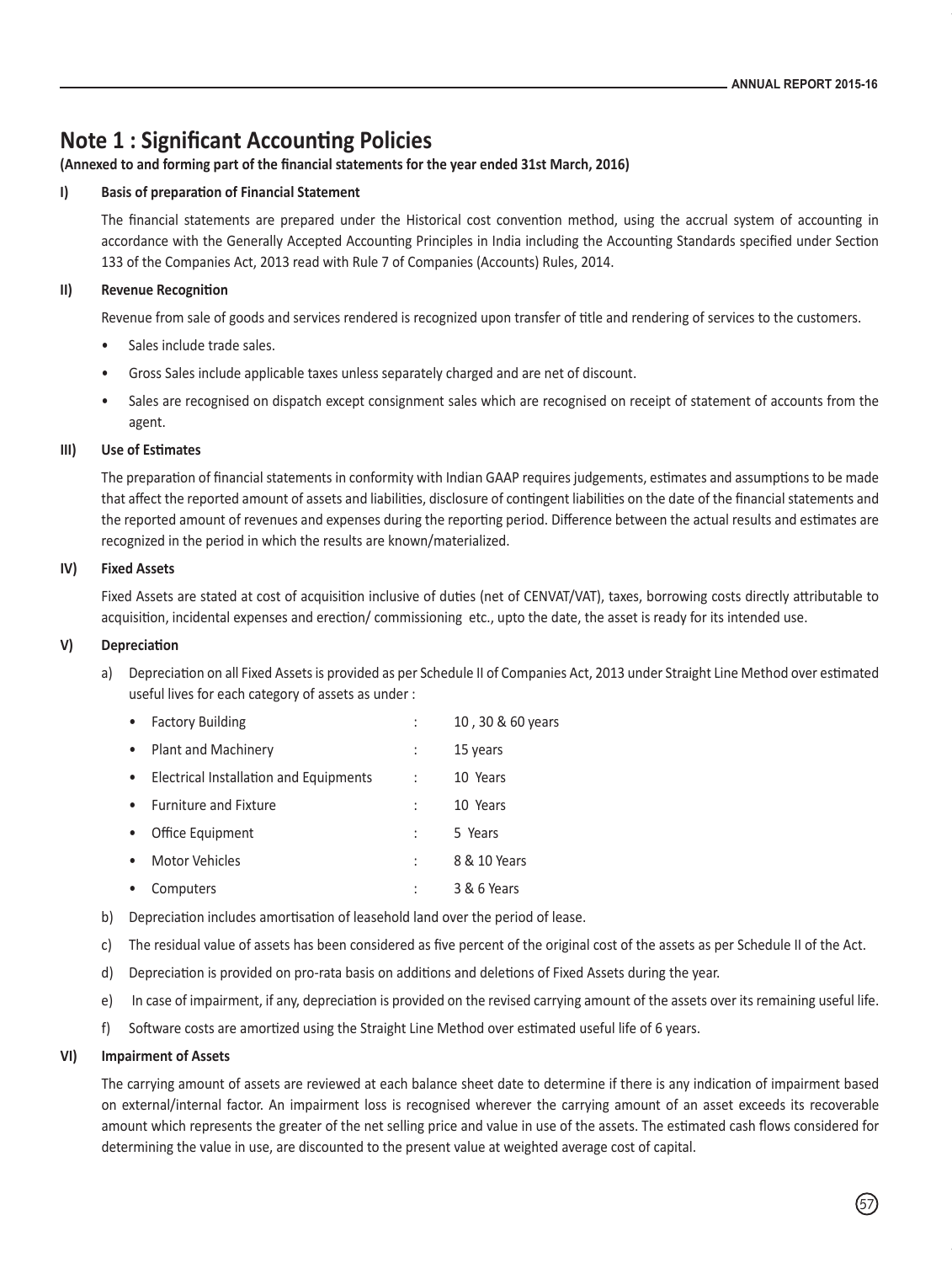

#### **VII) Foreign currency transaction**

#### **a) Initial Recognition**

Foreign currency transactions are recorded in the reporting currency, by applying to the foreign currency amount the exchange rate between the reporting currency and the foreign currency at the date of the transaction.

#### **b) Conversion**

Foreign currency monetary items are reported using the closing rate. Non-monetary items which are carried in terms of historical cost denominated in a foreign currency are reported using the exchange rate at the date of the transaction; and nonmonetary items which are carried at fair value or other similar valuation denominated in a foreign currency are reported using the exchange rates that existed when the values were determined.

#### **c) Exchange Differences**

Exchange differences arising on the settlement/conversion of monetary items are recognized as income or expenses in the year in which they arise.

The premium or discount arising at the inception of forward exchange contracts is amortised as expense or income over the life of the respective contracts. Exchange differences on such contracts are recognised in the Statement of Profit and Loss in the year in which the exchange rates change. Any profit or loss arising on cancellation or renewal of forward exchange contract is recognised as income or expense for the year.

#### **VIII) Investments**

Long term Investments are stated at Cost less provisions recorded to recognize any decline, other than temporary, in the carrying value of each investment. Investments in foreign companies are considered at the exchange rates prevailing on the date of their acquisition. Current investments are carried at lower of cost or fair value of each investment.

#### **IX) Inventories**

Inventories are valued as follows :

- a) Raw materials, finished goods, Stock in trade, Work in process, Packing materials and Stores & Spares are valued at lower of cost and net realisable value. Closing stock has been valued on Weighted Average basis.
- b) Saleable scraps, whose cost is not identifiable, are valued at estimated realisable value.

#### **X) Research & Development**

Research and development expenditure of revenue nature are charged to Statement of Profit and Loss Account, while capital expenditure are added to the cost of fixed assets in the year in which these are incurred.

#### **XI) Employee Benefits**

- i) Short term employee benefits are charged off at the undiscounted amount in the year in which the related services are rendered.
- ii) Post employment and other long term employee benefits are charged off in the year in which the employee has rendered services. The amount charged off is recognised at the present value of the amounts payable determined using actuarial valuation techniques. Actuarial gain and losses in respect of post employment and other long term benefits are charged to Statement of Profit and Loss Account.

#### **XII) Earnings Per Share**

Basic earning per share is calculated by dividing the net Profit or Loss for the period attributable to equity shareholders by the weighted average number of equity shares outstanding during the period.

For the purpose of calculating diluted earnings per share, the net profit or loss for the period attributable to equity shareholders and the weighted average number of shares outstanding during the period are adjusted for the effects of all dilutive potential equity shares.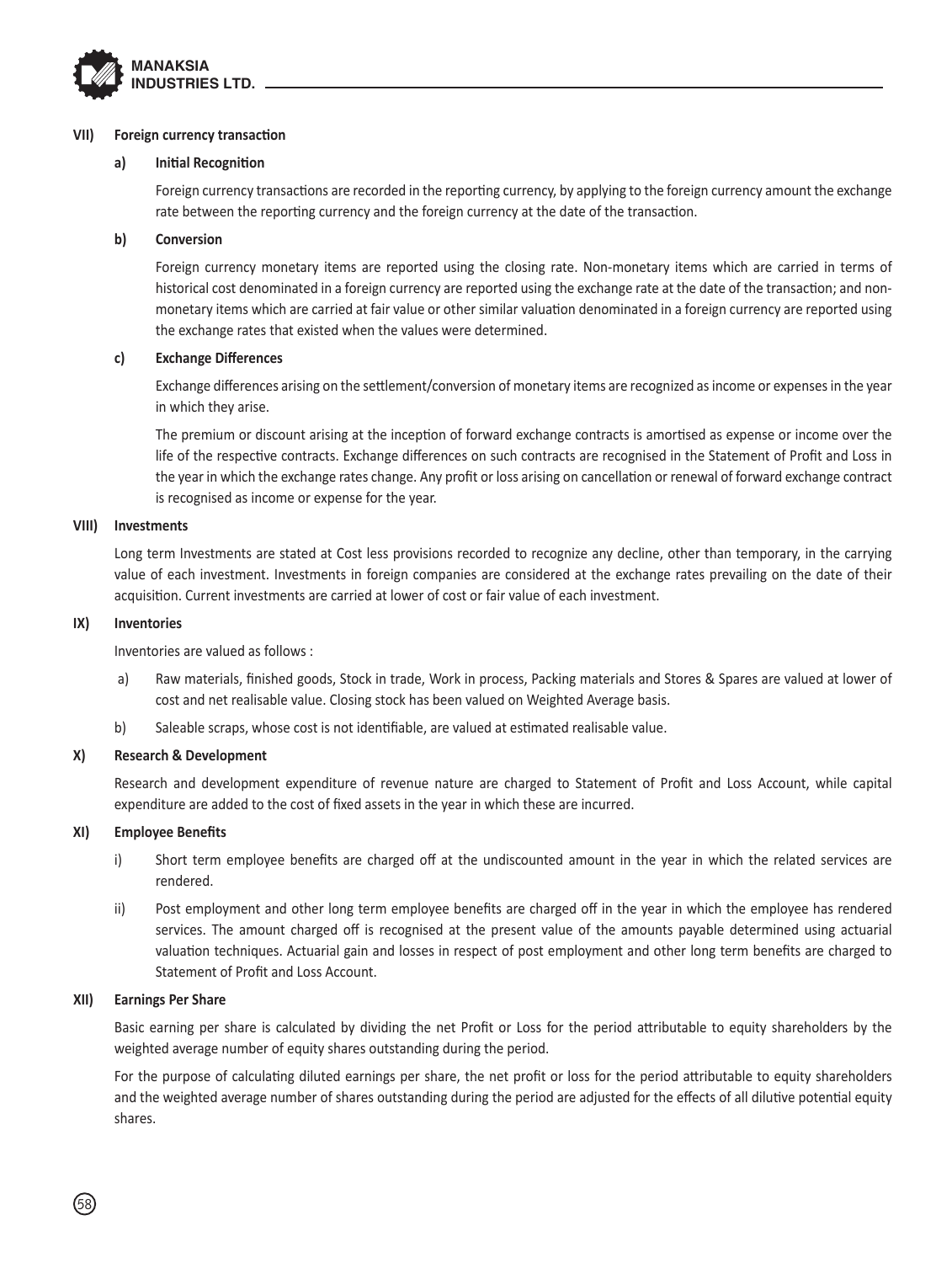#### **XIII) Excise Duty and Custom Duty**

Excise duty on finished goods stock lying at factories is accounted for at the point of manufacture of goods and accordingly, is considered for valuation of finished goods as on the Balance Sheet date. Custom duty on imported material in transit / lying in bonded warehouse is accounted for at the time, the same are released from Customs/ Bonded warehouse.

#### **XIV) Financial Derivatives and Commodity Hedging Transactions**

In respect of derivative contracts, premium paid, gains/losses on settlement and provision for losses for cash flow hedges and restatement on Balance Sheet date are recognised in the Statement of Profit and Loss Account, except in case where they relate to borrowing costs that are attributable to the acquisition or construction of fixed assets, in which case, they are adjusted to the carrying cost of such assets.

#### **XV) Borrowing Costs**

Borrowing Costs relating to acquisition / construction of qualifying assets are capitalized until the time all substantial activities necessary to prepare the qualifying assets for their intended use are complete. A qualifying asset is one that necessarily takes substantial period of time to get ready for its intended use. All other borrowing costs are charged to revenue.

#### **XVI) Taxation**

Tax expenses comprises of current and deferred tax. Current income tax is measured at the amount expected to be paid to the tax authorities in accordance with the Indian Income Tax Act, 1961. Deferred income taxes reflect the impact of current year timing differences between taxable income for the year and reversal of timing differences of earlier years.

The deferred tax for timing differences between the book and tax profits for the year is accounted for using the tax rates and laws that have been substantially enacted as on the Balance Sheet date.

Deferred tax assets are recognised only to the extent that there is reasonable certainty that sufficient future taxable income will be available against which such deferred tax assets can be realised. If the company has carry forward unabsorbed depreciation and tax losses, deferred tax assets are recognised only to the extent there is virtual certainty supported by convincing evidence that sufficient taxable income will be available against which such deferred tax asset can be realized.

#### **XVII) Prior Period Expenses/Income**

Material items of prior period expenses/income are disclosed separately.

#### **XVIII) Provision, Contingent Liabilities and Contingent Assets**

Provisions involving substantial degree of estimation in measurement are recognised when there is a present obligation as a result of past events and it is probable that there will be an outflow of resources. Contingent Liabilities are not recognised but are disclosed in the notes. Contingent Assets are neither recognised nor disclosed in the financial statements.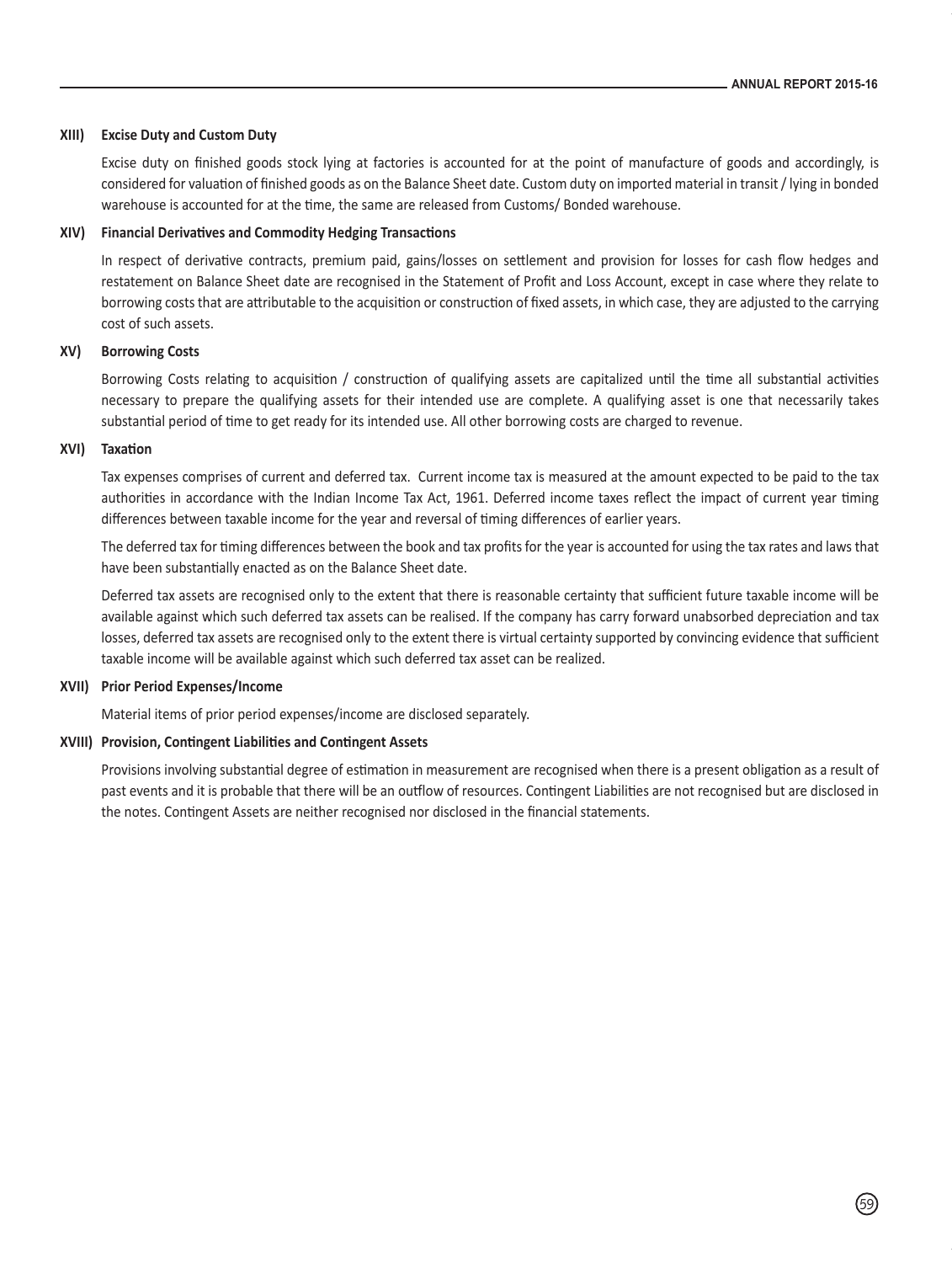

|    |    | <b>Particulars</b>                                     | As at<br>March 31, 2016<br>₹ in Lacs | As at<br>March 31, 2015<br>₹ in Lacs |
|----|----|--------------------------------------------------------|--------------------------------------|--------------------------------------|
| 2. |    | Share capital                                          |                                      |                                      |
|    | a) | Authorised:                                            |                                      |                                      |
|    |    | 75,000,000 Equity Shares of Re. 1/- each               | 750.00                               | 750.00                               |
|    |    |                                                        | 750.00                               | 750.00                               |
|    | b) | Issued, Subscribed and fully paid-up Shares:           |                                      |                                      |
|    |    | 65,534,050 Equity Shares of Re. 1/- each fully paid up | 655.34                               | 655.34                               |
|    |    |                                                        | 655.34                               | 655.34                               |

#### **c) Details of shareholders holding more than 5% shares in the Company**

|                             | As at March 31, 2016 | As at March 31, 2015     |               |           |
|-----------------------------|----------------------|--------------------------|---------------|-----------|
| <b>Name of Shareholders</b> | No. of shares        | % holding                | No. of shares | % holding |
| Basant Kumar Agrawal        | 4,12,55,940          | 63%                      |               |           |
| Basudeo Agrawal             | -                    | $\overline{\phantom{m}}$ | 95,00,115     | 15%       |
| Suresh Kumar Agrawal        | -                    | $\overline{\phantom{0}}$ | 94.02.740     | 14%       |
| Mahabir Prasad Agrawal      | -                    | $\overline{\phantom{0}}$ | 54,48,245     | 8%        |

#### **d) Reconciliation of the shares outstanding is set out below:**

|                                                                                                 | $2015 - 16$   | $2014 - 15$   |
|-------------------------------------------------------------------------------------------------|---------------|---------------|
|                                                                                                 | No. of shares | No. of shares |
| <b>Equity Shares</b>                                                                            |               |               |
| At the beginning of the period                                                                  | 6,55,34,050   | 5,00,000      |
| Add: Shares Issued pursuant to the Scheme of Demerger without<br>payment being received in cash |               | 6,55,34,050   |
| Less: Shares cancelled pursuant to the Scheme of Demerger                                       | -             | 5,00,000      |
| Outstanding at the end of the period                                                            | 6,55,34,050   | 6,55,34,050   |

**e) Terms/rights attached to each class of shares Equity Shares :**

> The Company has only one class of equity shares having a par value of Re. 1/–. Each holder of equity shares is entitled to one vote per share. The Company declares and pays dividends in Indian rupees. The dividend proposed by the Board of Directors is subject to the approval of the shareholders in the ensuing Annual General Meeting.

> In the event of liquidation of the Company, the holders of equity shares will be entitled to receive any of the remaining assets of the company, after distribution of all preferential amounts. The distribution will be in proportion to the number of equity shares held by the shareholders.

#### **f) The Company is not a Subsidiary Company**

**g) No Shares has been reserved for issue under options and contracts commitments for the sale of shares/disinvestment.**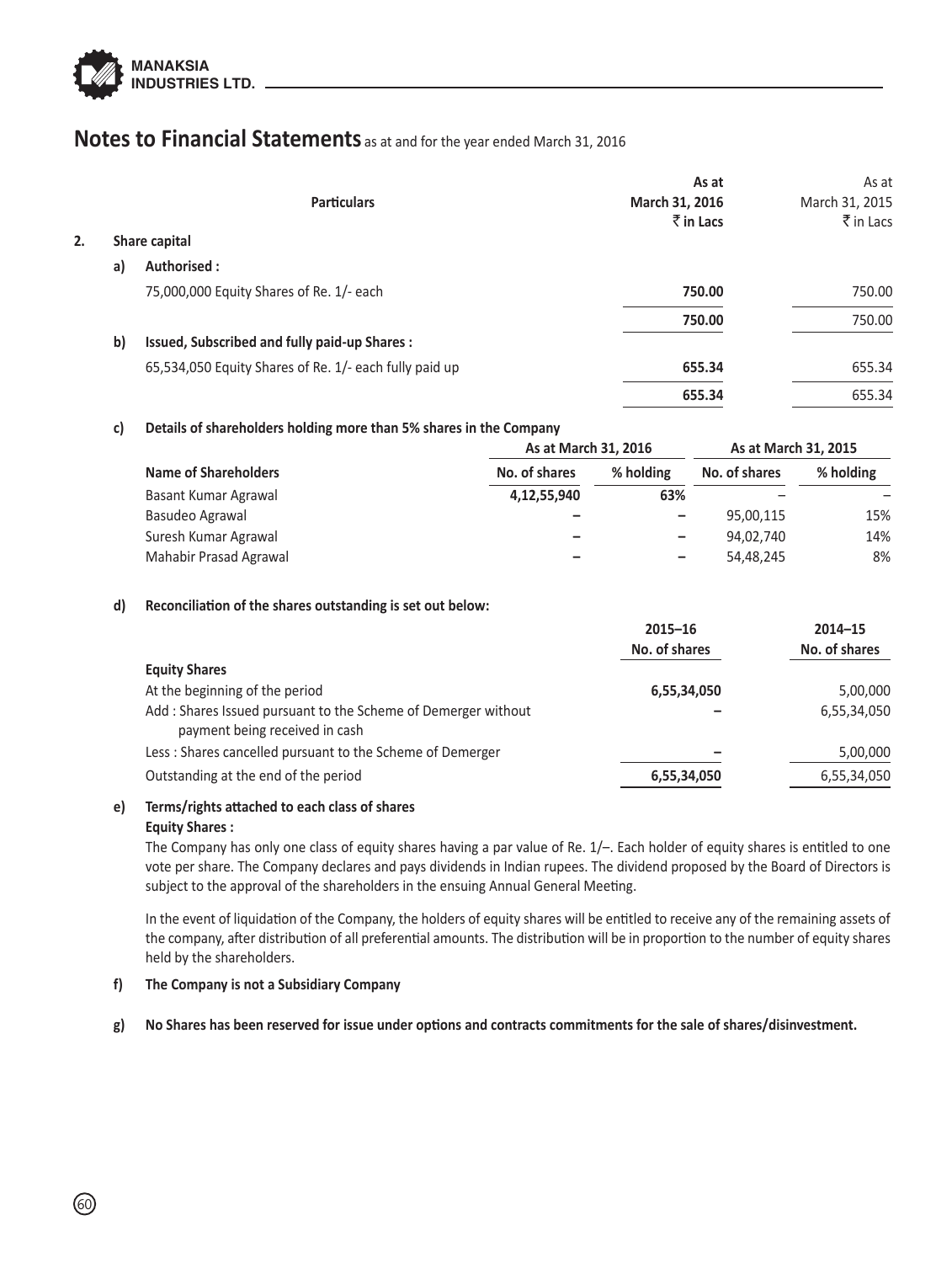|    |                |                                                               | As at March 31, 2016<br>$\bar{z}$ in Lacs |             | As at March 31, 2015<br>$\overline{\xi}$ in Lacs |                  |
|----|----------------|---------------------------------------------------------------|-------------------------------------------|-------------|--------------------------------------------------|------------------|
| 3. |                | <b>Reserves and Surplus</b><br><b>Capital Reserves</b>        |                                           | 5.00        |                                                  | 5.00             |
|    | А.             |                                                               |                                           |             |                                                  |                  |
|    | <b>B.</b>      | <b>Securities Premium Reserve</b>                             | 4,171.20                                  |             |                                                  |                  |
|    |                | As per last Balance Sheet<br>Add : Addition during the period |                                           | 4,171.20    |                                                  | 4,171.20         |
|    |                | Balance as at the end of the period                           |                                           |             |                                                  |                  |
|    | $\mathsf{C}$ . | <b>General Reserve</b>                                        |                                           |             |                                                  |                  |
|    |                | As per last Balance Sheet                                     | 6,300.66                                  |             | 6,772.91                                         |                  |
|    |                | Less: Depreciation                                            |                                           |             | 472.25                                           |                  |
|    |                | Balance as at the end of the period                           |                                           | 6,300.66    |                                                  | 6,300.66         |
|    | D.             | Surplus / Defecit in the Statement of Profit and Loss         |                                           |             |                                                  |                  |
|    |                | As per last Balance Sheet                                     | (759.23)                                  |             | 15.28                                            |                  |
|    |                | Add: Profit / (Loss) for the year                             | (348.10)                                  |             | (774.51)                                         |                  |
|    |                | Balance as at the end of the period                           |                                           | (1, 107.32) |                                                  | (759.23)         |
|    |                |                                                               |                                           | 9,369.53    |                                                  | 9,717.63         |
|    |                |                                                               | As at March 31, 2016                      |             | As at March 31, 2015                             |                  |
|    |                |                                                               | <b>Non Current</b>                        | Current     | Non Current                                      | Current          |
|    |                |                                                               | ₹ in Lacs                                 | ₹ in Lacs   | ₹ in Lacs                                        | ₹ in Lacs        |
| 4. |                | Long term borrowings                                          |                                           |             |                                                  |                  |
|    |                | <b>Secured</b>                                                |                                           |             |                                                  |                  |
|    |                | Term Loans:                                                   |                                           |             |                                                  |                  |
|    |                | From Banks                                                    | 492.15<br>492.15                          | 840.00      | 1,321.59                                         | 680.00<br>680.00 |
|    |                | Rupee Loan<br><b>Unsecured</b>                                |                                           | 840.00      | 1,321.59                                         |                  |
|    |                | Deferred Payment Liabilities (Under Sales                     | 943.52                                    | 104.61      | 1,048.14                                         | 82.15            |
|    |                | Tax Deferrment scheme-Interest Free)                          | 943.52                                    | 104.61      | 1,048.14                                         | 82.15            |
|    |                |                                                               |                                           |             |                                                  |                  |
|    | <b>Total</b>   |                                                               | 1,435.67                                  | 944.61      | 2,369.73                                         | 762.15           |

#### **Note :**

**4.1** The Current part of Long Term Borrowings, as above, have been shown under Other Current Liabilities (Note No. 9), as Current Maturities of long term debt.

#### **4.2 Rupee Term Loan :**

The Company's Secured Corporate Loan facilities are secured by First Charge on Fixed Asset (Movable and Immovable) of the Company.

The amount is further secured on second charge basis on the current assets of the Company.

Repayment Schedule of Term Loan from Bank is as follows :

| Year    | Amount<br>(₹ In Lacs) |
|---------|-----------------------|
| 2016-17 | 840.00                |
| 2017-18 | 480.00                |

The Rate of Interest on the Rupee Term Loan is 11.15% p.a.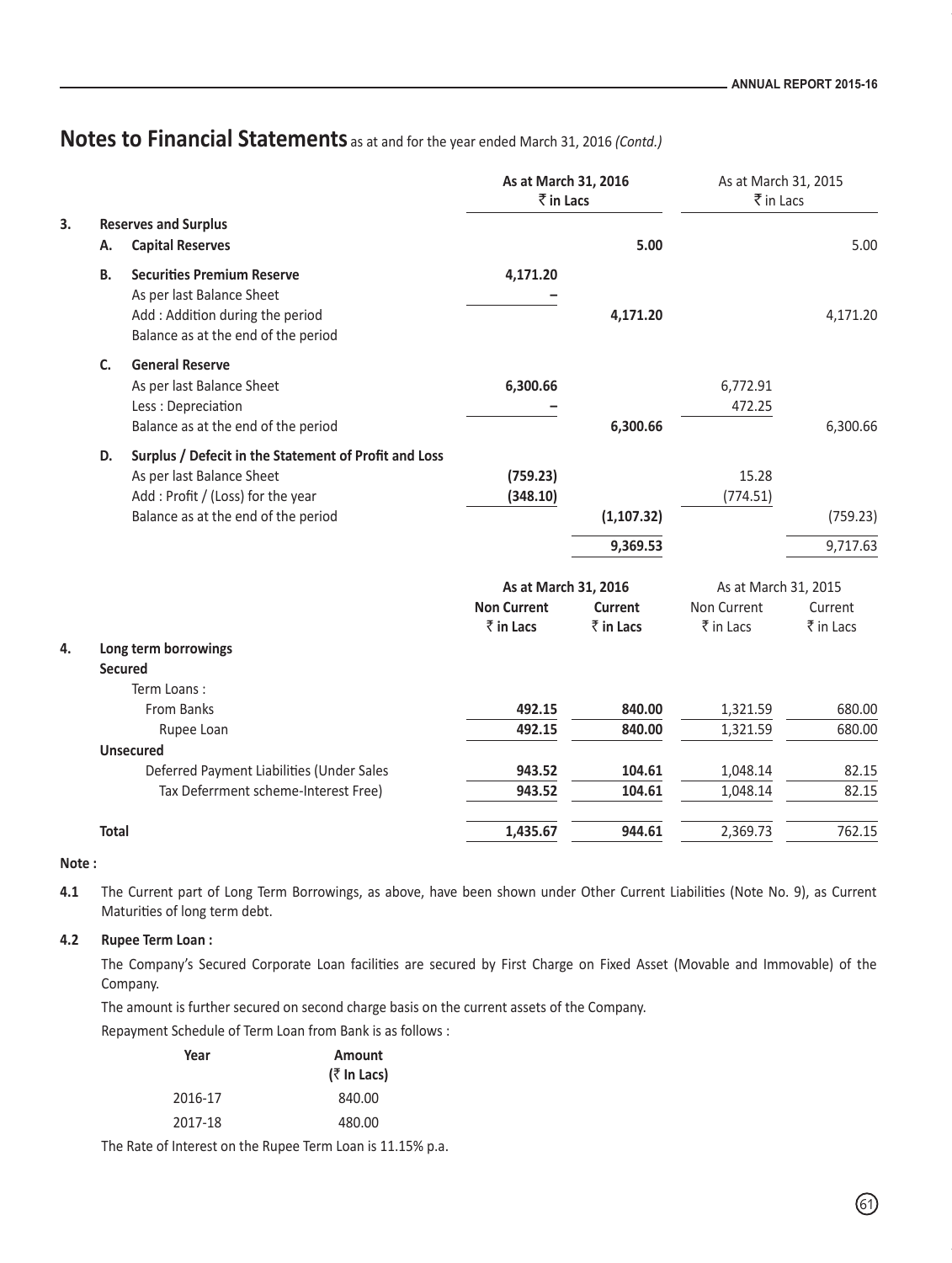

|                                                           | As at             | As at          |
|-----------------------------------------------------------|-------------------|----------------|
| <b>Particulars</b>                                        | March 31, 2016    | March 31, 2015 |
|                                                           | $\bar{z}$ in Lacs | ₹ in Lacs      |
| 5.<br>Deferred Tax Liabilities (net)                      |                   |                |
| <b>Deferred Tax Liability</b><br>a)                       |                   |                |
| Timing difference in depreciable assets                   | 454.10            | 542.85         |
| b)<br><b>Deferred Tax Assets</b>                          |                   |                |
| Expenses allowable against taxable income in future years | (142.95)          | (172.70)       |
| <b>Net Deferred tax Liability</b>                         | 311.15            | 370.15         |
| 6.<br>Long term provisions                                |                   |                |
| Provision for Employee benefits (Refer Note No. 29)       | 291.68            | 350.61         |
| Total                                                     | 291.68            | 350.61         |
| 7.<br>Short term borrowings                               |                   |                |
| <b>Secured</b>                                            |                   |                |
| Loans repayable on Demand (Working Capital Loans)<br>a)   |                   |                |
| From Banks                                                |                   |                |
| Rupee Loan                                                | 2,776.13          | 2,856.40       |
| b)<br><b>Buyers Credit</b>                                | 2,029.79          | 2,616.22       |
| Total                                                     | 4,805.91          | 5,472.63       |

7.1 The Company's Working Capital facilities are secured by First Charge on the current assets of the Company ranking pari passu with the respective Working Capital Bankers.

The amount is further secured on second charge basis on fixed assets of the Company ranking pari passu with the respective Working Capital Bankers.

#### **8. Trade Payables**

| Micro, Small and Medium Enterprises*                                                                                       |        | 00.1   |
|----------------------------------------------------------------------------------------------------------------------------|--------|--------|
| Others                                                                                                                     | 173.13 | 256.07 |
| Total                                                                                                                      | 178.23 | 257.07 |
| * Disclession of novables to MCME vanders as defined under the "Migre Cmall and Medium Enterprise Development Act 2006" is |        |        |

Disclosure of payables to MSME vendors as defined under the "Micro, Small and Medium Enterprise Development Act, 2006" is based on the information available with the Company regarding the status of registration of such vendors under the said Act, as per the intimation received from them on requests made by the Company.

There are no overdue principal amounts/interest payable amounts for delayed payments to such vendors at the Balance Sheet date. There are no delays in payment made to such suppliers during the year or for earlier years and accordingly there is no interest paid or outstanding interest in this regard in respect of payments made during the year or brought forward from previous years.

#### **9. Other current liabilities**

Current Maturitities of Long Term Debt

| Term Loans                                 | 840.00   | 680.00   |
|--------------------------------------------|----------|----------|
| Deferred Payment Liabilities               | 104.61   | 82.15    |
| Interest accrued but not due on borrowings | 37.13    | 27.95    |
| Other Payables *                           | 246.13   | 426.97   |
| Total                                      | 1,227.87 | 1,217.07 |

\* Other Payables includes Statutory Dues, Advances from Customers & Overdrawn Balances from banks.

#### **10. Short term provisions**

| Provision for Employee Benefits                                                                               | 42.79  | 77.62  |
|---------------------------------------------------------------------------------------------------------------|--------|--------|
| Others <sup>*</sup>                                                                                           | 66.77  | 63.03  |
| Total                                                                                                         | 109.57 | 140.64 |
| , Anna airseach an t-aistire se a fear constant ainm a chomhaidh ann an chomhaidh an t-aistire air Anna airso |        |        |

\* Indicates Liabilities for excise duty on closing stock of Finished Goods.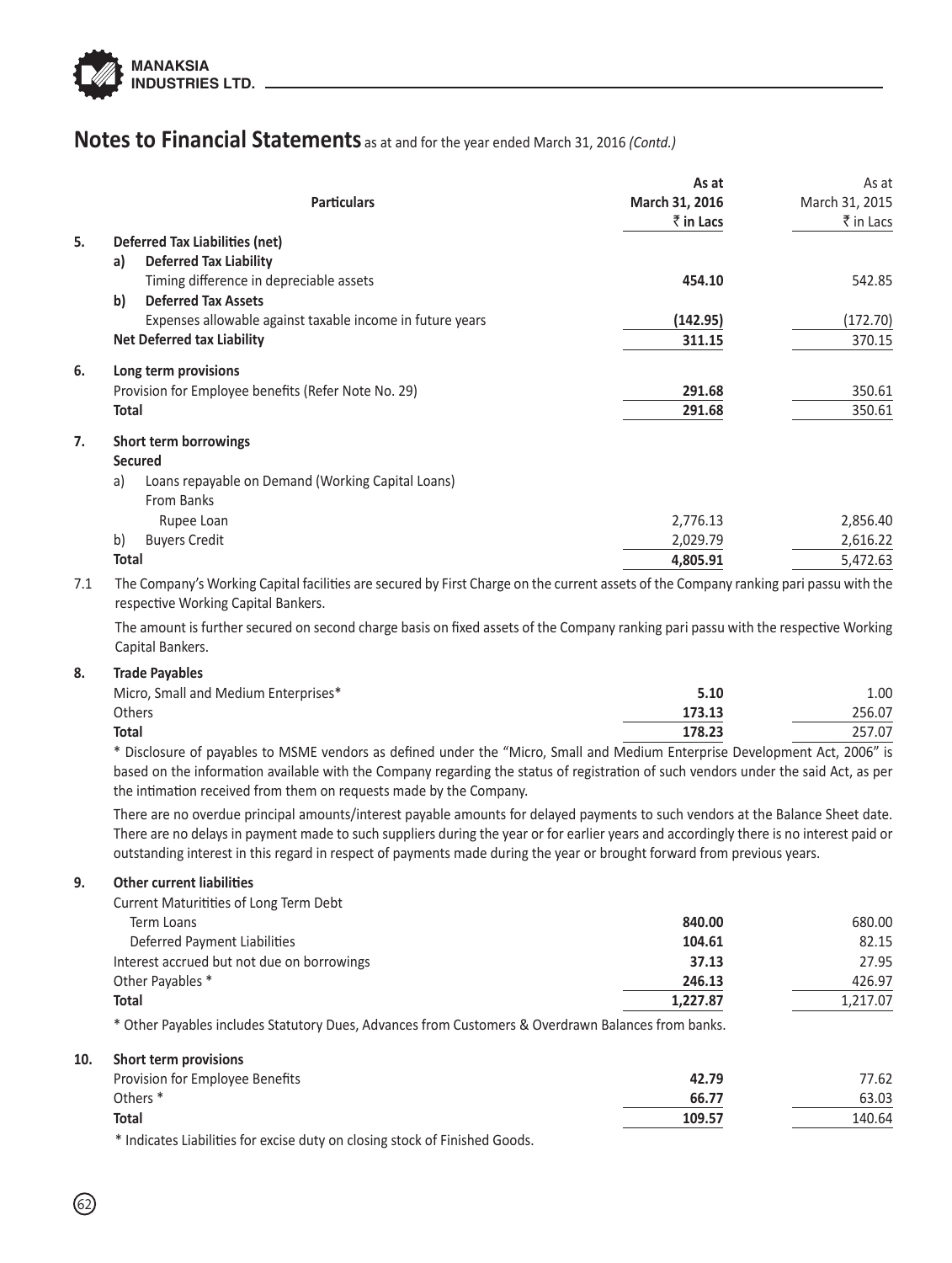| inning her the line is                                                            |
|-----------------------------------------------------------------------------------|
|                                                                                   |
|                                                                                   |
|                                                                                   |
|                                                                                   |
|                                                                                   |
|                                                                                   |
|                                                                                   |
|                                                                                   |
|                                                                                   |
|                                                                                   |
|                                                                                   |
|                                                                                   |
|                                                                                   |
|                                                                                   |
|                                                                                   |
|                                                                                   |
|                                                                                   |
|                                                                                   |
|                                                                                   |
|                                                                                   |
|                                                                                   |
|                                                                                   |
|                                                                                   |
|                                                                                   |
|                                                                                   |
|                                                                                   |
|                                                                                   |
|                                                                                   |
|                                                                                   |
|                                                                                   |
|                                                                                   |
|                                                                                   |
|                                                                                   |
|                                                                                   |
|                                                                                   |
|                                                                                   |
|                                                                                   |
|                                                                                   |
|                                                                                   |
|                                                                                   |
|                                                                                   |
|                                                                                   |
|                                                                                   |
|                                                                                   |
|                                                                                   |
|                                                                                   |
|                                                                                   |
|                                                                                   |
|                                                                                   |
|                                                                                   |
|                                                                                   |
|                                                                                   |
|                                                                                   |
|                                                                                   |
|                                                                                   |
|                                                                                   |
|                                                                                   |
|                                                                                   |
|                                                                                   |
|                                                                                   |
|                                                                                   |
|                                                                                   |
|                                                                                   |
|                                                                                   |
|                                                                                   |
|                                                                                   |
|                                                                                   |
|                                                                                   |
| Notes to Financial Statements as at and for the year ended March 31, 2016 (Contd. |

| י      |
|--------|
|        |
| t<br>Ç |
| ◅      |
|        |
|        |
|        |
| Ĺ      |
|        |
|        |
|        |
|        |

| Notes to Financial Statements as at and for the year ended March 31, 2016 (Contd.) |                         |                    |                               |                          |                         |                            |                             |                                                                      |                           |                          |
|------------------------------------------------------------------------------------|-------------------------|--------------------|-------------------------------|--------------------------|-------------------------|----------------------------|-----------------------------|----------------------------------------------------------------------|---------------------------|--------------------------|
| FIXED ASSETS<br>$\overline{11}$ .                                                  |                         |                    |                               |                          |                         |                            |                             |                                                                      |                           | (₹ In Lacs)              |
|                                                                                    |                         | <b>GROSS BLOCK</b> |                               |                          |                         |                            | DEPRECIATION / AMORTISATION |                                                                      |                           | NET BLOCK                |
| <b>Particulars</b>                                                                 | April 2015<br>As at 1st | Addition           | Adjustment<br><b>Deletion</b> | March 2016<br>As at 31st | As at 1st April<br>2015 | Adjustments<br>Deductions/ | For the Year                | Depreciation<br>earlier years<br>Provision for<br>(Excess)<br>Short/ | Vlarch 2016<br>Up to 31st | March 2016<br>As at 31st |
| Tangible Assets:                                                                   |                         |                    |                               |                          |                         |                            |                             |                                                                      |                           |                          |
| a) Land                                                                            | 27.25                   | T                  | L                             | 27.25                    | Ť                       | T                          | Ť                           | Ť                                                                    | Ť                         | 27.25                    |
| b) Leasehold Land                                                                  | 9.08                    | Т                  | L                             | 9.08                     | 2.31                    | L                          | 0.09                        | 2.40                                                                 | 2.40                      | 6.68                     |
| c) Building                                                                        | 1,368.78                | 49.90              | $\mathbf{I}$                  | 1,418.68                 | 681.21                  | $\mathbf{I}$               | 39.11                       | 720.32                                                               | 720.32                    | 698.36                   |
| d) Plant & Equipment                                                               | 7,347.39                | 47.11              | 49.53                         | 7,344.97                 | 4,812.07                | (44.24)                    | 338.13                      | 5,105.96                                                             | 5,105.96                  | 2,239.01                 |
| e) Electrical Installation                                                         | 266.90                  | T                  | т                             | 266.90                   | 242.97                  | T                          | 3.79                        | 246.75                                                               | 246.75                    | 20.15                    |
| f) Electric Generator                                                              | 107.91                  | I                  | L                             | 107.91                   | 84.02                   | L                          | 3.15                        | 87.17                                                                | 87.17                     | 20.73                    |
| g) Computers                                                                       | 159.34                  | 0.62               | $\mathbf{I}$                  | 159.96                   | 133.35                  | L                          | 8.53                        | 141.89                                                               | 141.89                    | 18.07                    |
| h) Office Equipment                                                                | 97.39                   | 3.14               | $\mathsf{I}$                  | 100.53                   | 71.97                   | $\mathsf{I}$               | 8.74                        | 80.71                                                                | 80.71                     | 19.82                    |
| i) Furniture & Fixtures                                                            | 110.16                  | 0.27               | т                             | 110.43                   | 82.40                   | т                          | 5.82                        | 88.22                                                                | 88.22                     | 22.21                    |
| j) Vehicles                                                                        | 207.16                  | 23.65              | т                             | 230.81                   | 125.41                  | T                          | 15.76                       | 141.17                                                               | 141.17                    | 89.65                    |
| <b>Total Tangible Assets</b>                                                       | 9,701.35                | 124.70             | 49.53                         | 9,776.52                 | 6,235.72                | (44.24)                    | 423.11                      | 6,614.59                                                             | 6,614.59                  | 3,161.94                 |
| Computer Software<br>Intangible Assets:                                            | 78.88                   | I                  | L                             | 78.88                    | 8.27                    | $\mathsf{I}$               | 11.77                       | 20.04                                                                | 20.04                     | 58.85                    |
| <b>Total intangible Assets</b>                                                     | 78.88                   | T                  | $\mathsf{I}$                  | 78.88                    | 8.27                    | T                          | 11.77                       | 20.04                                                                | 20.04                     | 58.85                    |
| <b>Total Assets</b>                                                                | 9,780.23                | 124.70             | 49.53                         | 9,855.40                 | 6,243.98                | (44.24)                    | 434.88                      | 6,634.62                                                             | 6,634.62                  | 3,220.79                 |
| Capital Work in Progress                                                           | 396.45                  | 101.94             | 124.70                        | 373.70                   | $\mathbf{I}$            | $\mathsf I$                | $\mathbf{I}$                | $\mathbf{I}$                                                         | $\mathbf{I}$              | 373.70                   |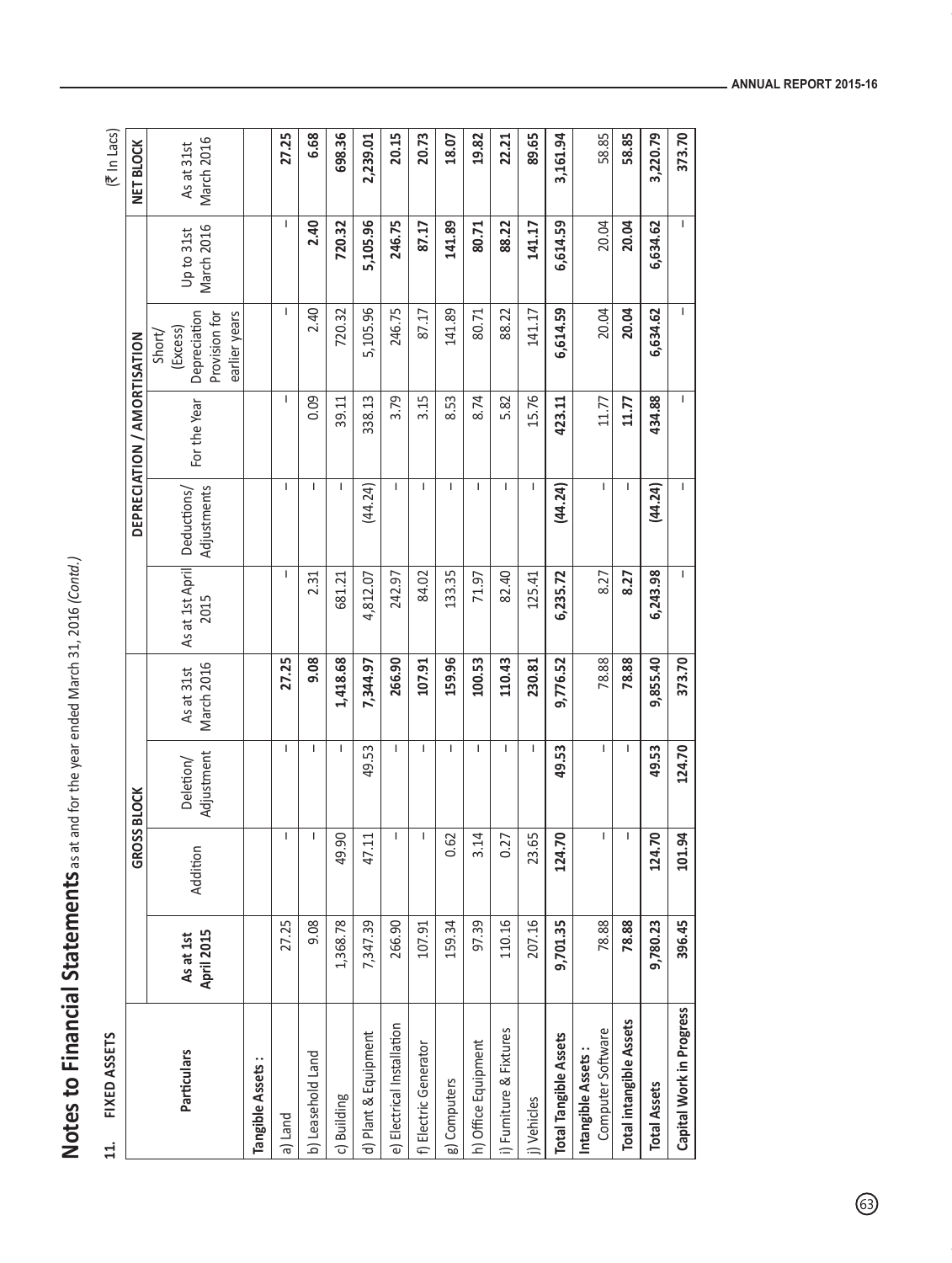Notes to Financial Statements as at and for the year ended March 31, 2015 (Contd.) **644** Notes to Financial Statements as at and for the year ended March 31, 2015 *(Contd.)* 

11. FIXED ASSETS **11. FIXED ASSETS**

 $\bigcirc$ 

| FIXED ASSETS<br>$\overline{11}$ .       |                         |                        |                         |                        |                         |                                                     |                             |              |                               | $(3 \nvert n \nvert \nvert$   |
|-----------------------------------------|-------------------------|------------------------|-------------------------|------------------------|-------------------------|-----------------------------------------------------|-----------------------------|--------------|-------------------------------|-------------------------------|
|                                         |                         | <b>GROSS BLOCK</b>     |                         |                        |                         |                                                     | DEPRECIATION / AMORTISATION |              |                               | <b>NET BLOCK</b>              |
| Particulars                             | As at 1st April<br>2014 | Addition               | Adjustment<br>Deletion/ | As at 31st<br>Mar 2015 | As at 1st April<br>2014 | Depreciation<br>transfered<br>to General<br>Reserve | Adjustments<br>Deductions/  | For the Year | As at 31st<br><b>Mar 2015</b> | As at 31st<br><b>Mar 2015</b> |
| <b>Tangible Assets:</b>                 |                         |                        |                         |                        |                         |                                                     |                             |              |                               |                               |
| bue <sub>1</sub> (e                     | 27.25                   | I                      | T                       | 27.25                  | I                       | T                                                   | T                           | п            | 1                             | 27.25                         |
| b) Leasehold Land                       | 9.08                    | I                      | $\mathsf{I}$            | 9.08                   | 2.23                    | $\mathsf{I}$                                        | $\mathsf{I}$                | 0.09         | 2.32                          | 6.76                          |
| c) Building                             | 1,368.78                | I                      | $\mathbf{I}$            | 1,368.78               | 629.28                  | 12.83                                               | T                           | 39.11        | 681.22                        | 687.56                        |
| d) Plant & Equipment                    | 7,298.54                | 58<br>ິສ               | 4.72                    | 7,347.40               | 3,961.33                | 390.93                                              | (3.17)                      | 462.97       | 4,812.05                      | 2,535.34                      |
| e) Electrical Installation              | 266.91                  | I                      | T                       | 266.91                 | 200.56                  | 32.69                                               | T                           | 9.72         | 242.97                        | 23.94                         |
| f) Electric Generator                   | 107.91                  | I                      | $\overline{1}$          | 107.91                 | 72.27                   | 8.46                                                | T                           | 3.30         | 84.03                         | 23.88                         |
| g) Computers                            | 136.02                  | $\overline{31}$<br>23. | $\mathbf{I}$            | 159.33                 | 121.43                  | 6.63                                                | $\mathbf{I}$                | 5.29         | 133.35                        | 25.98                         |
| h) Office Equipment                     | 94.13                   | 25<br>$\sim$           | T                       | 97.38                  | 41.99                   | 14.92                                               | т                           | 15.06        | 71.98                         | 25.41                         |
| i) Furniture & Fixtures                 | 109.27                  | 89<br>O                | $\mathbf{I}$            | 110.16                 | 71.47                   | 2.04                                                | T                           | 8.90         | 82.41                         | 27.75                         |
| j) Vehicles                             | 202.44                  | 72<br>4                | $\mathbf{I}$            | 207.16                 | 102.48                  | 3.75                                                | $\overline{\phantom{a}}$    | 19.17        | 125.40                        | 81.76                         |
| <b>Total Tangible Assets</b>            | 9,620.33                | Ľ,<br><u>မ္</u> က      | 4.72                    | 9,701.36               | 5,203.04                | 472.25                                              | (3.17)                      | 563.60       | 6,235.72                      | 3,465.64                      |
| Computer Software<br>Intangible Assets: | 8.32                    | 56<br>5Ċ               | T                       | 78.88                  | 6.72                    | I                                                   | ı                           | 1.54         | 8.26                          | 70.62                         |
| <b>Total intangible Assets</b>          | 8.32                    | ಀೢ<br>S.               | ı                       | 78.88                  | 6.72                    | $\mathsf I$                                         | ı                           | 1.54         | 8.26                          | 70.62                         |
| <b>Total Assets</b>                     | 9,628.65                | ភ្ន<br>156.            | 4.72                    | 9,780.23               | 5,209.76                | 472.25                                              | (3.17)                      | 565.14       | 6,243.98                      | 3,536.27                      |
| Capital Work in Progress                | 393.04                  | 23.61                  | 20.19                   | 396.45                 | I                       | I                                                   | I                           | I            | I                             | 396.45                        |

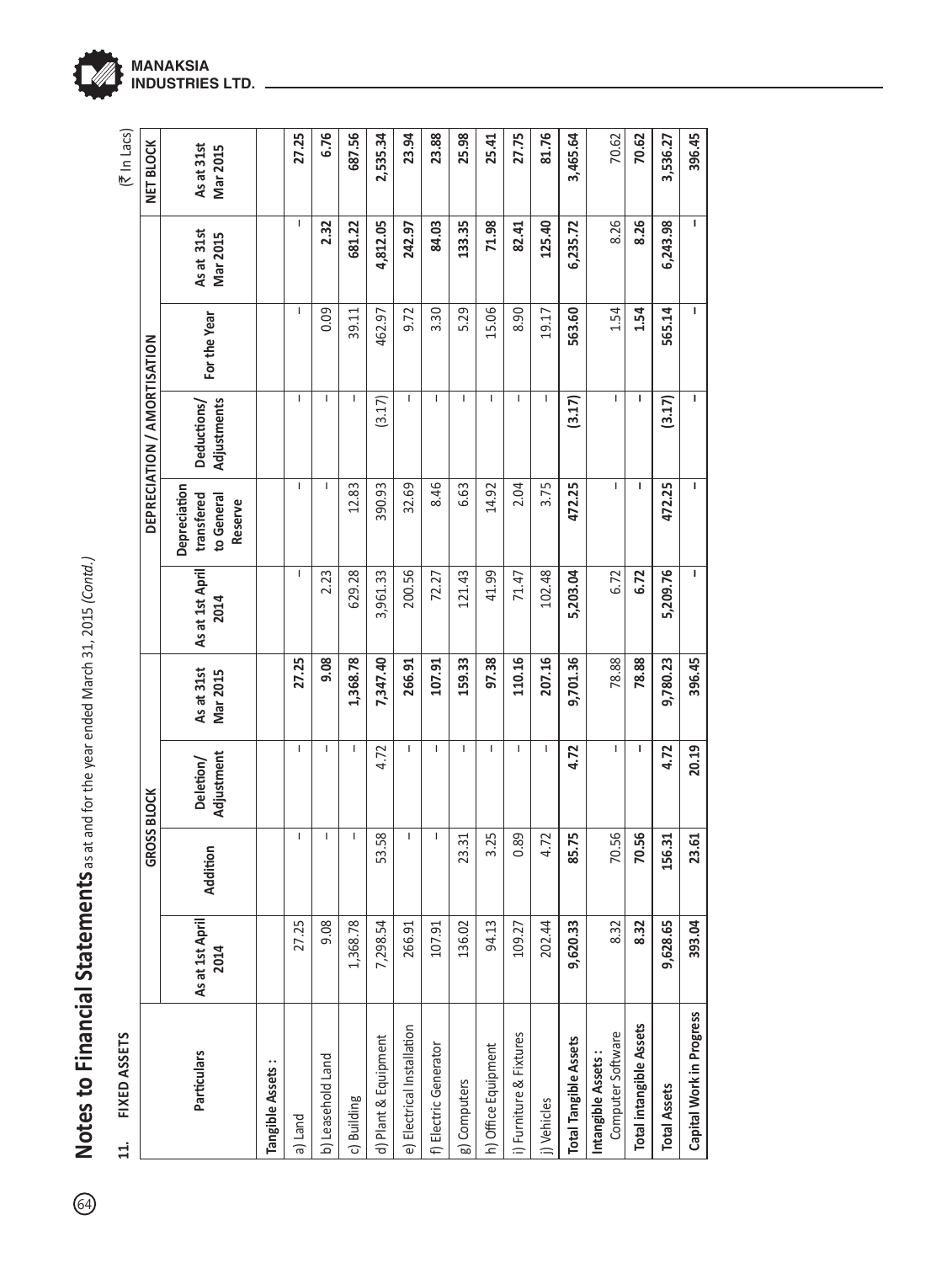|     | <b>Particulars</b>                                                                   | As at<br>March 31, 2016<br>$\bar{z}$ in Lacs | As at<br>March 31, 2015<br>₹ in Lacs |
|-----|--------------------------------------------------------------------------------------|----------------------------------------------|--------------------------------------|
| 12. | <b>Non-current Investments</b>                                                       |                                              |                                      |
|     | <b>Trade Investments</b><br>(i)                                                      |                                              |                                      |
|     | Investment in Government or Trust securities                                         |                                              |                                      |
|     | Unquoted & Fully Paid Up                                                             |                                              |                                      |
|     | 6 Years National Savings Certificates                                                | 0.03                                         | 0.03                                 |
|     | (ii)<br><b>Other Investments</b>                                                     |                                              |                                      |
|     | Investment in Equity Shares of Subsidiary Companiy                                   |                                              |                                      |
|     | Unquoted & Fully Paid Up                                                             |                                              |                                      |
|     | 25 No Equity Shares of Euroasian Venture FZE - Face Value Per Share<br>1,000,000 AED | 3,239.27                                     | 3,239.27                             |
|     |                                                                                      | 3,239.30                                     | 3,239.30                             |
| 13. | Long term loans and advances                                                         |                                              |                                      |
|     | (Unsecured, and considered good)                                                     |                                              |                                      |
|     | Capital Advances                                                                     | 0.69                                         | 0.69                                 |
|     | <b>Security Deposit</b>                                                              | 73.27                                        | 73.74                                |
|     | Total                                                                                | 73.96                                        | 74.44                                |
| 14. | Inventories                                                                          |                                              |                                      |
|     | At Lower of Cost or Net Realisable Value                                             |                                              |                                      |
|     | <b>Raw Materials</b>                                                                 | 1,933.72                                     | 2,037.95                             |
|     | Work-in-Process                                                                      | 2,004.61                                     | 1,579.44                             |
|     | <b>Finished Goods</b>                                                                | 458.68                                       | 467.56                               |
|     | Stores & Spares                                                                      | 418.45                                       | 399.49                               |
|     | <b>Stock in Transit</b>                                                              |                                              | 405.98                               |
|     | At Estimated Realisable Value                                                        |                                              |                                      |
|     | <b>Scraps</b>                                                                        | 119.76                                       | 113.87                               |
|     | <b>Total</b>                                                                         | 4,935.21                                     | 5,004.29                             |
| 15. | <b>Trade receivables</b>                                                             |                                              |                                      |
|     | Unsecured                                                                            |                                              |                                      |
|     | Considered Doubtful provided for :                                                   |                                              |                                      |
|     | Outstanding over six months                                                          | 112.93                                       | 112.93                               |
|     | Less : Provision for Doubtful Debts                                                  | 112.93                                       | 112.93                               |
|     | Considered Good:                                                                     |                                              |                                      |
|     | Outstanding over six months                                                          | 372.06                                       | 844.17                               |
|     | Other Debts                                                                          | 3,474.24                                     | 3,684.52                             |
|     | <b>Total</b>                                                                         | 3,846.30                                     | 4,528.69                             |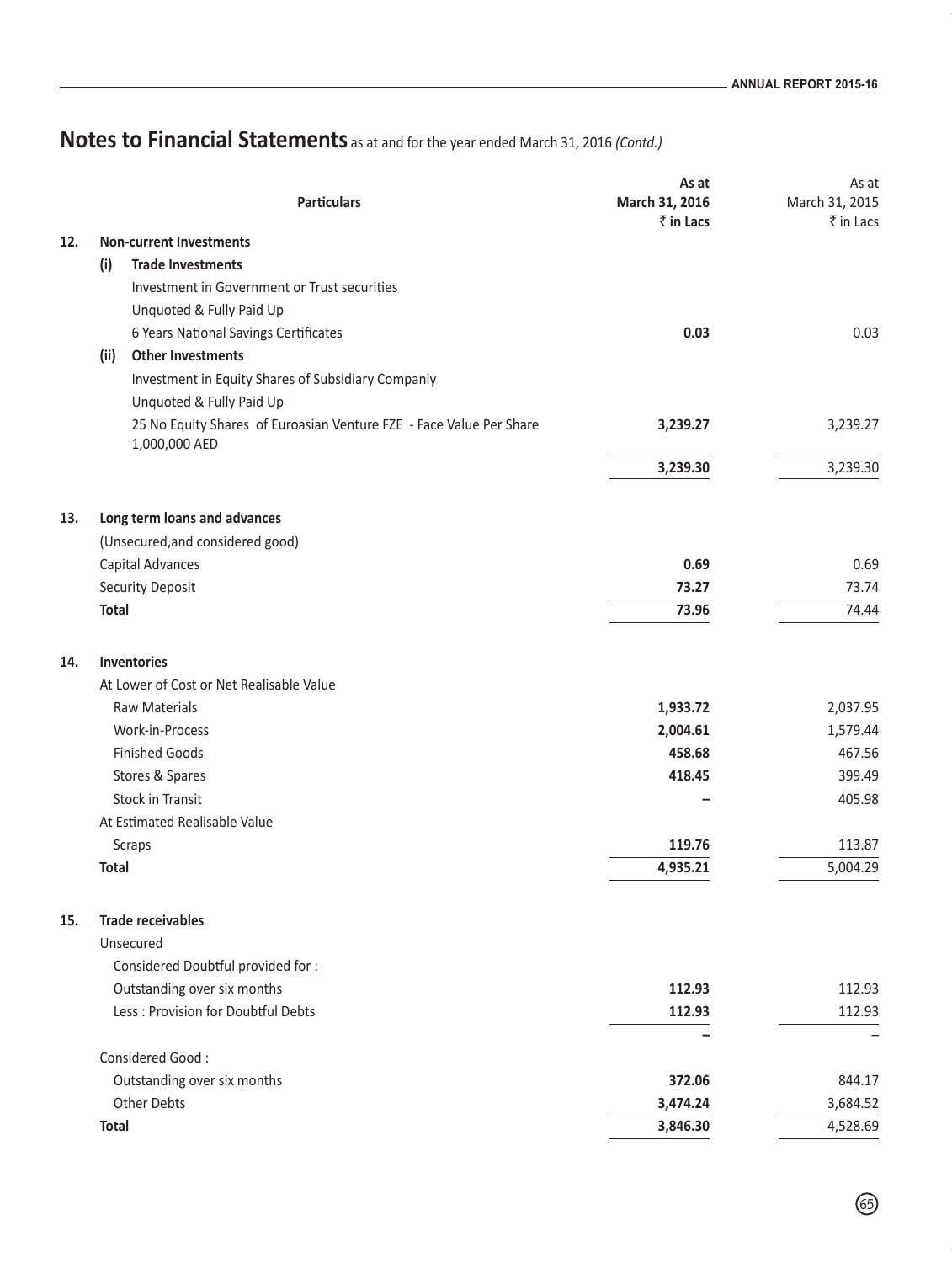

|     |                                            | As at<br>March 31, 2016 | As at<br>March 31, 2015 |
|-----|--------------------------------------------|-------------------------|-------------------------|
|     |                                            | $\bar{z}$ in Lacs       | ₹ in Lacs               |
| 16. | <b>Cash and Cash equivalents</b>           |                         |                         |
|     | <b>Balances with Banks</b>                 | 6.83                    | 50.23                   |
|     | <b>Fixed Deposit</b>                       | 1.68                    | 1.68                    |
|     | Cash on Hand                               | 68.07                   | 47.73                   |
|     | <b>Total</b>                               | 76.58                   | 99.64                   |
| 17. | Short term loans and advances              |                         |                         |
|     | (Unsecured, considered good)               |                         |                         |
|     | Loans and Advances                         |                         |                         |
|     | To Related Party                           | 799.25                  | 720.22                  |
|     | To Others                                  | 926.27                  | 2,043.06                |
|     | <b>Balances with Statutory Authorities</b> | 394.10                  | 436.89                  |
|     | Advance Income Tax (Net of Provision)      | 143.50                  | 76.69                   |
|     | Others*                                    | 355.98                  | 394.95                  |
|     | <b>Total</b>                               | 2,619.10                | 3,671.81                |
|     |                                            | For the year ended      | For the year ended      |
|     |                                            | March 31, 2016          | March 31, 2015          |
|     |                                            | ₹ in Lacs               | ₹ in Lacs               |
| 18. | Net Revenue from operations                |                         |                         |
|     | Sale of products                           | 10,958.61               | 15,982.81               |
|     | Other Operating Income                     | 396.29                  | 373.71                  |
|     |                                            | 11,354.90               | 16,356.52               |
|     | Less : Excise Duty & Service Tax           | 1,089.06                | 1,218.56                |
|     | <b>Total</b>                               | 10,265.84               | 15,137.96               |
| 19. | <b>Other Income</b>                        |                         |                         |
|     | Interest Income                            | 268.48                  | 291.40                  |
|     | Miscellaneous Income                       | 54.44                   | 52.48                   |
|     | <b>Total</b>                               | 322.91                  | 343.88                  |
| 20. | Cost of materials consumed                 |                         |                         |
|     | Opening Stock                              | 2,037.95                | 2,495.18                |
|     | Add : Purchases & Procurement Expenses     | 5,957.69                | 9,914.03                |
|     | Less: Closing Stock                        | 1,933.72                | 2,037.95                |
|     | <b>Total</b>                               | 6,061.91                | 10,371.26               |
|     | <b>Particulars of Materials Consumed</b>   |                         |                         |
|     | Aluminium                                  | 1,883.79                | 3,257.48                |
|     | TFS Sheet                                  | 3,131.33                | 3,041.12                |
|     | Others                                     | 1,046.79                | 4,072.66                |
|     | <b>Total</b>                               | 6,061.91                | 10,371.26               |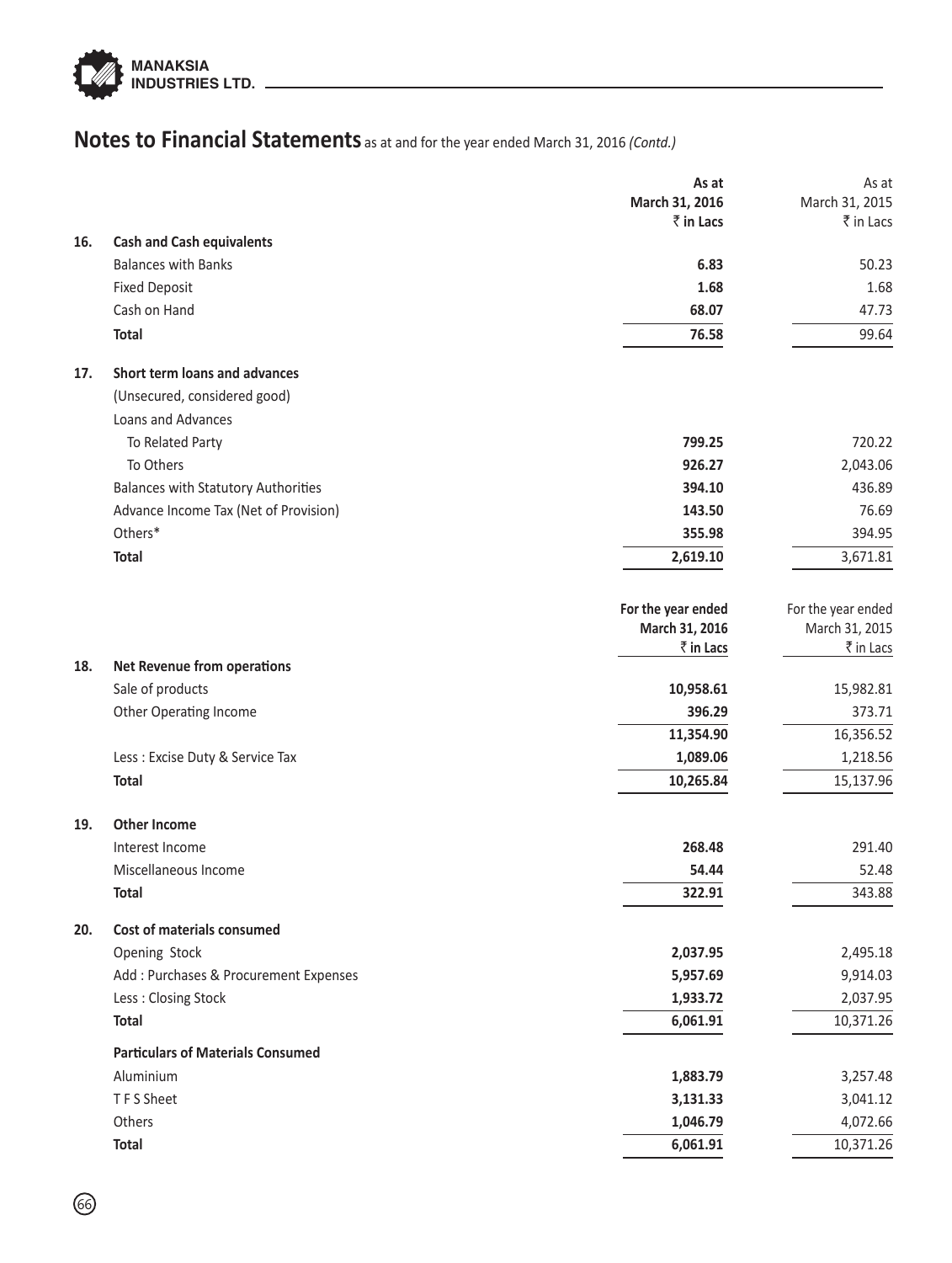| Changes in Inventories of finished goods,<br>21.<br>Work-in-progress and stock-in-trade<br><b>Opening Stock</b><br><b>Finished Goods</b><br>467.56<br>Work in Progress<br>1,579.44<br>113.87<br>Scrap<br>2,160.87<br><b>Closing Stock</b><br><b>Finished Goods</b><br>458.68<br>Work in Progress<br>2,004.61<br>119.76<br>Scrap<br>2,583.04<br>(422.17)<br><b>Total</b><br>22.<br><b>Employee benefits expense</b><br>Salaries, Wages and Bonus<br>1,063.56<br>Contribution to provident & other funds<br>88.74<br><b>Staff Welfare Expenses</b><br>306.71<br>1,459.02<br>Total<br>23.<br><b>Finance costs</b><br><b>Interest Expenses</b><br>On Fixed Loans<br>190.72<br>On Others<br>621.52<br>57.68<br>Other Borrowing Cost<br>869.93<br><b>Total</b> |  | For the year ended<br>March 31, 2016<br>$\bar{z}$ in Lacs | For the year ended<br>March 31, 2015<br>₹ in Lacs |
|----------------------------------------------------------------------------------------------------------------------------------------------------------------------------------------------------------------------------------------------------------------------------------------------------------------------------------------------------------------------------------------------------------------------------------------------------------------------------------------------------------------------------------------------------------------------------------------------------------------------------------------------------------------------------------------------------------------------------------------------------------|--|-----------------------------------------------------------|---------------------------------------------------|
|                                                                                                                                                                                                                                                                                                                                                                                                                                                                                                                                                                                                                                                                                                                                                          |  |                                                           |                                                   |
|                                                                                                                                                                                                                                                                                                                                                                                                                                                                                                                                                                                                                                                                                                                                                          |  |                                                           |                                                   |
|                                                                                                                                                                                                                                                                                                                                                                                                                                                                                                                                                                                                                                                                                                                                                          |  |                                                           | 500.43                                            |
|                                                                                                                                                                                                                                                                                                                                                                                                                                                                                                                                                                                                                                                                                                                                                          |  |                                                           | 1,212.70                                          |
|                                                                                                                                                                                                                                                                                                                                                                                                                                                                                                                                                                                                                                                                                                                                                          |  |                                                           | 100.54                                            |
|                                                                                                                                                                                                                                                                                                                                                                                                                                                                                                                                                                                                                                                                                                                                                          |  |                                                           | 1,813.67                                          |
|                                                                                                                                                                                                                                                                                                                                                                                                                                                                                                                                                                                                                                                                                                                                                          |  |                                                           |                                                   |
|                                                                                                                                                                                                                                                                                                                                                                                                                                                                                                                                                                                                                                                                                                                                                          |  |                                                           | 467.56                                            |
|                                                                                                                                                                                                                                                                                                                                                                                                                                                                                                                                                                                                                                                                                                                                                          |  |                                                           | 1,579.44                                          |
|                                                                                                                                                                                                                                                                                                                                                                                                                                                                                                                                                                                                                                                                                                                                                          |  |                                                           | 113.87                                            |
|                                                                                                                                                                                                                                                                                                                                                                                                                                                                                                                                                                                                                                                                                                                                                          |  |                                                           | 2,160.87                                          |
|                                                                                                                                                                                                                                                                                                                                                                                                                                                                                                                                                                                                                                                                                                                                                          |  |                                                           | (347.20)                                          |
|                                                                                                                                                                                                                                                                                                                                                                                                                                                                                                                                                                                                                                                                                                                                                          |  |                                                           |                                                   |
|                                                                                                                                                                                                                                                                                                                                                                                                                                                                                                                                                                                                                                                                                                                                                          |  |                                                           | 1,394.55                                          |
|                                                                                                                                                                                                                                                                                                                                                                                                                                                                                                                                                                                                                                                                                                                                                          |  |                                                           | 126.47                                            |
|                                                                                                                                                                                                                                                                                                                                                                                                                                                                                                                                                                                                                                                                                                                                                          |  |                                                           | 412.51                                            |
|                                                                                                                                                                                                                                                                                                                                                                                                                                                                                                                                                                                                                                                                                                                                                          |  |                                                           | 1,933.52                                          |
|                                                                                                                                                                                                                                                                                                                                                                                                                                                                                                                                                                                                                                                                                                                                                          |  |                                                           |                                                   |
|                                                                                                                                                                                                                                                                                                                                                                                                                                                                                                                                                                                                                                                                                                                                                          |  |                                                           |                                                   |
|                                                                                                                                                                                                                                                                                                                                                                                                                                                                                                                                                                                                                                                                                                                                                          |  |                                                           | 265.62                                            |
|                                                                                                                                                                                                                                                                                                                                                                                                                                                                                                                                                                                                                                                                                                                                                          |  |                                                           | 708.08                                            |
|                                                                                                                                                                                                                                                                                                                                                                                                                                                                                                                                                                                                                                                                                                                                                          |  |                                                           | 32.60                                             |
|                                                                                                                                                                                                                                                                                                                                                                                                                                                                                                                                                                                                                                                                                                                                                          |  |                                                           | 1,006.30                                          |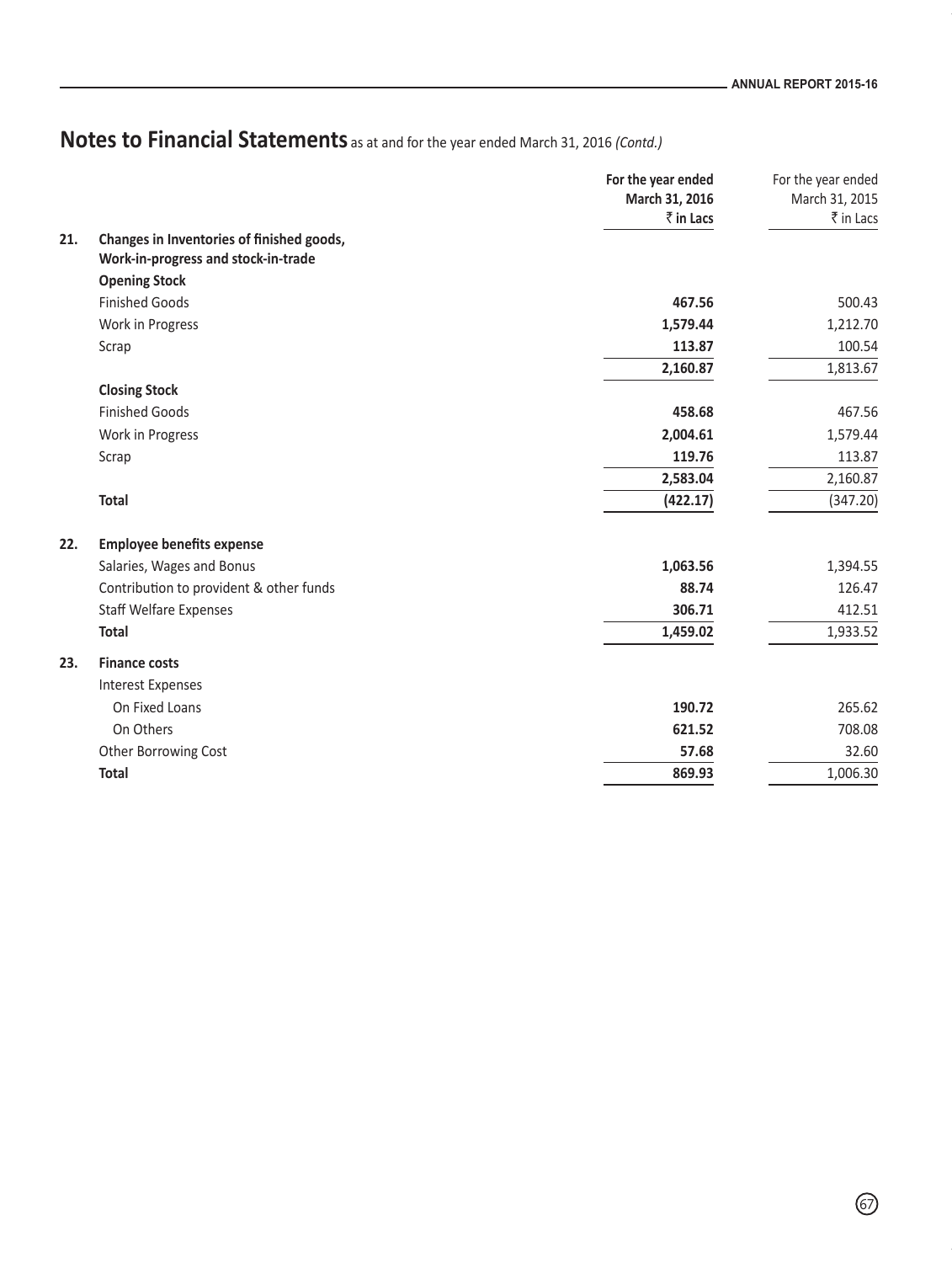

|     |                                                                                                            | For the year ended | For the year ended |
|-----|------------------------------------------------------------------------------------------------------------|--------------------|--------------------|
|     |                                                                                                            | March 31, 2016     | March 31, 2015     |
|     |                                                                                                            | $\bar{z}$ in Lacs  | ₹ in Lacs          |
| 24. | <b>Other expenses</b>                                                                                      |                    |                    |
|     | Consumption of Stores and Consumables                                                                      |                    |                    |
|     | Indigenous                                                                                                 | 303.31             | 327.12             |
|     | Imported                                                                                                   | 0.12               | 0.19               |
|     | Power & Fuel                                                                                               | 462.26             | 627.49             |
|     | <b>Processing Charges</b>                                                                                  | 26.12              | 17.38              |
|     | <b>Clearing Charges</b>                                                                                    | 120.32             | 90.12              |
|     | Carriage Inward                                                                                            | 91.09              | 162.45             |
|     | Lease Rent                                                                                                 | 2.72               | 0.03               |
|     | Repairs to:                                                                                                |                    |                    |
|     | <b>Building</b>                                                                                            | 14.05              | 28.77              |
|     | Machinery                                                                                                  | 60.82              | 47.09              |
|     | Others                                                                                                     | 10.00              | 7.57               |
|     | <b>Other Manufacturing Expenses</b>                                                                        | 73.05              | 68.54              |
|     | Rent                                                                                                       | 13.71              | 17.25              |
|     | Insurance                                                                                                  | 14.08              | 8.56               |
|     | Rates & Taxes                                                                                              | 39.66              | 45.03              |
|     | Excise Duty on Stocks*                                                                                     | 3.75               | (6.67)             |
|     | Packing Expenses                                                                                           | 251.44             | 314.57             |
|     | Freight, Forwarding and Handling Expenses                                                                  | 418.99             | 501.08             |
|     | <b>Communication Expenses</b>                                                                              | 24.39              | 28.98              |
|     | Travelling & Conveyance                                                                                    | 99.58              | 97.26              |
|     | Auditors' Remuneration                                                                                     |                    |                    |
|     | As Auditor                                                                                                 | 5.00               | 6.50               |
|     | Donations                                                                                                  | 0.40               | 0.28               |
|     | Commission                                                                                                 | 5.78               | 4.50               |
|     |                                                                                                            | 480.35             |                    |
|     | <b>Other Miscellaneous Expenses</b><br>Prior Period Items**                                                |                    | 394.89             |
|     |                                                                                                            | 4.23               | 13.94              |
|     |                                                                                                            | 2,525.22           | 2,802.92           |
|     | *Excise duty on stocks represents differential excise duty on opening and closing stock of Finished Goods. |                    |                    |
|     | ** Prior Period Items                                                                                      |                    |                    |
|     | Carriage Inward                                                                                            |                    | 0.15               |
|     | Carriage Outward                                                                                           | 0.68               | 9.36               |
|     | <b>Consultancy Fees</b>                                                                                    |                    | 0.02               |
|     | Electricity                                                                                                | (5.87)             | (6.31)             |
|     | General Exp                                                                                                |                    | 8.24               |
|     | Interest                                                                                                   |                    | 0.03               |
|     | Others (Rep & Maint)                                                                                       |                    | 1.89               |
|     | Postage & Telegram                                                                                         |                    | 0.20               |
|     | <b>Travelling Exp</b>                                                                                      |                    | 0.36               |
|     | Security Deposit                                                                                           | (1.60)             |                    |
|     | <b>Excises Duty</b>                                                                                        | 0.29               |                    |
|     | Insurance                                                                                                  | 6.46               |                    |
|     | Rent                                                                                                       | 2.88               |                    |
|     | Miscellaneous Expenses                                                                                     | 1.40               |                    |
|     |                                                                                                            | 4.23               | 13.94              |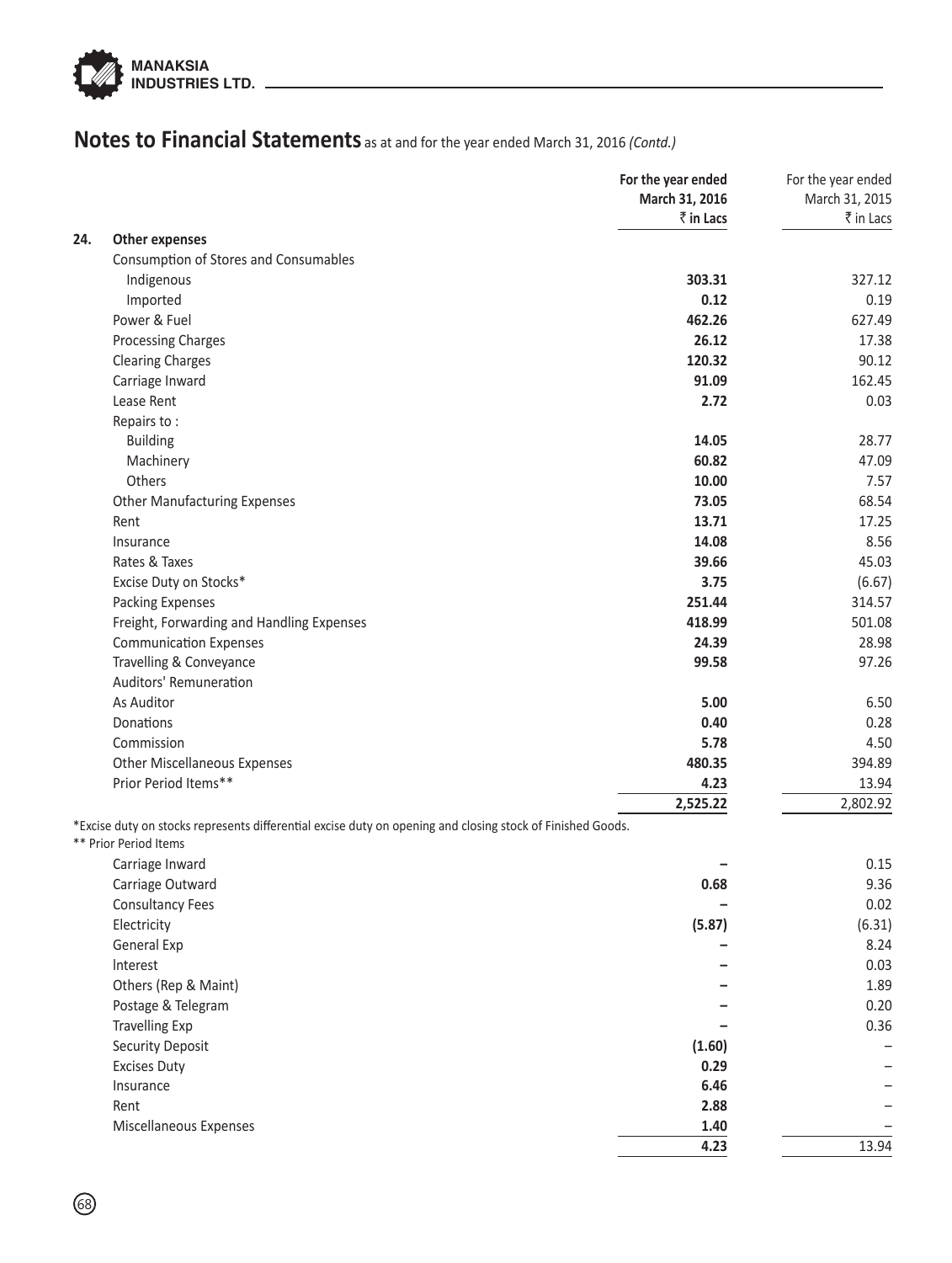# **Additional Notes on Financial Statements**

#### **25. Contingent Liabilities & Commitments :**

#### **A. Contingent Liability**

Claims against the company/disputed liabilities not acknowledged as Debts  $(\bar{\tau})$  in Lacs)

| Sl. No. l | Particulars                       | 31st March, 2016 | 31st March, 2015 |
|-----------|-----------------------------------|------------------|------------------|
|           | Service Tax                       | 42.98            | 31.70            |
|           | Excises Duty demands under appeal | 548.70           | 548.70           |
|           | <b>Others</b>                     | 2.13             |                  |

#### **B. Guarantees**

| Guarantee issued in favour of electricity department and | 204.38 | 188.1. |
|----------------------------------------------------------|--------|--------|
| others agencies.                                         |        |        |

#### **26. Earnings per share (EPS)** (` in Lacs)

| <b>Particulars</b>                                               | 31st March, 2016 | 31st March, 2015 |
|------------------------------------------------------------------|------------------|------------------|
| Profit / (Loss) as per Statement of Profit and Loss (Rs in lacs) | (348.10)         | (774.51)         |
| Weighted average number of equity shares                         | 65.534.050       | 65,534,050       |
| Nominal value per equity share (Re.)                             |                  |                  |
| Basic and diluted earnings per share (EPS)                       | (0.52)           | (1.18)           |

#### **27. Information pursuant to the provisions of Clause viii of the General Instructions for preparation of statement of profit and loss of the Schedule III to the Companies Act, 2013.**

| <b>CIF Value of Import:</b><br>a. |                  | (₹ in Lacs)      |
|-----------------------------------|------------------|------------------|
| <b>Particulars</b>                | 31st March, 2016 | 31st March, 2015 |
| Capital goods                     | 4.20             | <b>NIL</b>       |
| Raw materials and other purchases | 3.794.12         | 6,832.78         |
| Spares parts and chemicals        | <b>NIL</b>       | 2.06             |
|                                   |                  |                  |

#### **b.** Expenditure in foreign currencies :  $(\vec{\zeta})$  in Lacs)

| Particulars                                           | 31st March, 2016 | 31st March, 2015 |
|-------------------------------------------------------|------------------|------------------|
| Interest on Loans From Banks & Financial Institutions | 20.21<br>20.31   |                  |

#### **c.** Value of Raw materials and spare parts consumed :  $(\vec{\tau} \text{ in } \text{Lacs})$

| <b>Particulars</b>    | 2015-16  |        | 2014-15   |        |
|-----------------------|----------|--------|-----------|--------|
| <b>Raw Materials:</b> | Amount   | %      | Amount    | %      |
| Indigenous            | 2,206.05 | 36.39  | 3,691.57  | 35.60  |
| Imported              | 3,855.86 | 63.61  | 6,679.70  | 64.40  |
| <b>TOTAL</b>          | 6,061.91 | 100.00 | 10,371.27 | 100.00 |
| Stores & Spares:      |          |        |           |        |
| Indigenous            | 303.31   | 99.96  | 327.12    | 99.94  |
| Imported              | 0.12     | 0.04   | 0.19      | 0.06   |
| <b>TOTAL</b>          | 303.43   | 100.00 | 327.31    | 100.00 |

#### **d. Earnings in foreign exchange :** (` in Lacs)

|      | <b>Particulars</b>                        | 31st March, 2016 | 31st March, 2015 |
|------|-------------------------------------------|------------------|------------------|
|      | Export of Goods                           | 353.06           | 3.195.26         |
|      | (F.O.B. Value Including Freight Realised) |                  |                  |
| (ii) | Interest Income from subsidiary Company   | 33.14            | 41.17            |

69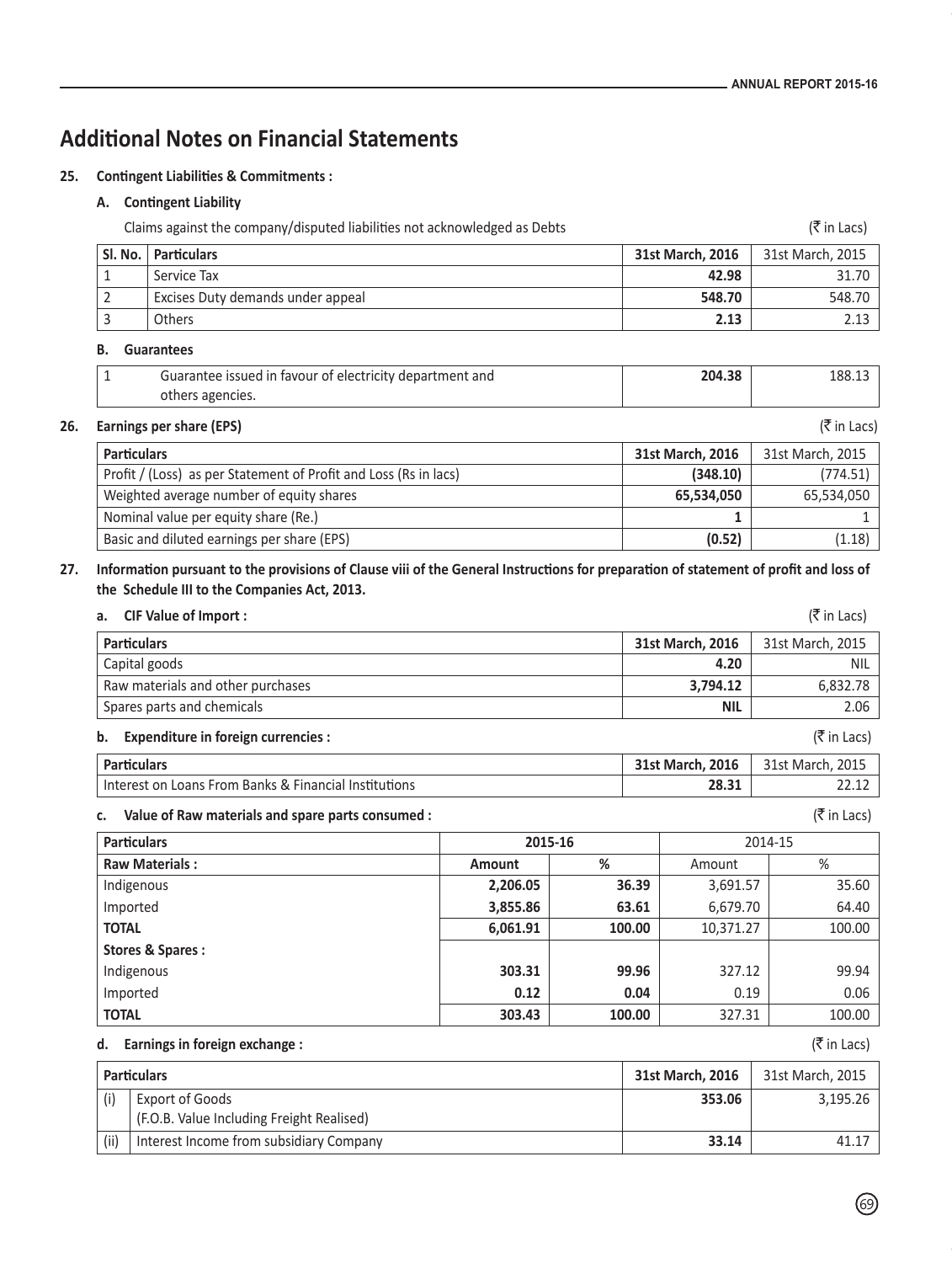

# **Additional Notes on Financial Statements**

#### **28. Related Party Disclosure :**

#### **a. Name & Relationship of the Related Parties**

| <b>Particulars</b>                     | Relationship                                                     |
|----------------------------------------|------------------------------------------------------------------|
| Euroasian Ventures FZE                 | Subsidiary Company                                               |
| Euroasian Steels LLC                   | Step down Subsidiary Company                                     |
| (Subsidiary of Euroasian Ventures FZE) |                                                                  |
| Arena Machineries Ltd.                 | Entity where KMP and Relatives have significant influence        |
| Mr. Basant Kumar Agrawal               | Director                                                         |
| Mr. Aditya B Manaksia                  | Director                                                         |
| Mr. Amit Chakraborty                   | Director                                                         |
| Mr. Ajay Kumar Chakraborty             | Director                                                         |
| Dr. Kali Kumar Chaudhuri               | Director                                                         |
| Mrs. Smita Khaitan                     | Director                                                         |
| Mr. Sandeep Kumar Sultania             | <b>Company Secretary</b>                                         |
| Mr. Pramod Kumar Khemka                | Chief Financial Officer (Resigned as CFO w.e.f. 31st March 2016) |
| Mr. Navneet Manaksia                   | Relative of Promoter Director                                    |

#### **b.** Transactions during the year with related parties  $(\bar{z})$  in Lacs) ( $\bar{z}$  in Lacs)

|    | <b>Raw Materials:</b>                   | Subsidiary<br>Company | Entity where KMP<br>and Relatives have<br>significant influence | <b>KMP</b> | Relative | <b>Total</b> |
|----|-----------------------------------------|-----------------------|-----------------------------------------------------------------|------------|----------|--------------|
| 1. | <b>Purchase of Goods/Services from:</b> |                       |                                                                 |            |          |              |
|    | Arena Machineries Ltd.                  |                       | 22.67                                                           |            |          | 22.67        |
|    |                                         |                       | (18.18)                                                         |            |          | (18.18)      |
| 2. | Sale of Goods/Services to:              |                       |                                                                 |            |          |              |
|    | Arena Machineries Ltd.                  |                       | <b>NIL</b>                                                      |            |          | <b>NIL</b>   |
|    |                                         |                       | (73.12)                                                         |            |          | (73.12)      |
| 3. | <b>Interest Income</b>                  |                       |                                                                 |            |          |              |
|    | <b>Euroasian Ventures FZE</b>           | 33.14                 |                                                                 |            |          | 33.14        |
|    |                                         | (41.17)               |                                                                 |            |          | (41.17)      |
| 4. | <b>Remuneration to KMP</b>              |                       |                                                                 |            |          |              |
|    | Mr Basant Kumar Agrawal                 |                       |                                                                 | 45.00      |          | 45.00        |
|    | Mr Aditya B Manaksia                    |                       |                                                                 | 30.00      |          | 30.00        |
|    | Mr Amit Chakraborty                     |                       |                                                                 | 6.36       |          | 6.36         |
|    | Mr Sandeep Kumar Sultania               |                       |                                                                 | 15.27      |          | 15.27        |
|    | Mr Pramod Kumar Khemka                  |                       |                                                                 | 21.98      |          | 21.98        |
|    | Mr Navneet Manaksia                     |                       |                                                                 |            | 25.00    | 25.00        |
| 5. | <b>Director Sitting Fees</b>            |                       |                                                                 |            |          |              |
|    | Mr. Ajay Kumar Chakraborty              |                       |                                                                 | 0.10       |          | 0.10         |
|    | Dr. Kali Kumar Chaudhuri                |                       |                                                                 | 0.12       |          | 0.12         |
|    | Mrs. Smita Khaitan                      |                       |                                                                 | 0.18       |          | 0.18         |
| 6. | Amount Due from as on 31st March, 2016  |                       |                                                                 |            |          |              |
|    | <b>Loans and Advances</b><br>(a)        |                       |                                                                 |            |          |              |
|    | <b>Euroasian Ventures FZE</b>           | 799.25                |                                                                 |            |          | 799.25       |
|    |                                         | (720.22)              |                                                                 |            |          | (720.22)     |
|    | <b>Trade Receivables</b><br>(b)         |                       |                                                                 |            |          |              |
|    | Arena Machineries Ltd.                  |                       | 332.10                                                          |            |          | 332.10       |
|    |                                         |                       | (382.09)                                                        |            |          | (382.09)     |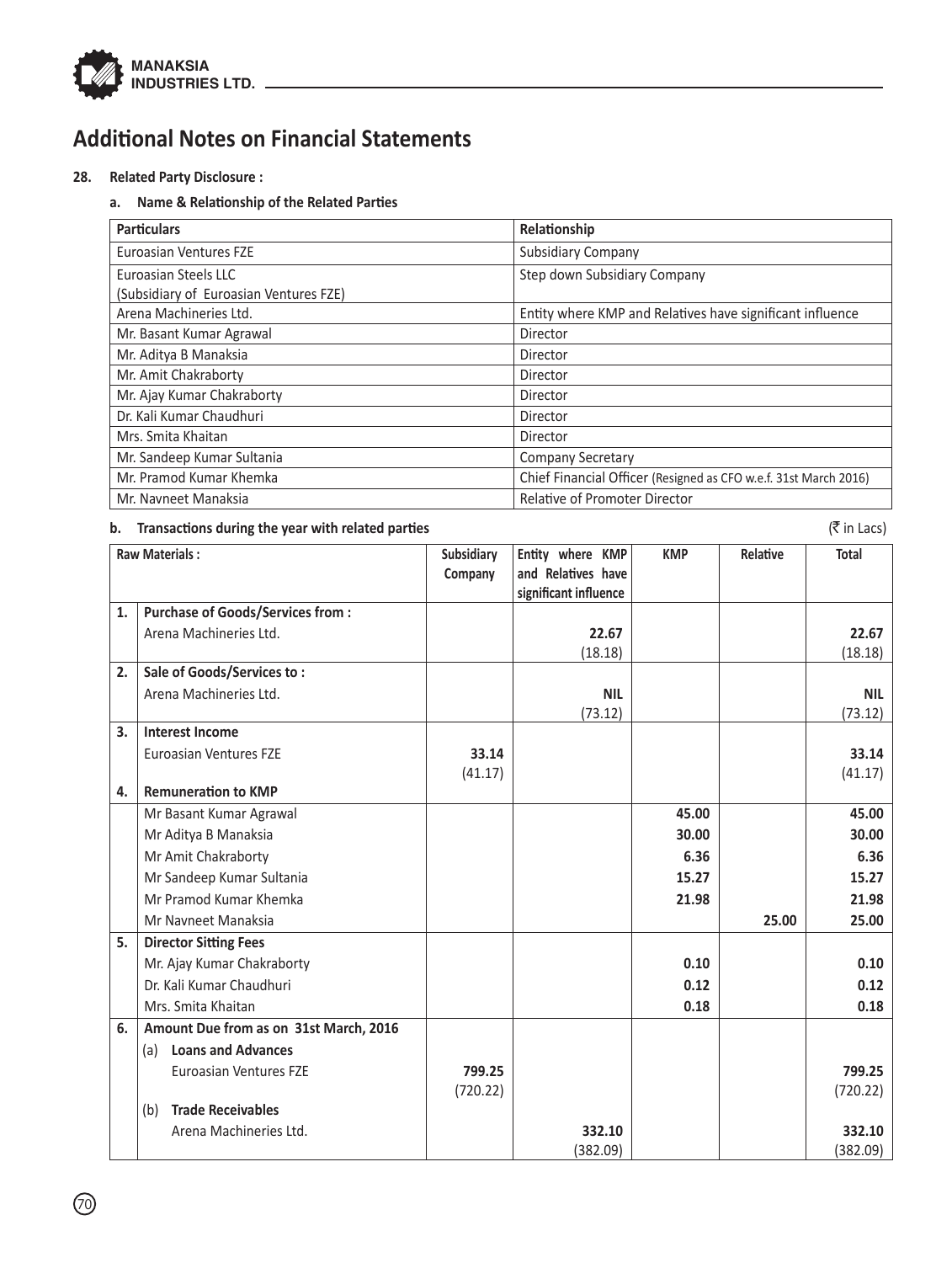# **Additional Notes on Financial Statements**

**Notes :** (i) Transactions have taken place on arm's length basis.

- (ii) No amount in respect of debts pertaining to the related parties have been written off or Written back during the year.
- (iii) No provision for doubtful debts is required to be made for the year in respect of debt due from related parties.
- (iv) Figures in the brecket () represent previous year figures.

#### **29. Disclosure as per Accounting Standard 15 "Employee Benefits"**

|                                                                                                                                                                                                                                  | <b>PARTICULARS</b>                                                                                                                                                                                                                                                                                                                                                                                     |    |                                                                                            | For the Year ended<br>31st March, 2016 | For the Year ended<br>31st March, 2015 |  |  |
|----------------------------------------------------------------------------------------------------------------------------------------------------------------------------------------------------------------------------------|--------------------------------------------------------------------------------------------------------------------------------------------------------------------------------------------------------------------------------------------------------------------------------------------------------------------------------------------------------------------------------------------------------|----|--------------------------------------------------------------------------------------------|----------------------------------------|----------------------------------------|--|--|
|                                                                                                                                                                                                                                  |                                                                                                                                                                                                                                                                                                                                                                                                        |    | <b>Provision for Employee Benefits</b>                                                     |                                        |                                        |  |  |
| <b>Employee Benefits:</b>                                                                                                                                                                                                        |                                                                                                                                                                                                                                                                                                                                                                                                        |    |                                                                                            |                                        |                                        |  |  |
| i)                                                                                                                                                                                                                               |                                                                                                                                                                                                                                                                                                                                                                                                        |    | <b>Defined contribution Plan</b>                                                           |                                        |                                        |  |  |
|                                                                                                                                                                                                                                  | Contribution to defined contribution plan, recognized are charged of during                                                                                                                                                                                                                                                                                                                            |    |                                                                                            |                                        |                                        |  |  |
|                                                                                                                                                                                                                                  |                                                                                                                                                                                                                                                                                                                                                                                                        |    | the year as follows :                                                                      |                                        |                                        |  |  |
|                                                                                                                                                                                                                                  |                                                                                                                                                                                                                                                                                                                                                                                                        |    | Employers' contribution to Provident Fund                                                  | 75.96                                  | 105.01                                 |  |  |
| ii)                                                                                                                                                                                                                              |                                                                                                                                                                                                                                                                                                                                                                                                        |    | Defined benefit plan                                                                       |                                        |                                        |  |  |
|                                                                                                                                                                                                                                  | Gratuity is paid to employees under the Payment of Gratuity Act 1972 through<br>unfunded scheme. The present value of obligation is determined based on<br>actuarial valuation using projected unit credit method, which recognizes<br>each period of service as giving rise to additional unit of employee benefit<br>entitlement and measures each unit separately to build up the final obligation. |    |                                                                                            |                                        |                                        |  |  |
|                                                                                                                                                                                                                                  | a)                                                                                                                                                                                                                                                                                                                                                                                                     |    | Reconciliation of opening and closing balances of defined obligation :                     |                                        |                                        |  |  |
|                                                                                                                                                                                                                                  |                                                                                                                                                                                                                                                                                                                                                                                                        | 1) | Defined benefit obligation at the beginning of the period                                  | 350.61                                 | 352.87                                 |  |  |
|                                                                                                                                                                                                                                  |                                                                                                                                                                                                                                                                                                                                                                                                        | 2) | Current service cost                                                                       | 21.84                                  | 23.72                                  |  |  |
|                                                                                                                                                                                                                                  |                                                                                                                                                                                                                                                                                                                                                                                                        | 3) | Interest cost                                                                              | 27.17                                  |                                        |  |  |
|                                                                                                                                                                                                                                  |                                                                                                                                                                                                                                                                                                                                                                                                        | 4) | Actuarial (gain) / loss                                                                    | 20.95                                  | 98.98                                  |  |  |
|                                                                                                                                                                                                                                  |                                                                                                                                                                                                                                                                                                                                                                                                        | 5) | Benefit paid                                                                               | (128.89)                               | (124.95)                               |  |  |
|                                                                                                                                                                                                                                  |                                                                                                                                                                                                                                                                                                                                                                                                        | 6) | Defined benefit obligation at the end of the period                                        | 291.68                                 | 350.61                                 |  |  |
|                                                                                                                                                                                                                                  | b)                                                                                                                                                                                                                                                                                                                                                                                                     |    | Reconciliation of fair value assets and obligations :                                      |                                        |                                        |  |  |
|                                                                                                                                                                                                                                  |                                                                                                                                                                                                                                                                                                                                                                                                        | 1) | Fair value of plan assets as at the end of the period                                      |                                        |                                        |  |  |
|                                                                                                                                                                                                                                  |                                                                                                                                                                                                                                                                                                                                                                                                        | 2) | Present value of obligations as at end of the period                                       | 291.68                                 | 350.61                                 |  |  |
|                                                                                                                                                                                                                                  |                                                                                                                                                                                                                                                                                                                                                                                                        | 3) | Amount recognized in balance sheet                                                         | 291.68                                 | 350.61                                 |  |  |
|                                                                                                                                                                                                                                  | c)                                                                                                                                                                                                                                                                                                                                                                                                     |    | Expenses recognized during the year (under the Note "Employee<br><b>Benefits Expense")</b> |                                        |                                        |  |  |
|                                                                                                                                                                                                                                  |                                                                                                                                                                                                                                                                                                                                                                                                        | 1) | Current service cost                                                                       | 21.84                                  | 23.72                                  |  |  |
|                                                                                                                                                                                                                                  |                                                                                                                                                                                                                                                                                                                                                                                                        | 2) | Interest cost                                                                              | 27.17                                  |                                        |  |  |
|                                                                                                                                                                                                                                  |                                                                                                                                                                                                                                                                                                                                                                                                        | 3) | Actuarial (gain) / Loss                                                                    | 20.94                                  | 98.98                                  |  |  |
|                                                                                                                                                                                                                                  |                                                                                                                                                                                                                                                                                                                                                                                                        | 4) | Net amount                                                                                 | 69.95                                  | 122.70                                 |  |  |
|                                                                                                                                                                                                                                  | d)                                                                                                                                                                                                                                                                                                                                                                                                     |    | <b>Actuarial assumptions</b>                                                               |                                        |                                        |  |  |
|                                                                                                                                                                                                                                  |                                                                                                                                                                                                                                                                                                                                                                                                        | 1) | Mortality table                                                                            | <b>IALM 06-08</b><br>ultimate          | IALM 06-08<br>ultimate                 |  |  |
|                                                                                                                                                                                                                                  |                                                                                                                                                                                                                                                                                                                                                                                                        | 2) | Discount rate (per annum)                                                                  | 7.75%                                  | 7.75%                                  |  |  |
|                                                                                                                                                                                                                                  |                                                                                                                                                                                                                                                                                                                                                                                                        | 3) | Rate of escalation in salary (per annum)                                                   | 5.00%                                  | 5.00%                                  |  |  |
|                                                                                                                                                                                                                                  |                                                                                                                                                                                                                                                                                                                                                                                                        | 4) | Expected average remaining working lives of employees (years)                              | 18.44 Year                             | 18 Year                                |  |  |
| The estimates of rate of escalation in salary considered in actuarial valuation, takes<br>into account inflation, seniority, promotion and other relevant factors. The above<br>information has been certified by the actuaries. |                                                                                                                                                                                                                                                                                                                                                                                                        |    |                                                                                            |                                        |                                        |  |  |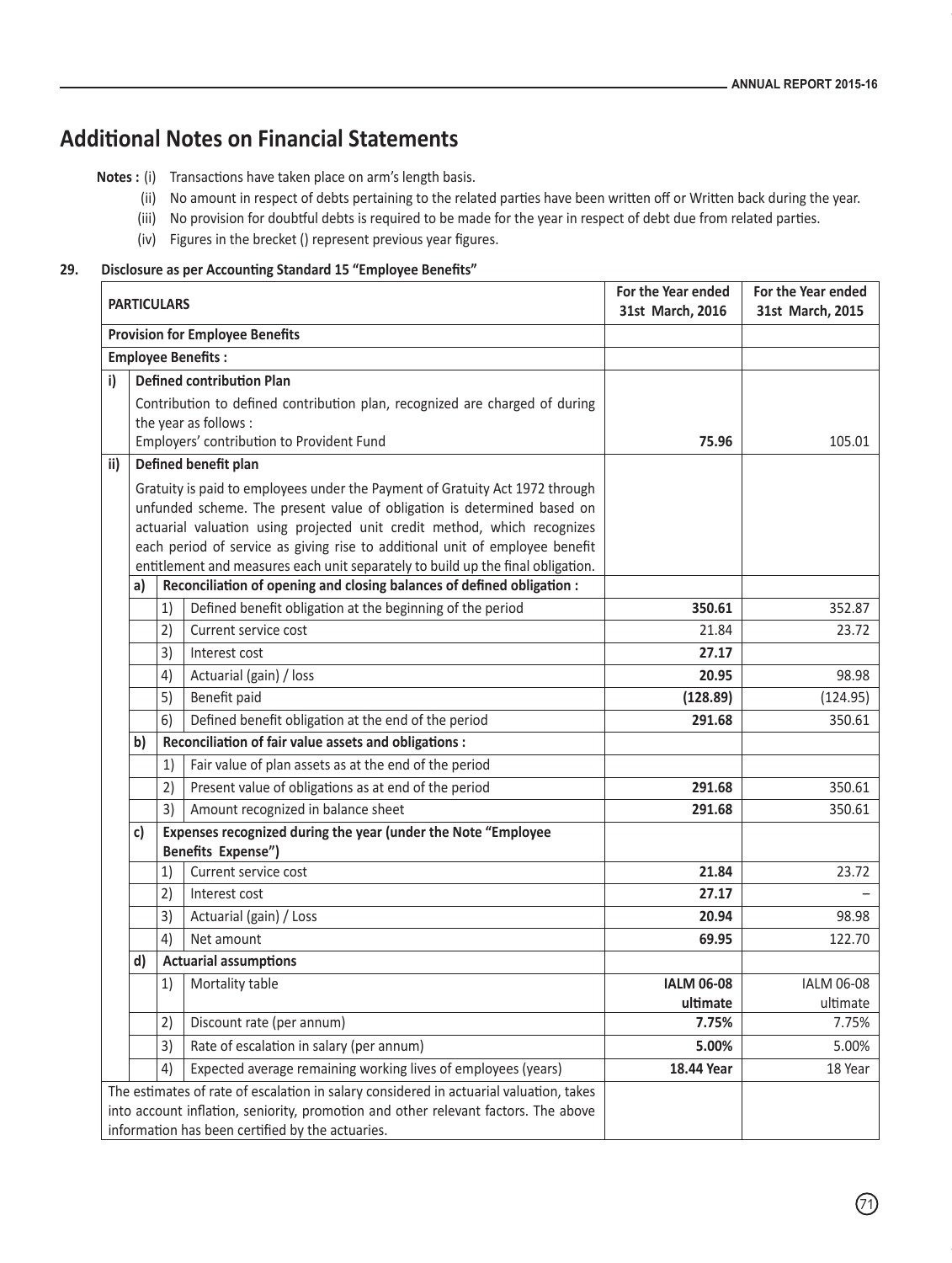

# **Additional Notes on Financial Statement**

30. The Company has made a provision of Rs. 13.46 Lakhs (Previous Year Rs. 15.05 Lakhs) towards Entry Tax resulting mainly from issues which are under litigation/dispute requiring management judgement as shown below :

(₹ in Lacs)

| <b>Particulars</b>              | 31st March, 2016 | 31st March. 2015 |
|---------------------------------|------------------|------------------|
| Opening Balance                 | 44.56            | 29.51            |
| Provisions made during the Year | 13.46            | 15.05            |
| <b>Closing Balance</b>          | 58.02            | 44.56            |

31. As per the Accounting Standard on segment Reporting (AS-17), segment information has been provided In the Notes to the Consolidated Financial Statement.

#### 32. Financial & Derivative Instruments :

|    | <b>Particulars</b>                                                                                      | 31st March, 2016 | 31st March, 2015 |  |
|----|---------------------------------------------------------------------------------------------------------|------------------|------------------|--|
| Α. | Foreign currency payables covered by natural hedge from receivable of Exports<br>& Loans                | 1484.74          | 1399.72          |  |
| B. | Foreign currency exposure Payable which are not hedgd                                                   | 196.69           | 1097.88          |  |
|    | No derivative instruments was outstanding at the end of both current as well as previous financial year |                  |                  |  |

33 Corresponding comparative figures for the previous year have been regrouped and readjusted wherever considered necessary to confirm to the current year presentation.

#### **As per our Report attached of even date**

For **SRB & Associates** *Chartered Accountants* Firm Regn. No. 310009E

**Sanjeet Patra** (Partner) Membership No. 056121 Kolkata 28th day of May, 2016

#### **For and on Behalf of the Board of Directors**

**B K Agrawal** *(Managing Director)* DIN 00520558

**Amit Chakraborty** *(Director)* DIN 06470642

**Navneet Manaksia** *(Chief Financial Officer)*

**S K Sultania** *(Company Secretary)*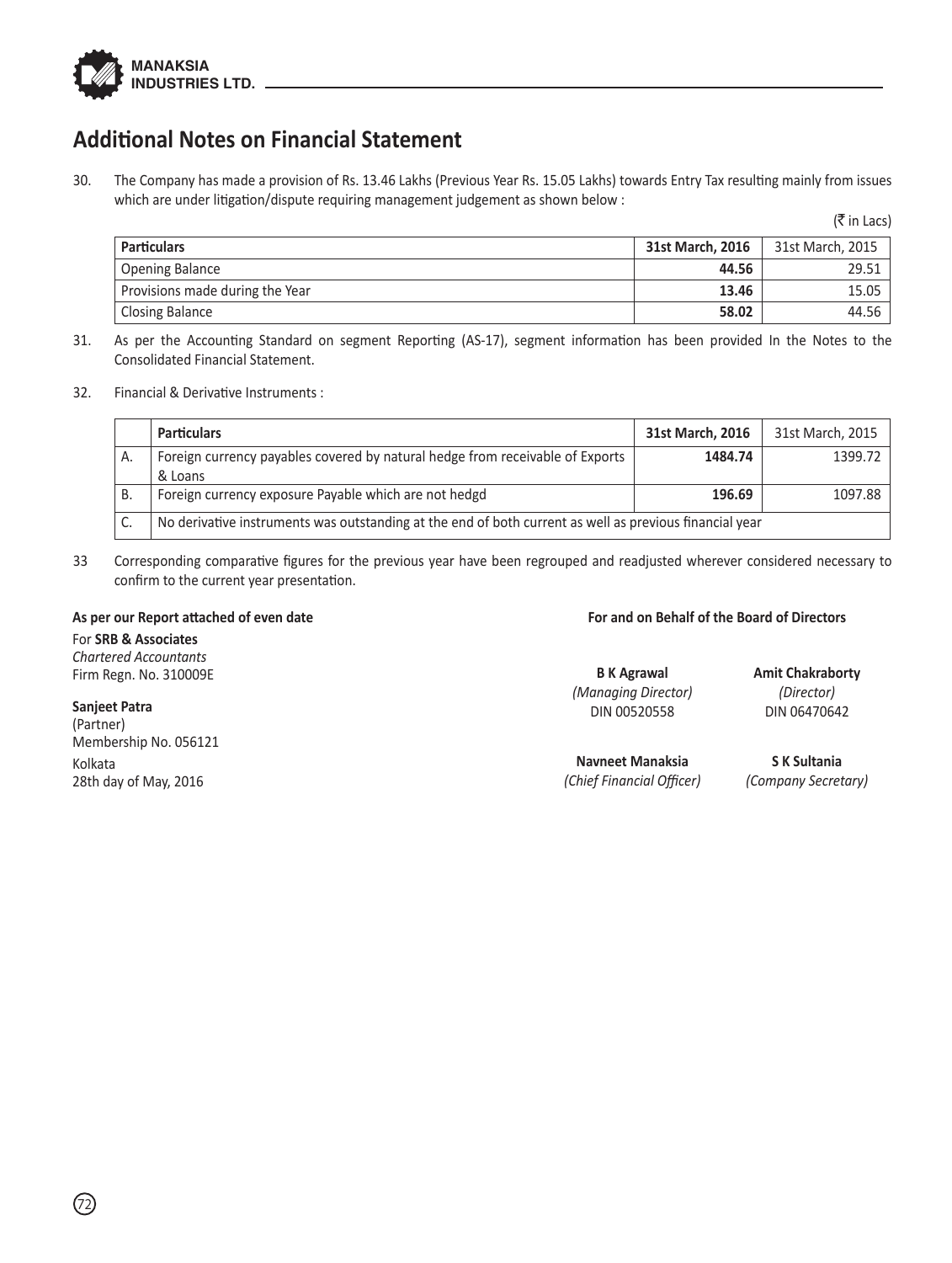# **CONSOLIDATED FINANCIAL STATEMENTS**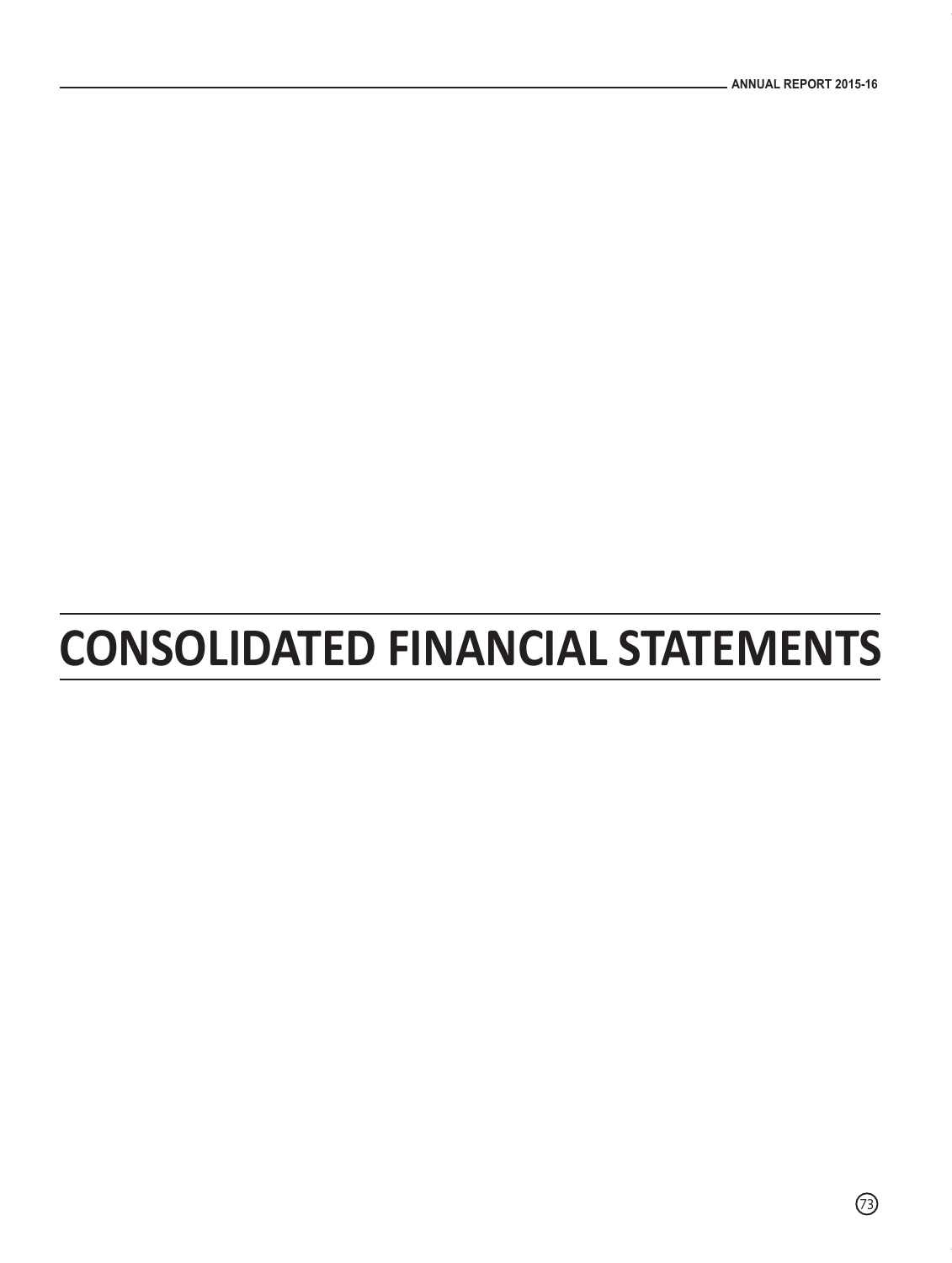

### **Independent Auditors' Report**

#### **TO THE MEMBERS OF MANAKSIA INDUSTRIES LIMITED**

#### **Report on the Consolidated Financial Statements**

We have audited the accompanying consolidated financial statements of Manaksia Industries Limited(Hereinafter referred to as "the Holding Company") and its subsidiaries (together referred to as "the Group") its comprising of the Consolidated Balance Sheet as at 31st March, 2016, the Consolidated Statement of Profit and Loss, the Consolidated Cash Flow Statement for the year then ended, and a summary of the significant accounting policies and other explanatory information (hereinafter referred to as "the Consolidated Financial statements").

#### **Management's Responsibility for the Consolidated Financial Statements**

The Holding Company's Board of Directors is responsible for the preparation of these consolidated financial statements in terms of the requirements of the Companies Act, 2013 (hereinafter referred to as "the Act") that give a true and fair view of the consolidated financial position, consolidated financial performance and consolidated cash flows of the Group in accordance with the accounting principles generally accepted in India, including the Accounting Standards specified under Section 133 of the Act, read with Rule 7 of the Companies (Accounts) Rules, 2014. The respective Board of Directors of the companies included in the Group are responsible for maintenance of adequate accounting records in accordance with the provisions of the Act for safeguarding the assets of the Group and for preventing and detecting frauds and other irregularities, the selection and application of appropriate accounting policies, making judgments and estimates that are reasonable and prudent, and the design, implementation and maintenance of adequate internal financial controls, that were operating effectively for ensuring the accuracy and completeness of the accounting records, relevant to the preparation and presentation of the financial statements that give a true and fair view and are free from material misstatement, whether due to fraud or error, which have been used for the purpose of preparation of the consolidated financial statements by the Directors of the Holding Company, as aforesaid.

#### **Auditor's Responsibility**

Our responsibility is to express an opinion on these consolidated financial statements based on our audit.

While conducting the audit, we have taken into account the provisions of the Act, the accounting and auditing standards and matters which are required to be included in the audit report under the provisions of the Act and the Rules made there under.

We conducted our audit in accordance with the Standards on Auditing specified under Section 143(10) of the Act. Those Standards require that we comply with ethical requirements and plan and perform the audit to obtain reasonable assurance about whether the consolidated financial statements are free from material misstatement.

An audit involves performing procedures to obtain audit evidence about the amounts and the disclosures in the consolidated financial statements. The procedures selected depend on the auditor's judgment, including the assessment of the risks of material misstatement of the consolidated financial statements, whether due to fraud or error. In making those risk assessments, the auditor considers internal financial control relevant to the Holding Company's preparation of the consolidated financial statements that give a true and fair view in order to design audit procedures that are appropriate in the circumstances but not for the purpose of expressing an opinion on whether the Holding Company has an adequate internal financial controls system over financial reporting in place and the operating effectiveness of such controls. An audit also includes evaluating the appropriateness of the accounting policies used and the reasonableness of the accounting estimates made by the Holding Company's Board of Directors, as well as evaluating the overall presentation of the consolidated financial statements.

We believe that the audit evidence obtained by us and the audit evidence obtained by the other auditors in terms of their reports referred to in sub-paragraph (a) of the Other Matters paragraph below, are sufficient and appropriate to provide a basis for our audit opinion on the consolidated financial Statements.

#### **Opinion**

In our opinion and to the best of our information and according to the explanations given to us, the aforesaid consolidated financial statements give the information required by the Act in the manner so required and give a true and fair view in conformity with the accounting principles generally accepted in India, of the consolidated state of affairs of the Group, as at 31st March, 2016, and their consolidated profit and their consolidated cash flows for the year ended on that date.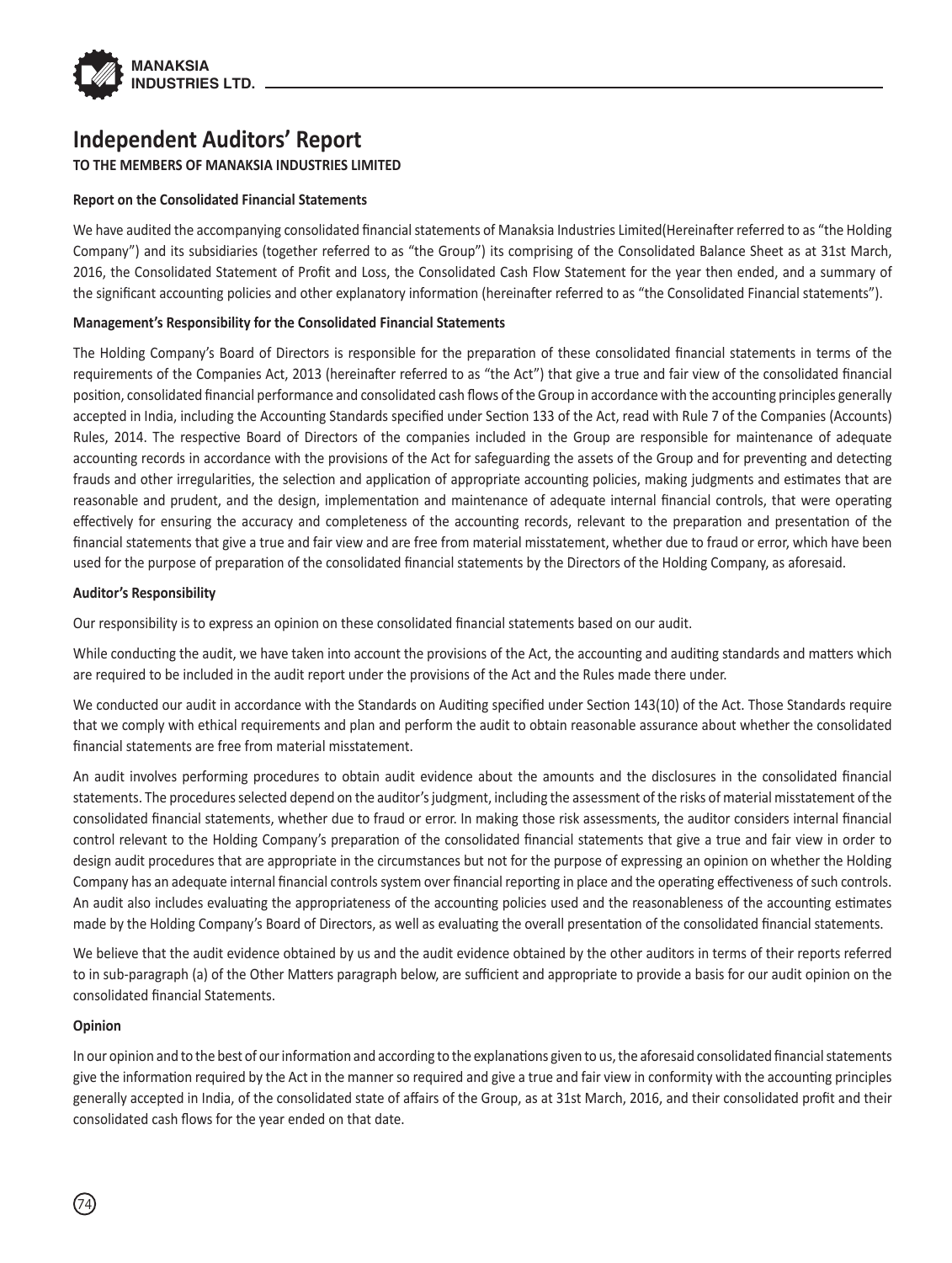#### **Other Matters**

We did not audit the financial statements / financial information of Euroasian Ventures FZE at Dubai and Euroasian Steels LLC at Georgia the subsidiaries, whose financial statements / financial information reflect total assets of Rs. 37,331.21 Lakhs as at 31st March, 2016, total revenues of Rs. 5,798.21 Lakhs and net cash flows amounting to Rs. 3,362.12 Lakhs for the year ended on that date, as considered in the consolidated financial statements. These financial statements / financial information have been audited by other auditors whose reports have been furnished to us by the Management and our opinion on the consolidated financial statements, in so far as it relates to the amounts and disclosures included in respect of these subsidiaries, and our report in terms of sub-sections (3) and (11) of Section 143 of the Act, insofar as it relates to the aforesaid subsidiaries, is based solely on the reports of the other auditors.

Our opinion on the consolidated financial statements, and our report on Other Legal and Regulatory Requirements below, is not modified in respect of the above matters with respect to our reliance on work done and the reports of the other auditors and the financial statement/ financial information certified by the management.

Report on Other Legal and Regulatory Requirements

- 1. As required by Section143 (3) of the Act, we report, to the extent applicable, that:
	- (a) We have sought and obtained all the information and explanations which to the best of our knowledge and belief were necessary for the purposes of our audit of the aforesaid consolidated financial statements.
	- (b) In our opinion, proper books of account as required by law relating to preparation of the aforesaid consolidated financial statements have been kept so far as it appears from our examination of those books and the reports of the other auditors.
	- (c) The Consolidated Balance Sheet, the Consolidated Statement of Profit and Loss, and the Consolidated Cash Flow Statement dealt with by this Report are in agreement with the relevant books of account maintained for the purpose of preparation of the consolidate financial statements.
	- (d) In our opinion, the aforesaid consolidated financial statements comply with the Accounting Standards specified under Section 133 of the Act, read with Rule 7 of the Companies (Accounts) Rules, 2014.
	- (e) On the basis of the written representations received from the directors of the Holding Company as on 31st March, 2016 taken on record by the Board of Directors of the Holding Company and the reports of the statutory auditors of its subsidiary companies incorporated in India, none of the directors of the Group companies, incorporated in India is disqualified as on 31st March, 2016 from being appointed as a director in terms of Section 164 (2) of the Act.
	- (f) With respect to the other matters to be included in the Auditor's Report in accordance with Rule 11 of the Companies (Audit and Auditor's) Rules, 2014, in our opinion and to the best of our information and according to the explanations given to us:
		- i. The company has disclosed the impact of pending litigations on its consolidated financial position in its consolidated financial statements – refer note 25 & 27 to the consolidated financial statements.
		- ii. The Group did not have any material foreseeable losses on long-term contracts including derivative contracts.
		- iii. There were no amounts which were required to be transferred to the Investor Education and Protection Fund by the Holding Company.

For **SRB & Associates** *Chartered Accountants* Firm Registration No. 310009E

**Sanjit Patra** Place : Kolkata Partner Date : 28th May, 2016 Membership No. 056121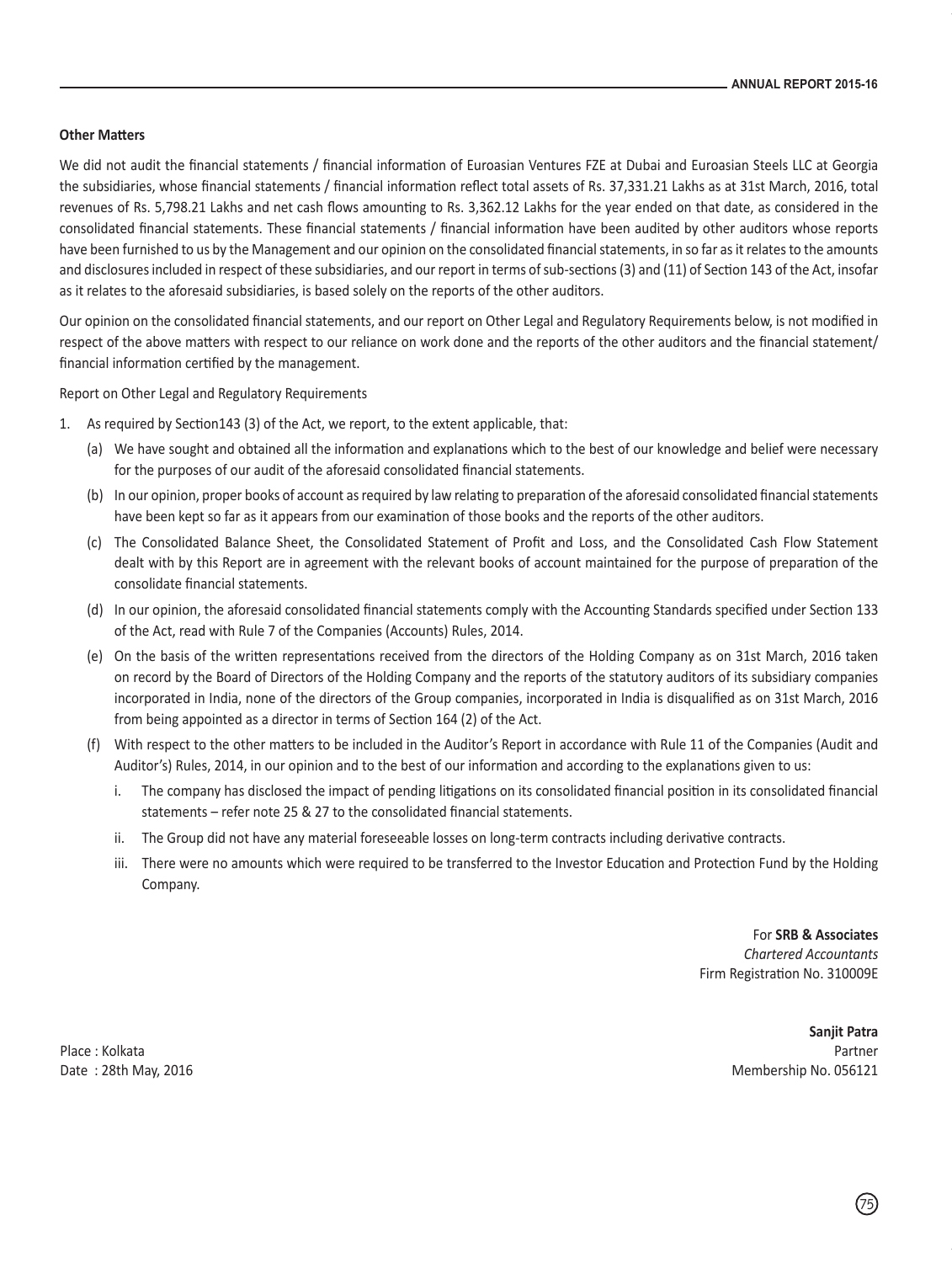

### **Consolidated Balance Sheet** as at March 31, 2016

|                                         |                      |              |                                                        |                                             | As at                               | As at                       |
|-----------------------------------------|----------------------|--------------|--------------------------------------------------------|---------------------------------------------|-------------------------------------|-----------------------------|
|                                         |                      |              |                                                        | <b>Notes</b>                                | March 31, 2016<br>₹ in Lacs         | March 31, 2015<br>₹ in Lacs |
| Ι.                                      |                      |              | <b>EQUITY AND LIABILITIES</b>                          |                                             |                                     |                             |
|                                         | 1.                   |              | <b>Shareholders' Funds</b>                             |                                             |                                     |                             |
|                                         |                      | (a)          | Share capital                                          | 2                                           | 655.34                              | 655.34                      |
|                                         |                      | (b)          | Reserves and surplus                                   | 3                                           | 17,589.18                           | 15,670.37                   |
|                                         |                      |              |                                                        |                                             | 18,244.52                           | 16,325.71                   |
|                                         |                      |              | <b>Minority Interest</b>                               |                                             | 174.97                              | 170.66                      |
|                                         | 2.                   |              | <b>Non-current liabilities</b>                         |                                             |                                     |                             |
|                                         |                      | (a)          | Long term borrowings                                   | 4                                           | 1,435.67                            | 2,369.73                    |
|                                         |                      | (b)          | Deferred tax liabilities (net)                         | 5                                           | 311.15                              | 370.15                      |
|                                         |                      | (c)          | Long term provisions                                   | 6                                           | 291.68                              | 350.61                      |
|                                         |                      |              |                                                        |                                             | 2,038.50                            | 3,090.49                    |
|                                         | 3.                   |              | <b>Current liabilities</b>                             |                                             |                                     |                             |
|                                         |                      | (a)          | Short term borrowings                                  | 7                                           | 4,805.92                            | 5,472.62                    |
|                                         |                      | (b)          | Trade payables                                         | 8                                           | 8,417.66                            | 10,603.52                   |
|                                         |                      | (c)          | Other current liabilities                              | 9                                           | 1,648.03                            | 2,031.59                    |
|                                         |                      | (d)          | Short term provisions                                  | 10                                          | 148.19                              | 200.37                      |
|                                         |                      |              |                                                        |                                             | 15,019.80                           | 18,308.10                   |
|                                         |                      | <b>TOTAL</b> |                                                        |                                             | 35,477.79                           | 37,894.96                   |
| II.                                     | <b>ASSETS</b>        |              |                                                        |                                             |                                     |                             |
|                                         | 1.                   |              | Non current assets                                     |                                             |                                     |                             |
|                                         |                      | (a)          | Fixed assets                                           |                                             |                                     |                             |
|                                         |                      |              | Tangible assets                                        | 11                                          | 10,666.89                           | 12,009.94                   |
|                                         |                      |              | Intangible assets                                      | 11                                          | 63.96                               | 76.22                       |
|                                         |                      |              | Capital work-in-progress                               | 11                                          | 1,106.17                            | 1,128.94                    |
|                                         |                      | (b)          | Non-current investments                                | 12                                          | 0.03                                | 0.31                        |
|                                         |                      | (c)          | Long term loans and advances                           | 13                                          | 73.96                               | 74.44                       |
|                                         |                      |              |                                                        |                                             | 11,911.01                           | 13,289.85                   |
|                                         | 2.                   |              | <b>Current assets</b>                                  |                                             |                                     |                             |
|                                         |                      | (a)          | Inventories                                            | 14                                          | 5,574.32                            | 6,118.24                    |
|                                         |                      | (b)          | Trade receivables                                      | 15                                          | 6,002.89                            | 6,272.27                    |
|                                         |                      | (c)          | Cash and Cash equivalents                              | 16                                          | 128.50                              | 156.93                      |
|                                         |                      | (d)          | Short term loans and advances                          | $17\,$                                      | 11,861.07                           | 12,057.67                   |
|                                         |                      |              |                                                        |                                             | 23,566.78                           | 24,605.11                   |
|                                         |                      | <b>TOTAL</b> |                                                        |                                             | 35,477.79                           | 37,894.96                   |
| <b>Significant Accounting Policies</b>  |                      |              | 1                                                      |                                             |                                     |                             |
|                                         |                      |              | See Accompanying Notes to the Financial Statements     | $1 - 33$                                    |                                     |                             |
| As per our Report attached of even date |                      |              |                                                        | For and on Behalf of the Board of Directors |                                     |                             |
|                                         | For SRB & Associates |              |                                                        |                                             |                                     |                             |
|                                         |                      |              | <b>Chartered Accountants</b><br>Firm Regn. No. 310009E |                                             |                                     |                             |
|                                         |                      |              |                                                        |                                             | <b>B</b> K Agrawal                  | <b>Amit Chakraborty</b>     |
|                                         | Sanjeet Patra        |              |                                                        |                                             | (Managing Director)<br>DIN 00520558 | (Director)<br>DIN 06470642  |
|                                         | (Partner)            |              | 0.00134                                                |                                             |                                     |                             |

**Navneet Manaksia** *(Chief Financial Officer)*

**S K Sultania** *(Company Secretary)*

Membership No. 056121 Kolkata 28th day of May, 2016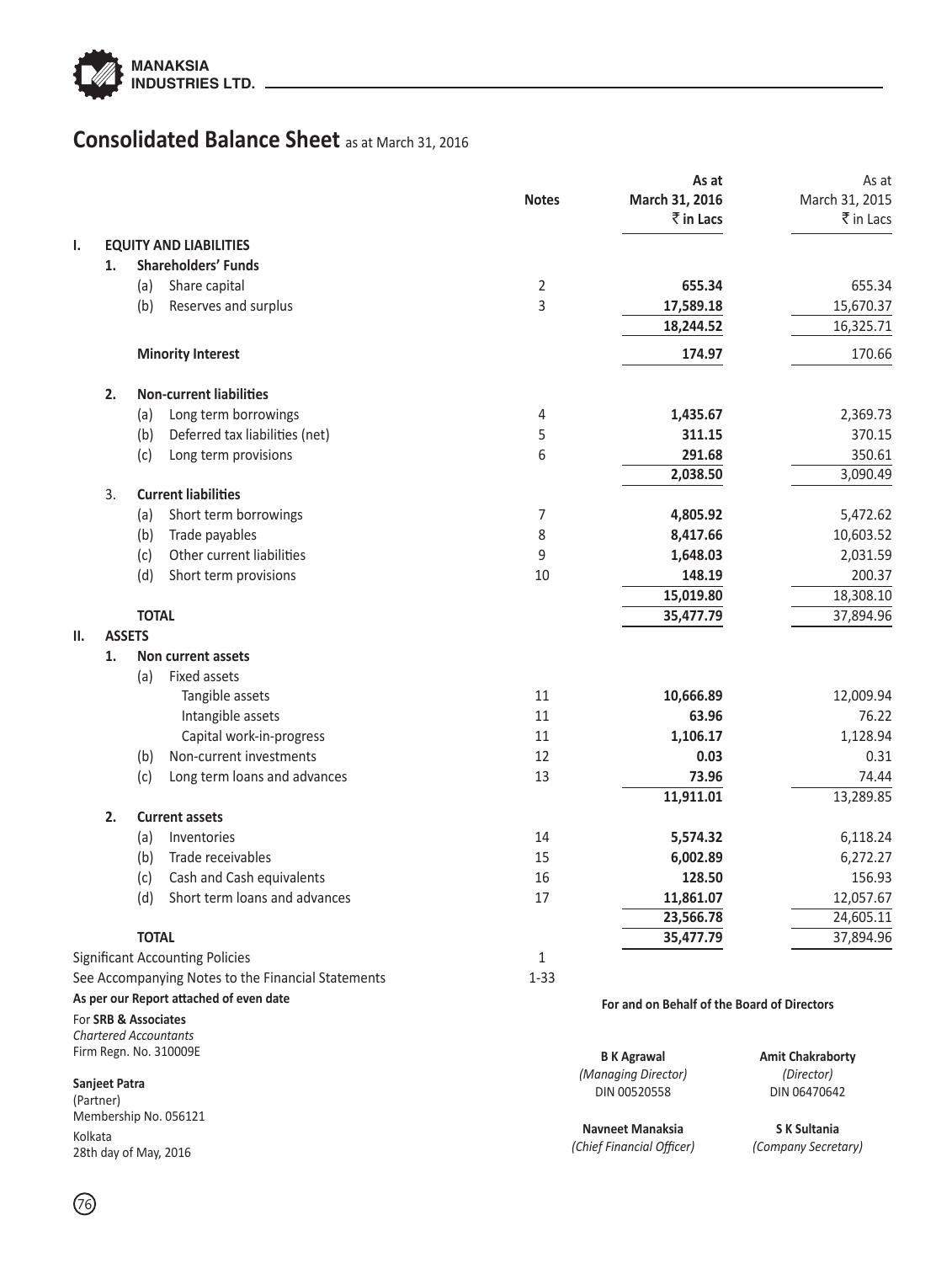## **Consolidated Statement of Profit and Loss** for the year ended March 31, 2016

|                                                                                  | <b>Notes</b> | For the year ended<br>March 31, 2016<br>₹ in Lacs | For the year ended<br>March 31, 2015<br>₹ in Lacs |
|----------------------------------------------------------------------------------|--------------|---------------------------------------------------|---------------------------------------------------|
| Income                                                                           |              |                                                   |                                                   |
| Net Revenue from operations                                                      | 18           | 17,596.33                                         | 24,540.26                                         |
| Other Income                                                                     | 19           | 458.17                                            | 302.71                                            |
| <b>Total Revenue</b>                                                             |              | 18,054.50                                         | 24,842.97                                         |
| <b>Expenses</b>                                                                  |              |                                                   |                                                   |
| Cost of materials consumed (including trading goods)                             | 20           | 9,542.77                                          | 14,227.54                                         |
| Changes in Inventories of finished goods, Work-in-progress and<br>stock-in-trade | 21           | (404.18)                                          | (232.49)                                          |
| <b>Employee Benefits Expense</b>                                                 | 22           | 1,748.05                                          | 2,469.10                                          |
| <b>Finance Costs</b>                                                             | 23           | 874.53                                            | 1,017.27                                          |
| Depreciation and Amortization Expense                                            | 11           | 1,474.70                                          | 2,684.60                                          |
| <b>Other Expenses</b>                                                            | 24           | 2,898.12                                          | 4,224.32                                          |
| <b>Total Expenses</b>                                                            |              | 16,133.99                                         | 24,390.34                                         |
| Profit / (Loss) before Exceptional Items & tax                                   |              | 1,920.51                                          | 452.63                                            |
| <b>Exceptional Items</b>                                                         |              |                                                   |                                                   |
| <b>Exchange Fluctuation (Net)</b>                                                |              | 67.06                                             | 139.87                                            |
| Profit before tax                                                                |              | 1,853.45                                          | 312.76                                            |
| <b>Taxes</b>                                                                     |              |                                                   |                                                   |
| Current tax                                                                      |              |                                                   |                                                   |
| Deferred tax                                                                     |              | (59.00)                                           | (215.45)                                          |
| Profit for the period (before adjustment for Minority Interest)                  |              | 1,912.45                                          | 528.21                                            |
| Less : Share of (Profit)/Loss Transferred to Minority Interest                   |              | 1.02                                              | (0.53)                                            |
| Profit for the year (after adjustment for Minority Interest)                     |              | 1,913.47                                          | 527.68                                            |
| Basic and diluted Earnings per equity share of face value of Re. 1/-<br>each     | 26           | 2.92                                              | 0.81                                              |
| <b>Significant Accounting Policies</b>                                           | 1            |                                                   |                                                   |
| See Accompanying Notes to the Financial Statements                               | 1 to 33      |                                                   |                                                   |
| As per our Report attached of even date                                          |              | For and on Behalf of the Board of Directors       |                                                   |
| For SRB & Associates                                                             |              |                                                   |                                                   |
| <b>Chartered Accountants</b>                                                     |              |                                                   |                                                   |
| Firm Regn. No. 310009E                                                           |              | <b>B</b> K Agrawal                                | <b>Amit Chakraborty</b>                           |
| Sanjeet Patra<br>(Partner)                                                       |              | (Managing Director)<br>DIN 00520558               | (Director)<br>DIN 06470642                        |
| Membership No. 056121                                                            |              | Navneet Manaksia                                  | <b>SK Sultania</b>                                |
| Kolkata<br>28th day of May, 2016                                                 |              | (Chief Financial Officer)                         | (Company Secretary)                               |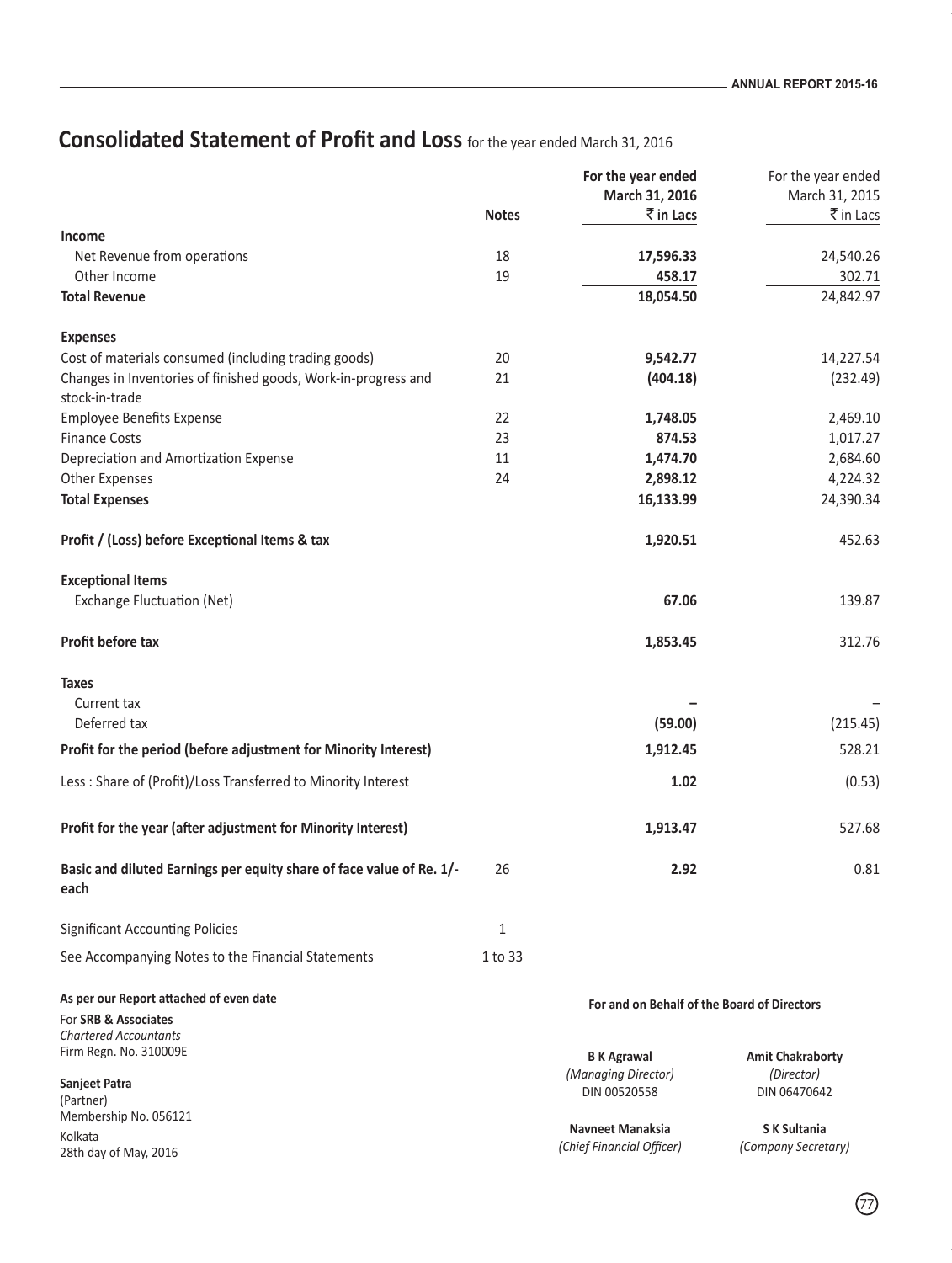

### **Consolidated Cash Flow Statement** for the year ended March 31, 2016

|    | <b>CONSONORCE CASH FIOW STATEMENT</b> for the year ended March 31, 2016                                                        |                                      | (₹ in Lacs)                          |  |
|----|--------------------------------------------------------------------------------------------------------------------------------|--------------------------------------|--------------------------------------|--|
|    | <b>PARTICULARS</b>                                                                                                             | For the year ended<br>March 31, 2016 | For the year ended<br>March 31, 2015 |  |
| А. | <b>CASH FLOW FROM OPERATING ACTIVITIES:</b><br>Net Profit /(Loss) before Tax and Exceptional items :<br><b>Adjustment for:</b> | 1,920.51                             | 452.63                               |  |
|    | Depreciation/ Amortisation                                                                                                     | 1,474.70                             | 2,684.60                             |  |
|    | Finance Cost & Interest Expense                                                                                                | 874.53                               | 1,017.27                             |  |
|    | Interest Income                                                                                                                | (235.33)                             | (250.23)                             |  |
|    | Loss / (-Profit) on Fixed Assets Sold / Discarded (Net)                                                                        |                                      | (8.04)                               |  |
|    | Prior Period & Exceptional Items (Net)                                                                                         | 4.23                                 | 13.94                                |  |
|    | <b>Exchange Fluctuation (Net)</b>                                                                                              | (67.06)                              | (139.87)                             |  |
|    | <b>Operating Profit before Working Capital Changes</b>                                                                         | 3,971.58                             | 3,770.30                             |  |
|    | Adjustment for:                                                                                                                |                                      |                                      |  |
|    | (Increase)/Decrease in Trade and Other Receivables                                                                             | 533.31                               | 6,109.05                             |  |
|    | (Increase)/Decrease in Inventories                                                                                             | 543.92                               | 83.97                                |  |
|    | Increase/(Decrease) in Trade and Other Payables                                                                                | (2,689.71)                           | (10, 223.47)                         |  |
|    | <b>Cash Generated from Operations</b><br>Direct Taxes Paid                                                                     | 2,359.10                             | (260.15)                             |  |
|    | Cash Flow before Prior Period & Exceptional items                                                                              | (66.82)<br>2,292.28                  | (71.20)<br>(331.35)                  |  |
|    | Prior Period & Exceptional Items (Net)                                                                                         | (4.23)                               | (13.94)                              |  |
|    | Share of (gain)/loss for Minority Interest                                                                                     | 1.02                                 | (0.53)                               |  |
|    | Net Cash Flow from /(Used in) Operating Activities (A)                                                                         | 2,289.07                             | (345.82)                             |  |
| В. | <b>CASH FLOW FROM INVESTING ACTIVITIES:</b>                                                                                    |                                      |                                      |  |
|    | Purchase of Fixed Assets and change in Capital Work-in-Progress                                                                | (101.94)                             | (159.73)                             |  |
|    | Sale of Fixed Assets                                                                                                           | 5.29                                 | 9.58                                 |  |
|    | <b>Interest Received</b>                                                                                                       | 235.33                               | 224.52                               |  |
|    | Net Cash Flow from/(Used in) Investing Activities (B)                                                                          | 138.68                               | 74.37                                |  |
| C. | <b>CASH FLOW FROM FINANCING ACTIVITIES:</b>                                                                                    |                                      |                                      |  |
|    | Repayment of Long Term Borrowings                                                                                              | (934.06)                             | (1,360.56)                           |  |
|    | Repayment of Short Term Borrowings (Net)                                                                                       | (666.70)                             | (306.56)                             |  |
|    | Decrease in Non Current Investments                                                                                            | 0.28                                 |                                      |  |
|    | Changes in Minority Interest                                                                                                   | 4.31                                 | (48.91)                              |  |
|    | Interest etc. Paid                                                                                                             | (865.35)                             | (1,026.99)                           |  |
|    | Net Cash Flow From/(Used in ) Financing Activities (C)                                                                         | (2,461.52)                           | (2,743.02)                           |  |
| D. | Change in Currency Fluctuation A/c arising on consolidation                                                                    | 5.34                                 | 2,786.94                             |  |
| Ε. | Net Increase/(Decrease) in Cash and Cash Equivalents                                                                           | (28.43)                              | (227.53)                             |  |
|    | Cash and Cash Equivalents as at 1st April                                                                                      | 156.93                               | 384.46                               |  |
|    | Cash and Cash Equivalents as at 31st March                                                                                     | 128.50                               | 156.93                               |  |

**Note :** Previous year's figures have been rearranged and regrouped wherever necessary.

#### **As per our Report attached of even date**

For **SRB & Associates** *Chartered Accountants* Firm Regn. No. 310009E

**Sanjeet Patra** (Partner) Membership No. 056121 Kolkata 28th day of May, 2016

**For and on Behalf of the Board of Directors**

**B K Agrawal** *(Managing Director)* DIN 00520558

**Amit Chakraborty** *(Director)* DIN 06470642

**Navneet Manaksia** *(Chief Financial Officer)*

**S K Sultania** *(Company Secretary)*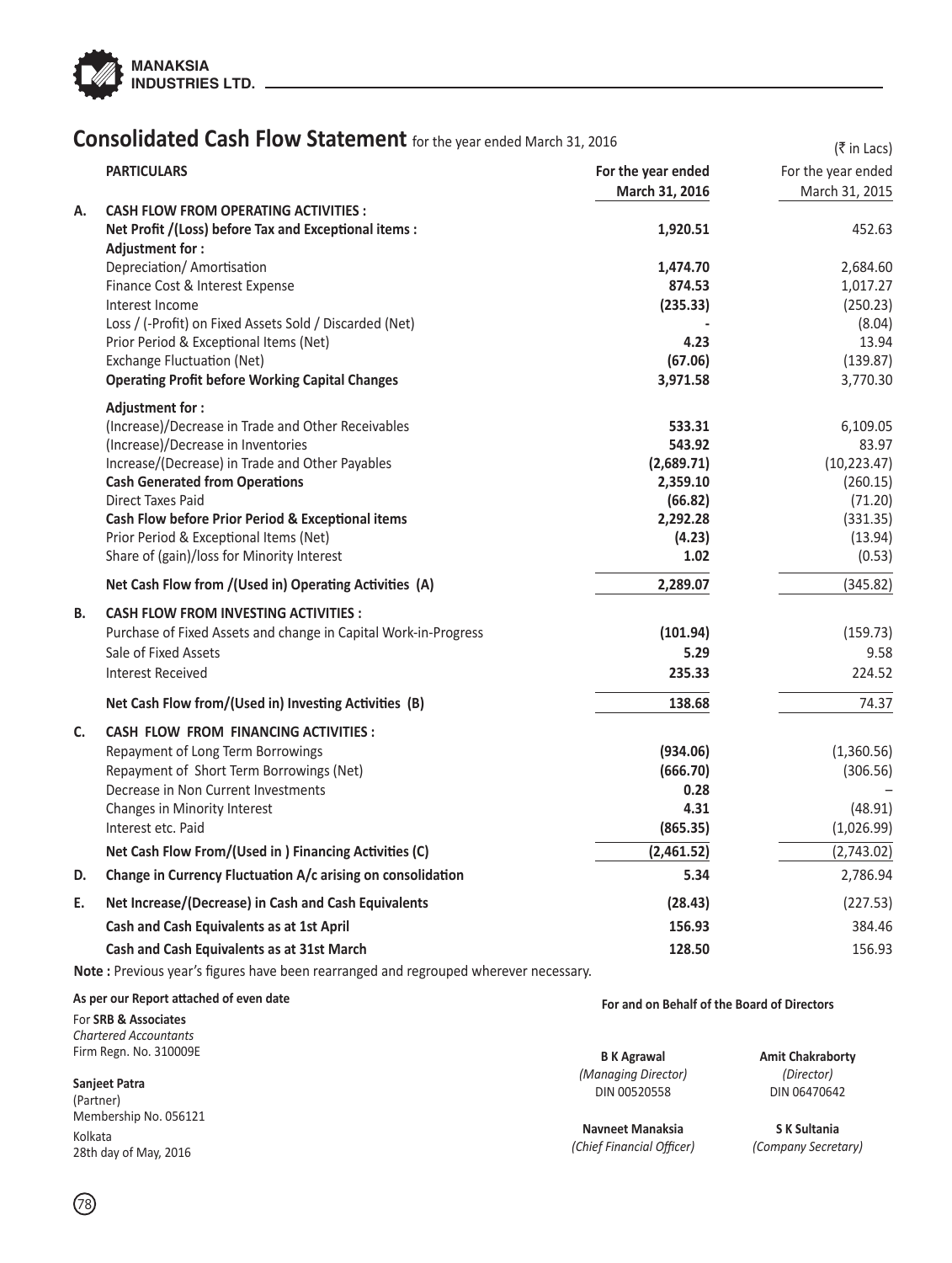### **Note 1 : Significant Accounting Policies Consolidated Accounts**

**(Annexed to and forming part of the financial statements for the year ended 31st March, 2016)**

#### **I) Basis of Preparation of Consolidated Financial Statements**

These consolidated financial statements have been prepared to comply with the Generally Accepted Accounting Principles of India (Indian GAAP), including the Accounting Standards notified under the relevant provisions of the Companies Act, 2013.

#### II) **Principles of Consolidation**

The consolidated financial statements relate to Manaksia Industries Limited ('the Company') and its subsidiary companies. The consolidated financial statements have been prepared on the following basis:

- a) The financial statements of the Company and its subsidiary companies are combined on a line-by-line basis by adding together the book values of like items of assets, liabilities, income and expenses, after fully eliminating intra-group balances and intra group transactions in accordance with Accounting Standard (AS) 21 – " Consolidated Financial Statement".
- b) In case of foreign subsidiaries, being non-integral foreign operations, revenue items are consolidated at the average rate prevailing during the year. All assets and liabilities are converted at rates prevailing at the end of the year. Any exchange difference arising on consolidation (except on Fixed Assets) is recognized in the Exchange Fluctuation Reserve.
- c) The difference between the costs of investment in the subsidiaries, over the net assets at the time of acquisition of shares in the subsidiaries is recongnised in the financial statements as Goodwill or Capital Reserve, as the case may be.
- d) Minority interest's share of net profit / loss of consolidated subsidiaries for the year is identified and adjusted against the income of the group in order to arrive at the net income attributable to shareholders of the Company.
- e) Minority interest's share of net assets of consolidated subsidiaries is identified and presented in the consolidated balance sheet separate from liabilities and the equity of the Company's shareholders.
- f) As far as possible, the consolidated financial statements are prepared using uniform accounting policies for like transactions and other events in similar circumstances and are presented in the same manner as the Company's separate financial statements.

#### **III) Other Significant Accounting Policies**

Consolidated Financial Statements are intended to serve as a means of informative disclosure and a guide to better understanding of the consolidated position of the Companies. Recognising this purpose, the Company has disclosed only such Policies and Notes from the individual financial statements, which fairly present the needed disclosures.

#### **IV) Use of Estimates**

The preparation of financial statements in conformity with Indian GAAP requires judgements, estimates and assumptions to be made that affect the reported amount of assets and liabilities, disclosure of contingent liabilities on the date of the financial statements and the reported amount of revenues and expenses during the reporting period. Difference between the actual results and estimates are recognized in the period in which the results are known/materialized.

#### **V) Fixed Assets**

Fixed Assets are stated at cost of acquisition inclusive of duties (net of CENVAT/VAT), taxes, borrowing costs directly attributable to acquisition, incidental expenses and erection/ commissioning etc., upto the date, the asset is ready for its intended use.

#### **VI) Depreciation**

a) Depreciation on all Fixed Assets is provided as per Schedule II of Companies Act, 2013 under Straight Line Method over estimated useful lives for each category of assets as under :

| $\bullet$ | <b>Factory Building</b>                |   | 10, 30 & 60 years |
|-----------|----------------------------------------|---|-------------------|
| $\bullet$ | Plant and Machinery                    |   | 15 years          |
| $\bullet$ | Electrical Installation and Equipments | ÷ | 10 Years          |
| $\bullet$ | <b>Furniture and Fixture</b>           |   | 10 Years          |
| $\bullet$ | Office Equipment                       |   | 5 Years           |
|           | <b>Motor Vehicles</b>                  |   | 8 & 10 Years      |
|           | Computers                              |   | 3 & 6 Years       |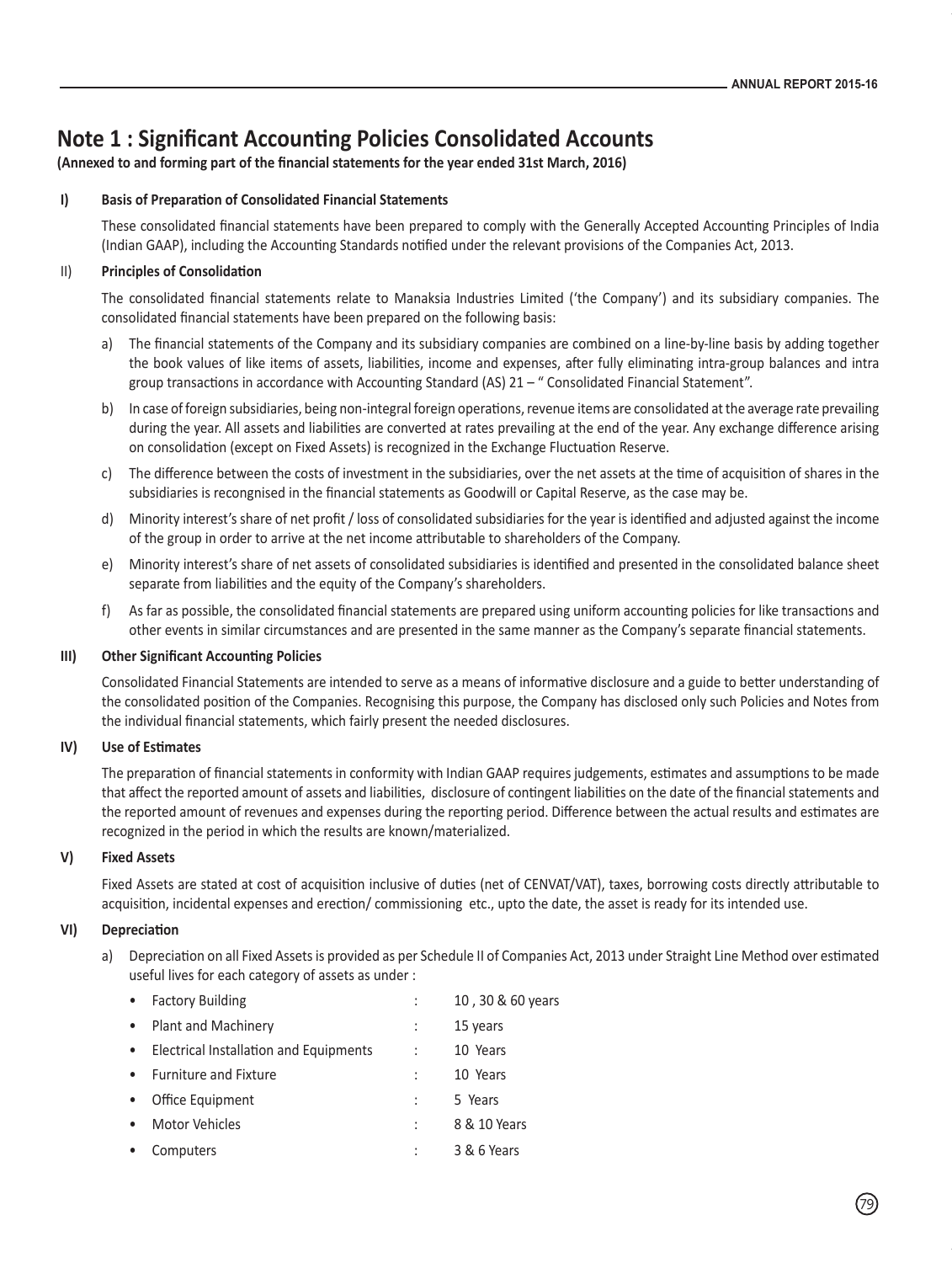

- b) Depreciation includes amortisation of leasehold land over the period of lease.
- c) The residual value of assets has been considered as five percent of the original cost of the assets as per Schedule II of the Act.
- d) Depreciation is provided on pro-rata basis on additions and deletions of Fixed Assets during the year.
- e) In case of impairment, if any, depreciation is provided on the revised carrying amount of the assets over its remaining useful life.
- f) Software costs are amortized using the Straight Line Method over estimated useful life of 6 years.

#### **VII) Impairment of Assets**

The carrying amount of assets are reviewed at each balance sheet date to determine if there is any indication of impairment based on external/internal factor. An impairment loss is recognised wherever the carrying amount of an asset exceeds its recoverable amount which represents the greater of the net selling price and value in use of the assets. The estimated cash flows considered for determining the value in use, are discounted to the present value at weighted average cost of capital.

#### **VIII) Foreign currency transaction**

#### a) **Initial Recognition**

Foreign currency transactions are recorded in the reporting currency, by applying to the foreign currency amount the exchange rate between the reporting currency and the foreign currency at the date of the transaction.

#### b) **Conversion**

Foreign currency monetary items are reported using the closing rate. Non-monetary items which are carried in terms of historical cost denominated in a foreign currency are reported using the exchange rate at the date of the transaction; and non-monetary items which are carried at fair value or other similar valuation denominated in a foreign currency are reported using the exchange rates that existed when the values were determined.

#### c) **Exchange Differences**

Exchange differences arising on the settlement/conversion of monetary items are recognized as income or expenses in the year in which they arise.

The premium or discount arising at the inception of forward exchange contracts is amortised as expense or income over the life of the respective contracts. Exchange differences on such contracts are recognised in the Statement of Profit and Loss in the year in which the exchange rates change. Any profit or loss arising on cancellation or renewal of forward exchange contract is recognised as income or expense for the year.

#### **IX) Investments**

Investments other than in subsidiaries and associates have been accounted as per Accounting Standard (AS) 13 on "Accounting for Investments". Long term Investments are stated at Cost less provisions recorded to recognize any decline, other than temporary, in the carrying value of each investment. Investments in foreign companies are considered at the exchange rates prevailing on the date of their acquisition. Current investments are carried at lower of cost or fair value of each investment.

#### **X) Inventories**

Inventories are valued as follows :

- a) Raw materials, finished goods, Stock in trade, Work in process, Packing materials and Stores & Spares are valued at lower of cost and net realisable value. Closing stock has been valued on Weighted Average basis.
- b) Saleable scraps, whose cost is not identifiable, are valued at estimated realisable value.

#### **XI) Research & Development**

Research and development expenditure of revenue nature are charged to Statement of Profit and Loss Account, while capital expenditure are added to the cost of fixed assets in the year in which these are incurred.

#### **XII) Employee Benefits**

- i) Short term employee benefits are charged off at the undiscounted amount in the year in which the related services are rendered.
- ii) Post employment and other long term employee benefits are charged off in the year in which the employee has rendered services. The amount charged off is recognised at the present value of the amounts payable determined using actuarial valuation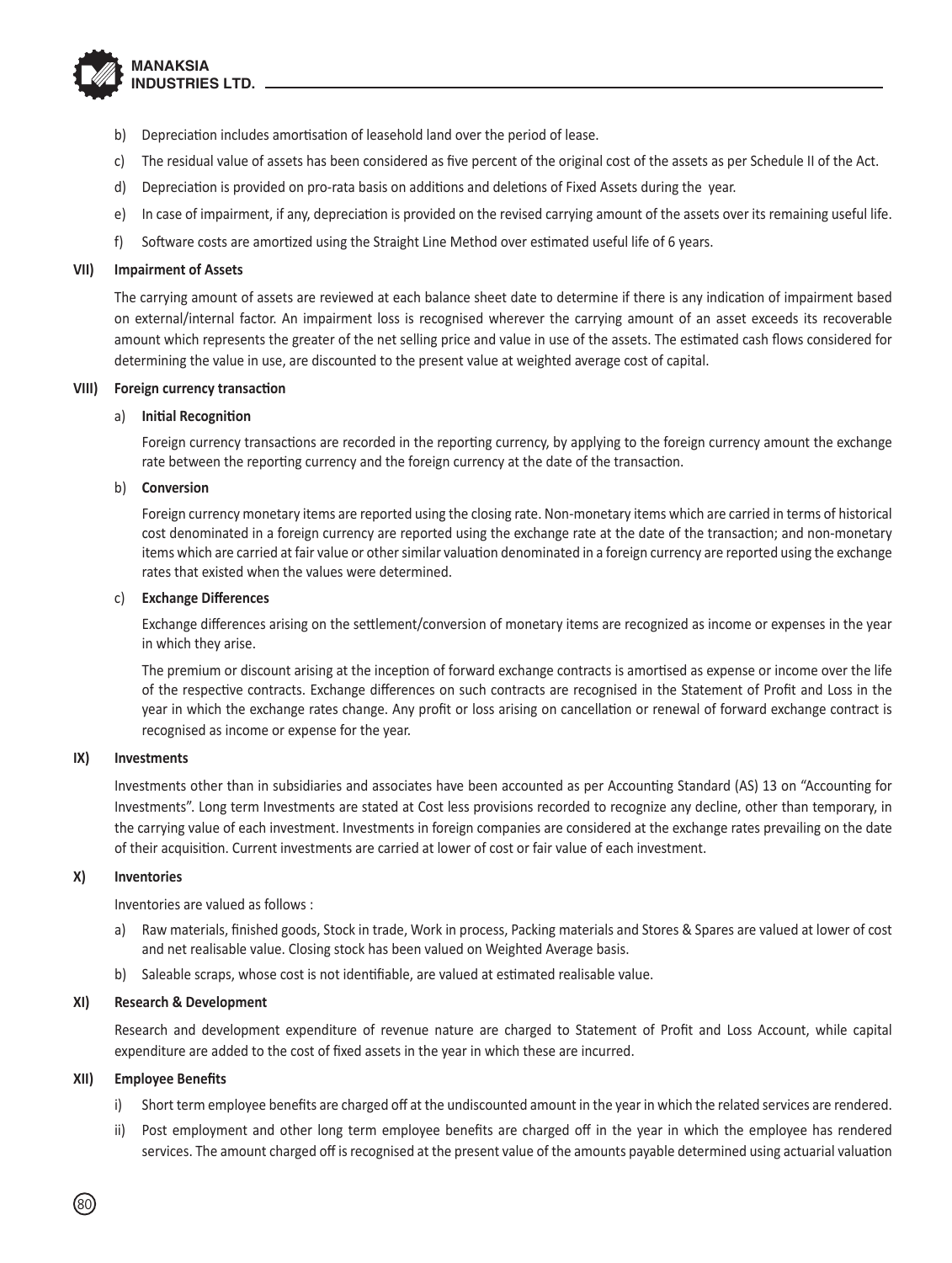techniques. Actuarial gain and losses in respect of post employment and other long term benefits are charged to Statement of Profit and Loss Account.

#### **XIII) Earning Per Share**

Basic earning per share is calculated by dividing the net Profit or Loss for the period attributable to equity shareholders by the weighted average number of equity shares outstanding during the period.

For the purpose of calculating diluted earnings per share, the net profit or loss for the period attributable to equity shareholders and the weighted average number of shares outstanding during the period are adjusted for the effects of all dilutive potential equity shares.

#### **XIV) Excise Duty and Custom Duty**

Excise duty on finished goods stock lying at factories is accounted for at the point of manufacture of goods and accordingly, is considered for valuation of finished goods as on the Balance Sheet date. Custom duty on imported material in transit / lying in bonded warehouse is accounted for at the time, the same are released from Customs/ Bonded warehouse.

#### **XV) Financial Derivatives and Commodity Hedging Transactions**

In respect of derivative contracts, premium paid, gains/losses on settlement and provision for losses for cash flow hedges and restatement on Balance Sheet date are recognised in the Statement of Profit and Loss Account, except in case where they relate to borrowing costs that are attributable to the acquisition or construction of fixed assets, in which case, they are adjusted to the carrying cost of such assets.

#### **XVI) Borrowing Costs**

Borrowing Costs relating to acquisition/construction of qualifying assets are capitalized until the time all substantial activities necessary to prepare the qualifying assets for their intended use are complete. A qualifying asset is one that necessarily takes substantial period of time to get ready for its intended use. All other borrowing costs are charged to revenue.

#### **XVII) Taxation**

Tax expenses comprises of current and deferred tax. Current income tax is measured at the amount expected to be paid to the tax authorities in accordance with the Indian Income Tax Act, 1961. Deferred income taxes reflect the impact of current year timing differences between taxable income for the year and reversal of timing differences of earlier years.

The deferred tax for timing differences between the book and tax profits for the year is accounted for using the tax rates and laws that have been substantially enacted as on the Balance Sheet date.

Deferred tax assets are recognised only to the extent that there is reasonable certainty that sufficient future taxable income will be available against which such deferred tax assets can be realised. If the company has carry forward unabsorbed depreciation and tax losses, deferred tax assets are recognised only to the extent there is virtual certainty supported by convincing evidence that sufficient taxable income will be available against which such deferred tax asset can be realized.

#### **XVIII) Segment Reporting**

As the Company's business activity falls within a single primary business segment, viz. "Packaging Products", the disclosure requirements of Accounting Standard-17 "Segment Reporting", notified under Section 133 of the Companies Act, 2013 read with Rule 7 of Companies (Accounts)Rules, 2014 are not applicable. The analysis of geographical segments is based on the areas in which the customers of the company are located. The accounting policy adopted for segment reporting are in line with those of the company.

#### **XIX) Prior Period Expenses/Income**

Material items of prior period expenses/income are disclosed separately.

#### **XX) Provision, Contingent Liabilities and Contingent Assets**

Provisions involving substantial degree of estimation in measurement are recognised when there is a present obligation as a result of past events and it is probable that there will be an outflow of resources. Contingent Liabilities are not recognised but are disclosed in the notes. Contingent Assets are neither recognised nor disclosed in the financial statements.

81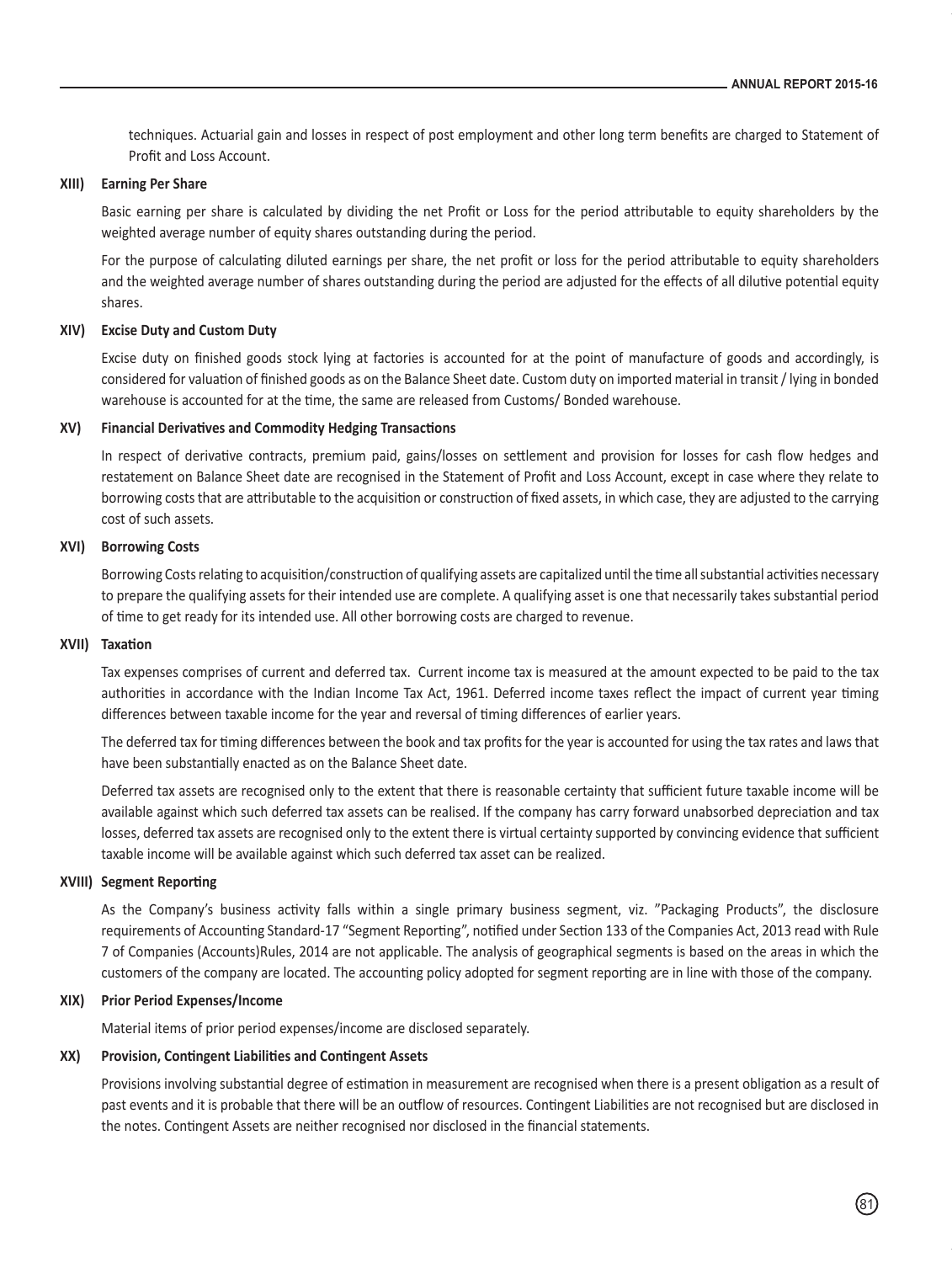

|    |    |                                                        |                | $\left\vert \right\vert$ in Lacs |
|----|----|--------------------------------------------------------|----------------|----------------------------------|
|    |    |                                                        | As at          | As at                            |
|    |    |                                                        | March 31, 2016 | March 31, 2015                   |
| 2. |    | <b>SHARE CAPITAL</b>                                   |                |                                  |
|    | a) | Authorised:                                            |                |                                  |
|    |    | 75,000,000 Equity Shares of Re. 1/- each               | 750.00         | 750.00                           |
|    |    |                                                        | 750.00         | 750.00                           |
|    | b) | Issued, Subscribed and fully paid-up Shares:           |                |                                  |
|    |    | 65,534,050 Equity Shares of Re. 1/- each fully paid up | 655.34         | 655.34                           |
|    |    |                                                        | 655.34         | 655.34                           |
|    |    |                                                        |                |                                  |

 $(\pm \cdot)$  in Lacs

#### **c) Shareholders holding more than 5% shares**

|                             | As at March 31, 2016     | As at March 31, 2015     |               |        |
|-----------------------------|--------------------------|--------------------------|---------------|--------|
| <b>Name of Shareholders</b> | No. of shares            | % held                   | No. of shares | % held |
| Basant Kumar Agrawal        | 4,12,55,940              | 62.95%                   |               |        |
| Basudeo Agrawal             |                          |                          | 95,00,115     | 14.50% |
| Suresh Kumar Agrawal        | $\overline{\phantom{0}}$ | $\overline{\phantom{0}}$ | 94,02,740     | 14.35% |
| Mahabir Prasad Agrawal      | -                        | $\overline{\phantom{0}}$ | 54,48,245     | 8.31%  |

#### **d) Reconciliation of the shares outstanding is set out below :**

| 2015-16     | 2014-15                      |
|-------------|------------------------------|
|             | No. of shares                |
|             |                              |
|             | 5,00,000                     |
|             | 6,55,34,050                  |
|             |                              |
|             | 5,00,000                     |
| 6,55,34,050 | 6,55,34,050                  |
|             | No. of shares<br>6,55,34,050 |

**e) Terms/rights attached to each class of shares Equity Shares :**

> The Company has only one class of equity shares having a par value of Re.1/-. Each holder of equity shares is entitled to one vote per share. The Company declares and pays dividends in Indian rupees. The dividend proposed by the Board of Directors is subject to the approval of the shareholders in the ensuing Annual General Meeting.

> In the event of liquidation of the Company, the holders of equity shares will be entitled to receive any of the remaining assets of the company, after distribution of all preferential amounts. The distribution will be in proportion to the number of equity shares held by the shareholders.

#### **f) The Company is not a Subsidiary Company**

**g) No Shares has been reserved for issue under options and contracts/commitments for the sale of shares/disinvestment.**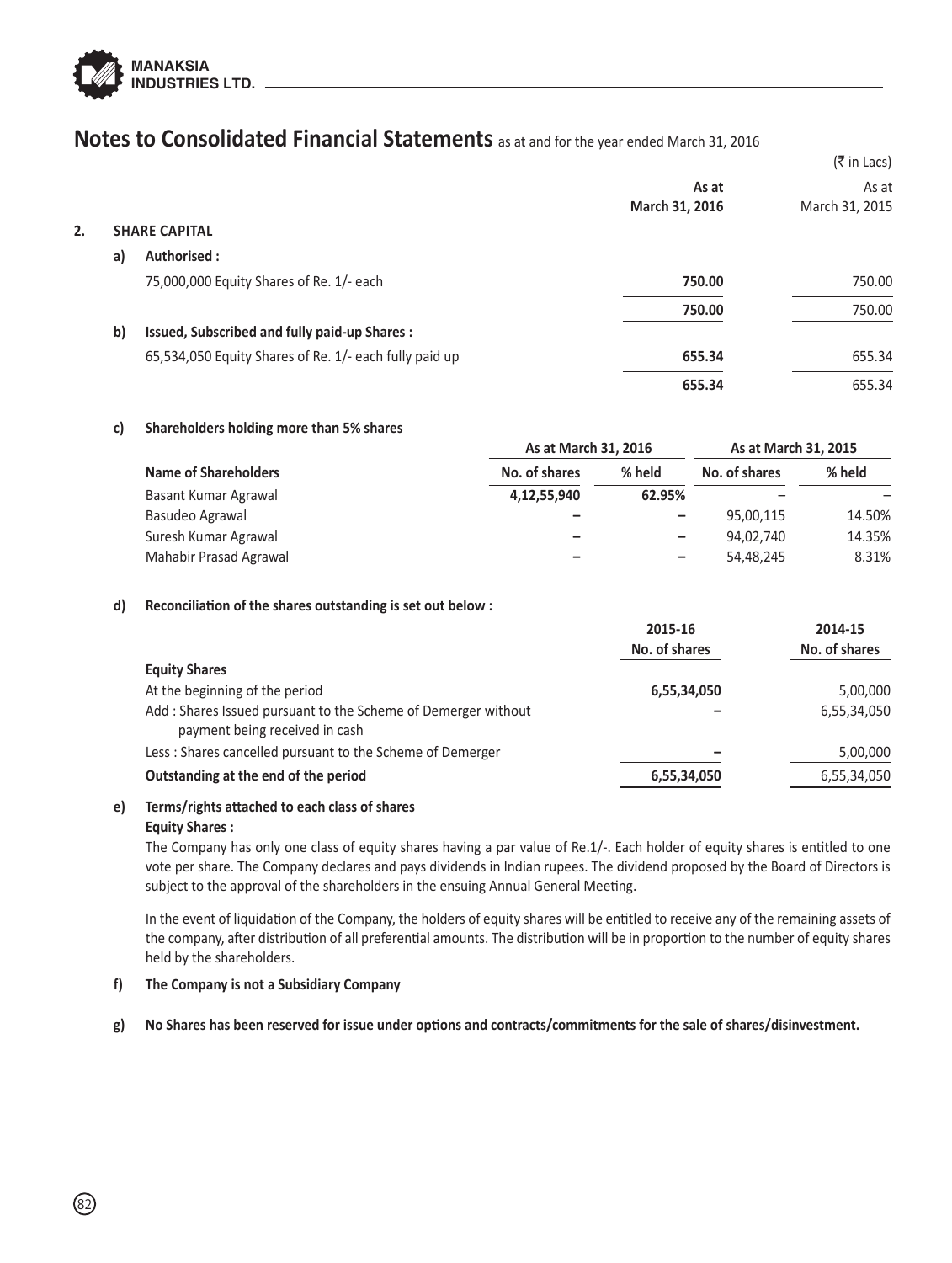|    |                                                                                   |                      |                |             | $(5 \in \mathsf{In}$ Lacs) |
|----|-----------------------------------------------------------------------------------|----------------------|----------------|-------------|----------------------------|
|    |                                                                                   |                      |                | As at       | As at                      |
|    |                                                                                   |                      | March 31, 2016 |             | March 31, 2015             |
| 3. | <b>RESERVES AND SURPLUS</b><br><b>Capital Reserves</b>                            |                      |                |             |                            |
|    | As per last Balance Sheet                                                         |                      |                | 4,543.99    | 4,538.99                   |
|    | Add: During the year                                                              |                      |                |             | 5.00                       |
|    |                                                                                   |                      |                | 4,543.99    | 4,543.99                   |
|    | <b>Securities Premium</b>                                                         |                      |                |             |                            |
|    | As per last Balance Sheet                                                         |                      |                | 4,171.20    | 4,171.20                   |
|    |                                                                                   |                      |                | 4,171.20    | 4,171.20                   |
|    | <b>General Reserve</b>                                                            |                      |                |             |                            |
|    | As per last Balance Sheet                                                         |                      |                | 6,300.66    | 6,772.91                   |
|    | Less : Depreciation                                                               |                      |                |             | (472.25)                   |
|    |                                                                                   |                      |                | 6,300.66    | 6,300.66                   |
|    | <b>Exchange Fluctuation Reserve</b>                                               |                      |                |             |                            |
|    | As per last Balance Sheet                                                         |                      |                | (30.11)     | 104.31                     |
|    | Add /(Less) : During the year                                                     |                      |                | 5.34        | (134.42)                   |
|    |                                                                                   |                      |                | (24.77)     | (30.11)                    |
|    | <b>Profit and Loss Account</b>                                                    |                      |                |             |                            |
|    | As per last Balance Sheet                                                         |                      |                | 684.64      | 156.96                     |
|    | Add : Profit for the year                                                         |                      |                | 1,913.46    | 527.68                     |
|    |                                                                                   |                      |                | 2,598.10    | 684.64                     |
|    |                                                                                   |                      |                | 17,589.18   | 15,670.37                  |
|    |                                                                                   |                      |                |             | (₹ in Lacs)                |
|    |                                                                                   | As at March 31, 2016 |                |             | As at March 31, 2015       |
|    |                                                                                   | <b>Non Current</b>   | Current        | Non Current | Current                    |
| 4. | <b>LONG TERM BORROWINGS</b>                                                       |                      |                |             |                            |
|    | Secured                                                                           |                      |                |             |                            |
|    | Term Loans:                                                                       |                      |                |             |                            |
|    | From Banks                                                                        | 492.15               | 840.00         | 1,321.59    | 680.00                     |
|    | <b>Unsecured</b>                                                                  |                      |                |             |                            |
|    | Deferred Payment Liabilities (Under Sales Tax<br>Deferrment scheme-Interest Free) | 943.52               | 104.61         | 1,048.14    | 82.15                      |
|    | <b>Total</b>                                                                      | 1,435.67             | 944.61         | 2,369.73    | 762.15                     |

#### **Note :**

**4.1** The Current part of Long Term Borrowings, as above, have been shown under Other Current Liabilities (Note No. 9), as Current Maturities of long term debt.

#### **4.2 Rupee Term Loan :**

The Company's Secured Corporate Loan facilities are secured by First Charge on Fixed Asset (Movable and Immovable) of the Company. The amount is further secured on second charge basis on the current assets of the Company.

Repayment Schedule of Term Loan from Bank is as follows :

| Year    | Amount $(\bar{z}$ In Lacs) |
|---------|----------------------------|
| 2016-17 | 840.00                     |
| 2017-18 | 480.00                     |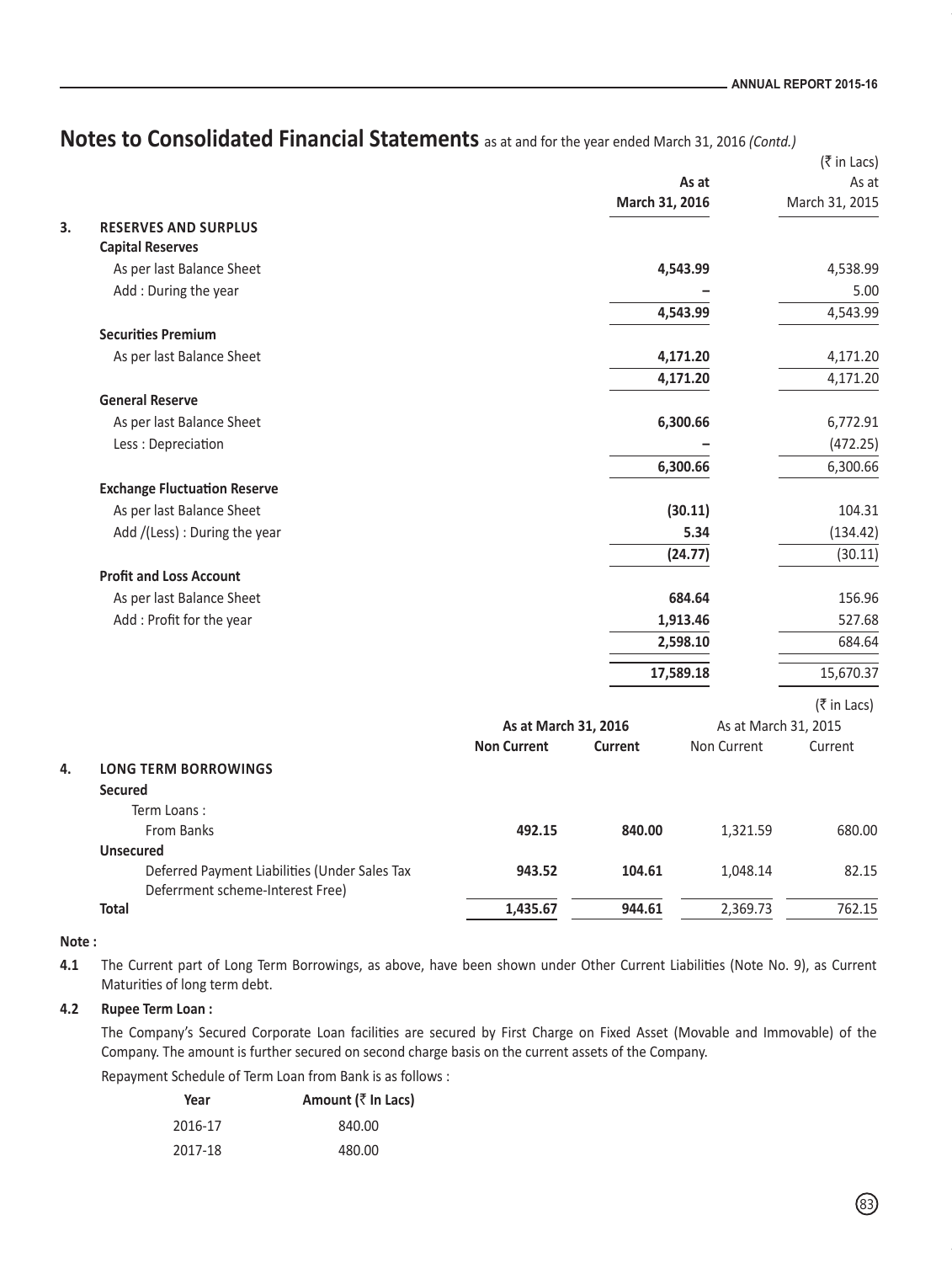

|    |                                                           |                | (₹ in Lacs)    |
|----|-----------------------------------------------------------|----------------|----------------|
|    |                                                           | As at          | As at          |
|    |                                                           | March 31, 2016 | March 31, 2015 |
| 5. | DEFERRED TAX LIABILITIES (NET)                            |                |                |
|    | <b>Deferred Tax Liability</b><br>a)                       |                |                |
|    | Timing difference in depreciable assets                   | 454.10         | 542.85         |
|    | b)<br><b>Deferred Tax Assets</b>                          |                |                |
|    | Expenses allowable against taxable income in future years | (142.95)       | (172.70)       |
|    | Net Deferred tax Liability ( $a - b$ )                    | 311.15         | 370.15         |
| 6. | <b>LONG TERM PROVISIONS</b>                               |                |                |
|    | Provision for Employee benefits (Refer Note No. 30)       | 291.68         | 350.61         |
| 7. | <b>SHORT TERM BORROWINGS</b>                              |                |                |
|    | <b>Secured</b>                                            |                |                |
|    | Loans repayable on Demand (Working Capital Loans)         |                |                |
|    | From Banks                                                |                |                |
|    | Rupee Loan                                                | 2,776.13       | 2,856.40       |
|    | <b>Buyers Credit</b>                                      | 2,029.79       | 2,616.22       |
|    | Total                                                     | 4,805.92       | 5,472.62       |

#### **Note:**

7.1 The Company's Working Capital facilities are secured by First Charge on the current assets of the Company ranking pari passu with the respective Working Capital Bankers. The amount is further secured on second charge basis on fixed assets of the Company ranking pari passu with the respective Working Capital Bankers.

#### **8. Trade Payables**

| Sundry Creditors for Goods, Services, Expenses etc. | 5.10     | 1.00      |
|-----------------------------------------------------|----------|-----------|
| Micro, Small and Medium Enterprises*                |          |           |
| Others                                              | 8.412.56 | 10.602.52 |
| Total                                               | 8.417.66 | 10,603.52 |
|                                                     |          |           |

#### **Note :**

- **8.1** Disclosure of payables to MSME vendors as defined under the "Micro, Small and Medium Enterprise Development Act, 2006" is based on the information available with the Company regarding the status of registration of such vendors under the said Act, as per the intimation received from them on requests made by the Company.
- 8.2 There are no overdue principal amounts/interest payable amounts for delayed payments to such vendors at the Balance Sheet date. There are no delays in payment made to such suppliers during the year or for earlier years and accordingly there is no interest paid or outstanding interest in this regard in respect of payments made during the year or brought forward from previous years.

#### **9. Other current liabilities**

| Current Maturitities of Long Term Debt                                                             |          |          |
|----------------------------------------------------------------------------------------------------|----------|----------|
| Term Loans                                                                                         | 840.00   | 680.00   |
| Deferred Payment Liabilities                                                                       | 104.61   | 82.15    |
| Interest accrued but not due on borrowings                                                         | 37.13    | 27.95    |
| Other Payables *                                                                                   | 666.29   | 1,241.49 |
| <b>Total</b>                                                                                       | 1.648.03 | 2.031.59 |
| * Other Payables includes Statutory Dues, Advances from Customers & Overdrawn Balances from banks. |          |          |

#### **10. Short term provisions**

| <b>JIIUINI ILINIII INUVIJIUIVJ</b>                                                                             |        |        |
|----------------------------------------------------------------------------------------------------------------|--------|--------|
| Provision for Employee Benefits                                                                                | 42.79  | 77.62  |
| Others <sup>*</sup>                                                                                            | 105.40 | 122.75 |
| <b>Total</b>                                                                                                   | 148.19 | 200.37 |
| with a set of the state of the state of the control of the state of the state of the state of the state of the |        |        |

\* Indicates Liabilities for excise duty on closing stock of Finished Goods.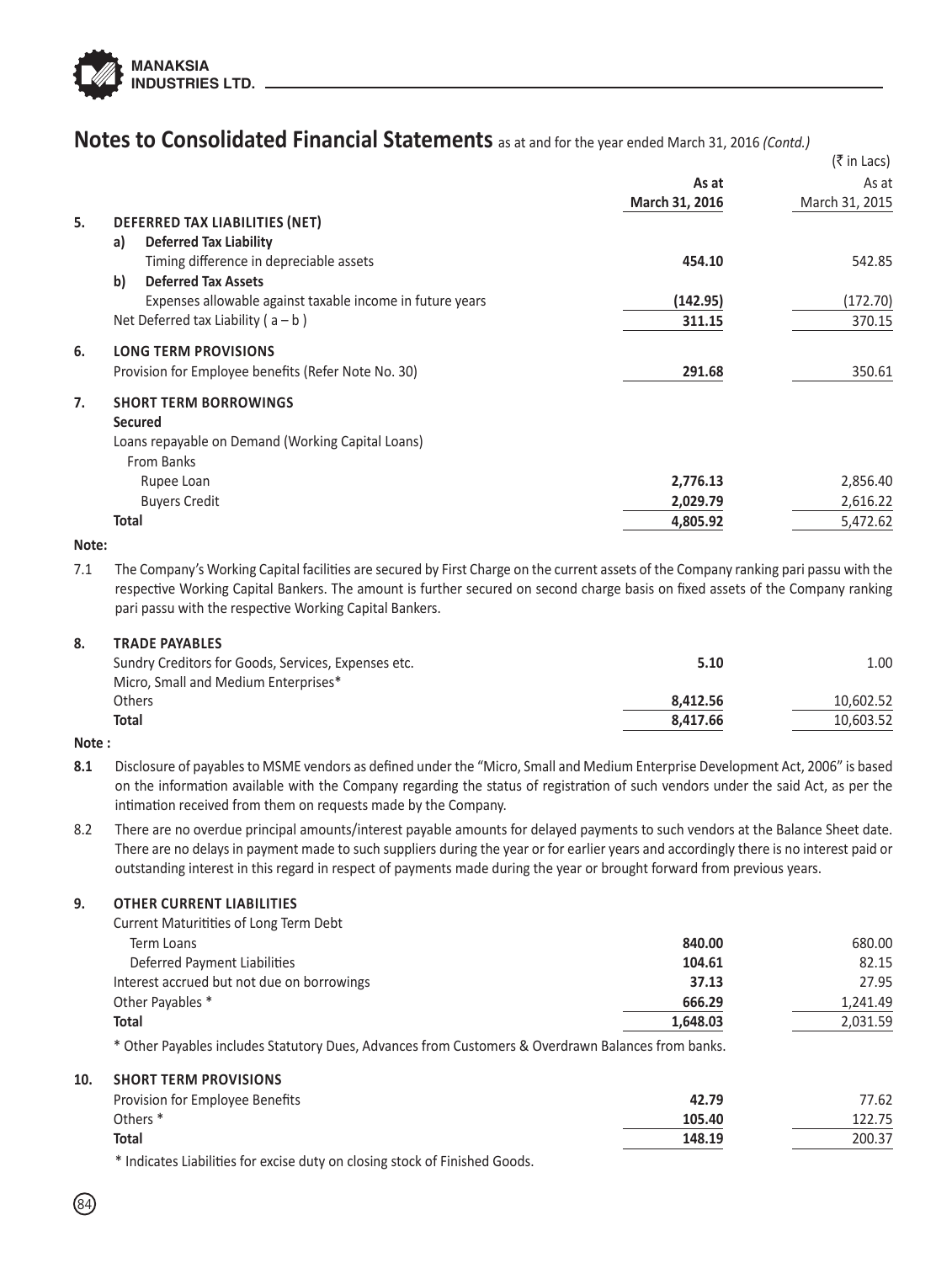| interact of the first control of the second control of the second control of the second control of the second control of the second control of the second control of the second control of the second control of the second co |
|--------------------------------------------------------------------------------------------------------------------------------------------------------------------------------------------------------------------------------|
| こうせつせい                                                                                                                                                                                                                         |
|                                                                                                                                                                                                                                |
|                                                                                                                                                                                                                                |
|                                                                                                                                                                                                                                |
|                                                                                                                                                                                                                                |
|                                                                                                                                                                                                                                |
|                                                                                                                                                                                                                                |
|                                                                                                                                                                                                                                |
|                                                                                                                                                                                                                                |
|                                                                                                                                                                                                                                |
|                                                                                                                                                                                                                                |
|                                                                                                                                                                                                                                |
|                                                                                                                                                                                                                                |
|                                                                                                                                                                                                                                |
|                                                                                                                                                                                                                                |
|                                                                                                                                                                                                                                |
| :<br>5<br>5<br>5                                                                                                                                                                                                               |
|                                                                                                                                                                                                                                |
|                                                                                                                                                                                                                                |
|                                                                                                                                                                                                                                |
|                                                                                                                                                                                                                                |
| $\ddot{\phantom{a}}$                                                                                                                                                                                                           |
|                                                                                                                                                                                                                                |
|                                                                                                                                                                                                                                |
|                                                                                                                                                                                                                                |
|                                                                                                                                                                                                                                |
|                                                                                                                                                                                                                                |
|                                                                                                                                                                                                                                |
|                                                                                                                                                                                                                                |
|                                                                                                                                                                                                                                |
| $-2 + 2 + 2 = 0$                                                                                                                                                                                                               |
| í                                                                                                                                                                                                                              |
| ֖֖֚֚֚֡֡֡֡֞                                                                                                                                                                                                                     |
|                                                                                                                                                                                                                                |
|                                                                                                                                                                                                                                |
|                                                                                                                                                                                                                                |
| Ī                                                                                                                                                                                                                              |
|                                                                                                                                                                                                                                |
|                                                                                                                                                                                                                                |
|                                                                                                                                                                                                                                |
|                                                                                                                                                                                                                                |
|                                                                                                                                                                                                                                |
|                                                                                                                                                                                                                                |
| - ^ ^ ^ icidacali te+tr                                                                                                                                                                                                        |
|                                                                                                                                                                                                                                |
|                                                                                                                                                                                                                                |
|                                                                                                                                                                                                                                |
|                                                                                                                                                                                                                                |
|                                                                                                                                                                                                                                |
| isan 1<br>1<br>1<br>1<br>)<br>2<br>2                                                                                                                                                                                           |
|                                                                                                                                                                                                                                |
| ;<br>2<br>-                                                                                                                                                                                                                    |

FIXED ASSETS **11. FIXED ASSETS**  $\ddot{\phantom{0}}$ 

| FIXED ASSETS<br>$\overline{11}$ .       |                         | <b>GROSS BLOCK</b> |                         |                          |                                | DEPRECIATION / AMORTISATION |                |                          | $(\overline{\xi}$ in Lacs)<br><b>NET BLOCK</b> |
|-----------------------------------------|-------------------------|--------------------|-------------------------|--------------------------|--------------------------------|-----------------------------|----------------|--------------------------|------------------------------------------------|
|                                         |                         |                    |                         |                          |                                |                             |                |                          |                                                |
| Particulars                             | 1st April 2015<br>As at | Addition           | Adjustment<br>Deletion/ | 31st March 2016<br>As at | 1st April 2015<br><b>As at</b> | Adjustments<br>Deductions/  | For the Year   | 31st March 2016<br>up to | 31st March 2016<br><b>As at</b>                |
| Tangible Assets:                        |                         |                    |                         |                          |                                |                             |                |                          |                                                |
| pueŋ                                    | 314.27                  | I                  | L                       | 314.27                   | I.                             | $\overline{1}$              | $\overline{1}$ | I                        | 314.27                                         |
| Leasehold Land                          | 9.08                    | I                  | I                       | 9.08                     | 2.31                           | $\mathbf{I}$                | 0.09           | 2.40                     | 6.68                                           |
| Building                                | 2,711.48                | 49.90              | ı                       | 2,761.38                 | 931.73                         | L                           | 87.60          | 1,019.33                 | 1,742.05                                       |
| Plant & Machinery                       | 20,391.77               | 47.11              | 49.53                   | 20,389.35                | 10,939.48                      | (44.24)                     | 1,307.83       | 12,203.07                | 8,186.28                                       |
| Electrical Installation                 | 266.91                  | ı                  | I.                      | 266.91                   | 242.97                         | $\mathbf{I}$                | 3.79           | 246.76                   | 20.15                                          |
| Electric Generator                      | 107.91                  | I                  | ı                       | 107.91                   | 84.02                          | $\overline{1}$              | 3.15           | 87.17                    | 20.74                                          |
| Computer                                | 166.28                  | 0.62               | L                       | 166.90                   | 140.30                         | $\mathbf{I}$                | 8.53           | 148.83                   | 18.07                                          |
| Office Equipment                        | 139.47                  | 3.14               | T                       | 142.61                   | 104.15                         | T                           | 12.62          | 116.77                   | 25.84                                          |
| Furniture & Fixtures                    | 135.09                  | 0.27               | ı                       | 135.36                   | 97.55                          | L                           | 6.89           | 104.44                   | 30.92                                          |
| Vehicles                                | 571.01                  | 23.65              | I.                      | 594.66                   | 260.80                         | I.                          | 31.97          | 292.77                   | 301.89                                         |
| <b>Total Tangible Assets</b>            | 24,813.27               | 124.69             | 49.53                   | 24,888.43                | 12,803.31                      | (44.24)                     | 1,462.47       | 14,221.54                | 10,666.89                                      |
| Computer Software<br>Intangible Assets: | 86.43                   | I                  | $\mathsf I$             | 86.43                    | 10.23                          | L                           | 12.24          | 22.47                    | 63.96                                          |
| Total Intangible Assets                 | 86.43                   | ı                  | ı                       | 86.43                    | 10.23                          | I.                          | 12.24          | 22.47                    | 63.96                                          |
| <b>Total Fixed Assets</b>               | 24,899.70               | 124.69             | 49.53                   | 24,974.86                | 12,813.54                      | (44.24)                     | 1,474.71       | 14,244.01                | 10,730.85                                      |
| Capital Work in Progress                | 1,128.93                | 101.94             | 124.70                  | 1,106.17                 | ı                              | $\mathbf{I}$                | $\mathbf{I}$   | $\mathbf{I}$             | 1,106.17                                       |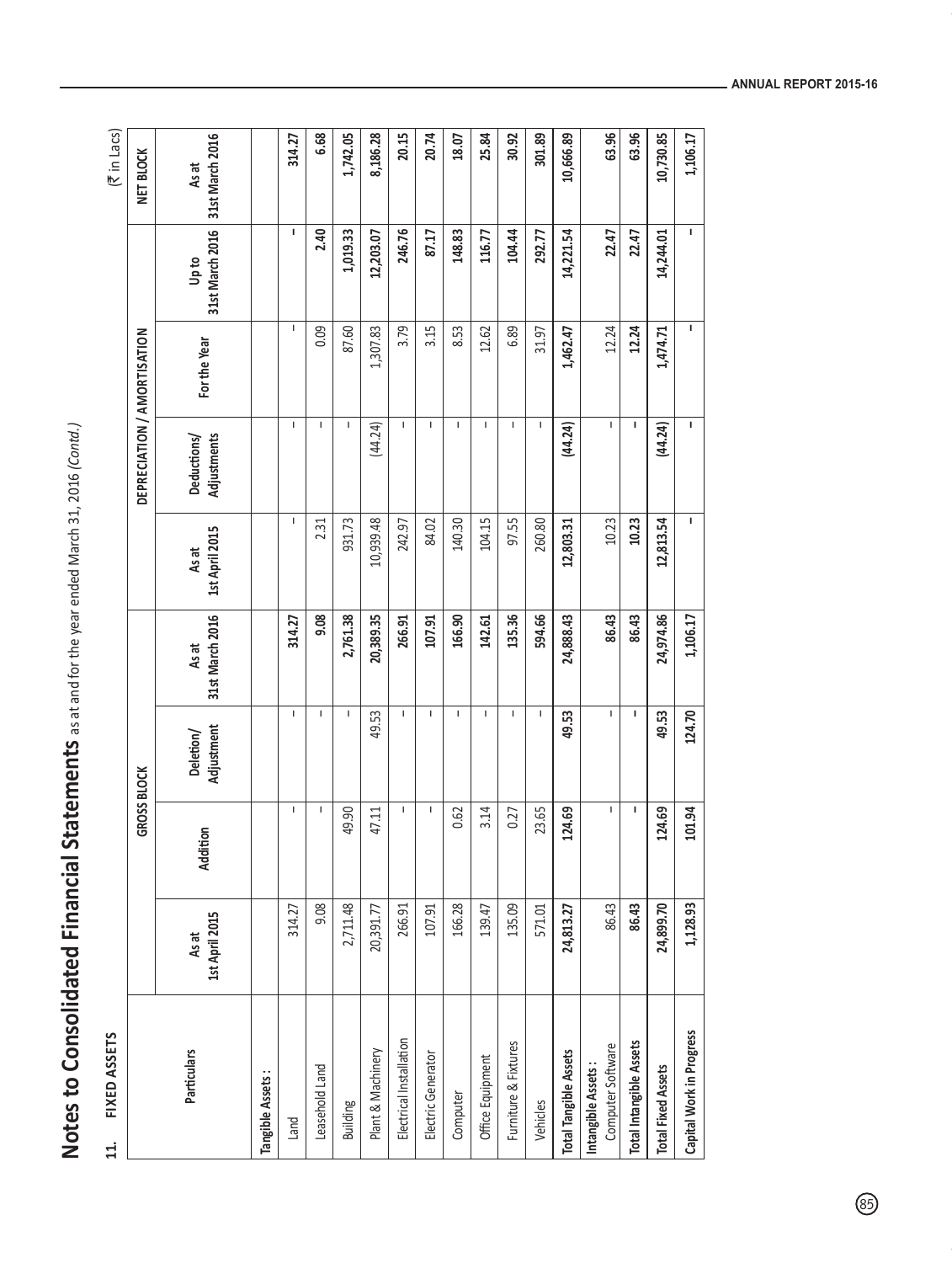Notes to Consolidated Financial Statements as at and for the year ended March 31, 2015 (Contd.) 86**Notes to Consolidated Financial Statements** as at and for the year ended March 31, 2015 *(Contd.)*

11. FIXED ASSETS **11. FIXED ASSETS**

 $\circledS$ 

| 1,128.94                   | L                       | L                                                                       | ı            | ı                     | L                                                   | I.                      | 1,128.94                           | 212.45                                                                  | 20.19                   | 23.61        | 1,337.97                | Capital Work in Progress          |
|----------------------------|-------------------------|-------------------------------------------------------------------------|--------------|-----------------------|-----------------------------------------------------|-------------------------|------------------------------------|-------------------------------------------------------------------------|-------------------------|--------------|-------------------------|-----------------------------------|
| 12,086.16                  | 12,813.55               | 1,672.20                                                                | 2,684.60     | (3.17)                | 472.25                                              | 11,332.07               | 24,899.71                          | 4,381.11                                                                | 4.72                    | 156.31       | 29,129.23               | <b>Total Fixed Assets</b>         |
| 76.22                      | 10.22                   | 0.47                                                                    | 2.51         | п                     | J.                                                  | 8.18                    | 86.44                              | 2.19                                                                    | ı                       | 70.56        | 18.07                   | Total Intangible Assets           |
| 76.22                      | 10.22                   | 0.47                                                                    | 2.51         | L                     | L                                                   | 8.18                    | 86.44                              | 2.19                                                                    | L                       | 70.56        | 18.07                   | Computer Software                 |
|                            |                         |                                                                         |              |                       |                                                     |                         |                                    |                                                                         |                         |              |                         | Intangible Assets:                |
| 12,009.94                  | 12,803.33               | 1,671.73                                                                | 2,682.09     | (3.17)                | 472.25                                              | 11,323.89               | 24,813.27                          | 4,378.92                                                                | 4.72                    | 85.75        | 29,111.16               | <b>Total Tangible Assets</b>      |
| 310.21                     | 260.80                  | 35.70                                                                   | 52.20        |                       | 3.75                                                | 240.55                  | 571.01                             | 105.54                                                                  | ı                       | 4.72         | 671.83                  | Vehicles                          |
| 37.53                      | 97.56                   | 3.31                                                                    | 11.09        | т                     | 2.04                                                | 87.74                   | 135.09                             | 6.38                                                                    | I.                      | 0.89         | 140.58                  | Furniture & Fixtures              |
| 35.31                      | 104.15                  | 7.27                                                                    | 22.98        | т                     | 14.92                                               | 73.52                   | 139.46                             | 10.99                                                                   | L                       | 3.25         | 147.20                  | Office Equipment                  |
| 25.98                      | 140.30                  | (0.15)                                                                  | 5.29         | ı                     | 6.63                                                | 128.23                  | 166.28                             | (0.15)                                                                  | I                       | 23.31        | 142.82                  | Computer                          |
| 23.88                      | 84.03                   | I.                                                                      | 3.30         | т                     | 8.46                                                | 72.27                   | 107.91                             | I.                                                                      | I                       | I.           | 107.91                  | Electric Generator                |
| 23.94                      | 242.97                  | L                                                                       | 9.72         | т                     | 32.69                                               | 200.56                  | 266.91                             | П                                                                       | ı                       | ı            | 266.91                  | Electrical Installation           |
| 9,452.31                   | 10,939.47               | 1,563.62                                                                | 2,439.47     | (3.17)                | 390.93                                              | 9,675.86                | 20,391.78                          | 3,783.47                                                                | 4.72                    | 53.58        | 24,126.39               | Plant & Machinery                 |
| 1,779.76                   | 931.73                  | 61.98                                                                   | 137.95       | т                     | 12.83                                               | 842.93                  | 2,711.49                           | 389.44                                                                  | L                       | $\mathbf I$  | 3,100.93                | <b>Building</b>                   |
| 6.76                       | 2.32                    | $\mathbf{I}$                                                            | 0.09         | T                     | $\mathbf{I}$                                        | 2.23                    | 9.08                               | L                                                                       | ı                       | $\mathbf{I}$ | 9.08                    | Leasehold Land                    |
| 314.26                     | 1                       | т                                                                       | т            | т                     | т                                                   | T                       | 314.26                             | 83.25                                                                   | I                       | J.           | 397.51                  | Land                              |
|                            |                         |                                                                         |              |                       |                                                     |                         |                                    |                                                                         |                         |              |                         | <b>Tangible Assets:</b>           |
| March 2015<br>at 31st<br>æ | March 2015<br>Upto 31st | Consolidation<br>Difference on<br>Subsidaries<br>Exchange<br>of Foreign | For the Year | Adjustments<br>Sales/ | Depreciation<br>transfered<br>to General<br>Reserve | April 2014<br>As at 1st | 31st March<br><b>As at</b><br>2015 | Consolidation<br>Difference on<br>Subsidaries<br>Exchange<br>of Foreign | Adjustment<br>Deletion/ | Addition     | April 2014<br>As at 1st | Particulars                       |
|                            |                         |                                                                         | NET BLOCK    |                       | DEPRECIATION / AMORTISATION                         |                         |                                    |                                                                         | GROSS BLOCK             |              |                         |                                   |
| $(\overline{\xi}$ in Lacs) |                         |                                                                         |              |                       |                                                     |                         |                                    |                                                                         |                         |              |                         | FIXED ASSETS<br>$\overline{11}$ . |

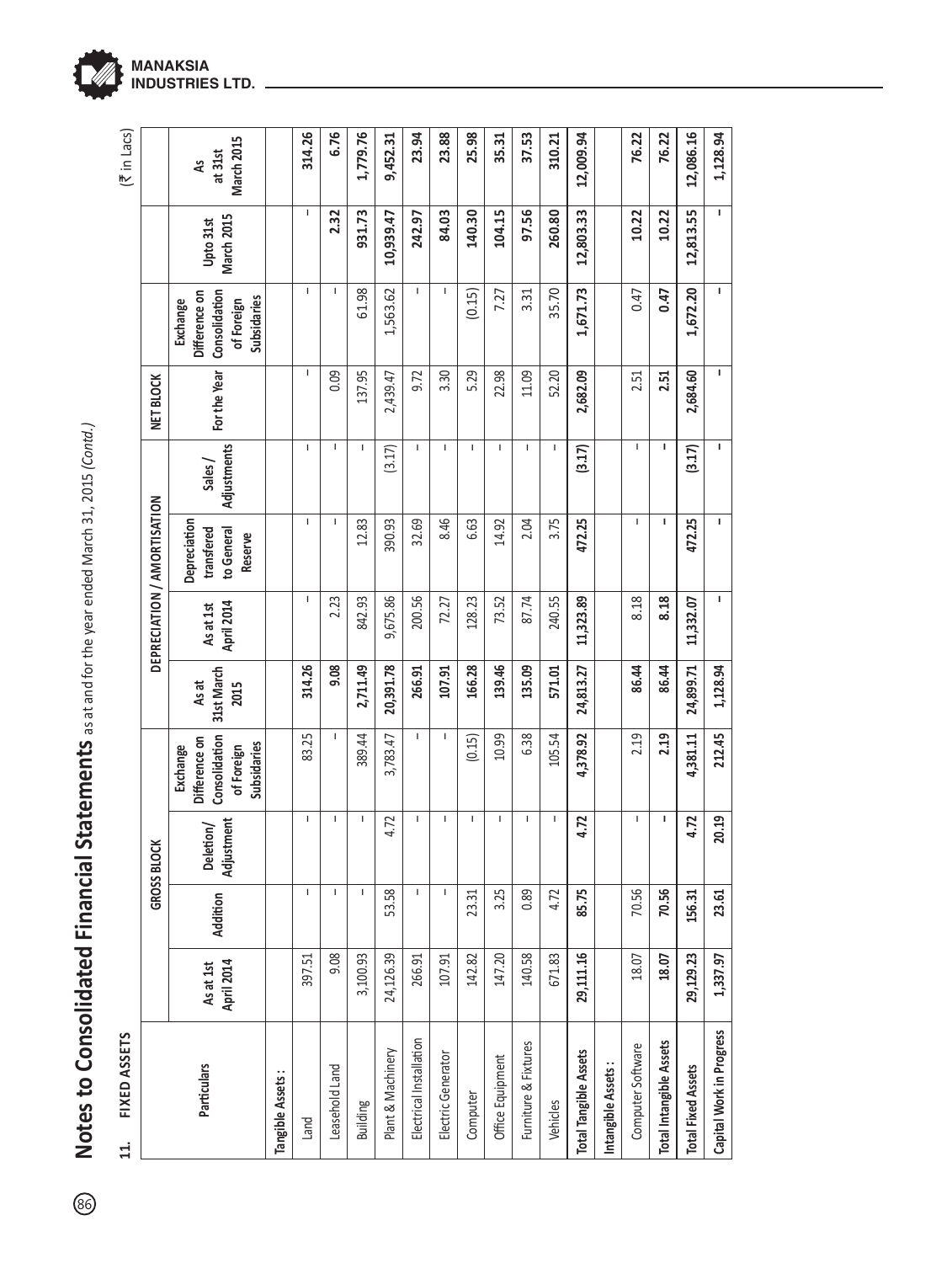|     |                                          |                | $(5 \in \mathsf{In}$ Lacs) |
|-----|------------------------------------------|----------------|----------------------------|
|     |                                          | As at          | As at                      |
|     |                                          | March 31, 2016 | March 31, 2015             |
| 12. | <b>NON-CURRENT INVESTMENTS</b>           |                |                            |
|     | (i)<br><b>Trade Investments</b>          |                |                            |
|     | Investment in Equity Instruments         |                |                            |
|     | Manaksia Worldwide Cooperatief U.A.      |                | 0.28                       |
|     | Investment in Government securities      |                |                            |
|     | 6 Years National Savings Certificates    | 0.03           | 0.03                       |
|     |                                          | 0.03           | 0.31                       |
|     | Aggregate amount of investments :        |                |                            |
|     | Quoted                                   |                |                            |
|     | Unquoted                                 | 0.03           | 0.31                       |
|     | Market Value of Quoted Investments       |                |                            |
| 13. | <b>LONG TERM LOANS AND ADVANCES</b>      |                |                            |
|     | (Unsecured, and considered good)         |                |                            |
|     | Capital Advances                         | 0.69           | 0.69                       |
|     | Security Deposit                         | 73.27          | 73.75                      |
|     | <b>Total</b>                             | 73.96          | 74.44                      |
| 14. | <b>INVENTORIES</b>                       |                |                            |
|     | At Lower of Cost or Net Realisable Value |                |                            |
|     | <b>Raw Materials</b>                     | 2,046.01       | 2,548.85                   |
|     | Work-in-Process                          | 2,004.61       | 1,579.44                   |
|     | <b>Finished Goods</b>                    | 668.75         | 681.75                     |
|     | Stores & Spares                          | 697.21         | 1,142.47                   |
|     | At Estimated Realisable Value            |                |                            |
|     | <b>Scraps</b>                            | 157.74         | 165.73                     |
|     | <b>Total</b>                             | 5,574.32       | 6,118.24                   |
| 15. | <b>TRADE RECEIVABLES</b>                 |                |                            |
|     | Unsecured                                |                |                            |
|     | Considered Doubtful provided for :       |                |                            |
|     | Outstanding over six months              | 112.93         | 112.93                     |
|     | Less : Provision for Doubtful Debts      | 112.93         | 112.93                     |
|     |                                          |                |                            |
|     | Considered Good:                         |                |                            |
|     | Outstanding over six months              | 372.06         | 844.17                     |
|     | <b>Other Debts</b>                       | 5,630.83       | 5,428.10                   |
|     | <b>Total</b>                             | 6,002.89       | 6,272.27                   |
|     |                                          |                |                            |

 $\circledS$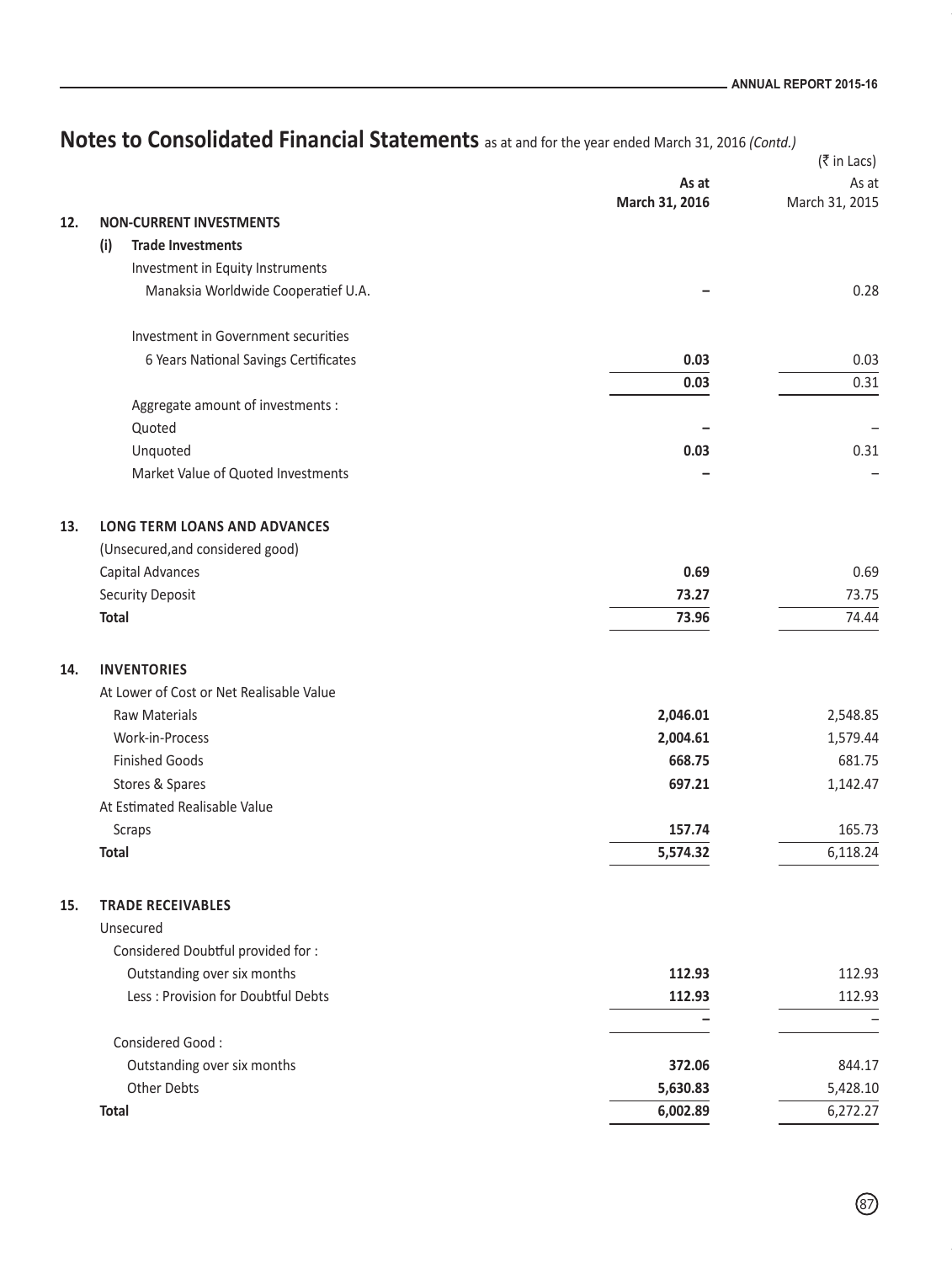

|     | <b>ULES TO CONSOMATED 1 MANUTAL STATEMENTS</b> as at and for the year ended march 31, 2016 (Conta.)     |                | (₹ in Lacs)    |
|-----|---------------------------------------------------------------------------------------------------------|----------------|----------------|
|     |                                                                                                         | As at          | As at          |
|     |                                                                                                         | March 31, 2016 | March 31, 2015 |
| 16. | <b>CASH AND CASH EQUIVALENTS</b>                                                                        |                |                |
|     | With Scheduled Banks in:                                                                                |                |                |
|     | <b>Current Accounts</b>                                                                                 | 36.49          | 75.74          |
|     | <b>Fixed Deposits</b>                                                                                   | 1.68           | 1.68           |
|     | Cash in Hand                                                                                            | 90.33          | 79.51          |
|     | <b>Total</b>                                                                                            | 128.50         | 156.93         |
| 17. | <b>SHORT TERM LOANS AND ADVANCES</b>                                                                    |                |                |
|     | Loans and Advances                                                                                      | 10,953.11      | 11,129.16      |
|     | <b>Balances with Statutory Authorities</b>                                                              | 394.10         | 436.89         |
|     | Advance Income Tax (Net of Provision)                                                                   | 143.50         | 76.69          |
|     | Other Current Assets *                                                                                  | 370.36         | 414.93         |
|     | <b>Total</b>                                                                                            | 11,861.07      | 12,057.67      |
|     | * Other Current Assets includes Primarily Prepaid Expenses, Advance to Creditors & Advance to Employees |                |                |
|     |                                                                                                         |                | (₹ in Lacs)    |
|     |                                                                                                         | 2015 - 2016    | 2014 - 2015    |
| 18. | <b>NET REVENUE FROM OPERATIONS</b>                                                                      |                |                |
|     | Sale of products                                                                                        | 16,827.26      | 24,019.05      |
|     | <b>Other Operating Income</b>                                                                           | 1,858.13       | 1,739.77       |
|     |                                                                                                         | 18,685.39      | 25,758.82      |
|     | Less : Excise Duty & Service Tax                                                                        | 1,089.06       | 1,218.56       |
|     | <b>Total</b>                                                                                            | 17,596.33      | 24,540.26      |
|     |                                                                                                         |                |                |
| 19. | <b>OTHER INCOME</b>                                                                                     |                |                |
|     | Interest Income                                                                                         | 235.33         | 250.23         |
|     | Miscellaneous Income                                                                                    | 222.84         | 52.48          |
|     | <b>Total</b>                                                                                            | 458.17         | 302.71         |
| 20. | <b>COST OF MATERIALS CONSUMED</b>                                                                       |                |                |
|     | Opening Stock                                                                                           | 2,548.85       | 2,667.23       |
|     | Add : Purchases & Procurement Expenses                                                                  | 9,039.93       | 14,109.16      |
|     | Less: Closing Stock                                                                                     | 2,046.01       | 2,548.85       |
|     | <b>Total</b>                                                                                            | 9,542.77       | 14,227.54      |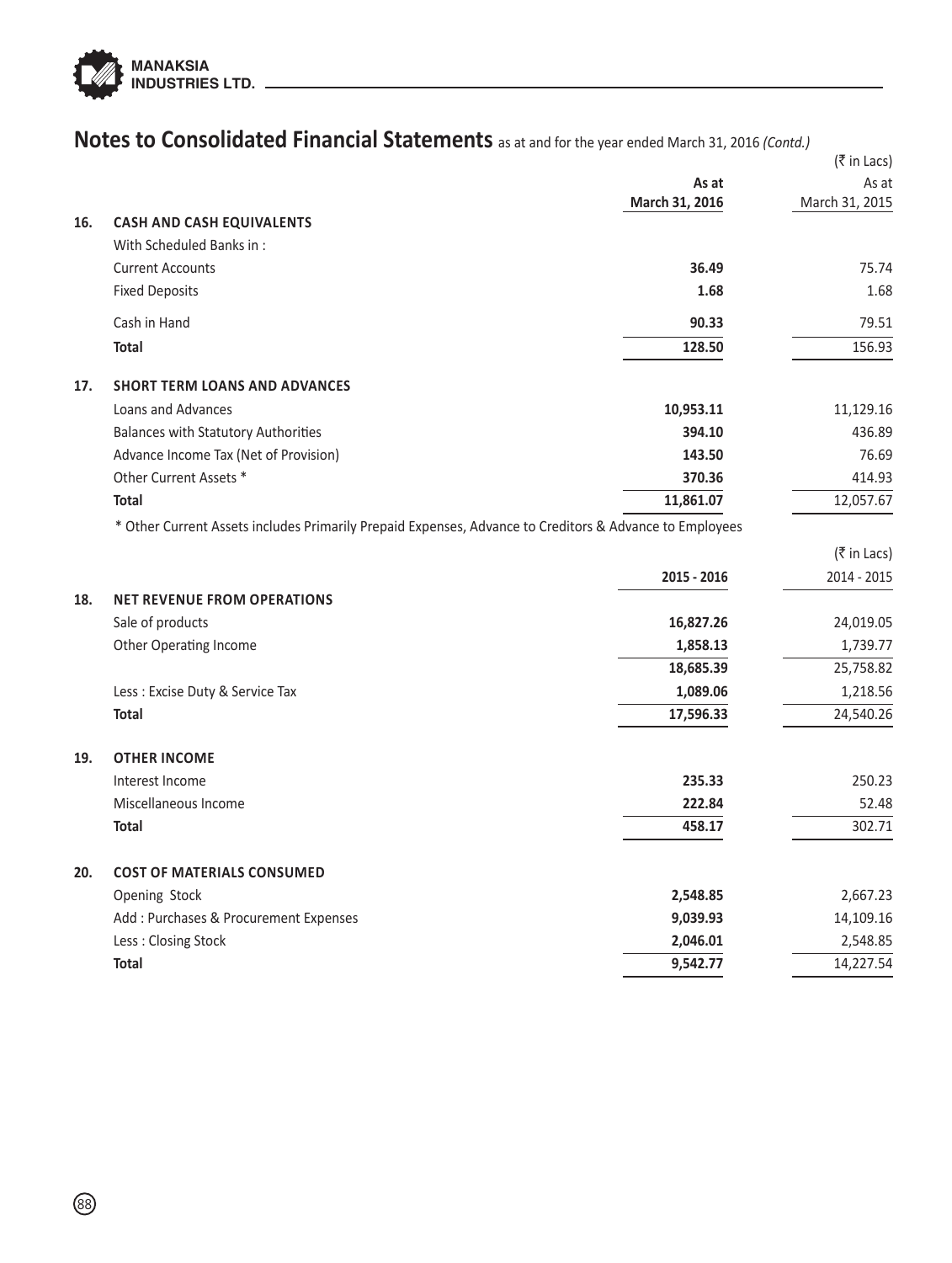|                                                  |             | $($ ₹ in Lacs)                                                                                                |
|--------------------------------------------------|-------------|---------------------------------------------------------------------------------------------------------------|
|                                                  | 2015 - 2016 | 2014 - 2015                                                                                                   |
| <b>CHANGES IN INVENTORIES OF FINISHED GOODS,</b> |             |                                                                                                               |
| <b>WORK-IN-PROGRESS AND STOCK-IN-TRADE</b>       |             |                                                                                                               |
| <b>Opening Stock</b>                             |             |                                                                                                               |
| <b>Finished Goods</b>                            | 681.75      | 818.03                                                                                                        |
| Work in Progress                                 | 1,579.44    | 1,212.70                                                                                                      |
| Scrap                                            | 165.73      | 163.70                                                                                                        |
| Less :                                           | 2,426.92    | 2,194.43                                                                                                      |
| <b>Closing Stock</b>                             |             |                                                                                                               |
| <b>Finished Goods</b>                            | 668.75      | 681.75                                                                                                        |
| Work in Progress                                 | 2,004.61    | 1,579.44                                                                                                      |
| Scrap                                            | 157.74      | 165.73                                                                                                        |
|                                                  | 2,831.10    | 2,426.92                                                                                                      |
| <b>Total</b>                                     | (404.18)    | (232.49)                                                                                                      |
| <b>EMPLOYEE BENEFITS EXPENSE</b>                 |             |                                                                                                               |
| Salaries, Wages and Bonus                        | 1,352.60    | 1,929.94                                                                                                      |
| Contribution to provident & other funds          | 88.74       | 126.47                                                                                                        |
| <b>Staff Welfare Expenses</b>                    | 306.71      | 412.69                                                                                                        |
| <b>Total</b>                                     | 1,748.05    | 2,469.10                                                                                                      |
| <b>FINANCE COSTS</b>                             |             |                                                                                                               |
| <b>Interest Expenses</b>                         |             |                                                                                                               |
| To Financial Institutions / Banks                |             |                                                                                                               |
| On Fixed Loans                                   | 190.72      | 265.62                                                                                                        |
| On Others                                        | 621.52      | 708.55                                                                                                        |
| Other Borrowing Cost                             | 62.29       | 43.10                                                                                                         |
| <b>Total</b>                                     | 874.53      | 1,017.27                                                                                                      |
|                                                  |             | <b>Notes to Consolidated Financial Statements</b> as at and for the year ended March 31, 2016 <i>(Contd.)</i> |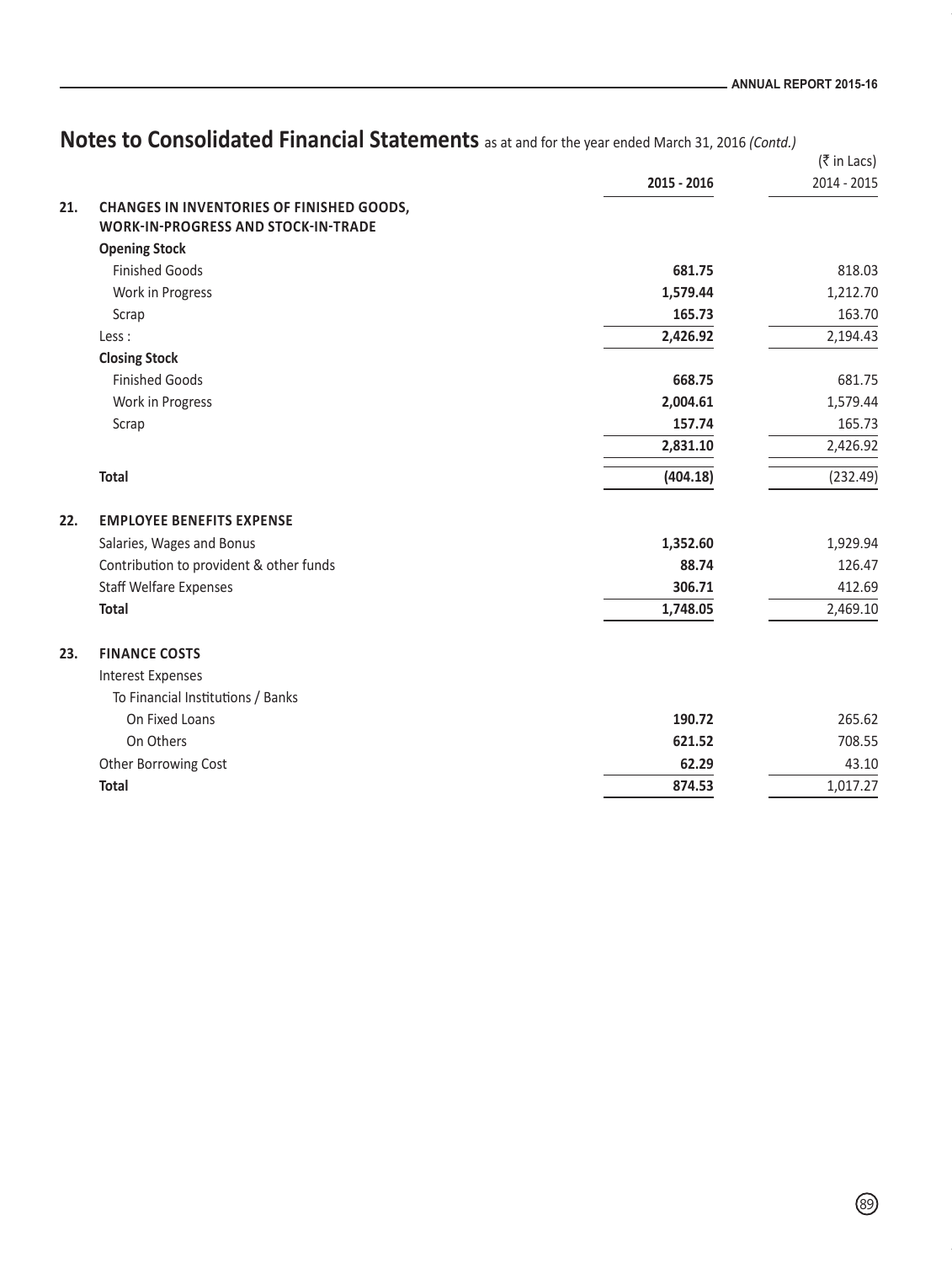

|     | <b>CONSOMMATE IN HIGH CITY CALCHIC HIGH AS AL AND TON THE YEAR ENGEL MANCHI ST, 2010 (COMM)</b>            |             | $(5 \in \mathsf{In}$ Lacs) |
|-----|------------------------------------------------------------------------------------------------------------|-------------|----------------------------|
|     |                                                                                                            | 2015 - 2016 | 2014 - 2015                |
| 24. | <b>OTHER EXPENSES</b>                                                                                      |             |                            |
|     | Consumption of Stores and Consumables                                                                      |             |                            |
|     | Indigenous                                                                                                 | 319.25      | 363.12                     |
|     | Imported                                                                                                   | 0.12        | 0.19                       |
|     | Power & Fuel                                                                                               | 641.12      | 988.81                     |
|     | <b>Processing Charges</b>                                                                                  | 26.12       | 17.38                      |
|     | <b>Clearing Charges</b>                                                                                    | 120.32      | 90.12                      |
|     | Carriage Inward                                                                                            | 91.09       | 162.45                     |
|     | Lease Rent                                                                                                 | 18.08       | 15.02                      |
|     | Repairs to:                                                                                                |             |                            |
|     | <b>Building</b>                                                                                            | 14.05       | 28.77                      |
|     | Machinery                                                                                                  | 68.88       | 63.33                      |
|     | Others                                                                                                     | 13.52       | 11.14                      |
|     | <b>Other Manufacturing Expenses</b>                                                                        | 73.05       | 68.54                      |
|     | Rent                                                                                                       | 13.71       | 17.25                      |
|     | Insurance                                                                                                  | 14.48       | 8.93                       |
|     | Rates & Taxes                                                                                              | 39.66       | 45.03                      |
|     | Excise Duty on Stocks*                                                                                     | 3.75        | (6.67)                     |
|     | Packing Expenses                                                                                           | 251.44      | 314.57                     |
|     | Freight, Forwarding and Handling Expenses                                                                  | 446.59      | 556.21                     |
|     | <b>Communication Expenses</b>                                                                              | 33.04       | 42.19                      |
|     | Travelling & Conveyance                                                                                    | 107.85      | 117.79                     |
|     | Auditors' Remuneration :                                                                                   |             |                            |
|     | <b>Audit Fees</b>                                                                                          | 5.89        | 7.34                       |
|     | Donations                                                                                                  | 0.40        | 0.28                       |
|     | Commission                                                                                                 | 5.78        | 4.50                       |
|     | Prior Period Items**                                                                                       | 4.23        | 13.94                      |
|     | Net (Gain) on Sale of Fixed Assets                                                                         |             | (8.04)                     |
|     | <b>Other Miscellaneous Expenses</b>                                                                        | 585.70      | 1,302.13                   |
|     |                                                                                                            | 2,898.12    | 4,224.32                   |
|     | *Excise duty on stocks represents differential excise duty on opening and closing stock of Finished Goods. |             |                            |
|     | ** Prior Period Items                                                                                      |             |                            |
|     | Carriage Inward                                                                                            |             | 0.15                       |
|     | Carriage Outward                                                                                           | 0.68        | 9.36                       |
|     | <b>Consultancy Fees</b>                                                                                    |             | 0.02                       |
|     | Electricity                                                                                                | (5.87)      | (6.31)                     |
|     | <b>General Exp</b>                                                                                         |             | 8.24                       |
|     | Interest                                                                                                   |             | 0.03                       |

Others (Rep & Maint) **–** 1.89 Postage & Telegram **–** 0.20 Travelling Exp **–** 0.36 Security Deposit **(1.60)** – Excises Duty **0.29** – Insurance **6.46** – Rent **2.88** – Miscellaneous Expenses **1.40** –

 **4.23** 13.94

### **Notes to Consolidated Financial Statements** as at and for the year ended March 31, 2016 *(Contd.)*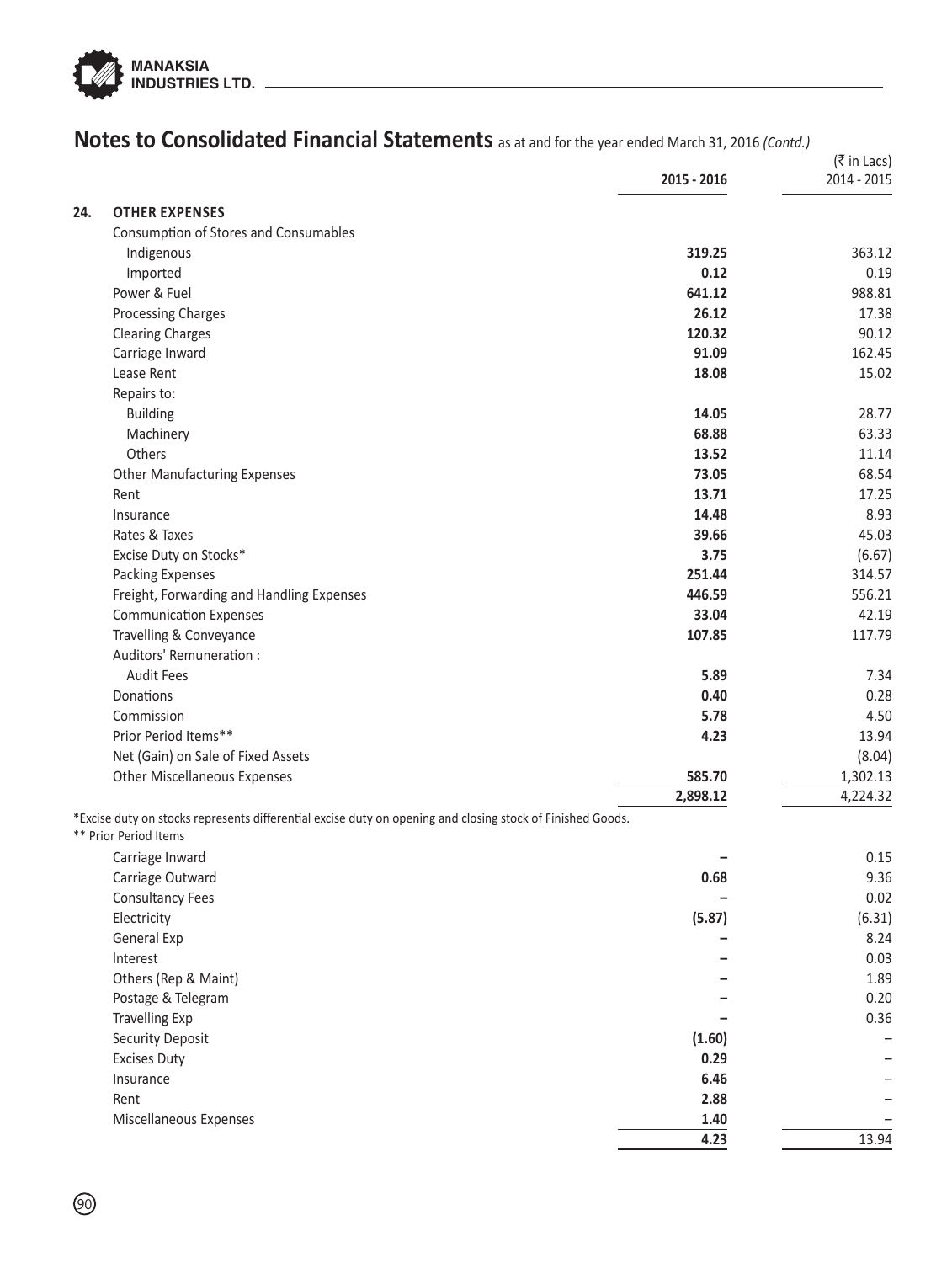### **Additional Notes on Consolidated Financial Statements**

#### **25. Contingent Liabilities & Commitments :**

#### **A. Contingent Liability**

|           | Claims against the company/disputed liabilities not acknowledged as Debts |                  | $(\bar{\bar{\zeta}})$ in Lacs) |
|-----------|---------------------------------------------------------------------------|------------------|--------------------------------|
| Sl. No. I | <b>Particulars</b>                                                        | 31st March. 2016 | 31st March, 2015               |
|           | Service Tax                                                               | 42.98            | 31.70                          |
|           | Excises Duty demands under appeal                                         | 548.70           | 548.70                         |
|           | <b>Others</b>                                                             | 2.13             | 2.13                           |

#### **B. Guarantees**

#### **26. Earnings per share (EPS)** (` in Lacs)

| <b>CALLINIES ACT SHALL (FLA)</b>                        |                  | $\frac{1}{2}$ $\frac{1}{2}$ $\frac{1}{2}$ $\frac{1}{2}$ $\frac{1}{2}$ $\frac{1}{2}$ $\frac{1}{2}$ $\frac{1}{2}$ $\frac{1}{2}$ $\frac{1}{2}$ |
|---------------------------------------------------------|------------------|---------------------------------------------------------------------------------------------------------------------------------------------|
| <b>Particulars</b>                                      | 31st March, 2016 | 31st March, 2015                                                                                                                            |
| Profit as per Statement of Profit and Loss (Rs in lacs) | 1.913.47         | 527.68                                                                                                                                      |
| Weighted average number of equity shares                | 65,534,050       | 65,534,050                                                                                                                                  |
| Nominal value per equity share (Re.)                    |                  |                                                                                                                                             |
| Basic and diluted earnings per share (EPS)              | 2.92             | 0.81                                                                                                                                        |

**27.** The Company has made a provision of Rs. 13.46 Lakhs (Previous Year Rs. 15.05 Lakhs) towards Entry Tax resulting mainly from issues which are under litigation/dispute requiring management judgement as shown below :

(रैin Lacs)

| <b>Particulars</b>              | 31st March, 2016 | 31st March, 2015 |
|---------------------------------|------------------|------------------|
| <b>Opening Balance</b>          | 44.56            | 29.51            |
| Provisions made during the Year | 13.46            | 15.05            |
| <b>Closing Balance</b>          | 58.02            | 44.56            |

#### **28. Related Party Disclosure :**

#### **a. Name & Relationship of the Related Parties**

| <b>Particulars</b>         | Relationship                                                     |
|----------------------------|------------------------------------------------------------------|
| Arena Machineries Ltd.     | Entity where KMP and Relatives have significant influence        |
| Mr. Basant Kumar Agrawal   | Director                                                         |
| Mr. Amit Chakraborty       | Director                                                         |
| Mr. Aditya B Manaksia      | Director                                                         |
| Mr. Ajay Kumar Chakraborty | Director                                                         |
| Dr. Kali Kumar Chaudhuri   | Director                                                         |
| Mrs. Smita Khaitan         | Director                                                         |
| Mr. Sandeep Kumar Sultania | <b>Company Secretary</b>                                         |
| Mr. Pramod Kumar Khemka    | Chief Financial Officer (Resigned as CFO w.e.f. 31st March 2016) |
| Mr. Navneet Manaksia       | Relative of Promoter Director                                    |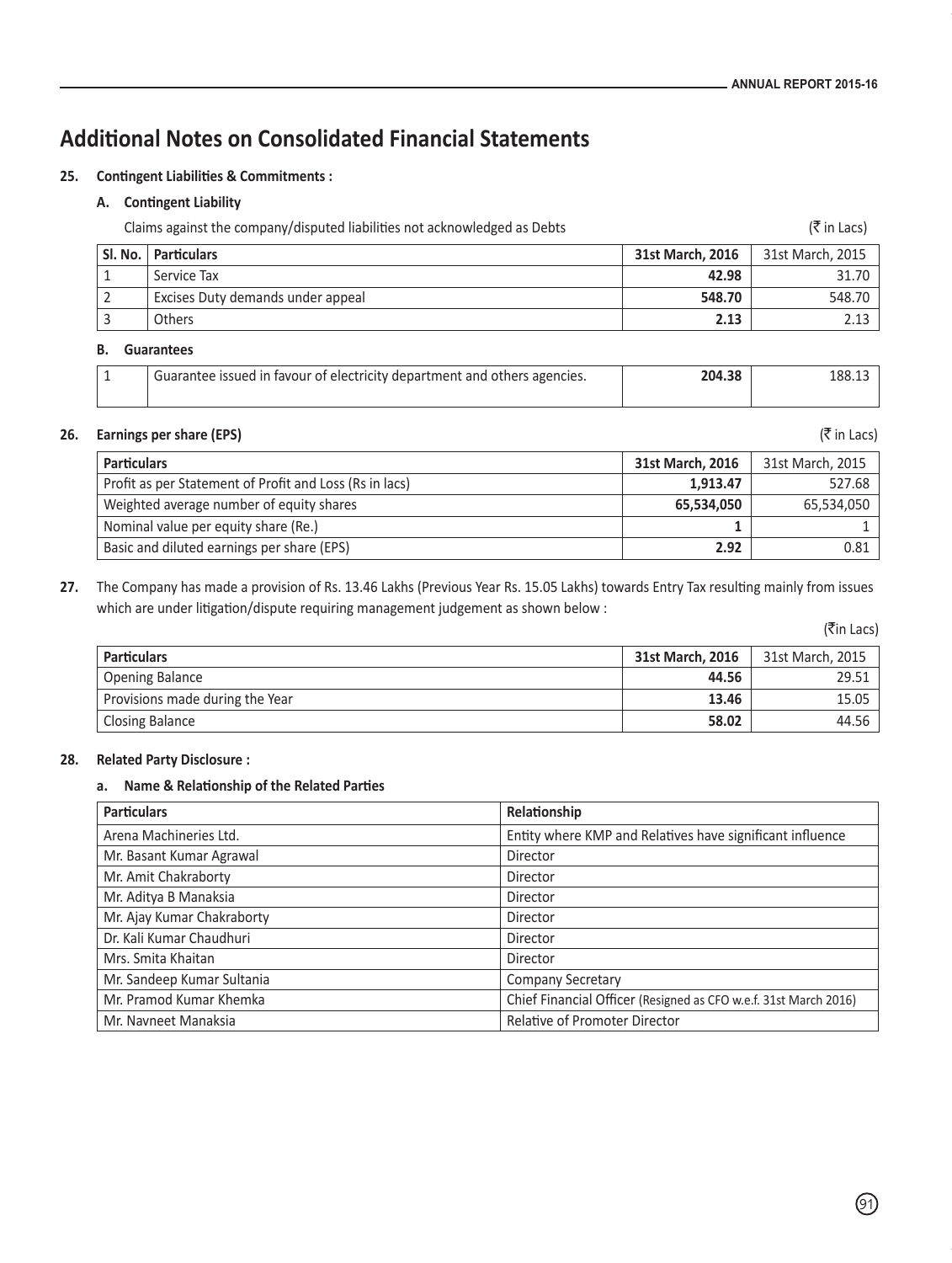

### **Additional Notes on Consolidated Financial Statements***(Contd.)*

| <b>Raw Materials:</b> |                                         | Entity where KMP<br>and Relatives have<br>significant influence | <b>KMP</b> | Relative | <b>Total</b> |
|-----------------------|-----------------------------------------|-----------------------------------------------------------------|------------|----------|--------------|
| 1.                    | <b>Purchase of Goods/Services from:</b> |                                                                 |            |          |              |
|                       | Arena Machineries Ltd.                  | 22.67                                                           |            |          | 22.67        |
|                       |                                         | (18.18)                                                         |            |          | (18.18)      |
| 2.                    | Sale of Goods/Services to:              |                                                                 |            |          |              |
|                       | Arena Machineries Ltd.                  | <b>NIL</b>                                                      |            |          | <b>NIL</b>   |
|                       |                                         | (73.12)                                                         |            |          | (73.12)      |
| 3.                    | <b>Remuneration to KMP</b>              |                                                                 |            |          |              |
|                       | Mr Basant Kumar Agrawal                 |                                                                 | 45.00      |          | 45.00        |
|                       | Mr Aditya B Manaksia                    |                                                                 | 30.00      |          | 30.00        |
|                       | Mr Amit Chakraborty                     |                                                                 | 6.36       |          | 6.36         |
|                       | Mr Sandeep Kumar Sultania               |                                                                 | 15.27      |          | 15.27        |
|                       | Mr Pramod Kumar Khemka                  |                                                                 | 21.98      |          | 21.98        |
|                       | Mr Navneet Manaksia                     |                                                                 |            | 25.00    | 25.00        |
| 4.                    | <b>Director Sitting Fees</b>            |                                                                 |            |          |              |
|                       | Mr. Ajay Kumar Chakraborty              |                                                                 | 0.10       |          | 0.10         |
|                       | Dr. Kali Kumar Chaudhuri                |                                                                 | 0.12       |          | 0.12         |
|                       | Mrs. Smita Khaitan                      |                                                                 | 0.18       |          | 0.18         |
| 5.                    | Amount Due from as on 31st March, 2016  |                                                                 |            |          |              |
|                       | <b>Trade Receivables</b>                |                                                                 |            |          |              |
|                       | Arena Machineries Ltd.                  | 332.10                                                          |            |          | 332.10       |
|                       |                                         | (382.09)                                                        |            |          | (382.09)     |

**b.** Transactions during the year with related parties **in Lack and Security Constanting (** $\bar{z}$  in Lacs)

**Notes :** (i) Transactions have taken place on arm's length basis

(ii) No amount in respect of debts pertaining to the related parties have been written off or Written back during the year.

- (iii) No provision for doubtful debts is required to be made for the year in respect of debt due from related parties.
- (iv) Figures in the brecket () represent previous year figures.

#### **29. a) Primary Segment :**

Business segment has been identified as primary segment. The company is primarily engaged in single business segment of manufacturing and marketing of packaging product and is managed as one business unit.

#### **b) Secondary Segment :**

Geographical segment has been identified as secondary segment,

Geographical segment considered for disclosure are –

- With in India
- Out side India

|    |                                     | $31 - 03 - 2016$ | $31 - 03 - 2015$ |
|----|-------------------------------------|------------------|------------------|
| ı. | Segment Revenue - External Turnover |                  |                  |
|    | With in India                       | 9,912.78         | 11,942.70        |
|    | Out side India                      | 7,683.55         | 12,597.56        |
|    | <b>Total Revenue</b>                | 17,596.33        | 24,540.26        |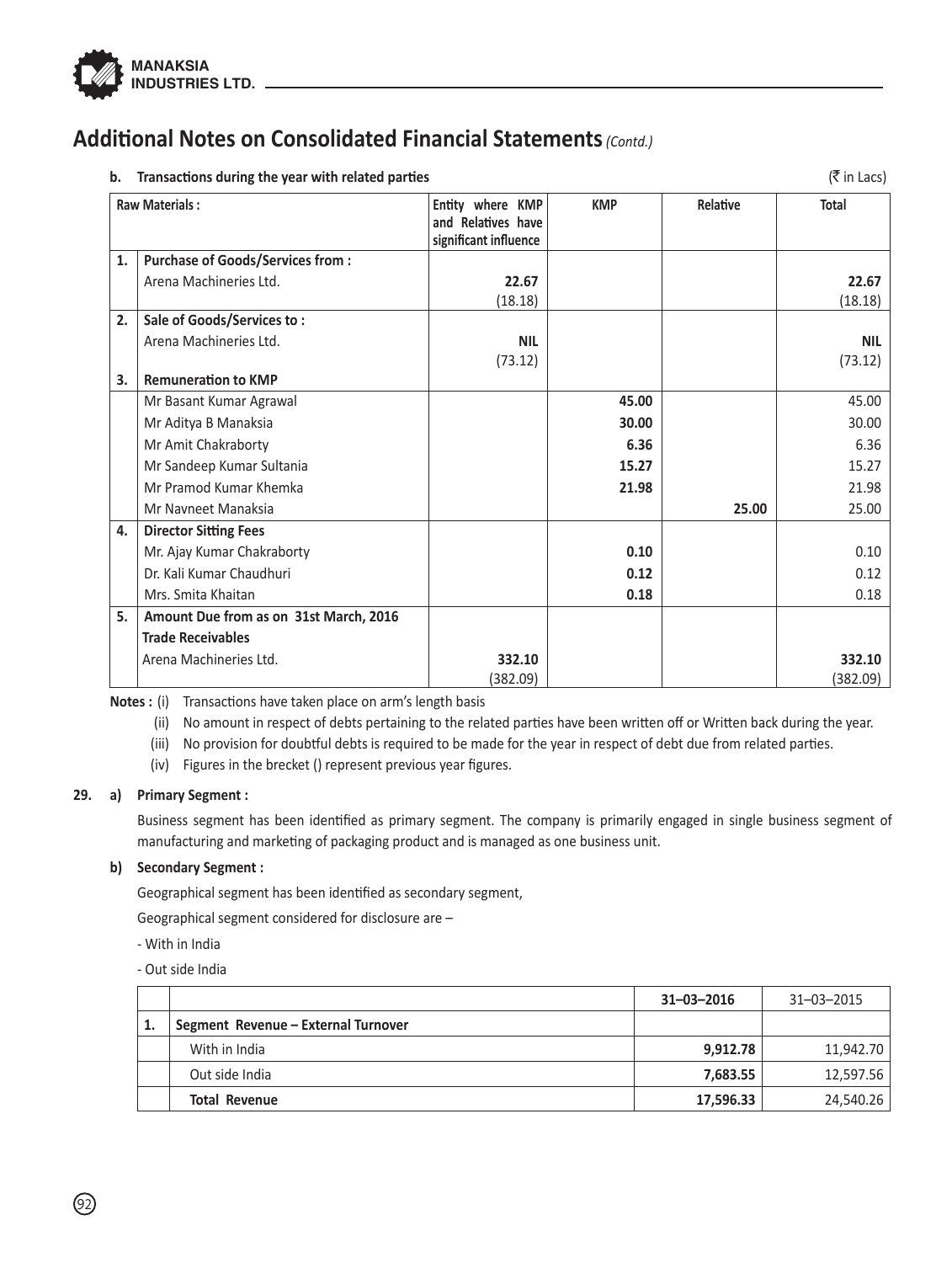### **Additional Notes on Consolidated Financial Statements***(Contd.)*

|    |                                          |                  | (₹ in Lacs)      |
|----|------------------------------------------|------------------|------------------|
|    |                                          | $31 - 03 - 2016$ | $31 - 03 - 2015$ |
| 2. | <b>Carrying amount of Segment Assets</b> |                  |                  |
|    | With in India                            | 13,807.97        | 16,178.81        |
|    | Out side India                           | 21,669.82        | 21,716.15        |
|    | <b>Total Assets</b>                      | 35,477.79        | 37,894.96        |
|    |                                          |                  |                  |
| 3. | <b>Carrying amount of Segment Assets</b> |                  |                  |
|    | With in India                            | 101.94           | 159.73           |
|    | Out side India                           | -                |                  |
|    | <b>Total Capital Expenditure</b>         | 101.94           | 159.73           |

#### **30. Disclosure as per Accounting Standard 15 "Employee Benefits"**

|     | <b>Particulars</b>                                                  |    | For the Year ended                                                                                                                                              | For the Year ended |                  |
|-----|---------------------------------------------------------------------|----|-----------------------------------------------------------------------------------------------------------------------------------------------------------------|--------------------|------------------|
|     |                                                                     |    |                                                                                                                                                                 | 31st March, 2016   | 31st March, 2015 |
|     |                                                                     |    | <b>Provision for Employee Benefits</b>                                                                                                                          |                    |                  |
|     |                                                                     |    | <b>Employee Benefits:</b>                                                                                                                                       |                    |                  |
| i)  |                                                                     |    | <b>Defined contribution Plan</b>                                                                                                                                |                    |                  |
|     |                                                                     |    | Contribution to defined contribution plan, recognized are charged of during                                                                                     |                    |                  |
|     |                                                                     |    | the year as follows :                                                                                                                                           |                    |                  |
|     |                                                                     |    | Employers' contribution to Provident Fund                                                                                                                       | 75.96              | 105.01           |
| ii) |                                                                     |    | Defined benefit plan                                                                                                                                            |                    |                  |
|     |                                                                     |    | Gratuity is paid to employees under the Payment of Gratuity Act 1972 through                                                                                    |                    |                  |
|     |                                                                     |    | unfunded scheme. The present value of obligation is determined based on                                                                                         |                    |                  |
|     |                                                                     |    | actuarial valuation using projected unit credit method, which recognizes                                                                                        |                    |                  |
|     |                                                                     |    | each period of service as giving rise to additional unit of employee benefit<br>entitlement and measures each unit separately to build up the final obligation. |                    |                  |
|     | a)                                                                  |    | Reconciliation of opening and closing balances of defined obligation :                                                                                          |                    |                  |
|     |                                                                     | 1) | Defined benefit obligation at the beginning of the period                                                                                                       | 350.61             | 352.87           |
|     |                                                                     | 2) | Current service cost                                                                                                                                            | 21.84              | 23.72            |
|     |                                                                     | 3) | Interest cost                                                                                                                                                   | 27.17              |                  |
|     |                                                                     |    |                                                                                                                                                                 | 20.95              | 98.98            |
|     |                                                                     | 4) | Actuarial (gain) / loss                                                                                                                                         |                    |                  |
|     |                                                                     | 5) | Benefit paid                                                                                                                                                    | (128.89)           | (124.95)         |
|     |                                                                     | 6) | Defined benefit obligation at the end of the period                                                                                                             | 291.68             | 350.61           |
|     | b)                                                                  |    | Reconciliation of fair value assets and obligations :                                                                                                           |                    |                  |
|     |                                                                     | 1) | Fair value of plan assets as at the end of the period                                                                                                           |                    |                  |
|     |                                                                     | 2) | Present value of obligations as at end of the period                                                                                                            | 291.68             | 350.61           |
|     |                                                                     | 3) | Amount recognized in balance sheet                                                                                                                              | 291.68             | 350.61           |
|     | Expenses recognized during the year (under the Note "Employee<br>c) |    |                                                                                                                                                                 |                    |                  |
|     | <b>Benefits Expense")</b>                                           |    |                                                                                                                                                                 |                    |                  |
|     | 1)<br>Current service cost                                          |    | 21.84                                                                                                                                                           | 23.72              |                  |
|     |                                                                     | 2) | Interest cost                                                                                                                                                   | 27.17              |                  |
|     |                                                                     | 3) | Actuarial (gain) / Loss                                                                                                                                         | 20.94              | 98.98            |
|     |                                                                     | 4) | Net amount                                                                                                                                                      | 69.95              | 122.70           |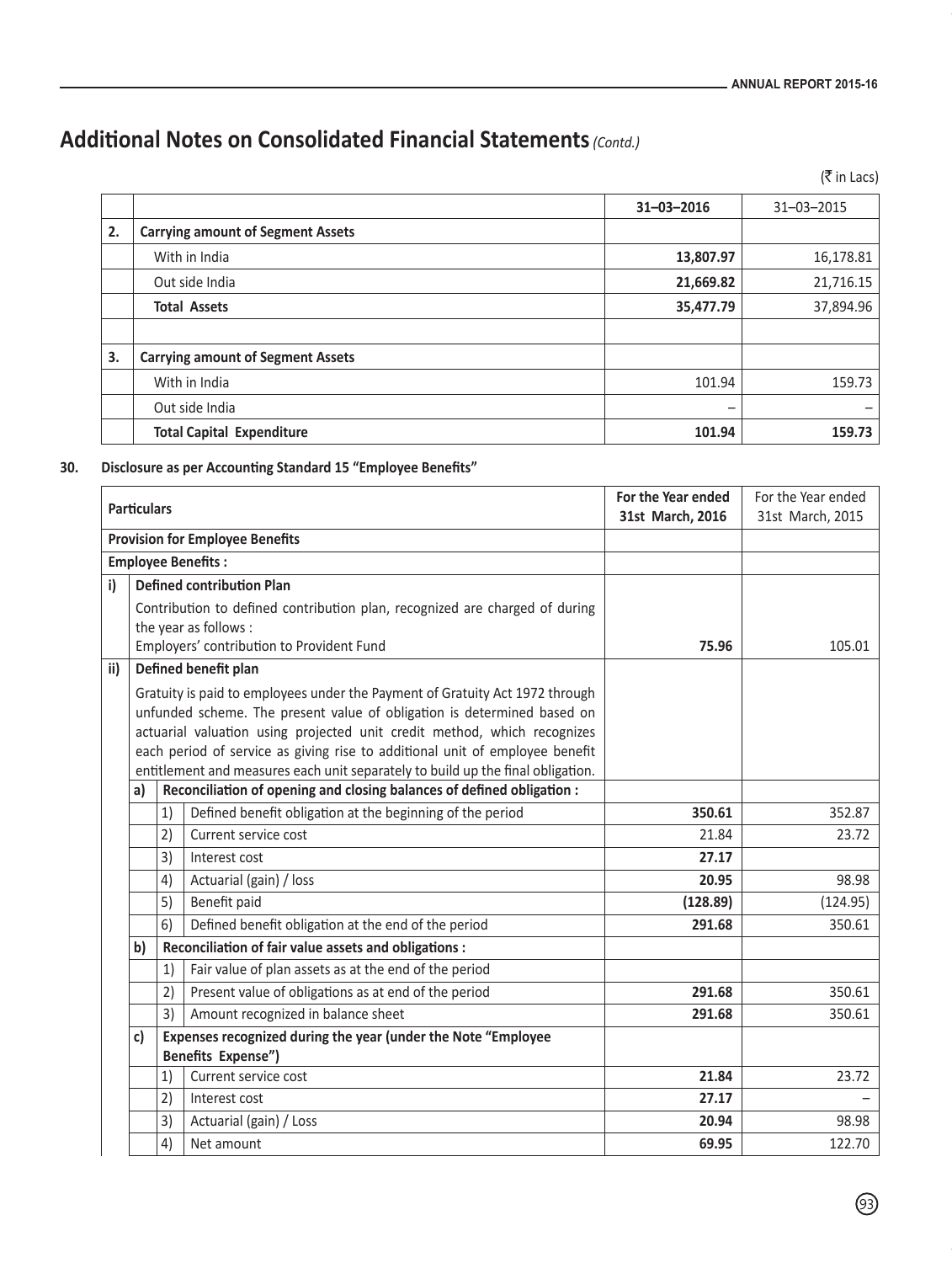

### **Additional Notes on Consolidated Financial Statements***(Contd.)*

 $($ ₹ in Lacs)

|                                                                                                                                         | <b>Particulars</b>                                                                 |    |                                                               | For the Year ended<br>31st March, 2016 | For the Year ended<br>31st March, 2015 |  |
|-----------------------------------------------------------------------------------------------------------------------------------------|------------------------------------------------------------------------------------|----|---------------------------------------------------------------|----------------------------------------|----------------------------------------|--|
|                                                                                                                                         | d)                                                                                 |    | <b>Actuarial assumptions</b>                                  |                                        |                                        |  |
|                                                                                                                                         |                                                                                    | 1) | Mortality table                                               | <b>IALM 06-08</b>                      | <b>IALM 06-08</b>                      |  |
|                                                                                                                                         |                                                                                    |    | ultimate                                                      | ultimate                               |                                        |  |
|                                                                                                                                         | 2)<br>Discount rate (per annum)                                                    |    | 7.75%                                                         | 7.75%                                  |                                        |  |
|                                                                                                                                         | 3)<br>Rate of escalation in salary (per annum)                                     |    | 5.00%                                                         | 5.00%                                  |                                        |  |
|                                                                                                                                         |                                                                                    | 4) | Expected average remaining working lives of employees (years) | 18.44 Year                             | 18 Year                                |  |
| The estimates of rate of escalation in salary considered in actuarial valuation, takes into account inflation, seniority, promotion and |                                                                                    |    |                                                               |                                        |                                        |  |
|                                                                                                                                         | other relevant factors. The above information has been certified by the actuaries. |    |                                                               |                                        |                                        |  |

#### **31. The subsidiaries considered in the preparation of these consolidated financial statements are :**

| Name                   | Country of Incorporation | Precentage of voting power<br>as at 31st March, 2016 | Precentage of voting power<br>as at 31st March, 2015 |  |
|------------------------|--------------------------|------------------------------------------------------|------------------------------------------------------|--|
| Euroasian Ventures FZE | UAE                      | 100.00%                                              | 100.00%                                              |  |
| Euroasian Steels LLC   | Georgia                  | 87.50%                                               | 87.50%                                               |  |

#### **32. Additional information, as required under schedule III to the Companies Act, 2013, of enterprises consolidated as Subsidiary.**

| Name of the Enterprise            | As% of Consolidated |          | Amount                     |           | As% of Consolidated |           | Amount      |          |
|-----------------------------------|---------------------|----------|----------------------------|-----------|---------------------|-----------|-------------|----------|
|                                   | <b>Net Assets</b>   |          | $(5 \in \mathsf{In}$ Lacs) |           | Profit              |           | (₹ in Lacs) |          |
|                                   | 31st                | 31st     | 31st                       | 31st      | 31st                | 31st      | 31st        | 31st     |
|                                   | March               | March    | March                      | March     | March               | March     | March       | March    |
|                                   | 2016                | 2015     | 2016                       | 2015      | 2016                | 2015      | 2016        | 2015     |
| Parent                            |                     |          |                            |           |                     |           |             |          |
| Manaksia Industries Limited       | 54.43%              | 62.88%   | 10024.83                   | 10372.97  | (18.20%)            | (146.63%) | (348.10)    | (774.51) |
| Subsidiary                        |                     |          |                            |           |                     |           |             |          |
| Foreign                           |                     |          |                            |           |                     |           |             |          |
| Euroasian Ventures FZE            | 91.37%              | 82.81%   | 16830.48                   | 13660.13  | 118.65%             | 245.89%   | 2269.18     | 1298.81  |
| Euroasian Steels Ltd              | 7.05%               | 8.28%    | 1298.16                    | 1365.27   | (0.43%)             | 0.80%     | (8.19)      | 4.22     |
| <b>Sub Total</b>                  |                     |          | 28153.47                   | 25398.37  |                     |           | 1912.89     | 528.52   |
| Inter-Company Elimination &       | (52.85%)            | (53.96%) | (9733.98)                  | (8902.00) | (0.02%)             | (0.06%)   | (0.45)      | (0.31)   |
| Consolidation adjustment          |                     |          |                            |           |                     |           |             |          |
| <b>Grand Total</b>                |                     |          | 18419.49                   | 16496.37  |                     |           | 1912.44     | 528.21   |
| Minority Interest in subsidiaries |                     |          | (174.97)                   | (170.66)  |                     |           | 1.02        | (0.53)   |

**33.** Corresponding comparative figures for the previous year have been regrouped and readjusted wherever considered necessary to confirm to the current year presentation.

#### **As per our Report attached of even date**

For **SRB & Associates** *Chartered Accountants* Firm Regn. No. 310009E

**Sanjeet Patra** (Partner) Membership No. 056121 Kolkata 28th day of May, 2016

#### **For and on Behalf of the Board of Directors**

**B K Agrawal** *(Managing Director)* DIN 00520558

**Amit Chakraborty** *(Director)* DIN 06470642

**Navneet Manaksia** *(Chief Financial Officer)* **S K Sultania**

*(Company Secretary)*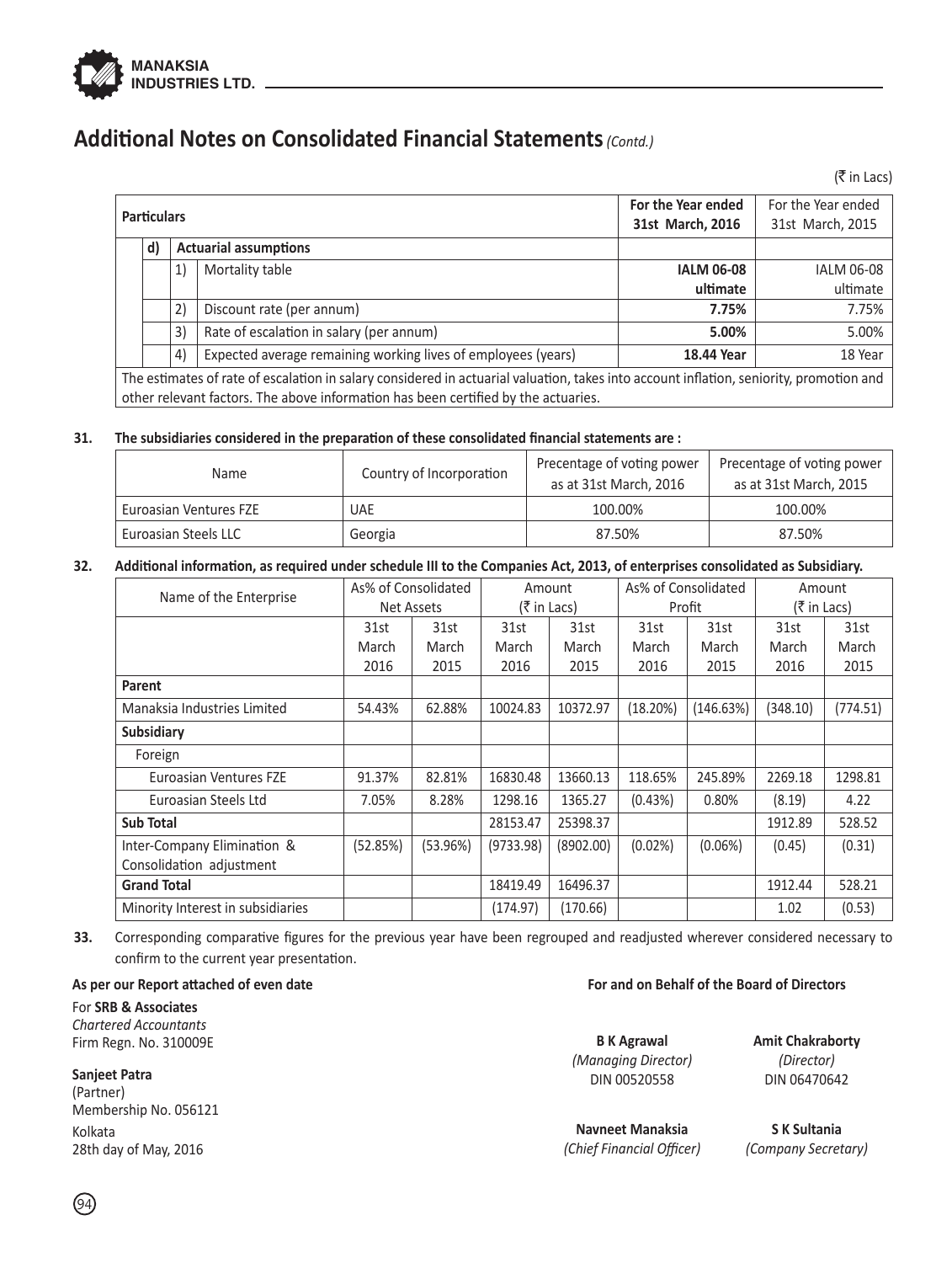(Pursuant to first proviso to sub-section (3) of section 129 read with rule 5 of Companies (Accounts) Rules, 2014) **(Pursuant to first proviso to sub-section (3) of section 129 read with rule 5 of Companies (Accounts) Rules, 2014)**

Statement containing salient features of the financial statement of Subsidiaries / Associate Companies / Joint Ventures **Statement containing salient features of the financial statement of Subsidiaries / Associate Companies / Joint Ventures**

Part "A" - Subsidiaries **Part "A" – Subsidiaries**

| (₹in Lacs)    | <b>Depreciation</b>                                                                                                                                                     |                                                             | 1090.18                                                |
|---------------|-------------------------------------------------------------------------------------------------------------------------------------------------------------------------|-------------------------------------------------------------|--------------------------------------------------------|
|               | <b>Other</b>                                                                                                                                                            | 157.55                                                      | I                                                      |
|               | shareholding   Income<br>% of                                                                                                                                           | 100.00%                                                     | 87.50%                                                 |
|               | Dividend  <br><b>Proposed</b>                                                                                                                                           | ı                                                           | I                                                      |
|               | taxation<br>Profit<br>after                                                                                                                                             | 2,122.97                                                    | (8.58)                                                 |
|               | taxation<br>before<br>Profit                                                                                                                                            | 2,939.79 2,122.97                                           | (8.58)                                                 |
|               |                                                                                                                                                                         |                                                             | 2,858.42                                               |
| shimmane are  | Investments Turnover                                                                                                                                                    | 5,734.38                                                    | I                                                      |
| $\frac{1}{3}$ | Liabilities<br><b>Total</b>                                                                                                                                             | 23,664.23                                                   | 13,666.98                                              |
|               | assets<br><b>Total</b>                                                                                                                                                  | 11,370.08 23,664.23                                         |                                                        |
|               | & surplus<br><b>Reserves</b>                                                                                                                                            |                                                             | $(3,940.10)$ 13,666.98                                 |
|               | capital<br>Share                                                                                                                                                        |                                                             |                                                        |
|               | concerned, if   rate as on the<br>Financial year<br>currency and<br>the relevant<br>last date of<br>subsidiaries.<br>exchange<br>in the case<br>Reporting<br>of foreign |                                                             |                                                        |
|               | different from<br>period for the<br>subsidiary<br>the holding<br>company's<br>Reporting<br>reporting<br>period                                                          | Euroasian   Not applicable   $\mid$ 1 = 0.06 GEL   4,166.67 | Euroasian   Not applicable   $1 = 0.03$ GEL   5,566.67 |
|               | Subsidiary<br>of the<br>Name                                                                                                                                            | Ventures<br>FZE                                             | Steels LLC                                             |
|               | ۔<br>§                                                                                                                                                                  |                                                             | $\overline{\mathbf{c}}$                                |